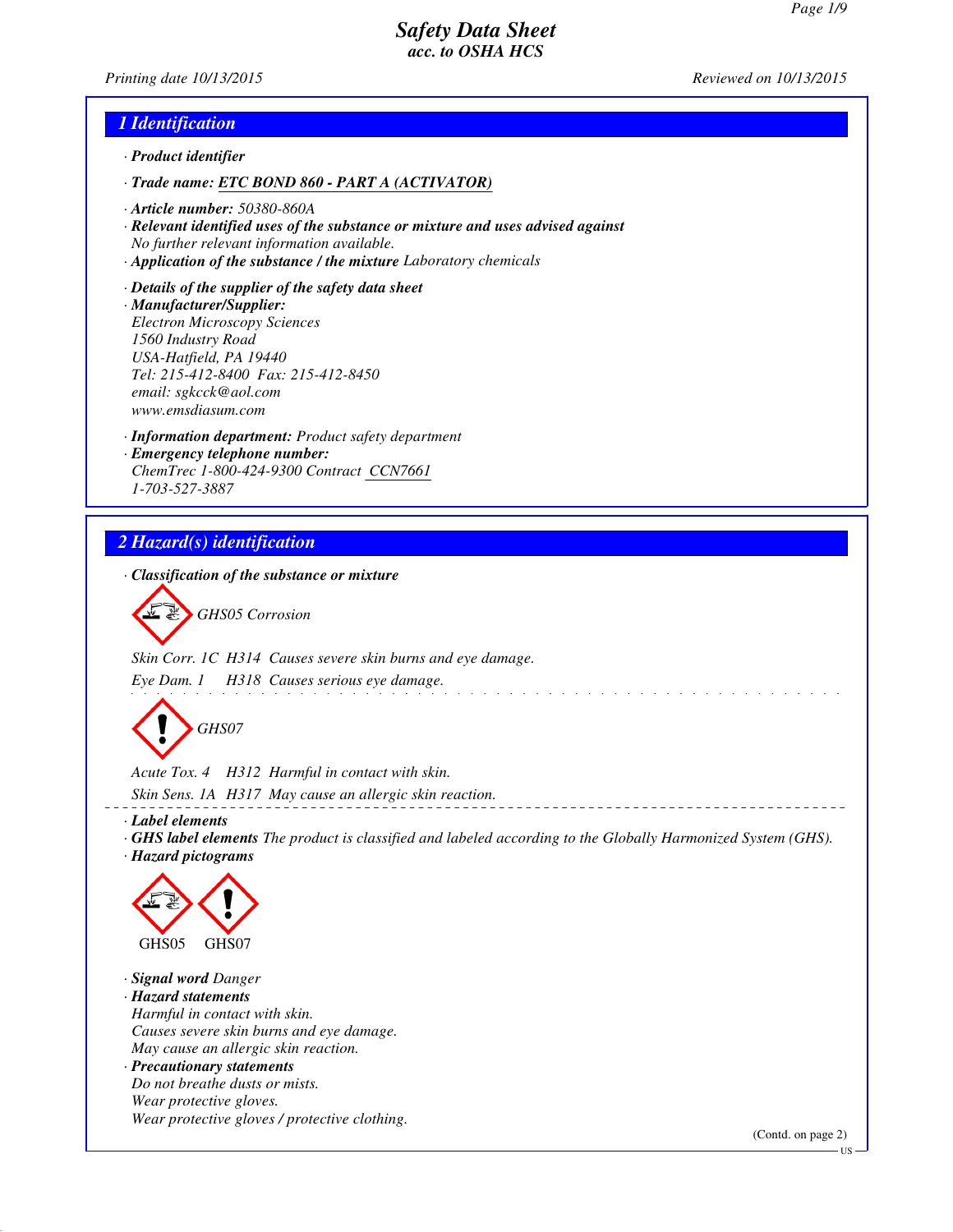*Printing date 10/13/2015 Reviewed on 10/13/2015*



(Contd. of page 1) *Wear eye protection / face protection. Avoid release to the environment. Wash thoroughly after handling. Contaminated work clothing must not be allowed out of the workplace. IF ON SKIN (or hair): Remove/Take off immediately all contaminated clothing. Rinse skin with water/shower. If in eyes: Rinse cautiously with water for several minutes. Remove contact lenses, if present and easy to do. Continue rinsing. Immediately call a poison center/doctor. Wash contaminated clothing before reuse. If swallowed: Rinse mouth. Do NOT induce vomiting. Store locked up. Dispose of contents/container in accordance with local/regional/national/international regulations. · Classification system: · NFPA ratings (scale 0 - 4)* 3 1  $\overline{0}$ *Health = 3 Fire = 1*

*Reactivity = 0 · HMIS-ratings (scale 0 - 4)*

 HEALTH FIRE  $R$ **REACTIVITY**  $\boxed{0}$  *Reactivity = 0* 4 *Health = 4*  $\overline{1}$ *Fire = 1*

- *· Other hazards*
- *· Results of PBT and vPvB assessment*

*· PBT: Not applicable.*

*· vPvB: Not applicable.*

## *3 Composition/information on ingredients*

*· Chemical characterization: Mixtures*

*· Description: Mixture of the substances listed below with nonhazardous additions.*

#### *· Dangerous components:*

| 24304-00-5 aluminium nitride | 50-100%     |
|------------------------------|-------------|
| 68410-23-1 Versamid 140      | $25 - 50\%$ |
| <i>Polvamide Resin</i>       |             |
|                              |             |

## *4 First-aid measures*

#### *· Description of first aid measures*

*· General information:*

*Immediately remove any clothing soiled by the product.*

*Symptoms of poisoning may even occur after several hours; therefore medical observation for at least 48 hours after the accident.*

*· After inhalation:*

*Supply fresh air and to be sure call for a doctor.*

*In case of unconsciousness place patient stably in side position for transportation.*

- *· After skin contact: Immediately wash with water and soap and rinse thoroughly.*
- *· After eye contact: Rinse opened eye for several minutes under running water. Then consult a doctor.*
- *· After swallowing: Drink copious amounts of water and provide fresh air. Immediately call a doctor.*

(Contd. on page 3)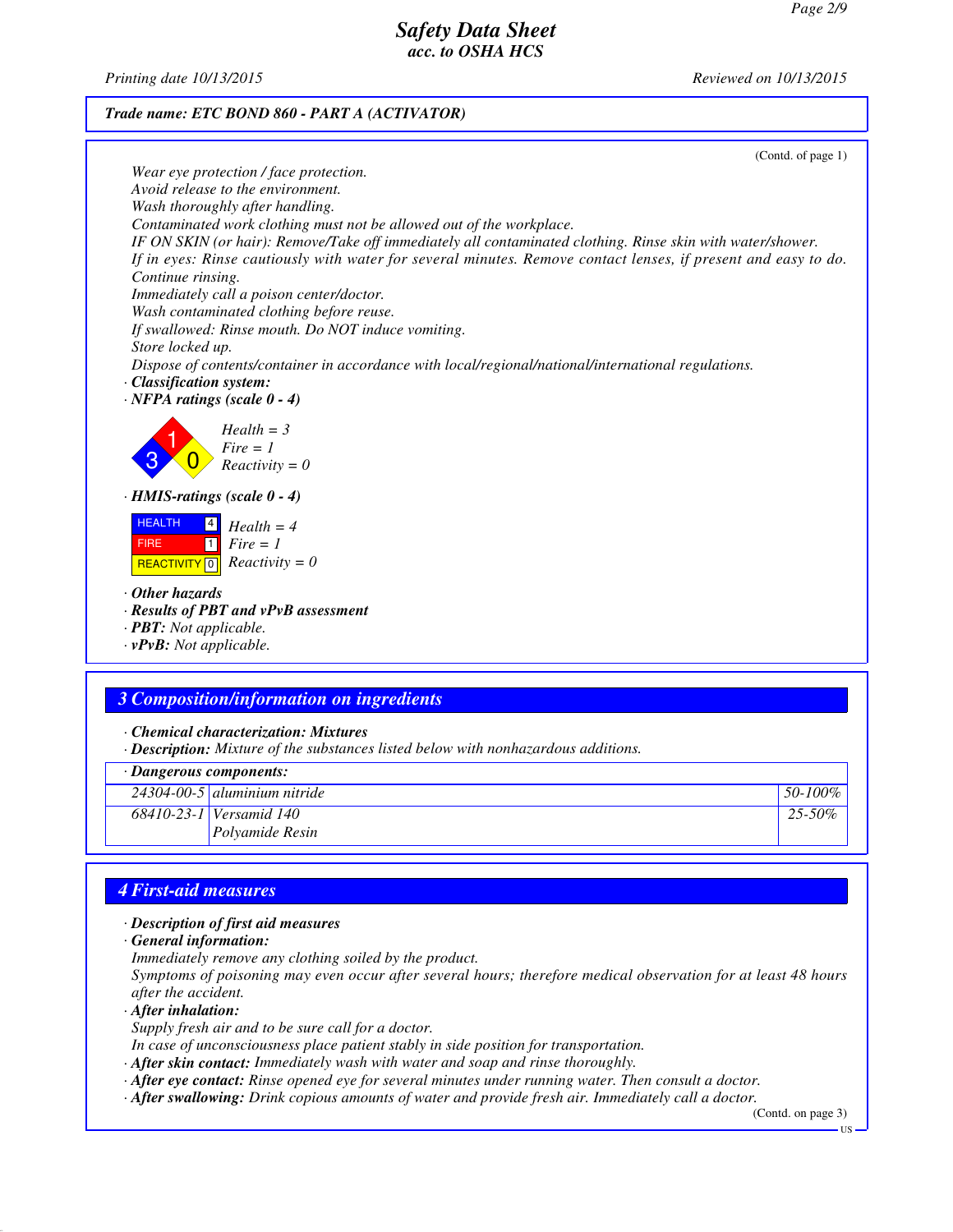*Printing date 10/13/2015 Reviewed on 10/13/2015*

(Contd. of page 2)

#### *Trade name: ETC BOND 860 - PART A (ACTIVATOR)*

- *· Information for doctor:*
- *· Most important symptoms and effects, both acute and delayed No further relevant information available.*
- *· Indication of any immediate medical attention and special treatment needed*
- *No further relevant information available.*

## *5 Fire-fighting measures*

- *· Extinguishing media*
- *· Suitable extinguishing agents: Use fire fighting measures that suit the environment.*
- *· Special hazards arising from the substance or mixture No further relevant information available.*
- *· Advice for firefighters*
- *· Protective equipment: No special measures required.*

### *6 Accidental release measures*

- *· Personal precautions, protective equipment and emergency procedures Wear protective equipment. Keep unprotected persons away.*
- *· Environmental precautions: Do not allow to enter sewers/ surface or ground water.*
- *· Methods and material for containment and cleaning up: Absorb with liquid-binding material (sand, diatomite, acid binders, universal binders, sawdust). Use neutralizing agent. Dispose contaminated material as waste according to item 13. Ensure adequate ventilation.*
- *· Reference to other sections See Section 7 for information on safe handling. See Section 8 for information on personal protection equipment. See Section 13 for disposal information.*

## *7 Handling and storage*

*· Handling:*

- *· Precautions for safe handling Ensure good ventilation/exhaustion at the workplace. Prevent formation of aerosols.*
- *· Information about protection against explosions and fires: No special measures required.*
- *· Conditions for safe storage, including any incompatibilities*
- *· Storage:*
- *· Requirements to be met by storerooms and receptacles: No special requirements.*
- *· Information about storage in one common storage facility: Not required.*
- *· Further information about storage conditions: Keep receptacle tightly sealed.*
- *· Specific end use(s) No further relevant information available.*

*8 Exposure controls/personal protection*

*· Additional information about design of technical systems: No further data; see item 7.*

(Contd. on page 4)

US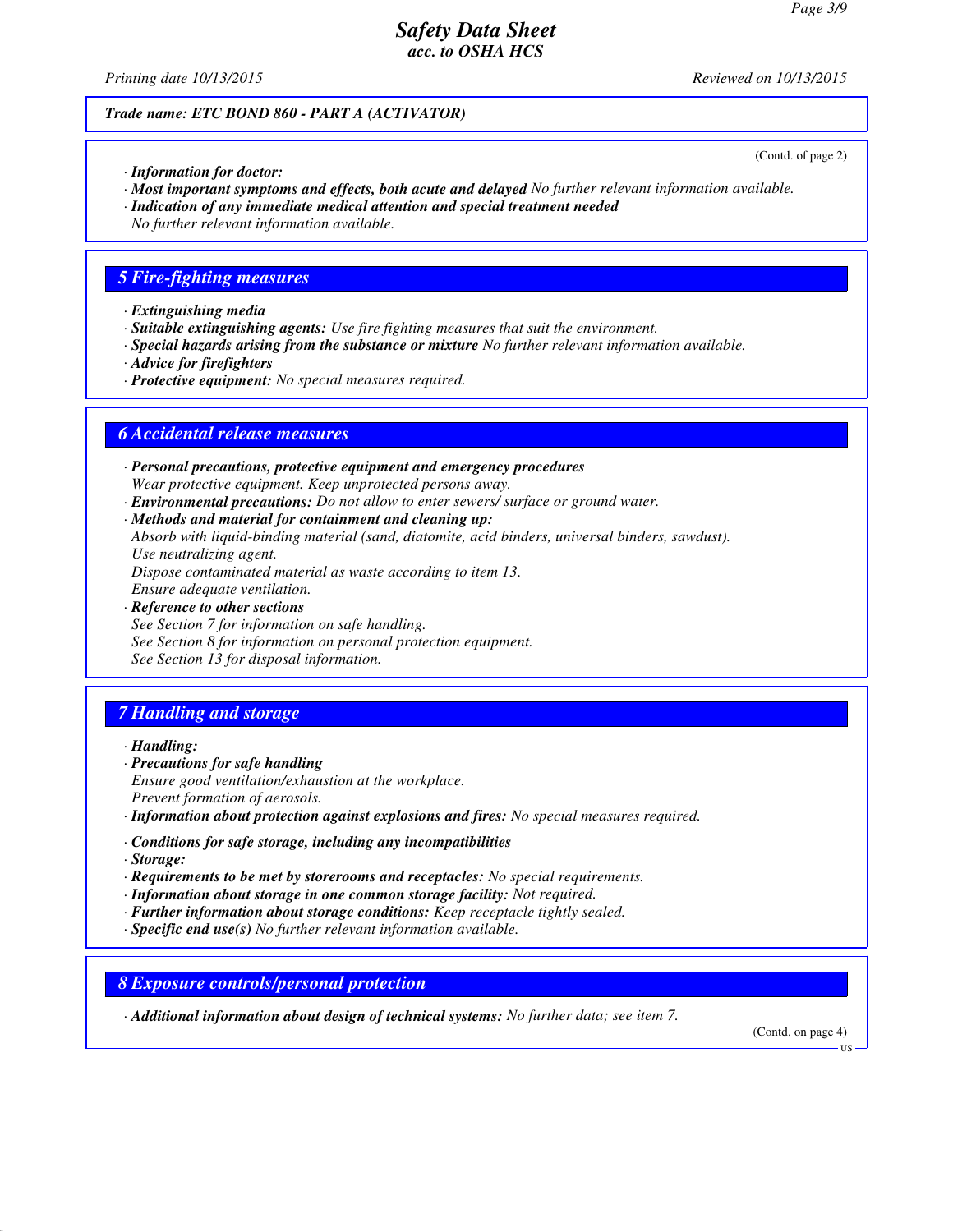*Printing date 10/13/2015 Reviewed on 10/13/2015*

#### *Trade name: ETC BOND 860 - PART A (ACTIVATOR)*

(Contd. of page 3)

|  |  | Control parameters |
|--|--|--------------------|
|--|--|--------------------|

*· Components with limit values that require monitoring at the workplace:*

*24304-00-5 aluminium nitride*

*REL Long-term value: 2 mg/m³ as Al*

*TLV Long-term value: 1\* mg/m³ as Al;\*as respirable fraction*

*· Additional information: The lists that were valid during the creation were used as basis.*

#### *· Exposure controls*

- *· Personal protective equipment:*
- *· General protective and hygienic measures: Keep away from foodstuffs, beverages and feed. Immediately remove all soiled and contaminated clothing. Wash hands before breaks and at the end of work. Avoid contact with the eyes. Avoid contact with the eyes and skin.*

#### *· Breathing equipment:*

*In case of brief exposure or low pollution use respiratory filter device. In case of intensive or longer exposure use respiratory protective device that is independent of circulating air.*

*· Protection of hands:*



*Protective gloves*

*The glove material has to be impermeable and resistant to the product/ the substance/ the preparation. Due to missing tests no recommendation to the glove material can be given for the product/ the preparation/ the chemical mixture.*

*Selection of the glove material on consideration of the penetration times, rates of diffusion and the degradation · Material of gloves*

*The selection of the suitable gloves does not only depend on the material, but also on further marks of quality and varies from manufacturer to manufacturer. As the product is a preparation of several substances, the resistance of the glove material can not be calculated in advance and has therefore to be checked prior to the application.*

*· Penetration time of glove material*

*The exact break through time has to be found out by the manufacturer of the protective gloves and has to be observed.*

*· Eye protection:*



*Tightly sealed goggles*

## *9 Physical and chemical properties · Information on basic physical and chemical properties · General Information · Appearance: Form: Pasty Color: Silver grey · Odor: Amine-like* (Contd. on page 5) US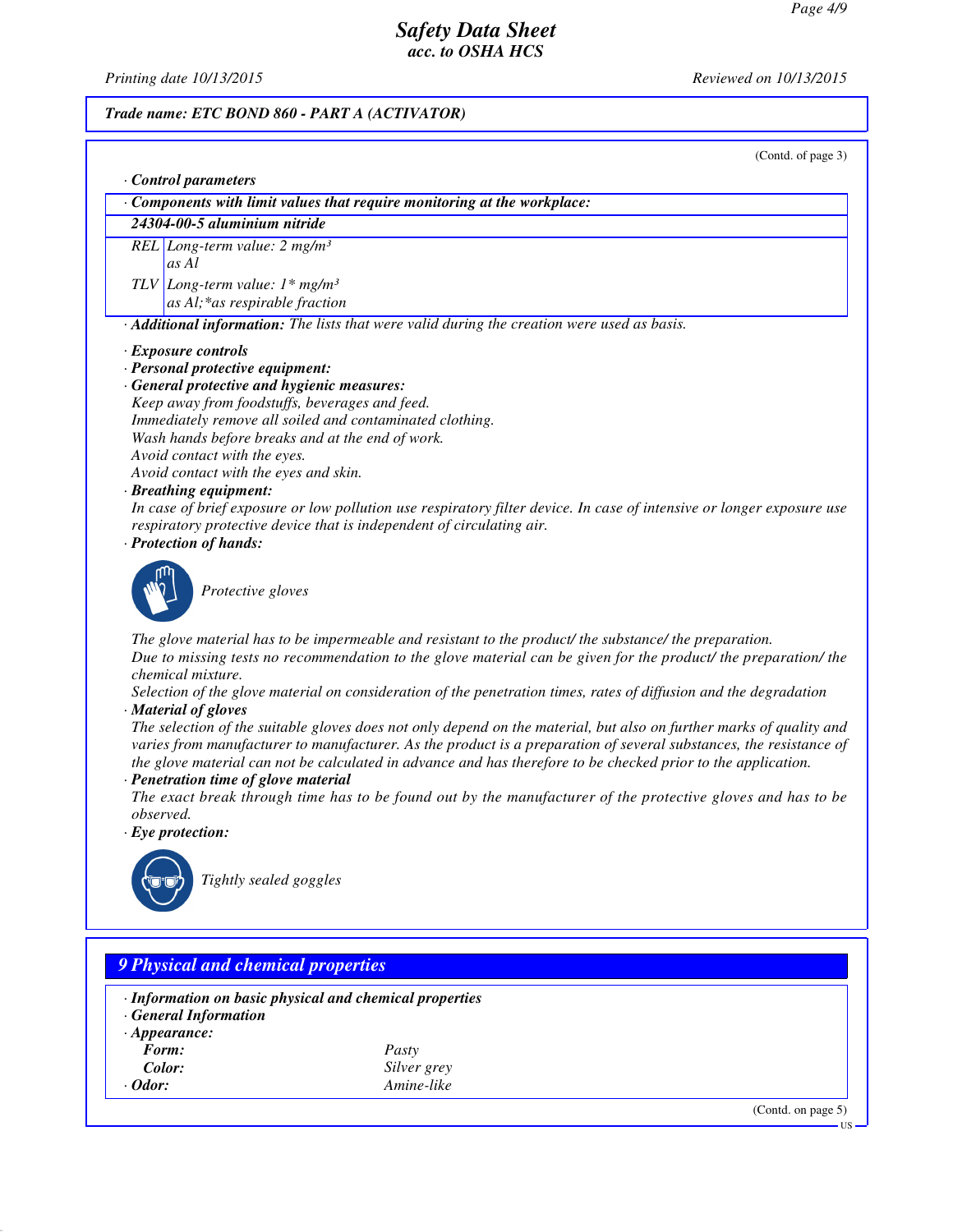*Printing date 10/13/2015 Reviewed on 10/13/2015*

## *Trade name: ETC BOND 860 - PART A (ACTIVATOR)*

|                                                                                                         | (Contd. of page 4)                                                                                |
|---------------------------------------------------------------------------------------------------------|---------------------------------------------------------------------------------------------------|
| Odour threshold:                                                                                        | Not determined.                                                                                   |
| $\cdot$ pH-value:                                                                                       | Not determined.                                                                                   |
| · Change in condition<br><b>Melting point/Melting range:</b><br><b>Boiling point/Boiling range:</b>     | Undetermined.<br>Undetermined.                                                                    |
| · Flash point:                                                                                          | $> 180$ °C ( $> 356$ °F)                                                                          |
| · Flammability (solid, gaseous):                                                                        | Not flammable.                                                                                    |
| · Ignition temperature:                                                                                 |                                                                                                   |
| <b>Decomposition temperature:</b>                                                                       | Not determined.                                                                                   |
| $\cdot$ Auto igniting:                                                                                  | Product is not selfigniting.                                                                      |
| · Danger of explosion:                                                                                  | Product does not present an explosion hazard.                                                     |
| $\cdot$ Explosion limits:<br>Lower:<br><b>Upper:</b>                                                    | Not determined.<br>Not determined.                                                                |
| · Vapor pressure:                                                                                       | Not determined.                                                                                   |
| $\cdot$ Density at 20 °C (68 °F):<br>· Relative density<br>· Vapour density<br>$\cdot$ Evaporation rate | $1.9$ g/cm <sup>3</sup> (15.856 lbs/gal)<br>Not determined.<br>Not determined.<br>Not determined. |
| · Solubility in / Miscibility with<br>Water:                                                            | Not miscible or difficult to mix.                                                                 |
| · Partition coefficient (n-octanol/water): Not determined.                                              |                                                                                                   |
| · Viscosity:<br>Dynamic:<br>Kinematic:                                                                  | Not determined.<br>Not determined.                                                                |
| · Solvent content:<br>Organic solvents:                                                                 | $0.0 \%$                                                                                          |
| <b>Solids</b> content:<br>$·$ Other information                                                         | 70.0%<br>No further relevant information available.                                               |

## *10 Stability and reactivity*

*· Reactivity*

*· Chemical stability*

*· Thermal decomposition / conditions to be avoided: No decomposition if used according to specifications.*

- *· Possibility of hazardous reactions No dangerous reactions known.*
- *· Conditions to avoid No further relevant information available.*
- *· Incompatible materials: No further relevant information available.*
- *· Hazardous decomposition products: No dangerous decomposition products known.*

(Contd. on page 6)

US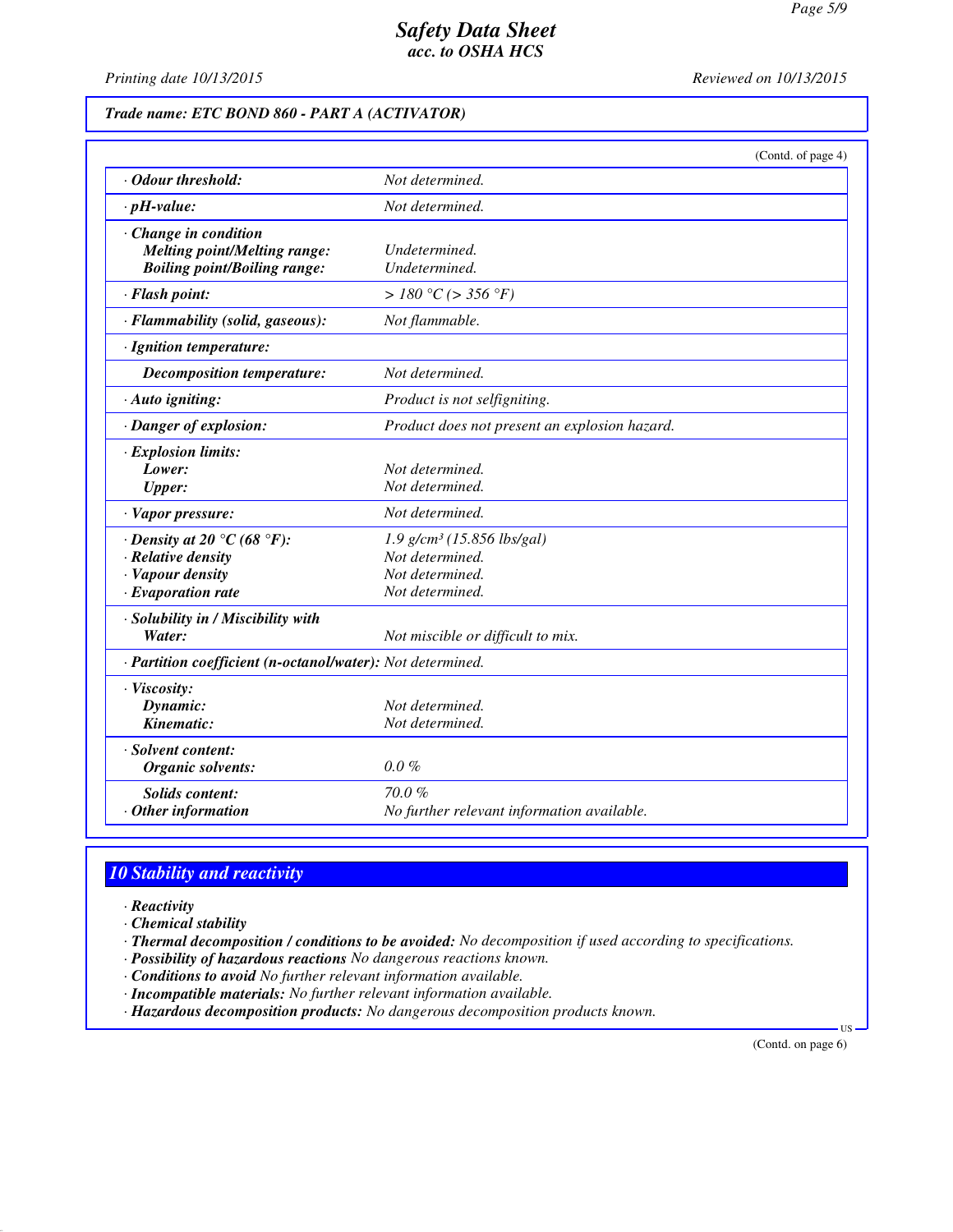*Printing date 10/13/2015 Reviewed on 10/13/2015*

#### *Trade name: ETC BOND 860 - PART A (ACTIVATOR)*

(Contd. of page 5)

### *11 Toxicological information*

*· Information on toxicological effects*

- *· Acute toxicity:*
- *· Primary irritant effect:*
- *· on the skin: Strong caustic effect on skin and mucous membranes.*
- *· on the eye:*
- *Strong caustic effect.*
- *Strong irritant with the danger of severe eye injury.*
- *· Sensitization: Sensitization possible through skin contact.*
- *· Additional toxicological information:*

*The product shows the following dangers according to internally approved calculation methods for preparations: Harmful*

- *Corrosive*
- *Irritant*

*Swallowing will lead to a strong caustic effect on mouth and throat and to the danger of perforation of esophagus and stomach.*

*· Carcinogenic categories*

*· IARC (International Agency for Research on Cancer)*

*None of the ingredients is listed.*

#### *· NTP (National Toxicology Program)*

*None of the ingredients is listed.*

*· OSHA-Ca (Occupational Safety Health Administration)*

*None of the ingredients is listed.*

### *12 Ecological information*

- *· Toxicity*
- *· Aquatic toxicity: No further relevant information available.*
- *· Persistence and degradability No further relevant information available.*
- *· Behavior in environmental systems:*
- *· Bioaccumulative potential No further relevant information available.*
- *· Mobility in soil No further relevant information available.*
- *· Additional ecological information:*
- *· General notes:*

*Water hazard class 1 (Self-assessment): slightly hazardous for water Do not allow undiluted product or large quantities of it to reach ground water, water course or sewage system. Must not reach bodies of water or drainage ditch undiluted or unneutralized.*

- *· Results of PBT and vPvB assessment*
- *· PBT: Not applicable.*
- *· vPvB: Not applicable.*
- *· Other adverse effects No further relevant information available.*

### *13 Disposal considerations*

- *· Waste treatment methods*
- *· Recommendation:*

*Must not be disposed of together with household garbage. Do not allow product to reach sewage system.*

(Contd. on page 7) US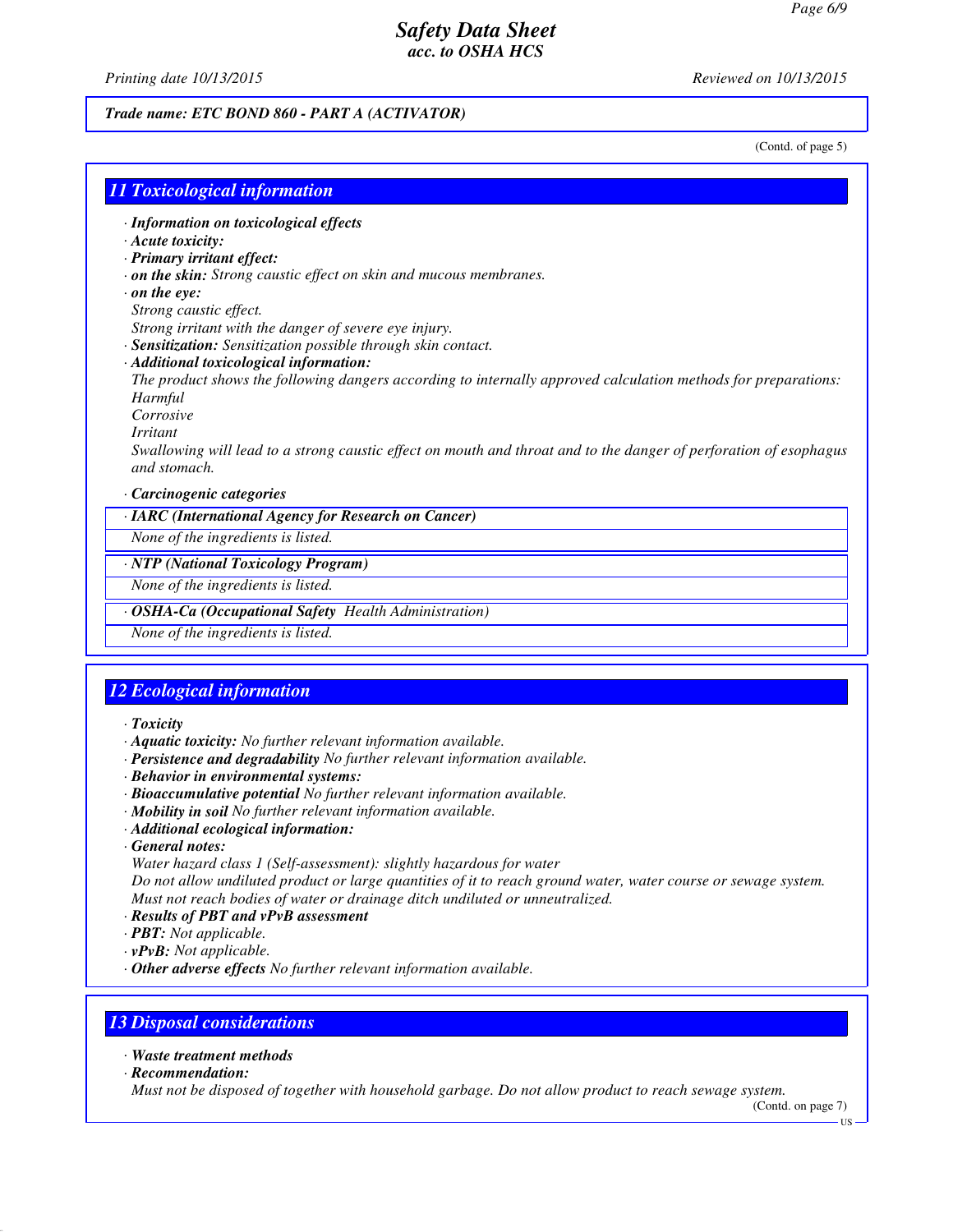*Printing date 10/13/2015 Reviewed on 10/13/2015*

(Contd. of page 6)

### *Trade name: ETC BOND 860 - PART A (ACTIVATOR)*

*· Uncleaned packagings:*

*· Recommendation: Disposal must be made according to official regulations.*

| <b>14 Transport information</b>                                                     |                 |
|-------------------------------------------------------------------------------------|-----------------|
| $\cdot$ UN-Number<br>· DOT, ADR, IMDG, IATA                                         | Void            |
| · UN proper shipping name<br>· DOT, ADR, IMDG, IATA                                 | Void            |
| $\cdot$ Transport hazard class(es)                                                  |                 |
| · DOT, ADR, IMDG, IATA<br>$\cdot$ Class                                             | Void            |
| · Packing group<br>· DOT, ADR, IMDG, IATA                                           | Void            |
| <b>Environmental hazards:</b><br>· Marine pollutant:                                | No              |
| · Special precautions for user                                                      | Not applicable. |
| · Transport in bulk according to Annex II of<br><b>MARPOL73/78 and the IBC Code</b> | Not applicable. |
| · UN "Model Regulation":                                                            |                 |

## *15 Regulatory information*

*· Safety, health and environmental regulations/legislation specific for the substance or mixture · Sara*

*· Section 355 (extremely hazardous substances):*

*None of the ingredients is listed.*

*· Section 313 (Specific toxic chemical listings):*

*None of the ingredients is listed.*

*· TSCA (Toxic Substances Control Act):*

*All ingredients are listed.*

*· Proposition 65*

*· Chemicals known to cause cancer:*

*None of the ingredients is listed.*

*· Chemicals known to cause reproductive toxicity for females:*

*None of the ingredients is listed.*

*· Chemicals known to cause reproductive toxicity for males:*

*None of the ingredients is listed.*

*· Chemicals known to cause developmental toxicity:*

*None of the ingredients is listed.*

(Contd. on page 8)

US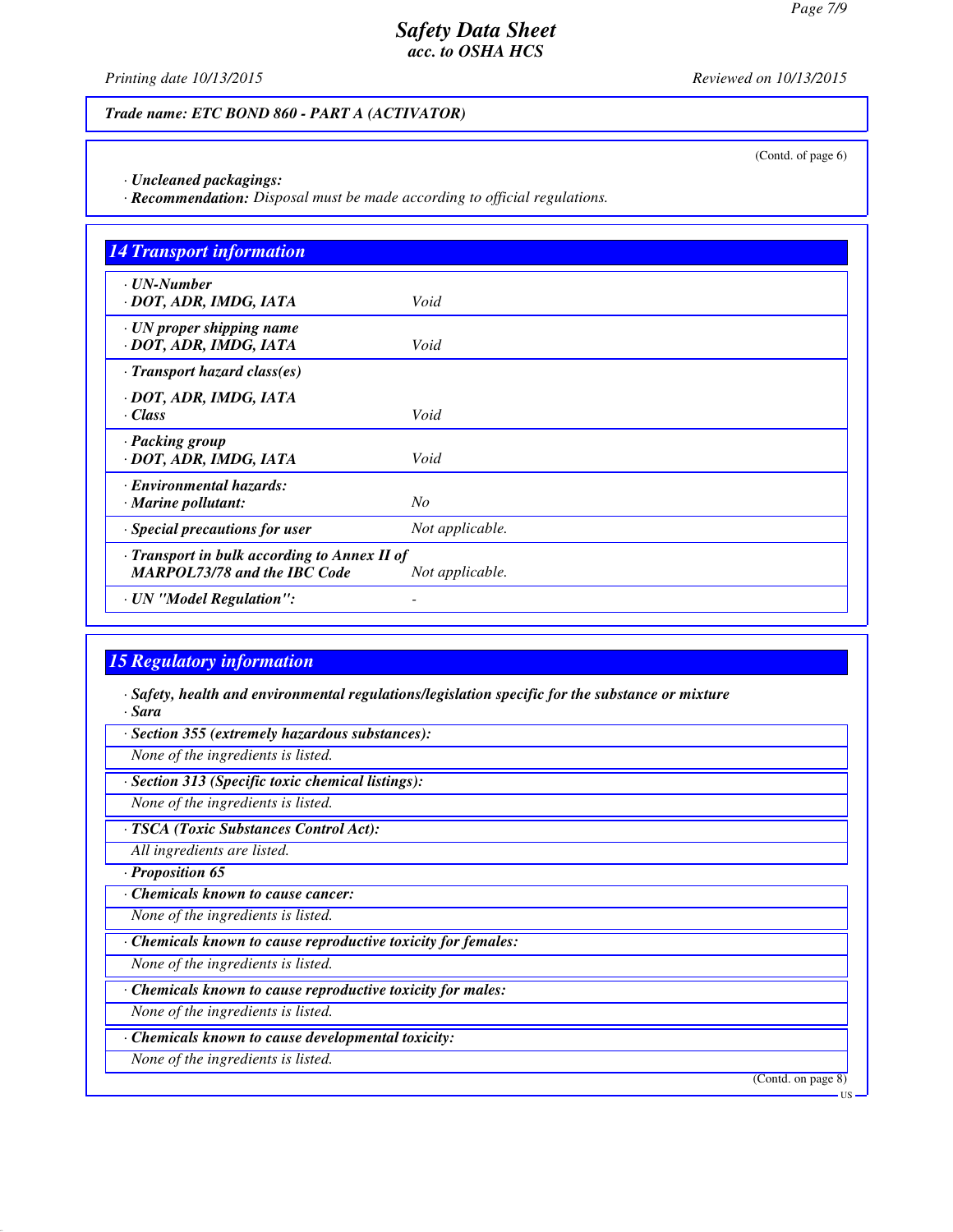*Printing date 10/13/2015 Reviewed on 10/13/2015*

#### *Trade name: ETC BOND 860 - PART A (ACTIVATOR)*

(Contd. of page 7)

*· Carcinogenic categories*

*· EPA (Environmental Protection Agency)*

*None of the ingredients is listed.*

*· TLV (Threshold Limit Value established by ACGIH)*

*None of the ingredients is listed.*

*· NIOSH-Ca (National Institute for Occupational Safety and Health)*

*None of the ingredients is listed.*

*· GHS label elements The product is classified and labeled according to the Globally Harmonized System (GHS). · Hazard pictograms*



*· Signal word Danger*

*· Hazard statements Harmful in contact with skin. Causes severe skin burns and eye damage.*

*May cause an allergic skin reaction.*

*· Precautionary statements Do not breathe dusts or mists.*

*Wear protective gloves.*

*Wear protective gloves / protective clothing.*

*Wear eye protection / face protection.*

*Avoid release to the environment.*

*Wash thoroughly after handling.*

*Contaminated work clothing must not be allowed out of the workplace.*

*IF ON SKIN (or hair): Remove/Take off immediately all contaminated clothing. Rinse skin with water/shower. If in eyes: Rinse cautiously with water for several minutes. Remove contact lenses, if present and easy to do. Continue rinsing.*

*Immediately call a poison center/doctor.*

*Wash contaminated clothing before reuse.*

*If swallowed: Rinse mouth. Do NOT induce vomiting.*

*Store locked up.*

*Dispose of contents/container in accordance with local/regional/national/international regulations. · Chemical safety assessment: A Chemical Safety Assessment has not been carried out.*

## *16 Other information*

*This information is based on our present knowledge. However, this shall not constitute a guarantee for any specific product features and shall not establish a legally valid contractual relationship.*

*· Date of preparation / last revision 10/13/2015 / -*

*· Abbreviations and acronyms:*

*ADR: Accord européen sur le transport des marchandises dangereuses par Route (European Agreement concerning the International Carriage of Dangerous Goods by Road) IMDG: International Maritime Code for Dangerous Goods*

*DOT: US Department of Transportation*

*IATA: International Air Transport Association*

*ACGIH: American Conference of Governmental Industrial Hygienists*

*EINECS: European Inventory of Existing Commercial Chemical Substances*

*ELINCS: European List of Notified Chemical Substances*

*CAS: Chemical Abstracts Service (division of the American Chemical Society)*

(Contd. on page 9)

US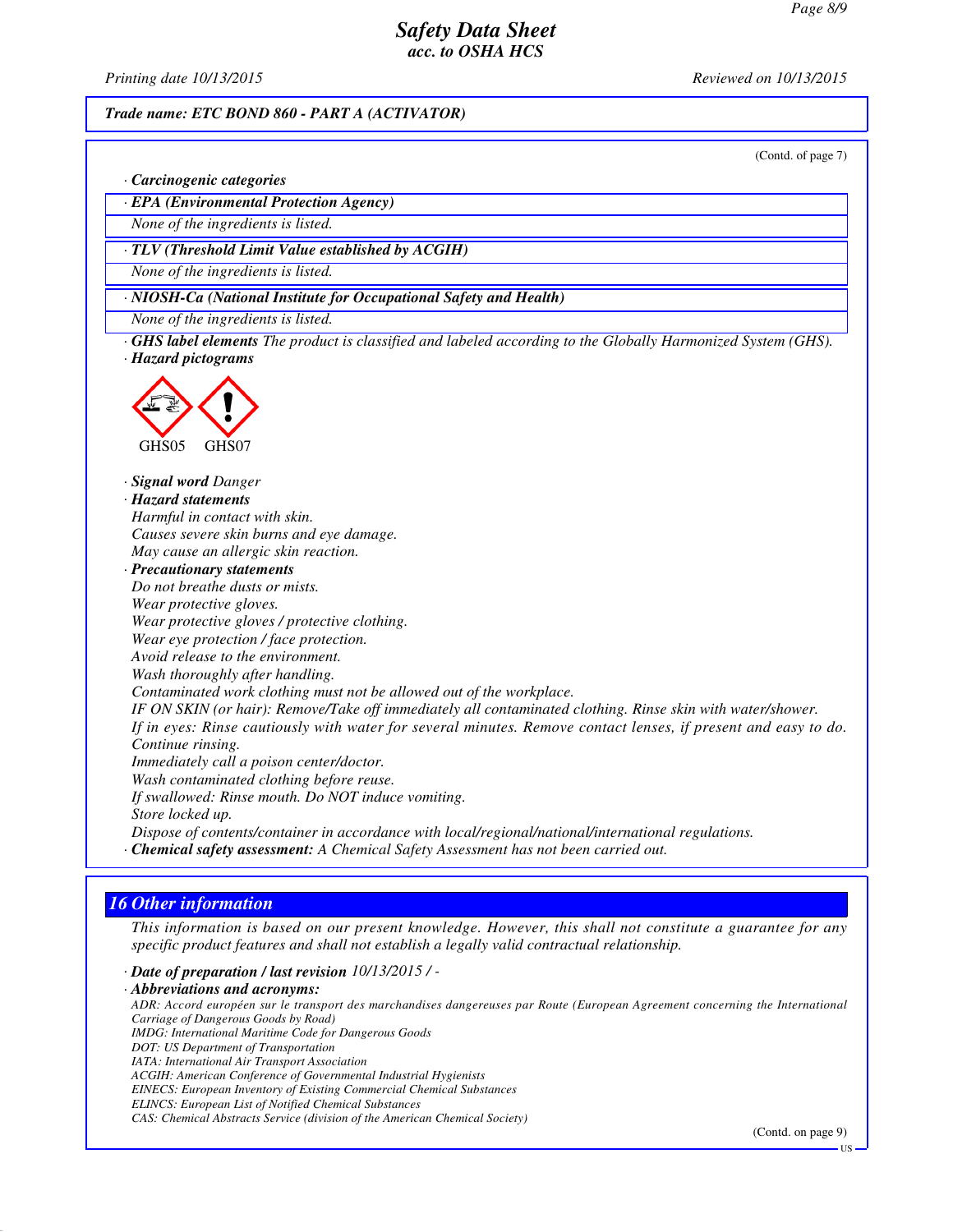*Printing date 10/13/2015 Reviewed on 10/13/2015*

*Trade name: ETC BOND 860 - PART A (ACTIVATOR)*

*NFPA: National Fire Protection Association (USA) HMIS: Hazardous Materials Identification System (USA) Acute Tox. 4: Acute toxicity, Hazard Category 4 Skin Corr. 1C: Skin corrosion/irritation, Hazard Category 1C Eye Dam. 1: Serious eye damage/eye irritation, Hazard Category 1 Skin Sens. 1A: Sensitisation - Skin, Hazard Category 1A*

(Contd. of page 8)

US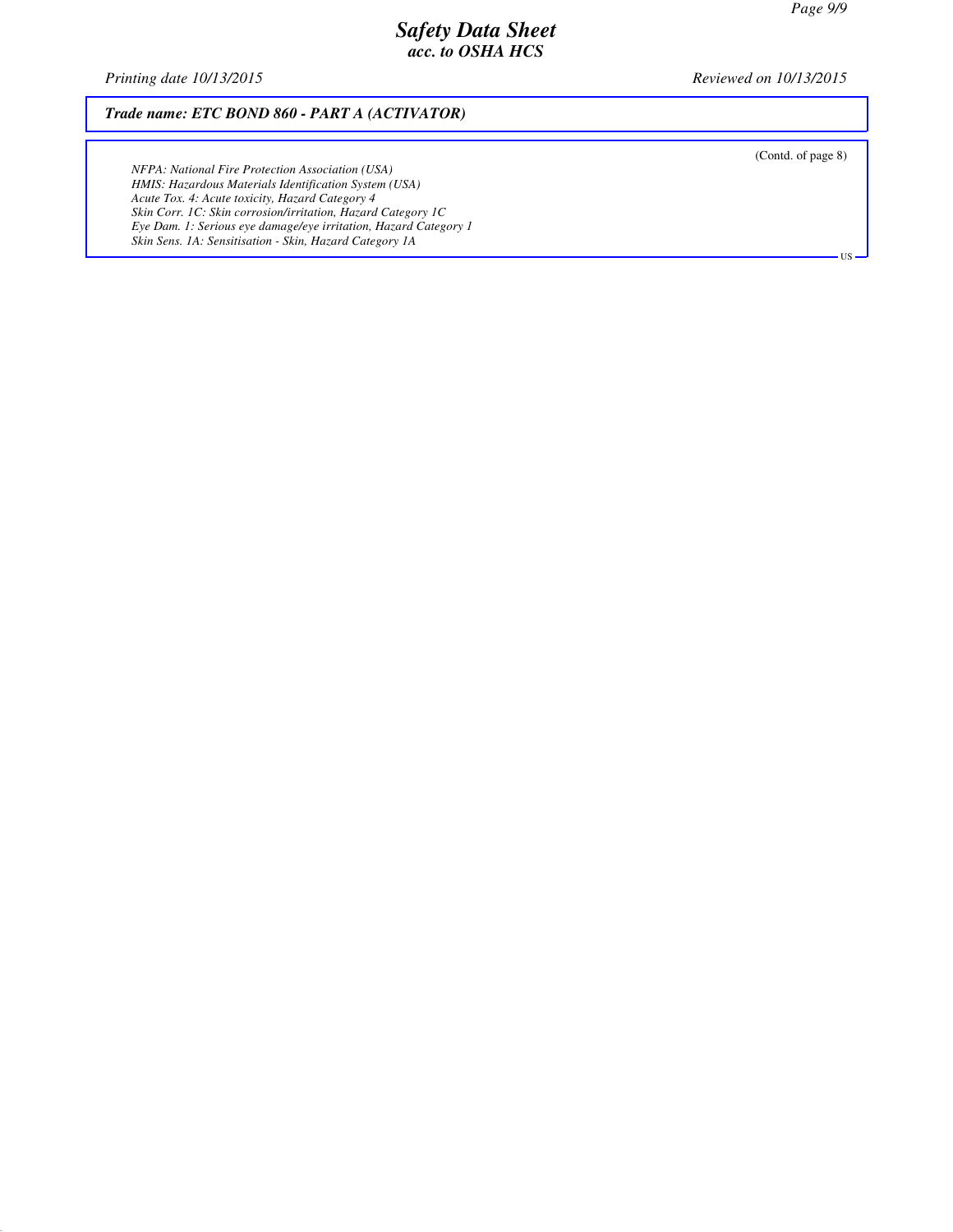*Printing date 13.10.2015 Revision: 13.10.2015*

|           | · Product identifier                                                                                                                                                                                                                                                        |
|-----------|-----------------------------------------------------------------------------------------------------------------------------------------------------------------------------------------------------------------------------------------------------------------------------|
|           | · Trade name: ETC BOND 860 - PART A (ACTIVATOR)                                                                                                                                                                                                                             |
|           | $\cdot$ Article number: 50380-860A<br>· Relevant identified uses of the substance or mixture and uses advised against<br>No further relevant information available.<br>· Application of the substance / the mixture Laboratory chemicals                                    |
|           | $\cdot$ Details of the supplier of the safety data sheet<br>· Manufacturer/Supplier:<br><b>Electron Microscopy Sciences</b><br>1560 Industry Road<br>USA-Hatfield, PA 19440<br>Tel: 215-412-8400 Fax: 215-412-8450<br>email: sgkcck@aol.com<br>www.emsdiasum.com            |
|           | ProSciTech Pty Ltd<br>11 Carlton Street, Kirwan QLD 4817 Australia<br>Telephone Number: (07) 4773 9444 - 8:30am - 5:00pm, Monday to Friday (excluding Public Holidays)<br>Emergency Contact: (07) 4773 9444 - 8:30am - 5:00pm, Monday to Friday (excluding Public Holidays) |
| Australia | Emgrid Australia Pty. Ltd.<br>P.O. Box 118<br>The Patch VIC 3792<br>Tel: 03 9752 1785<br>Fax: 03 9752 1784<br>Website: www.emgrid.com.au                                                                                                                                    |
|           | · Further information obtainable from: Product safety department<br>· Emergency telephone number:<br>ChemTrec 1-800-424-9300 Contract CCN7661<br>1-703-527-3887                                                                                                             |
|           | 2 Hazards identification                                                                                                                                                                                                                                                    |
|           |                                                                                                                                                                                                                                                                             |
|           | Classification of the substance or mixture<br>GHS05 corrosion                                                                                                                                                                                                               |
|           | Skin Corr. 1C H314 Causes severe skin burns and eye damage.                                                                                                                                                                                                                 |
|           | H318 Causes serious eye damage.<br>Eye Dam. 1<br>GHS07                                                                                                                                                                                                                      |
|           | Acute Tox. 4 H312 Harmful in contact with skin.                                                                                                                                                                                                                             |
|           | Skin Sens. 1A H317 May cause an allergic skin reaction.                                                                                                                                                                                                                     |

AU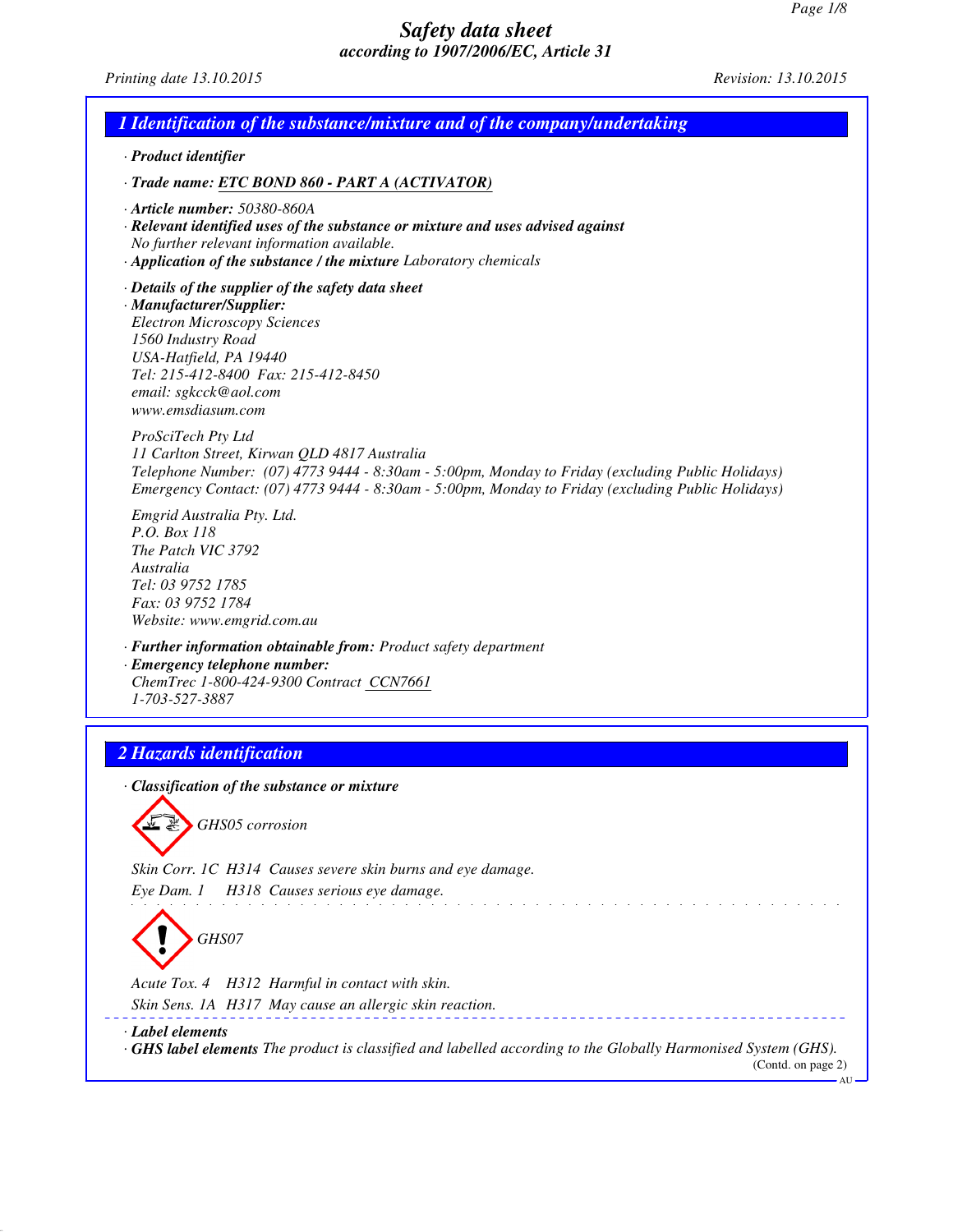*Printing date 13.10.2015 Revision: 13.10.2015*

*Trade name: ETC BOND 860 - PART A (ACTIVATOR)*

| · Hazard pictograms                                                                                            | (Contd. of page 1) |
|----------------------------------------------------------------------------------------------------------------|--------------------|
|                                                                                                                |                    |
|                                                                                                                |                    |
|                                                                                                                |                    |
| GHS <sub>05</sub><br>GHS07                                                                                     |                    |
|                                                                                                                |                    |
| <b>Signal word Danger</b>                                                                                      |                    |
| · Hazard statements                                                                                            |                    |
| Harmful in contact with skin.                                                                                  |                    |
| Causes severe skin burns and eye damage.                                                                       |                    |
| May cause an allergic skin reaction.                                                                           |                    |
| · Precautionary statements                                                                                     |                    |
| Wear protective gloves.                                                                                        |                    |
| Wear protective gloves / protective clothing.                                                                  |                    |
| Wear eye protection / face protection.                                                                         |                    |
| Avoid release to the environment.                                                                              |                    |
| Wash thoroughly after handling.                                                                                |                    |
| Contaminated work clothing should not be allowed out of the workplace.                                         |                    |
| IF ON SKIN (or hair): Take off immediately all contaminated clothing. Rinse skin with water/shower.            |                    |
| IF IN EYES: Rinse cautiously with water for several minutes. Remove contact lenses, if present and easy to do. |                    |
| Continue rinsing.                                                                                              |                    |
| Immediately call a POISON CENTER/doctor.                                                                       |                    |
| Wash contaminated clothing before reuse.                                                                       |                    |
| IF SWALLOWED: rinse mouth. Do NOT induce vomiting.                                                             |                    |
| Store locked up.                                                                                               |                    |
| Dispose of contents/container in accordance with local/regional/national/international regulations.            |                    |
| $\cdot$ Other hazards                                                                                          |                    |
| · Results of PBT and vPvB assessment                                                                           |                    |
| $\cdot$ <b>PBT:</b> Not applicable.                                                                            |                    |
| $\cdot v$ PvB: Not applicable.                                                                                 |                    |

## *3 Composition/information on ingredients*

*· Chemical characterisation: Mixtures*

*· Description: Mixture of substances listed below with nonhazardous additions.*

| · Dangerous components:                                                                                |                                    |              |  |
|--------------------------------------------------------------------------------------------------------|------------------------------------|--------------|--|
|                                                                                                        | $24304 - 00 - 5$ aluminium nitride | $ 50-100\% $ |  |
|                                                                                                        | $68410 - 23 - 1$ Versamid 140      | $25 - 50\%$  |  |
|                                                                                                        | <i>Polyamide Resin</i>             |              |  |
| $\cdot$ <b>Additional information:</b> For the wording of the listed risk phrases refer to section 16. |                                    |              |  |

## *4 First aid measures*

#### *· Description of first aid measures*

*· General information:*

*Immediately remove any clothing soiled by the product.*

*Symptoms of poisoning may even occur after several hours; therefore medical observation for at least 48 hours after the accident.*

#### *· After inhalation:*

*Supply fresh air and to be sure call for a doctor.*

(Contd. on page 3)

AU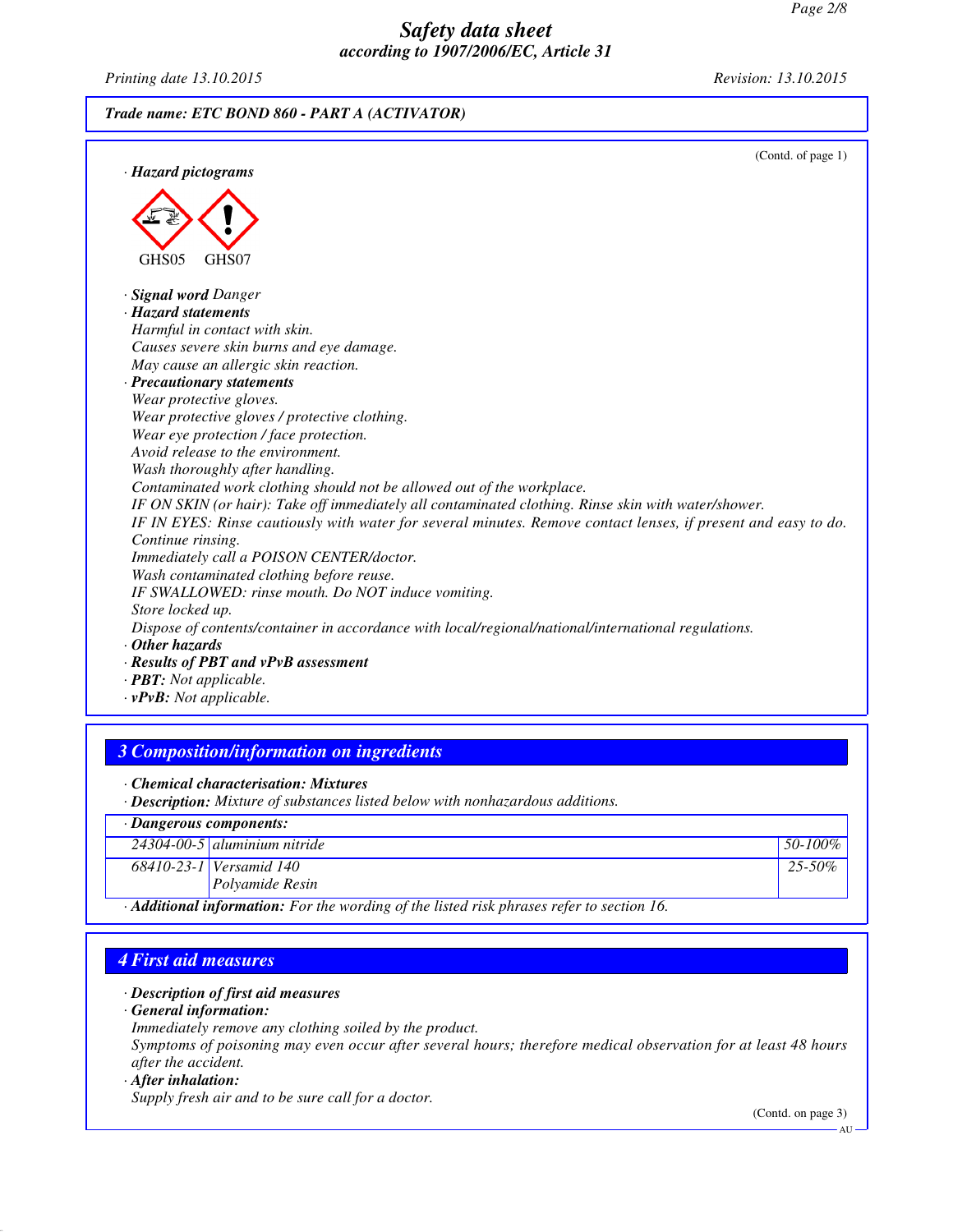*Printing date 13.10.2015 Revision: 13.10.2015*

### *Trade name: ETC BOND 860 - PART A (ACTIVATOR)*

(Contd. of page 2)

- *In case of unconsciousness place patient stably in side position for transportation.*
- *· After skin contact: Immediately wash with water and soap and rinse thoroughly.*
- *· After eye contact: Rinse opened eye for several minutes under running water. Then consult a doctor.*
- *· After swallowing: Drink plenty of water and provide fresh air. Call for a doctor immediately.*
- *· Information for doctor:*
- *· Most important symptoms and effects, both acute and delayed No further relevant information available.*
- *· Indication of any immediate medical attention and special treatment needed*
- *No further relevant information available.*

### *5 Firefighting measures*

- *· Extinguishing media*
- *· Suitable extinguishing agents: Use fire extinguishing methods suitable to surrounding conditions.*
- *· Special hazards arising from the substance or mixture No further relevant information available.*
- *· Advice for firefighters*
- *· Protective equipment: No special measures required.*

## *6 Accidental release measures*

- *· Personal precautions, protective equipment and emergency procedures Wear protective equipment. Keep unprotected persons away.*
- *· Environmental precautions: Do not allow to enter sewers/ surface or ground water.*
- *· Methods and material for containment and cleaning up: Absorb with liquid-binding material (sand, diatomite, acid binders, universal binders, sawdust). Use neutralising agent.*

*Dispose contaminated material as waste according to item 13.*

*Ensure adequate ventilation.*

- *· Reference to other sections*
- *See Section 7 for information on safe handling. See Section 8 for information on personal protection equipment.*
- 
- *See Section 13 for disposal information.*

## *7 Handling and storage*

- *· Handling:*
- *· Precautions for safe handling*
- *Ensure good ventilation/exhaustion at the workplace.*
- *Prevent formation of aerosols.*
- *· Information about fire and explosion protection: No special measures required.*
- *· Conditions for safe storage, including any incompatibilities*
- *· Storage:*
- *· Requirements to be met by storerooms and receptacles: No special requirements.*
- *· Information about storage in one common storage facility: Not required.*
- *· Further information about storage conditions: Keep container tightly sealed.*
- *· Specific end use(s) No further relevant information available.*

### *8 Exposure controls/personal protection*

*· Additional information about design of technical facilities: No further data; see item 7.*

(Contd. on page 4)

**AU**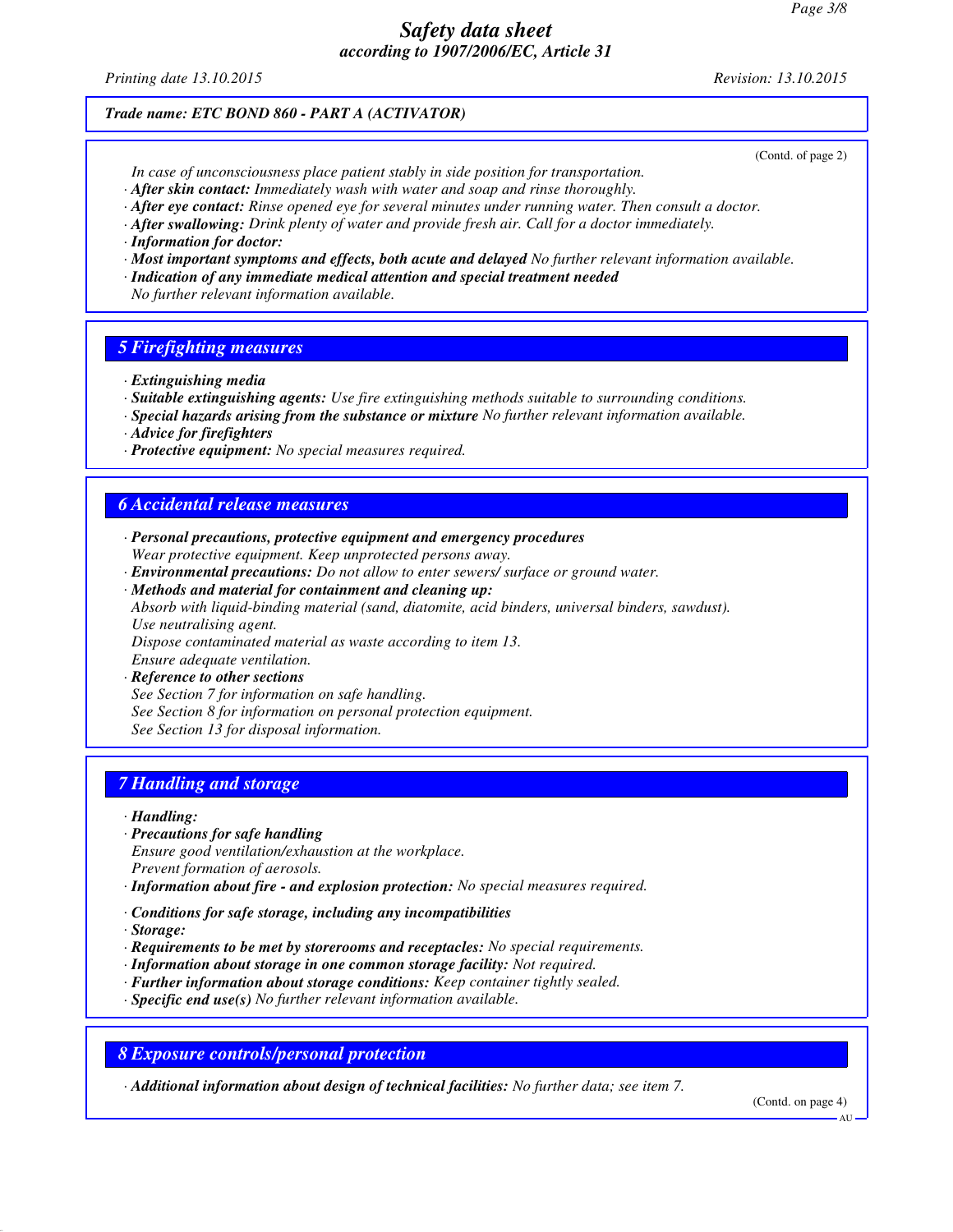*Printing date 13.10.2015 Revision: 13.10.2015*

## *Trade name: ETC BOND 860 - PART A (ACTIVATOR)*

(Contd. of page 3)

*· Control parameters*

*· Ingredients with limit values that require monitoring at the workplace:*

*24304-00-5 aluminium nitride*

*NES Long-term value: 2 mg/m³*

*as Al*

*· Additional information: The lists valid during the making were used as basis.*

- *· Exposure controls*
- *· Personal protective equipment:*
- *· General protective and hygienic measures:*
- *Keep away from foodstuffs, beverages and feed. Immediately remove all soiled and contaminated clothing Wash hands before breaks and at the end of work. Avoid contact with the eyes.*

*Avoid contact with the eyes and skin.*

*· Respiratory protection:*

*In case of brief exposure or low pollution use respiratory filter device. In case of intensive or longer exposure use self-contained respiratory protective device.*

*· Protection of hands:*



*Protective gloves*

*The glove material has to be impermeable and resistant to the product/ the substance/ the preparation. Due to missing tests no recommendation to the glove material can be given for the product/ the preparation/ the chemical mixture.*

*Selection of the glove material on consideration of the penetration times, rates of diffusion and the degradation · Material of gloves*

*The selection of the suitable gloves does not only depend on the material, but also on further marks of quality and varies from manufacturer to manufacturer. As the product is a preparation of several substances, the resistance of the glove material can not be calculated in advance and has therefore to be checked prior to the application.*

*· Penetration time of glove material*

*The exact break through time has to be found out by the manufacturer of the protective gloves and has to be observed.*

*· Eye protection:*



*Tightly sealed goggles*

## *9 Physical and chemical properties*

- *· Information on basic physical and chemical properties*
- *· General Information*
- *· Appearance: Form: Pasty*
- 
- 
- 
- *Colour: Silver grey · Odour: Amine-like · Odour threshold: Not determined.*

(Contd. on page 5)

AU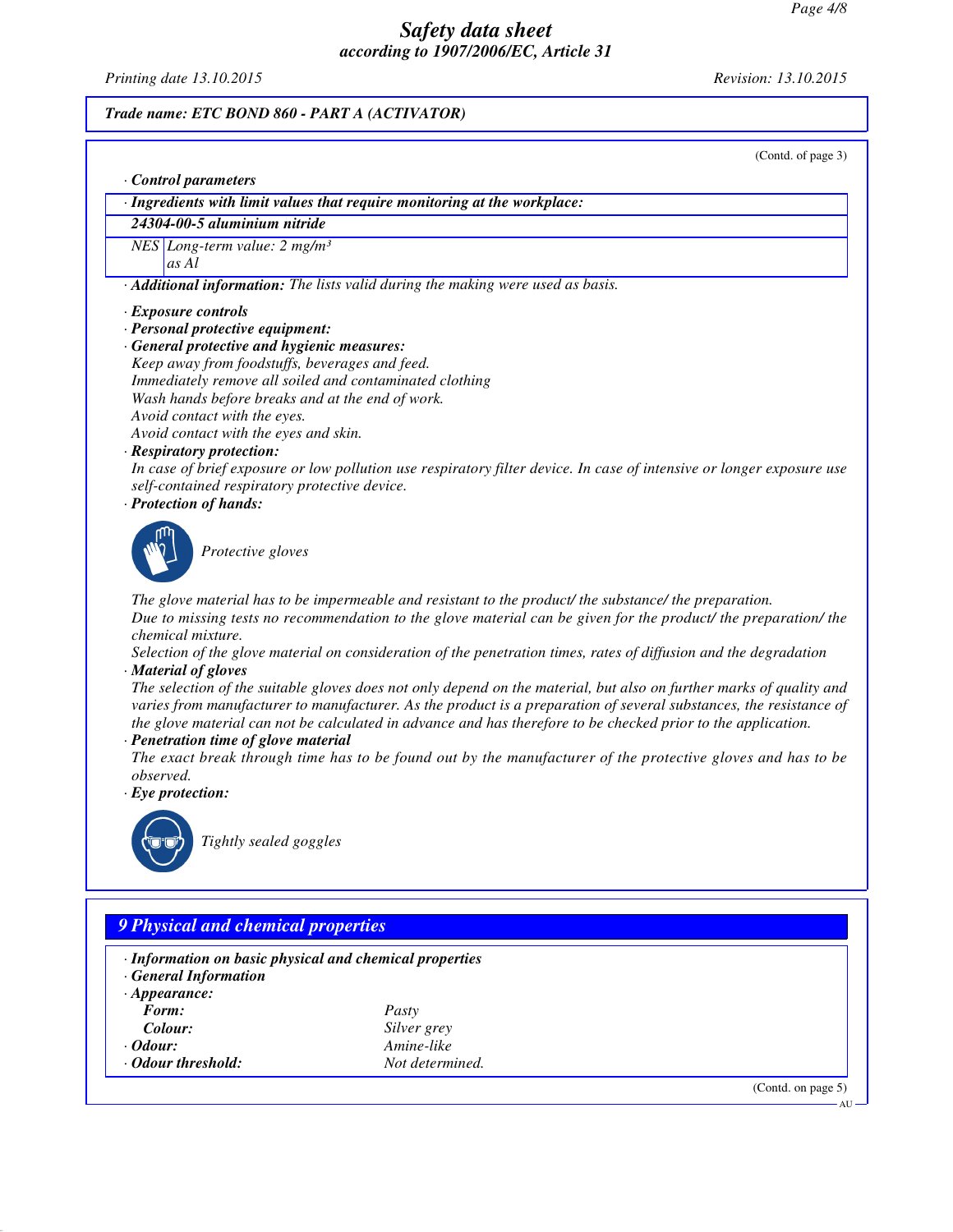*Printing date 13.10.2015 Revision: 13.10.2015*

### *Trade name: ETC BOND 860 - PART A (ACTIVATOR)*

|                                                            | (Contd. of page 4)                            |  |
|------------------------------------------------------------|-----------------------------------------------|--|
| $\cdot$ pH-value:                                          | Not determined.                               |  |
| Change in condition                                        |                                               |  |
| <b>Melting point/Melting range:</b>                        | Undetermined.                                 |  |
| <b>Boiling point/Boiling range:</b>                        | Undetermined.                                 |  |
| · Flash point:                                             | $>180\degree C$                               |  |
| · Flammability (solid, gaseous):                           | Not applicable.                               |  |
| · Ignition temperature:                                    |                                               |  |
| <b>Decomposition temperature:</b>                          | Not determined.                               |  |
| · Self-igniting:                                           | Product is not selfigniting.                  |  |
| · Danger of explosion:                                     | Product does not present an explosion hazard. |  |
| · Explosion limits:                                        |                                               |  |
| Lower:                                                     | Not determined.                               |  |
| <b>Upper:</b>                                              | Not determined.                               |  |
| · Vapour pressure:                                         | Not determined.                               |  |
| $\cdot$ Density at 20 $\degree$ C:                         | $1.9$ g/cm <sup>3</sup>                       |  |
| · Relative density                                         | Not determined.                               |  |
| · Vapour density                                           | Not determined.                               |  |
| · Evaporation rate                                         | Not determined.                               |  |
| · Solubility in / Miscibility with                         |                                               |  |
| water:                                                     | Not miscible or difficult to mix.             |  |
| · Partition coefficient (n-octanol/water): Not determined. |                                               |  |
| · Viscosity:                                               |                                               |  |
| Dynamic:                                                   | Not determined.                               |  |
| Kinematic:                                                 | Not determined.                               |  |
| · Solvent content:                                         |                                               |  |
| Organic solvents:                                          | $0.0\%$                                       |  |
| $VOC$ (EC)                                                 | $0.00 \%$                                     |  |
| <b>Solids content:</b>                                     | 70.0%                                         |  |
| $·$ Other information                                      | No further relevant information available.    |  |

# *10 Stability and reactivity*

- *· Reactivity*
- *· Chemical stability*
- *· Thermal decomposition / conditions to be avoided: No decomposition if used according to specifications.*
- *· Possibility of hazardous reactions No dangerous reactions known.*
- *· Conditions to avoid No further relevant information available.*
- *· Incompatible materials: No further relevant information available.*
- *· Hazardous decomposition products: No dangerous decomposition products known.*

(Contd. on page 6)

AU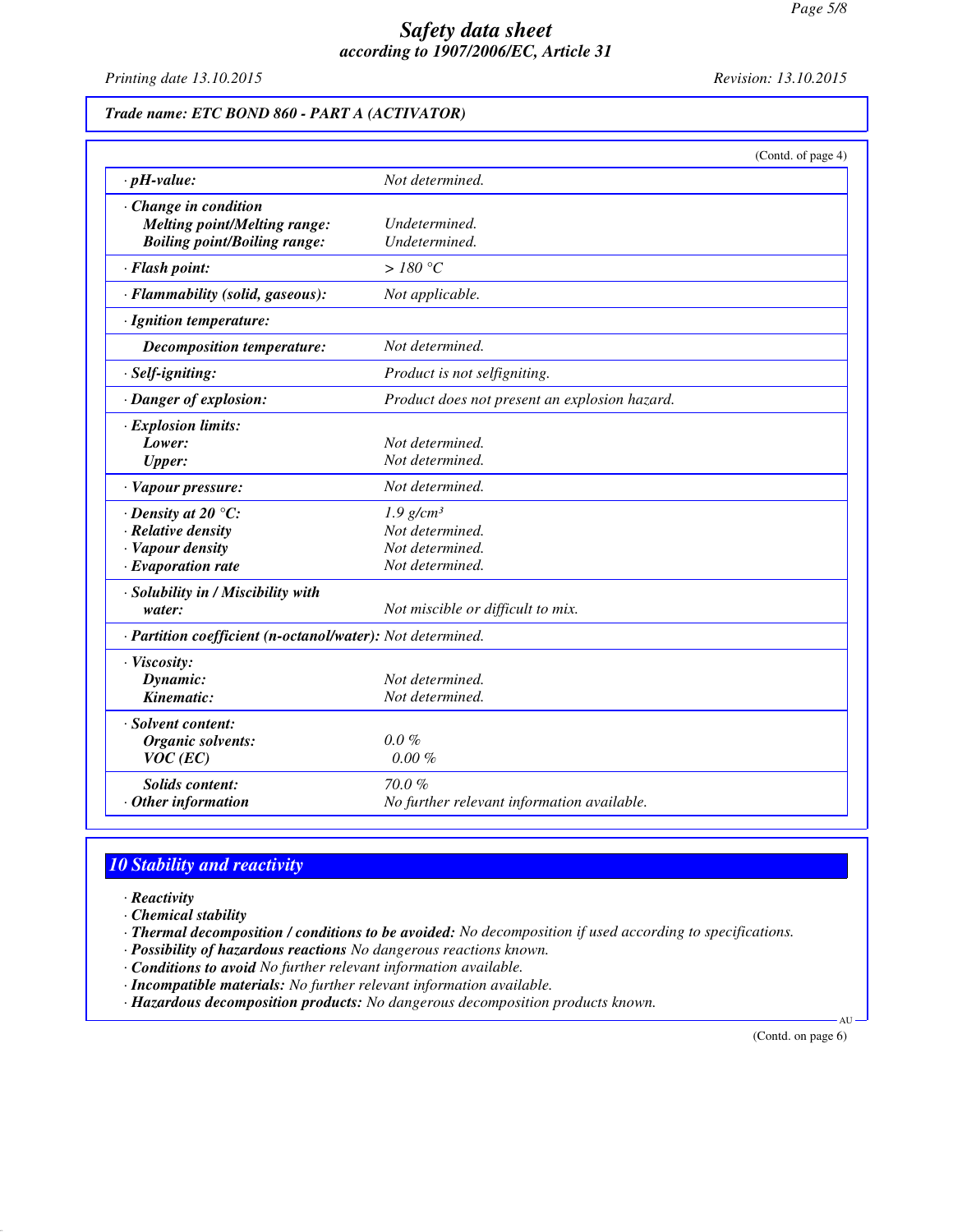*Printing date 13.10.2015 Revision: 13.10.2015*

#### *Trade name: ETC BOND 860 - PART A (ACTIVATOR)*

(Contd. of page 5)

### *11 Toxicological information*

- *· Information on toxicological effects*
- *· Acute toxicity*
- *· Primary irritant effect:*
- *· Skin corrosion/irritation Strong caustic effect on skin and mucous membranes.*
- *· Serious eye damage/irritation*
- *Strong caustic effect.*

*Strong irritant with the danger of severe eye injury.*

*· Respiratory or skin sensitisation Sensitisation possible through skin contact.*

*· Additional toxicological information:*

*The product shows the following dangers according to the calculation method of the General EU Classification Guidelines for Preparations as issued in the latest version:*

*Harmful*

*Corrosive*

*Irritant*

*Swallowing will lead to a strong caustic effect on mouth and throat and to the danger of perforation of esophagus and stomach.*

### *12 Ecological information*

*· Toxicity*

- *· Aquatic toxicity: No further relevant information available.*
- *· Persistence and degradability No further relevant information available.*
- *· Behaviour in environmental systems:*
- *· Bioaccumulative potential No further relevant information available.*
- *· Mobility in soil No further relevant information available.*
- *· Additional ecological information:*
- *· General notes:*

*Water hazard class 1 (German Regulation) (Self-assessment): slightly hazardous for water Do not allow undiluted product or large quantities of it to reach ground water, water course or sewage system. Must not reach sewage water or drainage ditch undiluted or unneutralised.*

- *· Results of PBT and vPvB assessment*
- *· PBT: Not applicable.*
- *· vPvB: Not applicable.*
- *· Other adverse effects No further relevant information available.*

## *13 Disposal considerations*

- *· Waste treatment methods*
- *· Recommendation*

*Must not be disposed together with household garbage. Do not allow product to reach sewage system.*

- *· Uncleaned packaging:*
- *· Recommendation: Disposal must be made according to official regulations.*

## *14 Transport information*

*· UN-Number*

*· ADG, ADN, IMDG, IATA Void*

(Contd. on page 7)

AU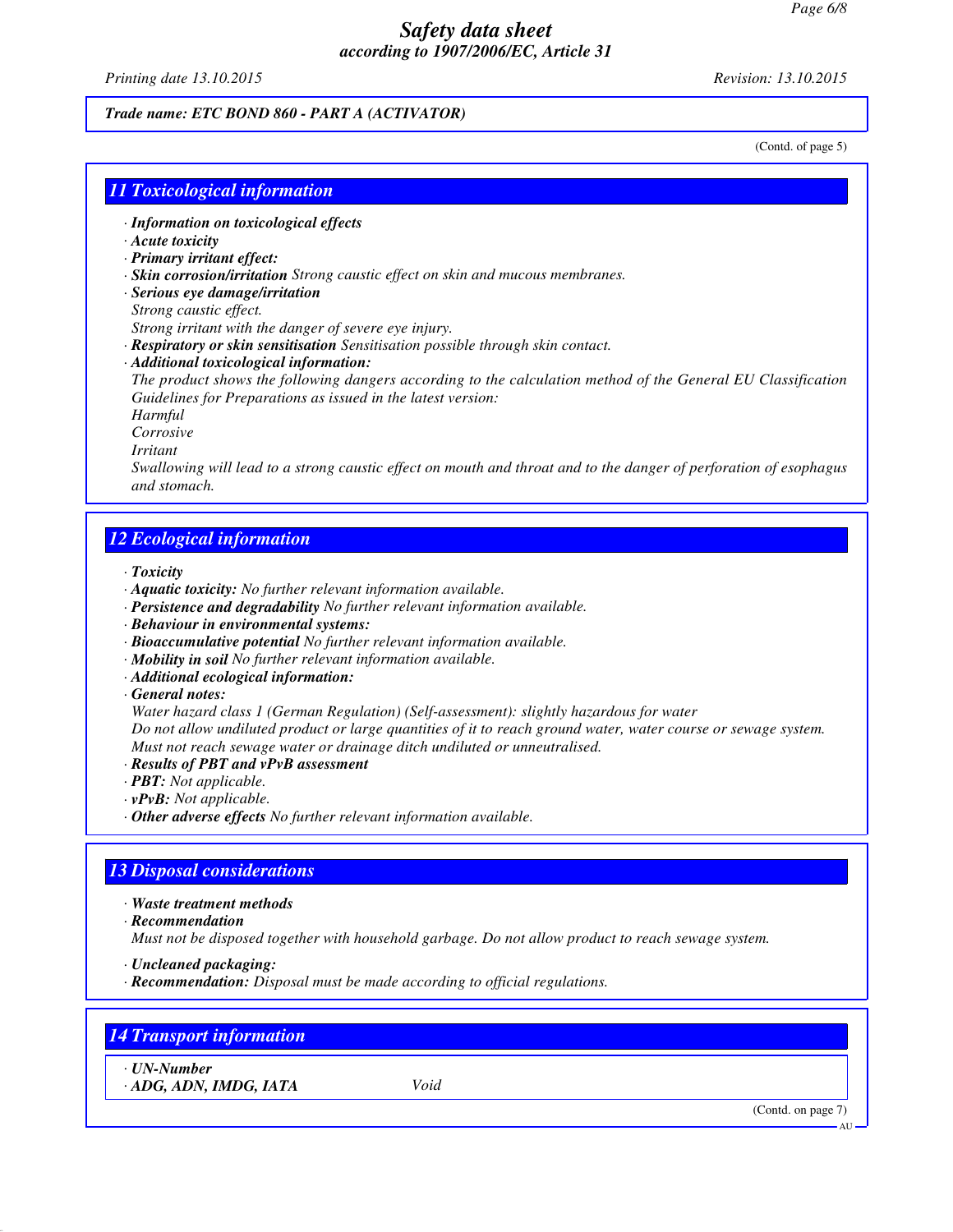*Printing date 13.10.2015 Revision: 13.10.2015*

#### *Trade name: ETC BOND 860 - PART A (ACTIVATOR)*

|                                                                                           | (Contd. of page $6$ ) |
|-------------------------------------------------------------------------------------------|-----------------------|
| $\cdot$ UN proper shipping name<br>· ADG, ADN, IMDG, IATA                                 | Void                  |
| $\cdot$ Transport hazard class(es)                                                        |                       |
| · ADG, ADN, IMDG, IATA<br>· Class                                                         | Void                  |
| · Packing group<br>· ADG, IMDG, IATA                                                      | Void                  |
| · Environmental hazards:<br>$\cdot$ Marine pollutant:                                     | No                    |
| · Special precautions for user                                                            | Not applicable.       |
| $\cdot$ Transport in bulk according to Annex II of<br><b>MARPOL73/78 and the IBC Code</b> | Not applicable.       |
| · UN "Model Regulation":                                                                  |                       |

## *15 Regulatory information*

*· Safety, health and environmental regulations/legislation specific for the substance or mixture*

*· Australian Inventory of Chemical Substances*

*All ingredients are listed.*

*· Standard for the Uniform Scheduling of Medicines and Poisons*

*None of the ingredients is listed.*

*· GHS label elements The product is classified and labelled according to the Globally Harmonised System (GHS). · Hazard pictograms*



*· Signal word Danger · Hazard statements Harmful in contact with skin. Causes severe skin burns and eye damage. May cause an allergic skin reaction. · Precautionary statements Wear protective gloves. Wear protective gloves / protective clothing. Wear eye protection / face protection. Avoid release to the environment. Wash thoroughly after handling. Contaminated work clothing should not be allowed out of the workplace. IF ON SKIN (or hair): Take off immediately all contaminated clothing. Rinse skin with water/shower. IF IN EYES: Rinse cautiously with water for several minutes. Remove contact lenses, if present and easy to do. Continue rinsing. Immediately call a POISON CENTER/doctor. Wash contaminated clothing before reuse. IF SWALLOWED: rinse mouth. Do NOT induce vomiting.*

(Contd. on page 8) AU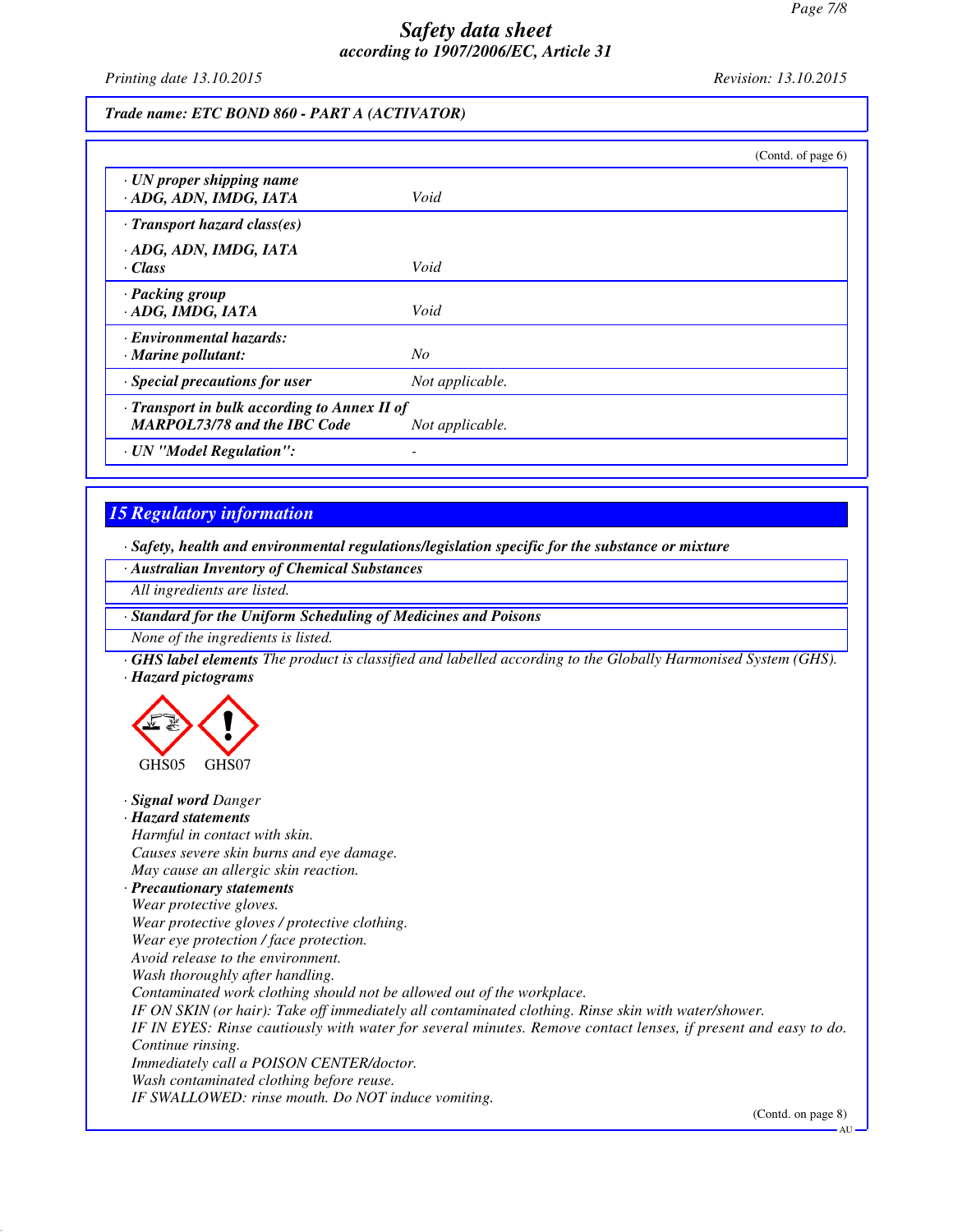*Printing date 13.10.2015 Revision: 13.10.2015*

#### *Trade name: ETC BOND 860 - PART A (ACTIVATOR)*

*Store locked up.*

*Dispose of contents/container in accordance with local/regional/national/international regulations.*

*· Directive 2012/18/EU*

*· Named dangerous substances - ANNEX I None of the ingredients is listed.*

*· Chemical safety assessment: A Chemical Safety Assessment has not been carried out.*

## *16 Other information*

*This information is based on our present knowledge. However, this shall not constitute a guarantee for any specific product features and shall not establish a legally valid contractual relationship.*

#### *· Abbreviations and acronyms:*

*ADR: Accord européen sur le transport des marchandises dangereuses par Route (European Agreement concerning the International Carriage of Dangerous Goods by Road) IMDG: International Maritime Code for Dangerous Goods IATA: International Air Transport Association EINECS: European Inventory of Existing Commercial Chemical Substances ELINCS: European List of Notified Chemical Substances CAS: Chemical Abstracts Service (division of the American Chemical Society) VOC: Volatile Organic Compounds (USA, EU) Acute Tox. 4: Acute toxicity, Hazard Category 4 Skin Corr. 1C: Skin corrosion/irritation, Hazard Category 1C Eye Dam. 1: Serious eye damage/eye irritation, Hazard Category 1 Skin Sens. 1A: Sensitisation - Skin, Hazard Category 1A*

(Contd. of page 7)

AU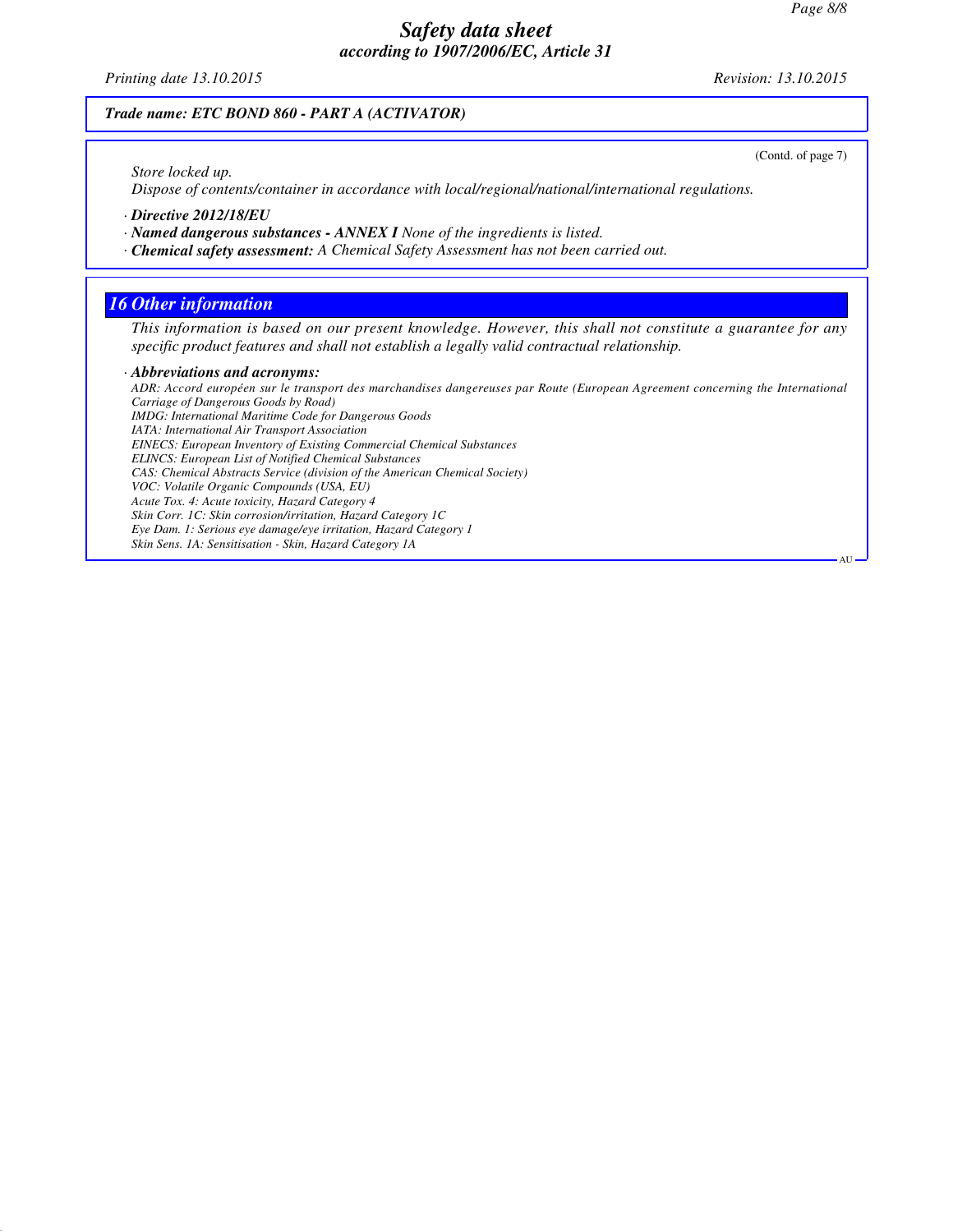*Printing date 10/13/2015 Reviewed on 10/13/2015*

## *1 Identification*

- *· Product identifier*
- *· Trade name: ETC BOND 860 PART A (ACTIVATOR)*
- *· Article number: 50380-860A*
- *· Relevant identified uses of the substance or mixture and uses advised against No further relevant information available.*
- *· Application of the substance / the mixture Laboratory chemicals*
- *· Details of the supplier of the safety data sheet · Manufacturer/Supplier: Electron Microscopy Sciences 1560 Industry Road USA-Hatfield, PA 19440 Tel: 215-412-8400 Fax: 215-412-8450 email: sgkcck@aol.com www.emsdiasum.com*
- *· Information department: Product safety department · Emergency telephone number: ChemTrec 1-800-424-9300 Contract CCN7661 1-703-527-3887*

## *2 Hazard(s) identification*

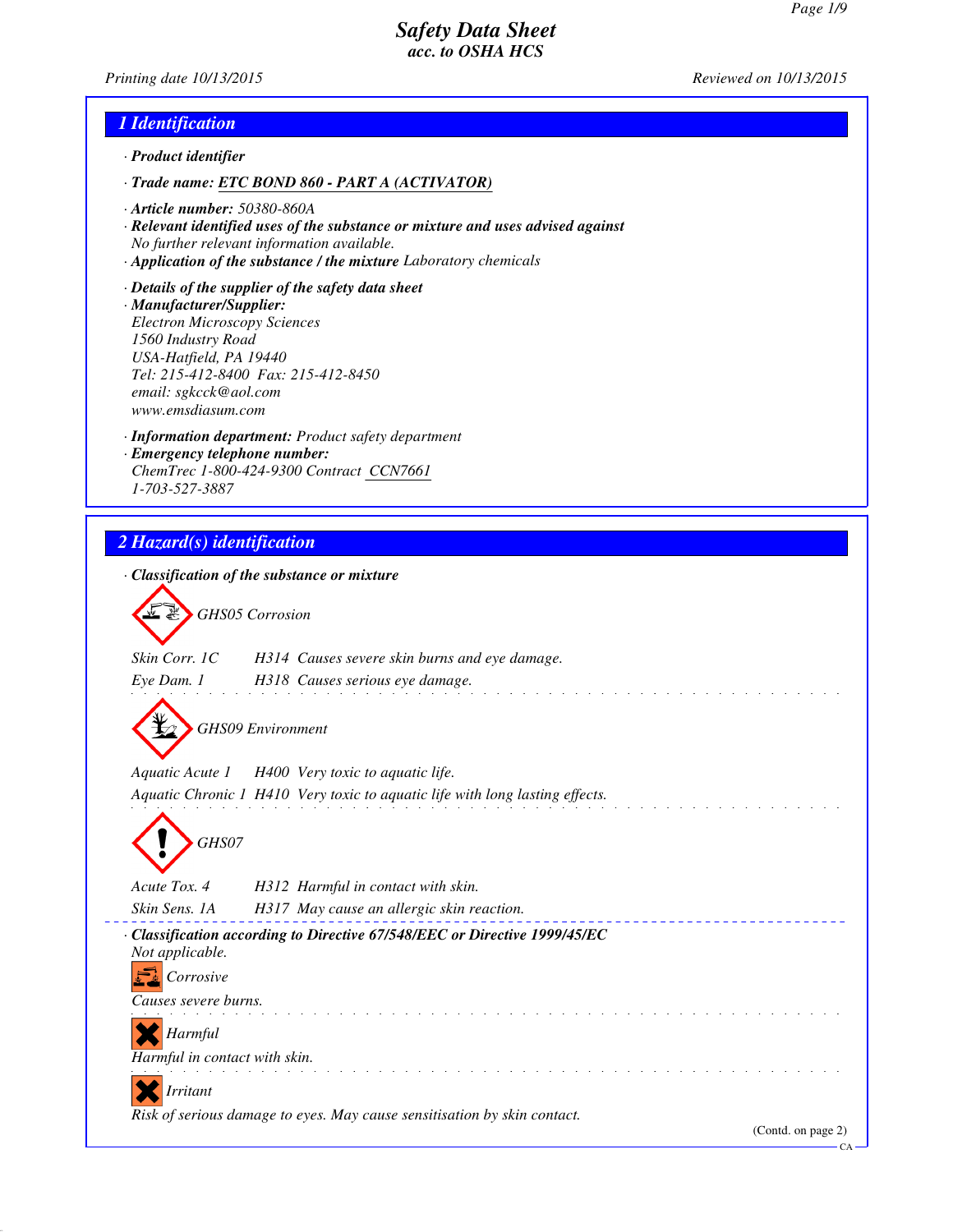*Printing date 10/13/2015 Reviewed on 10/13/2015*

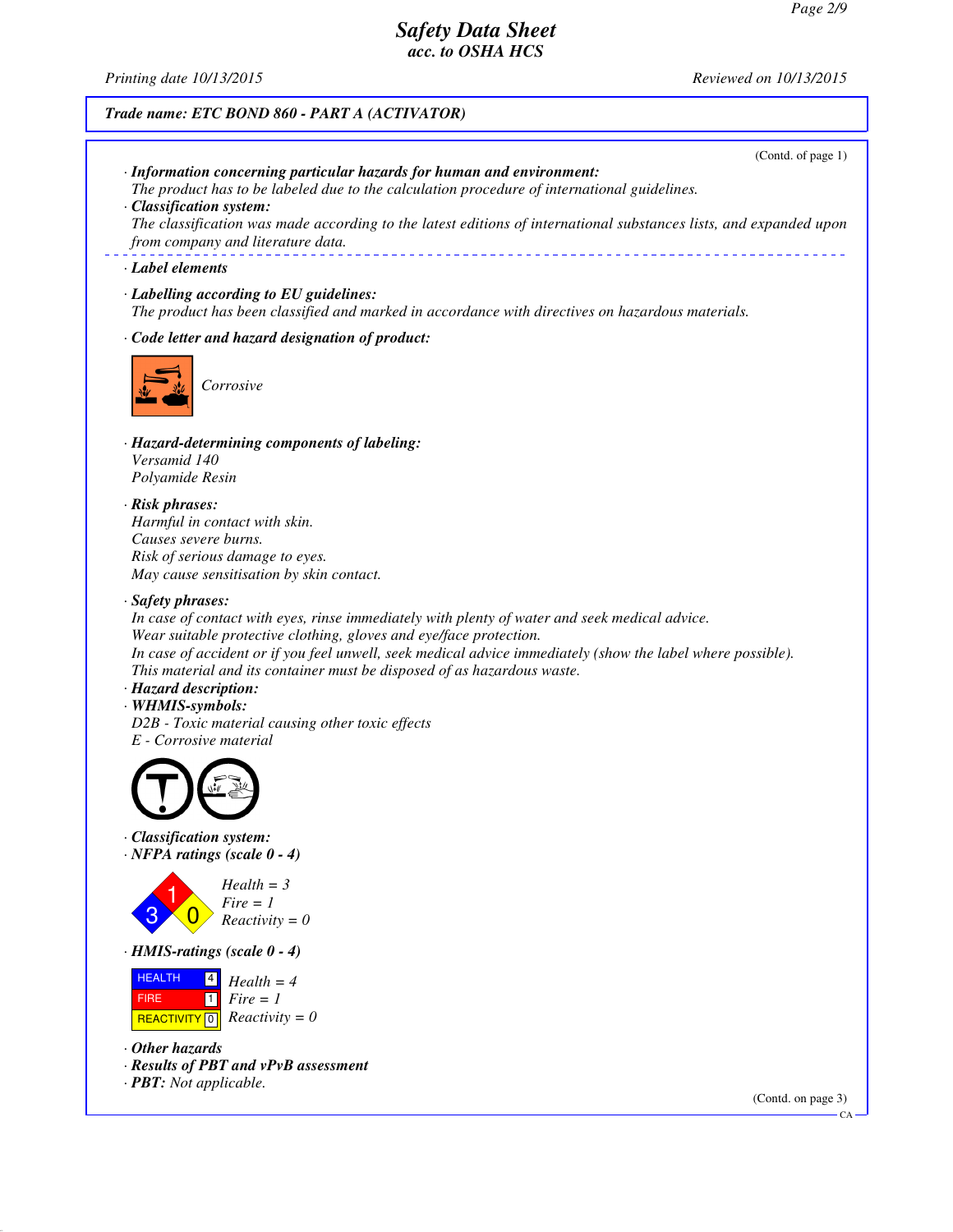*Printing date 10/13/2015 Reviewed on 10/13/2015*

(Contd. of page 2)

#### *Trade name: ETC BOND 860 - PART A (ACTIVATOR)*

*· vPvB: Not applicable.*

### *3 Composition/information on ingredients*

#### *· Chemical characterization: Mixtures*

*· Description: Mixture of the substances listed below with nonhazardous additions.*

#### *· Dangerous components:*

| $24304 - 00 - 5$ aluminium nitride | $40 - 70\%$ |
|------------------------------------|-------------|
| 68410-23-1 Versamid 140            | $10 - 30\%$ |
| <i>Polvamide Resin</i>             |             |

## *4 First-aid measures*

*· Description of first aid measures*

*· General information:*

*Immediately remove any clothing soiled by the product.*

*Symptoms of poisoning may even occur after several hours; therefore medical observation for at least 48 hours after the accident.*

*· After inhalation:*

*Supply fresh air and to be sure call for a doctor.*

*In case of unconsciousness place patient stably in side position for transportation.*

- *· After skin contact: Immediately wash with water and soap and rinse thoroughly.*
- *· After eye contact: Rinse opened eye for several minutes under running water. Then consult a doctor.*
- *· After swallowing: Drink copious amounts of water and provide fresh air. Immediately call a doctor.*
- *· Information for doctor:*
- *· Most important symptoms and effects, both acute and delayed No further relevant information available.*
- *· Indication of any immediate medical attention and special treatment needed*
- *No further relevant information available.*

### *5 Fire-fighting measures*

- *· Extinguishing media*
- *· Suitable extinguishing agents: Use fire fighting measures that suit the environment.*
- *· Special hazards arising from the substance or mixture No further relevant information available.*
- *· Advice for firefighters*
- *· Protective equipment: No special measures required.*

### *6 Accidental release measures*

*· Personal precautions, protective equipment and emergency procedures Wear protective equipment. Keep unprotected persons away.*

*· Environmental precautions: Do not allow to enter sewers/ surface or ground water.*

*· Methods and material for containment and cleaning up:*

*Absorb with liquid-binding material (sand, diatomite, acid binders, universal binders, sawdust). Use neutralizing agent.*

*Dispose contaminated material as waste according to item 13.*

*Ensure adequate ventilation.*

## *· Reference to other sections*

*See Section 7 for information on safe handling. See Section 8 for information on personal protection equipment.*

(Contd. on page 4)

CA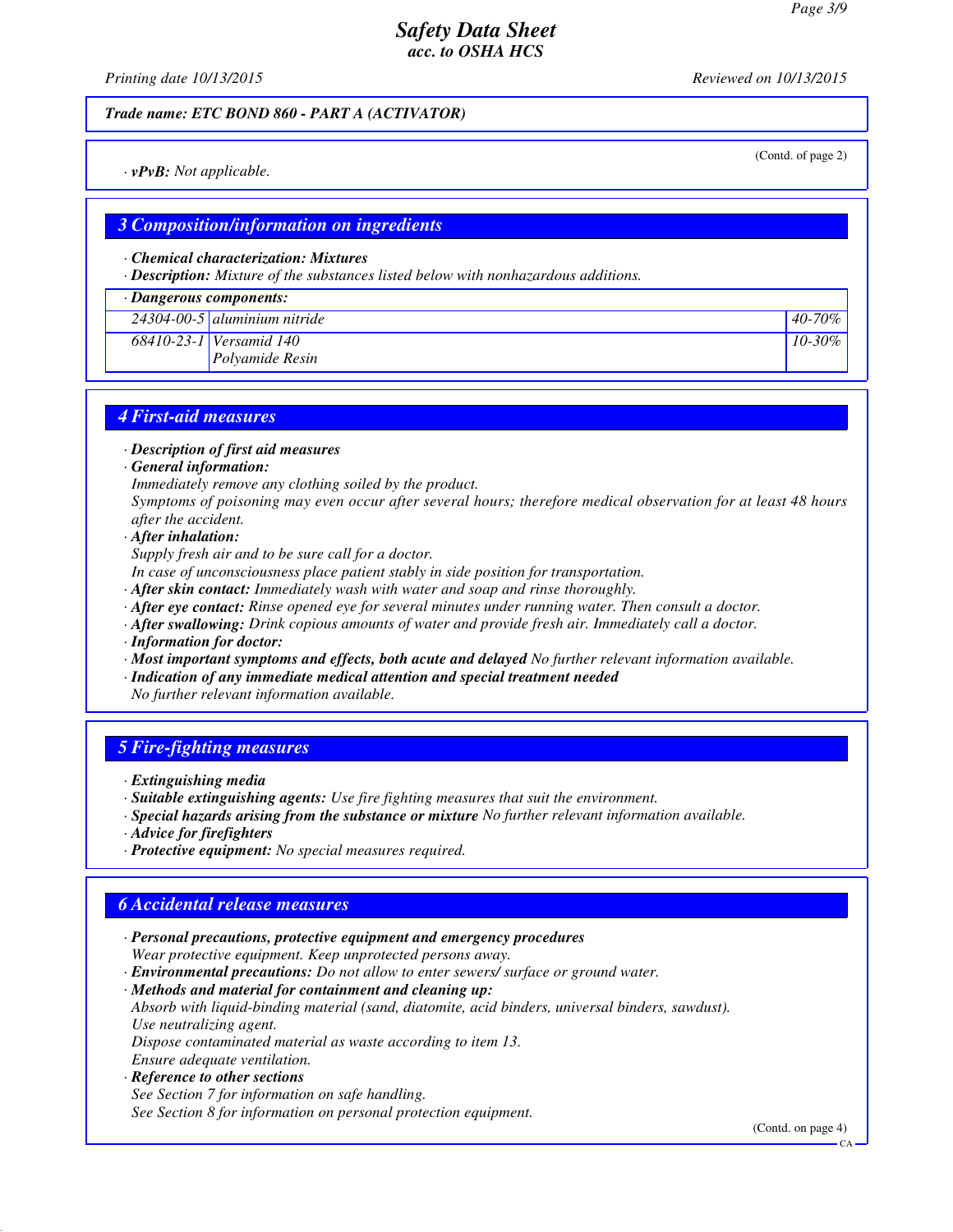*Printing date 10/13/2015 Reviewed on 10/13/2015*

#### *Trade name: ETC BOND 860 - PART A (ACTIVATOR)*

(Contd. of page 3)

*See Section 13 for disposal information.*

### *7 Handling and storage*

- *· Handling:*
- *· Precautions for safe handling Ensure good ventilation/exhaustion at the workplace. Prevent formation of aerosols.*
- *· Information about protection against explosions and fires: No special measures required.*
- *· Conditions for safe storage, including any incompatibilities*
- *· Storage:*
- *· Requirements to be met by storerooms and receptacles: No special requirements.*
- *· Information about storage in one common storage facility: Not required.*
- *· Further information about storage conditions: Keep receptacle tightly sealed.*
- *· Specific end use(s) No further relevant information available.*

#### *8 Exposure controls/personal protection*

- *· Additional information about design of technical systems: No further data; see item 7.*
- *· Control parameters*
- *· Components with limit values that require monitoring at the workplace: The product does not contain any relevant quantities of materials with critical values that have to be monitored at the workplace.*
- *· Additional information: The lists that were valid during the creation were used as basis.*
- *· Exposure controls*
- *· Personal protective equipment:*
- *· General protective and hygienic measures:*
- *Keep away from foodstuffs, beverages and feed. Immediately remove all soiled and contaminated clothing. Wash hands before breaks and at the end of work. Avoid contact with the eyes. Avoid contact with the eyes and skin.*
- *· Breathing equipment:*
- *In case of brief exposure or low pollution use respiratory filter device. In case of intensive or longer exposure use respiratory protective device that is independent of circulating air.*
- *· Protection of hands:*



*Protective gloves*

*The glove material has to be impermeable and resistant to the product/ the substance/ the preparation. Due to missing tests no recommendation to the glove material can be given for the product/ the preparation/ the chemical mixture.*

*Selection of the glove material on consideration of the penetration times, rates of diffusion and the degradation · Material of gloves*

*The selection of the suitable gloves does not only depend on the material, but also on further marks of quality and varies from manufacturer to manufacturer. As the product is a preparation of several substances, the resistance of the glove material can not be calculated in advance and has therefore to be checked prior to the application.*

(Contd. on page 5)

 $\alpha$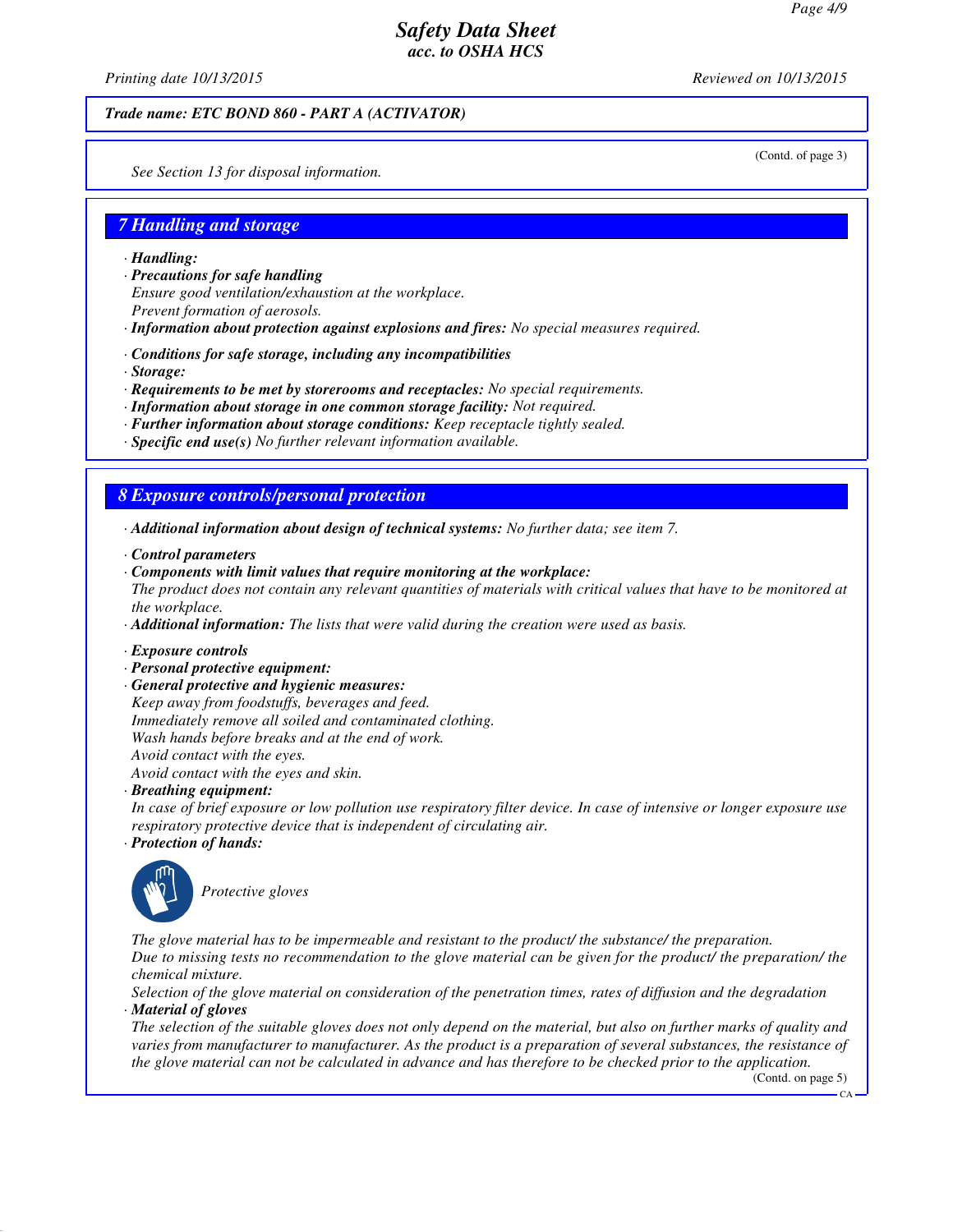*Printing date 10/13/2015 Reviewed on 10/13/2015*

(Contd. of page 4)

CA

## *Trade name: ETC BOND 860 - PART A (ACTIVATOR)*

## *· Penetration time of glove material*

*The exact break through time has to be found out by the manufacturer of the protective gloves and has to be observed.*

*· Eye protection:*



*Tightly sealed goggles*

| · Information on basic physical and chemical properties    |                                               |  |
|------------------------------------------------------------|-----------------------------------------------|--|
| <b>General Information</b>                                 |                                               |  |
| $\cdot$ Appearance:                                        |                                               |  |
| Form:                                                      | Pasty                                         |  |
| Color:                                                     | Silver grey                                   |  |
| $\cdot$ Odor:                                              | Amine-like                                    |  |
| · Odour threshold:                                         | Not determined.                               |  |
| $\cdot$ pH-value:                                          | Not determined.                               |  |
| Change in condition                                        |                                               |  |
| <b>Melting point/Melting range:</b>                        | Undetermined.                                 |  |
| <b>Boiling point/Boiling range:</b>                        | Undetermined.                                 |  |
| · Flash point:                                             | > 180 °C                                      |  |
| · Flammability (solid, gaseous):                           | Not flammable.                                |  |
| · Ignition temperature:                                    |                                               |  |
| <b>Decomposition temperature:</b>                          | Not determined.                               |  |
| · Auto igniting:                                           | Product is not selfigniting.                  |  |
| · Danger of explosion:                                     | Product does not present an explosion hazard. |  |
| · Explosion limits:                                        |                                               |  |
| Lower:                                                     | Not determined.                               |  |
| <b>Upper:</b>                                              | Not determined.                               |  |
| · Vapor pressure:                                          | Not determined.                               |  |
| $\cdot$ Density at 20 $\degree$ C:                         | $1.9$ g/cm <sup>3</sup>                       |  |
| · Relative density                                         | Not determined.                               |  |
| · Vapour density                                           | Not determined.                               |  |
| $\cdot$ Evaporation rate                                   | Not determined.                               |  |
| · Solubility in / Miscibility with                         |                                               |  |
| Water:                                                     | Not miscible or difficult to mix.             |  |
| · Partition coefficient (n-octanol/water): Not determined. |                                               |  |
| · Viscosity:                                               |                                               |  |
| Dynamic:                                                   | Not determined.                               |  |
| Kinematic:                                                 | Not determined.                               |  |
| · Solvent content:                                         |                                               |  |
| Organic solvents:                                          | $0.0\%$                                       |  |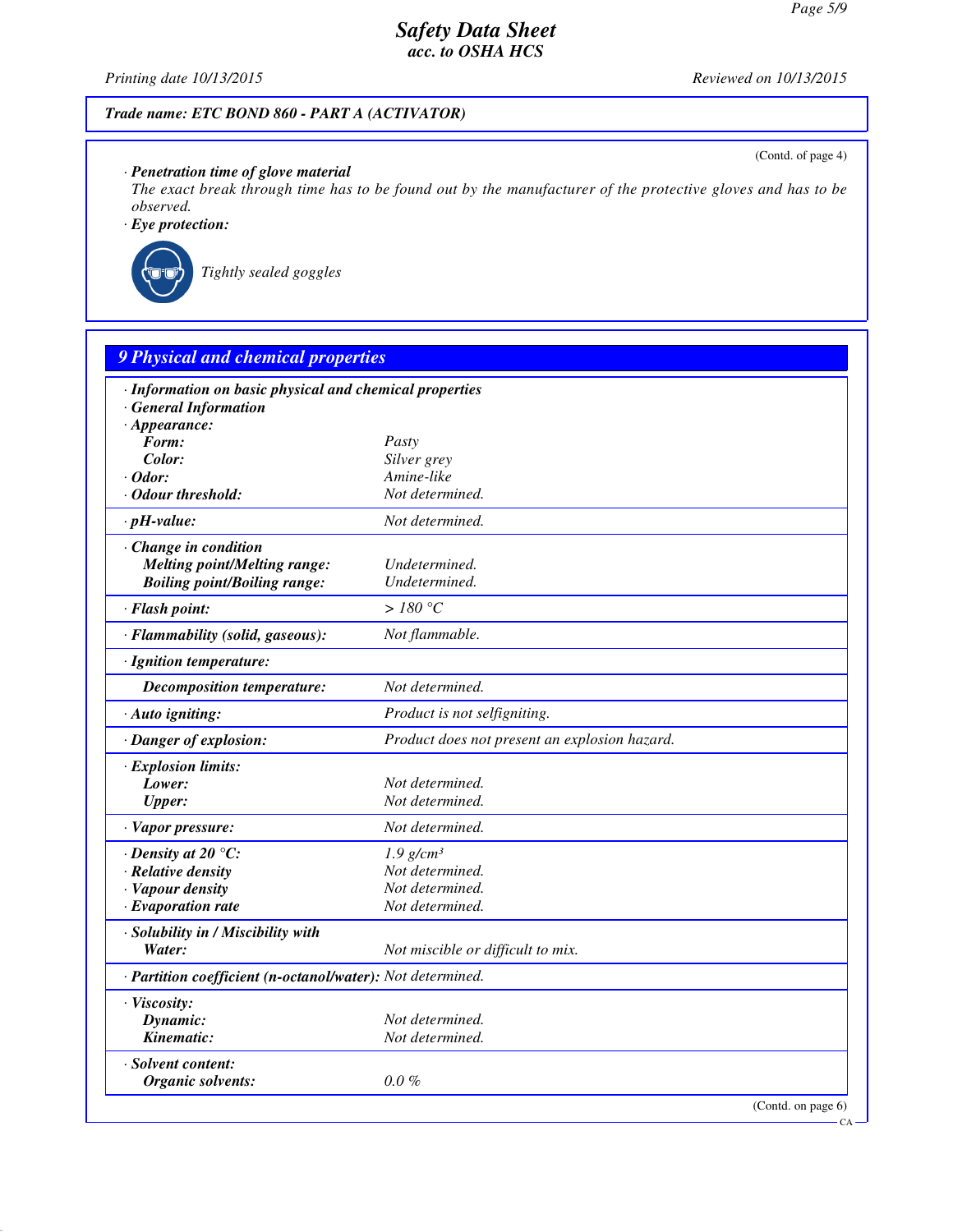*Printing date 10/13/2015 Reviewed on 10/13/2015*

#### *Trade name: ETC BOND 860 - PART A (ACTIVATOR)*

(Contd. of page 5)

*Solids content: 70.0 %*

*Other information No further relevant information available.* 

*10 Stability and reactivity*

*· Reactivity*

*· Chemical stability*

*· Thermal decomposition / conditions to be avoided: No decomposition if used according to specifications.*

*· Possibility of hazardous reactions No dangerous reactions known.*

*· Conditions to avoid No further relevant information available.*

*· Incompatible materials: No further relevant information available.*

*· Hazardous decomposition products: No dangerous decomposition products known.*

## *11 Toxicological information*

*· Information on toxicological effects*

*· Acute toxicity:*

*· Primary irritant effect:*

*· on the skin: Strong caustic effect on skin and mucous membranes.*

*· on the eye:*

*Strong caustic effect.*

*Strong irritant with the danger of severe eye injury.*

*· Sensitization: Sensitization possible through skin contact.*

*· Additional toxicological information:*

*The product shows the following dangers according to internally approved calculation methods for preparations: Harmful*

*Corrosive*

*Irritant*

*Swallowing will lead to a strong caustic effect on mouth and throat and to the danger of perforation of esophagus and stomach.*

*· Carcinogenic categories*

*· IARC (International Agency for Research on Cancer)*

*None of the ingredients is listed.*

*· NTP (National Toxicology Program)*

*None of the ingredients is listed.*

*· OSHA-Ca (Occupational Safety Health Administration)*

*None of the ingredients is listed.*

## *12 Ecological information*

*· Toxicity*

*· Aquatic toxicity: No further relevant information available.*

*· Persistence and degradability No further relevant information available.*

*· Behavior in environmental systems:*

- *· Bioaccumulative potential No further relevant information available.*
- *· Mobility in soil No further relevant information available.*

(Contd. on page 7)

CA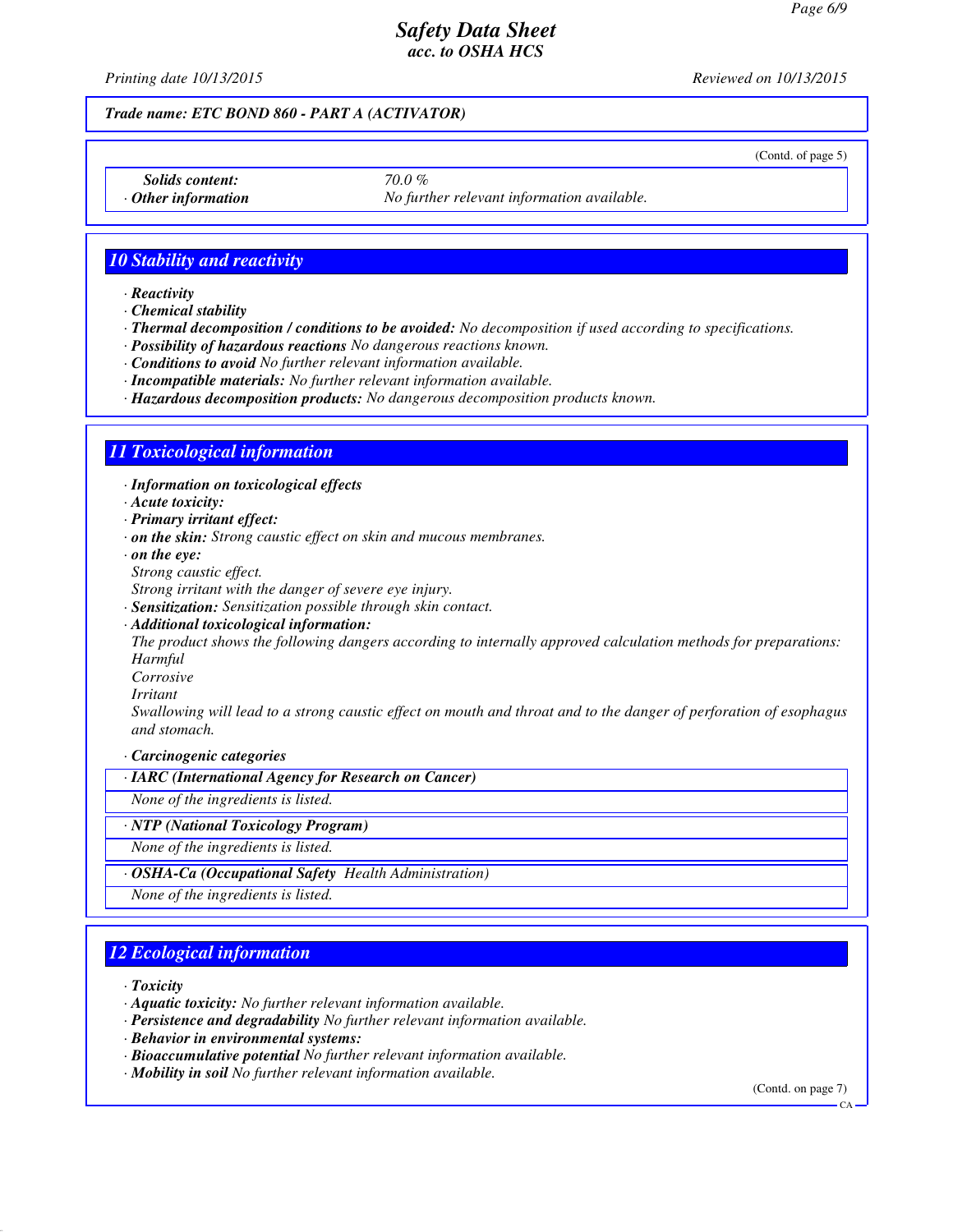*Printing date 10/13/2015 Reviewed on 10/13/2015*

### *Trade name: ETC BOND 860 - PART A (ACTIVATOR)*

(Contd. of page 6)

- *· Additional ecological information:*
- *· General notes:*

*Water hazard class 1 (Self-assessment): slightly hazardous for water Do not allow undiluted product or large quantities of it to reach ground water, water course or sewage system. Must not reach bodies of water or drainage ditch undiluted or unneutralized.*

- *· Results of PBT and vPvB assessment*
- *· PBT: Not applicable.*
- *· vPvB: Not applicable.*
- *· Other adverse effects No further relevant information available.*

### *13 Disposal considerations*

#### *· Waste treatment methods*

## *· Recommendation:*

*Must not be disposed of together with household garbage. Do not allow product to reach sewage system.*

- *· Uncleaned packagings:*
- *· Recommendation: Disposal must be made according to official regulations.*

### *14 Transport information*

| $\cdot$ UN-Number<br>· DOT, TDG, ADN, IMDG, IATA                                    | Void            |
|-------------------------------------------------------------------------------------|-----------------|
| $\cdot$ UN proper shipping name<br>· DOT, TDG, ADN, IMDG, IATA                      | Void            |
| $\cdot$ Transport hazard class(es)                                                  |                 |
| · DOT, TDG, ADN, IMDG, IATA<br>· Class                                              | Void            |
| · Packing group<br>· DOT, TDG, IMDG, IATA                                           | Void            |
| · Environmental hazards:<br>$\cdot$ Marine pollutant:                               | No              |
| · Special precautions for user                                                      | Not applicable. |
| · Transport in bulk according to Annex II of<br><b>MARPOL73/78 and the IBC Code</b> | Not applicable. |
| · UN "Model Regulation":                                                            |                 |

## *15 Regulatory information*

*· Safety, health and environmental regulations/legislation specific for the substance or mixture · Sara*

*· Section 355 (extremely hazardous substances):*

*None of the ingredients is listed.*

*· Section 313 (Specific toxic chemical listings):*

*None of the ingredients is listed.*

(Contd. on page 8)

 $CA$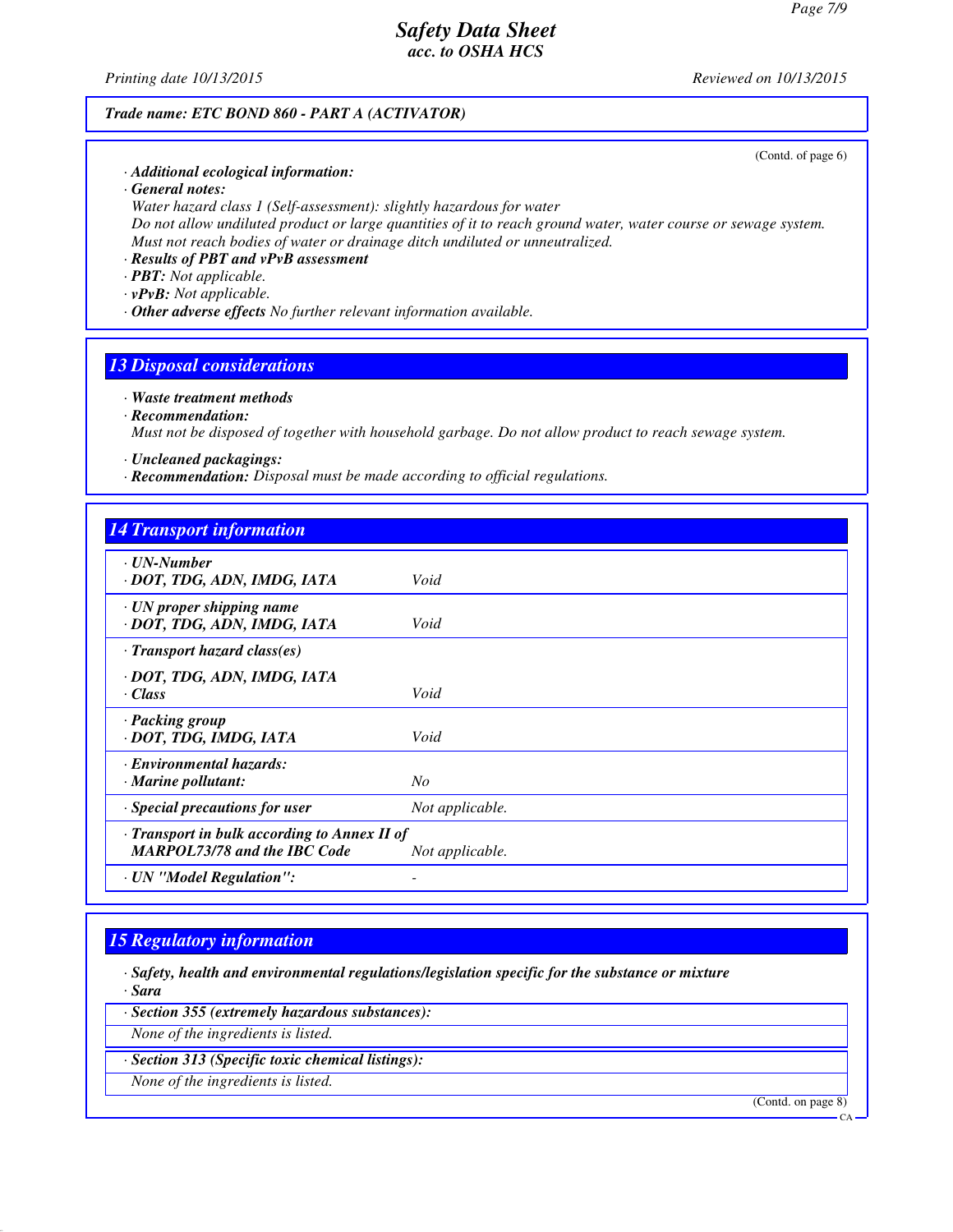*Printing date 10/13/2015 Reviewed on 10/13/2015*

#### *Trade name: ETC BOND 860 - PART A (ACTIVATOR)*

| (Contd. of page 7)                                                 |
|--------------------------------------------------------------------|
| · TSCA (Toxic Substances Control Act):                             |
| All ingredients are listed.                                        |
| $\cdot$ Proposition 65                                             |
| Chemicals known to cause cancer:                                   |
| None of the ingredients is listed.                                 |
| · Chemicals known to cause reproductive toxicity for females:      |
| None of the ingredients is listed.                                 |
| · Chemicals known to cause reproductive toxicity for males:        |
| None of the ingredients is listed.                                 |
| · Chemicals known to cause developmental toxicity:                 |
| None of the ingredients is listed.                                 |
| Carcinogenic categories                                            |
| · EPA (Environmental Protection Agency)                            |
| None of the ingredients is listed.                                 |
| · TLV (Threshold Limit Value established by ACGIH)                 |
| None of the ingredients is listed.                                 |
| · NIOSH-Ca (National Institute for Occupational Safety and Health) |
| None of the ingredients is listed.                                 |
| · Canadian substance listings:                                     |
| Canadian Domestic Substances List (DSL)                            |
| All ingredients are listed.                                        |
| · Canadian Ingredient Disclosure list (limit 0.1%)                 |
| None of the ingredients is listed.                                 |
| · Canadian Ingredient Disclosure list (limit 1%)                   |
| None of the ingredients is listed.                                 |
| · Product related hazard informations:                             |

*The product has been classified and marked in accordance with directives on hazardous materials.*

*· Hazard symbols:*



*Corrosive*

*· Hazard-determining components of labeling: Versamid 140 Polyamide Resin*

*· Risk phrases: Harmful in contact with skin. Causes severe burns. Risk of serious damage to eyes. May cause sensitisation by skin contact.*

#### *· Safety phrases:*

*In case of contact with eyes, rinse immediately with plenty of water and seek medical advice. Wear suitable protective clothing, gloves and eye/face protection. In case of accident or if you feel unwell, seek medical advice immediately (show the label where possible).*

(Contd. on page 9)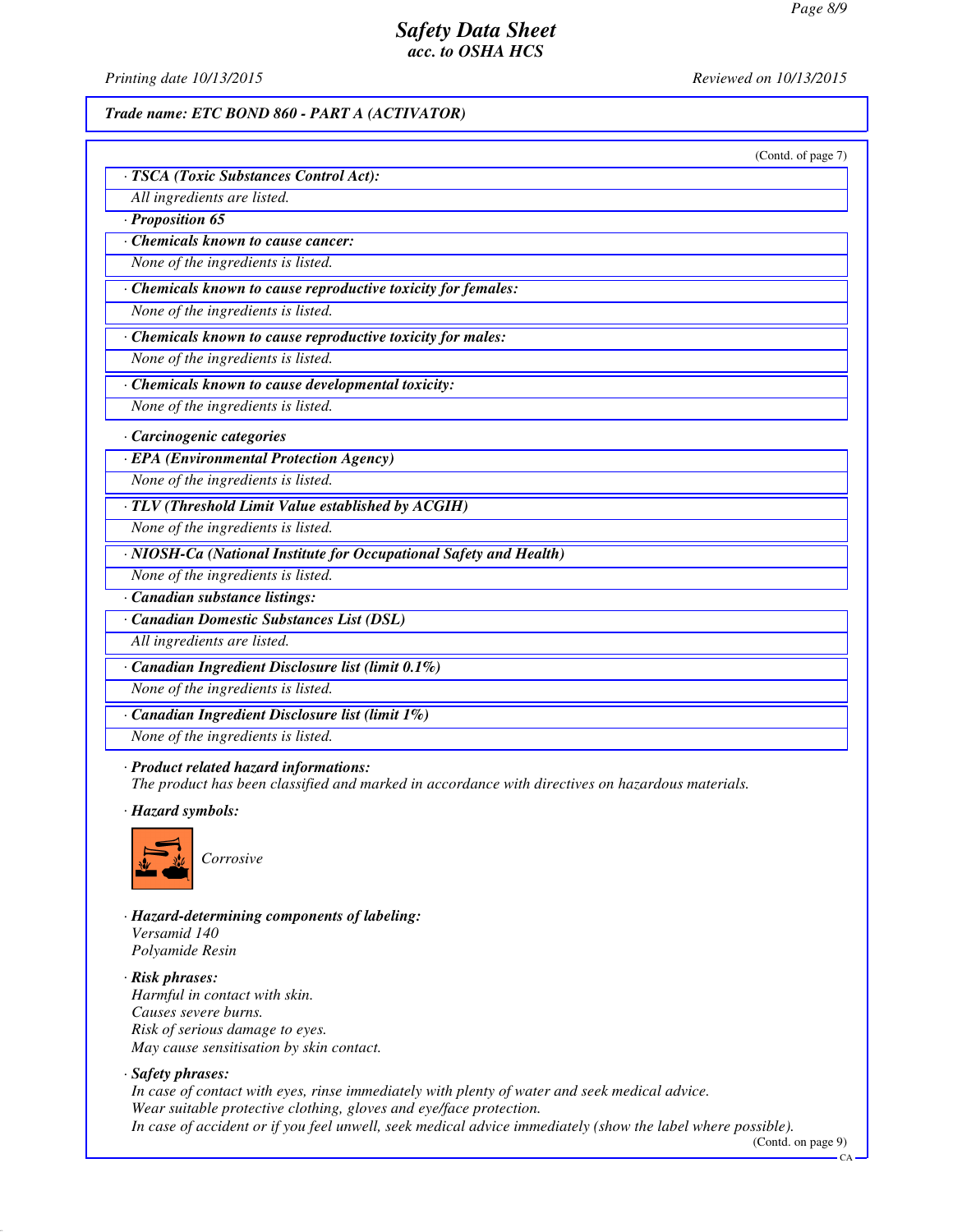*Printing date 10/13/2015 Reviewed on 10/13/2015*

*Trade name: ETC BOND 860 - PART A (ACTIVATOR)*

*This material and its container must be disposed of as hazardous waste.*

*· Chemical safety assessment: A Chemical Safety Assessment has not been carried out.*

### *16 Other information*

*This information is based on our present knowledge. However, this shall not constitute a guarantee for any specific product features and shall not establish a legally valid contractual relationship.*

*· Date of preparation / last revision 10/13/2015 / -*

*· Abbreviations and acronyms: IMDG: International Maritime Code for Dangerous Goods DOT: US Department of Transportation IATA: International Air Transport Association ACGIH: American Conference of Governmental Industrial Hygienists EINECS: European Inventory of Existing Commercial Chemical Substances ELINCS: European List of Notified Chemical Substances CAS: Chemical Abstracts Service (division of the American Chemical Society) NFPA: National Fire Protection Association (USA) HMIS: Hazardous Materials Identification System (USA) WHMIS: Workplace Hazardous Materials Information System (Canada) Acute Tox. 4: Acute toxicity, Hazard Category 4 Skin Corr. 1C: Skin corrosion/irritation, Hazard Category 1C Eye Dam. 1: Serious eye damage/eye irritation, Hazard Category 1 Skin Sens. 1A: Sensitisation - Skin, Hazard Category 1A Aquatic Acute 1: Hazardous to the aquatic environment - AcuteHazard, Category 1 Aquatic Chronic 1: Hazardous to the aquatic environment - Chronic Hazard, Category 1* (Contd. of page 8)

CA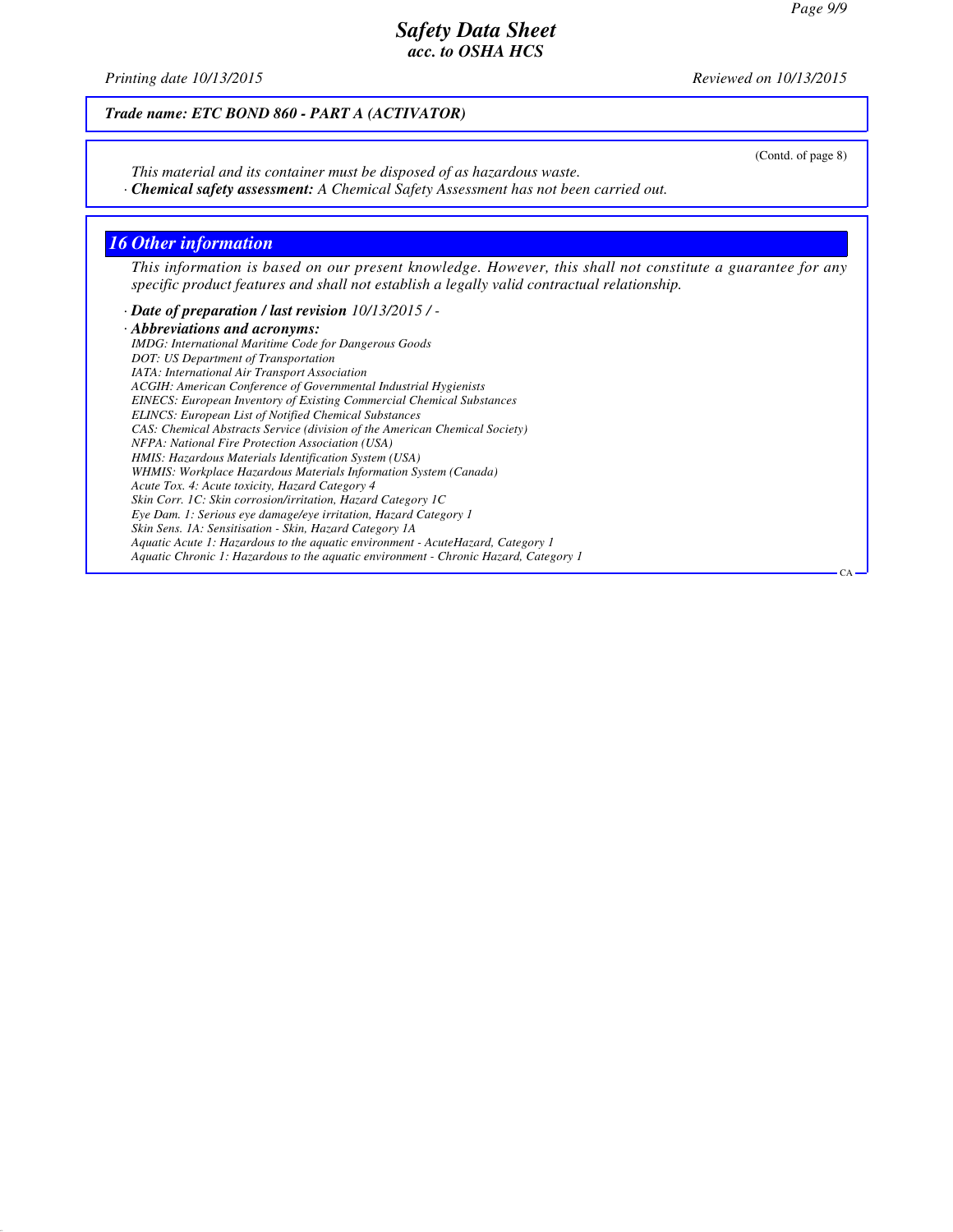*Printing date 13.10.2015 Revision: 13.10.2015*

| <b>SECTION 1: Identification of the substance/mixture and of the company/undertaking</b>                                                                                                                                                                             |
|----------------------------------------------------------------------------------------------------------------------------------------------------------------------------------------------------------------------------------------------------------------------|
| · 1.1 Product identifier                                                                                                                                                                                                                                             |
| · Trade name: ETC BOND 860 - PART A (ACTIVATOR)                                                                                                                                                                                                                      |
| $\cdot$ Article number: 50380-860A<br>· 1.2 Relevant identified uses of the substance or mixture and uses advised against<br>No further relevant information available.<br>· Application of the substance / the mixture Laboratory chemicals                         |
| $\cdot$ 1.3 Details of the supplier of the safety data sheet<br>· Manufacturer/Supplier:<br><b>Electron Microscopy Sciences</b><br>1560 Industry Road<br>USA-Hatfield, PA 19440<br>Tel: 215-412-8400 Fax: 215-412-8450<br>email: sgkcck@aol.com<br>www.emsdiasum.com |
| · Further information obtainable from: Product safety department<br>· 1.4 Emergency telephone number:<br>ChemTrec 1-800-424-9300 Contract CCN7661<br>1-703-527-3887                                                                                                  |
|                                                                                                                                                                                                                                                                      |
| <b>SECTION 2: Hazards identification</b>                                                                                                                                                                                                                             |
| $\cdot$ 2.1 Classification of the substance or mixture<br>Classification according to Regulation (EC) No 1272/2008<br>GHS05 corrosion                                                                                                                                |
| Skin Corr. 1C<br>H314 Causes severe skin burns and eye damage.                                                                                                                                                                                                       |
| Eye Dam. 1 H318 Causes serious eye damage.                                                                                                                                                                                                                           |
| GHS09 environment                                                                                                                                                                                                                                                    |
| Aquatic Acute 1<br>H400 Very toxic to aquatic life.                                                                                                                                                                                                                  |
| Aquatic Chronic 1 H410 Very toxic to aquatic life with long lasting effects.                                                                                                                                                                                         |
| GHS07                                                                                                                                                                                                                                                                |
| Acute Tox. 4<br>H312 Harmful in contact with skin.                                                                                                                                                                                                                   |
| Skin Sens. 1A<br>H317 May cause an allergic skin reaction.                                                                                                                                                                                                           |
| $\cdot$ 2.2 Label elements<br>· Labelling according to Regulation (EC) No 1272/2008<br>The product is classified and labelled according to the CLP regulation.<br>· Hazard pictograms                                                                                |
|                                                                                                                                                                                                                                                                      |
| GHS07<br>GHS05<br>GHS09                                                                                                                                                                                                                                              |
| (Contd. on page 2)<br><b>GB</b>                                                                                                                                                                                                                                      |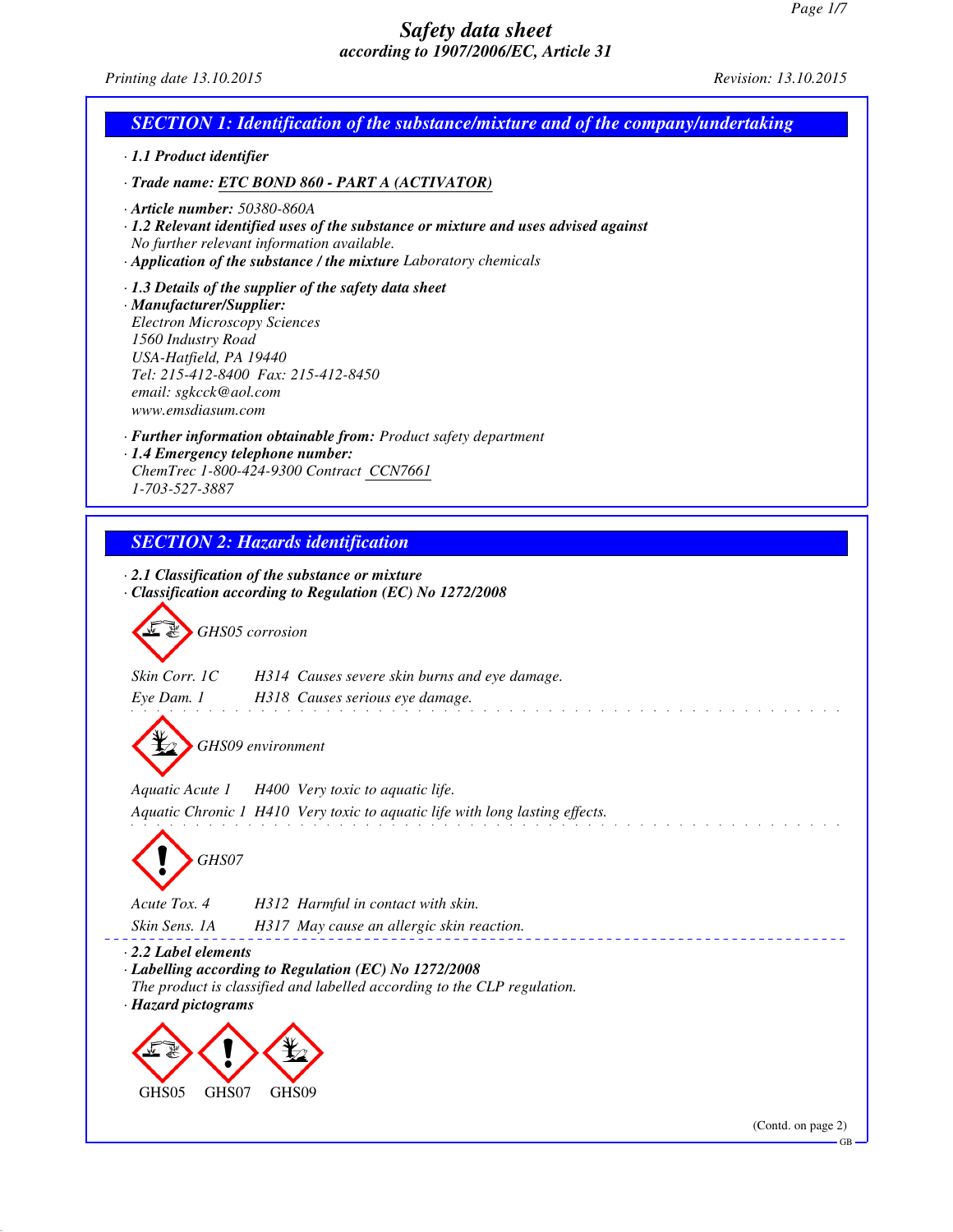*Printing date 13.10.2015 Revision: 13.10.2015*

### *Trade name: ETC BOND 860 - PART A (ACTIVATOR)*

|                            | (Contd. of page $1$ )                                                                                                                                           |
|----------------------------|-----------------------------------------------------------------------------------------------------------------------------------------------------------------|
| <b>Signal word Danger</b>  |                                                                                                                                                                 |
| · Hazard statements        |                                                                                                                                                                 |
|                            | H312 Harmful in contact with skin.                                                                                                                              |
|                            | H314 Causes severe skin burns and eye damage.                                                                                                                   |
|                            | H317 May cause an allergic skin reaction.                                                                                                                       |
|                            | H410 Very toxic to aquatic life with long lasting effects.                                                                                                      |
| · Precautionary statements |                                                                                                                                                                 |
| <i>P260</i>                | Do not breathe dust/fume/gas/mist/vapours/spray.                                                                                                                |
|                            | P303+P361+P353 IF ON SKIN (or hair): Take off immediately all contaminated clothing. Rinse skin with water/<br>shower.                                          |
|                            | P305+P351+P338 IF IN EYES: Rinse cautiously with water for several minutes. Remove contact lenses, if<br>present and easy to do. Continue rinsing.              |
| <i>P310</i>                | Immediately call a POISON CENTER/doctor.                                                                                                                        |
| <i>P405</i>                | Store locked up.                                                                                                                                                |
| <i>P501</i>                | Dispose of contents/container in accordance with local/regional/national/international<br>regulations.                                                          |
| $\cdot$ 2.3 Other hazards  |                                                                                                                                                                 |
|                            | $\boldsymbol{p}_{\text{asulta}}$ of $\boldsymbol{D}\boldsymbol{D}\boldsymbol{T}$ and $\boldsymbol{v}$ . $\boldsymbol{D}\boldsymbol{v}\boldsymbol{D}$ assessment |

*· Results of PBT and vPvB assessment*

*· PBT: Not applicable.*

*· vPvB: Not applicable.*

### *SECTION 3: Composition/information on ingredients*

*· 3.2 Chemical characterisation: Mixtures*

*· Description: Mixture of substances listed below with nonhazardous additions.*

| · Dangerous components:                                                                       |                            |                                                                 |             |
|-----------------------------------------------------------------------------------------------|----------------------------|-----------------------------------------------------------------|-------------|
| CAS: 24304-00-5                                                                               | <b>d</b> aluminium nitride | $\Diamond$ <i>STOT SE 3, H335</i>                               | 50-100%     |
| EINECS: 246-140-8                                                                             |                            |                                                                 |             |
| $CAS: 68410-23-1$                                                                             | Versamid 140               | $\langle \cdot \rangle$ Acute Tox. 4, H302; Skin Irrit. 2, H315 | $25 - 50\%$ |
|                                                                                               | Polvamide Resin            |                                                                 |             |
| A Distance Description of the Courthographics of the listed right phonons ushed to section 16 |                            |                                                                 |             |

*· Additional information: For the wording of the listed risk phrases refer to section 16.*

## *SECTION 4: First aid measures*

#### *· 4.1 Description of first aid measures*

*· General information:*

*Immediately remove any clothing soiled by the product.*

*Symptoms of poisoning may even occur after several hours; therefore medical observation for at least 48 hours after the accident.*

*· After inhalation:*

*Supply fresh air and to be sure call for a doctor.*

*In case of unconsciousness place patient stably in side position for transportation.*

- *· After skin contact: Immediately wash with water and soap and rinse thoroughly.*
- *· After eye contact: Rinse opened eye for several minutes under running water. Then consult a doctor.*
- *· After swallowing: Drink plenty of water and provide fresh air. Call for a doctor immediately.*
- *· 4.2 Most important symptoms and effects, both acute and delayed No further relevant information available.*
- *· 4.3 Indication of any immediate medical attention and special treatment needed*

*No further relevant information available.*

(Contd. on page 3)

GB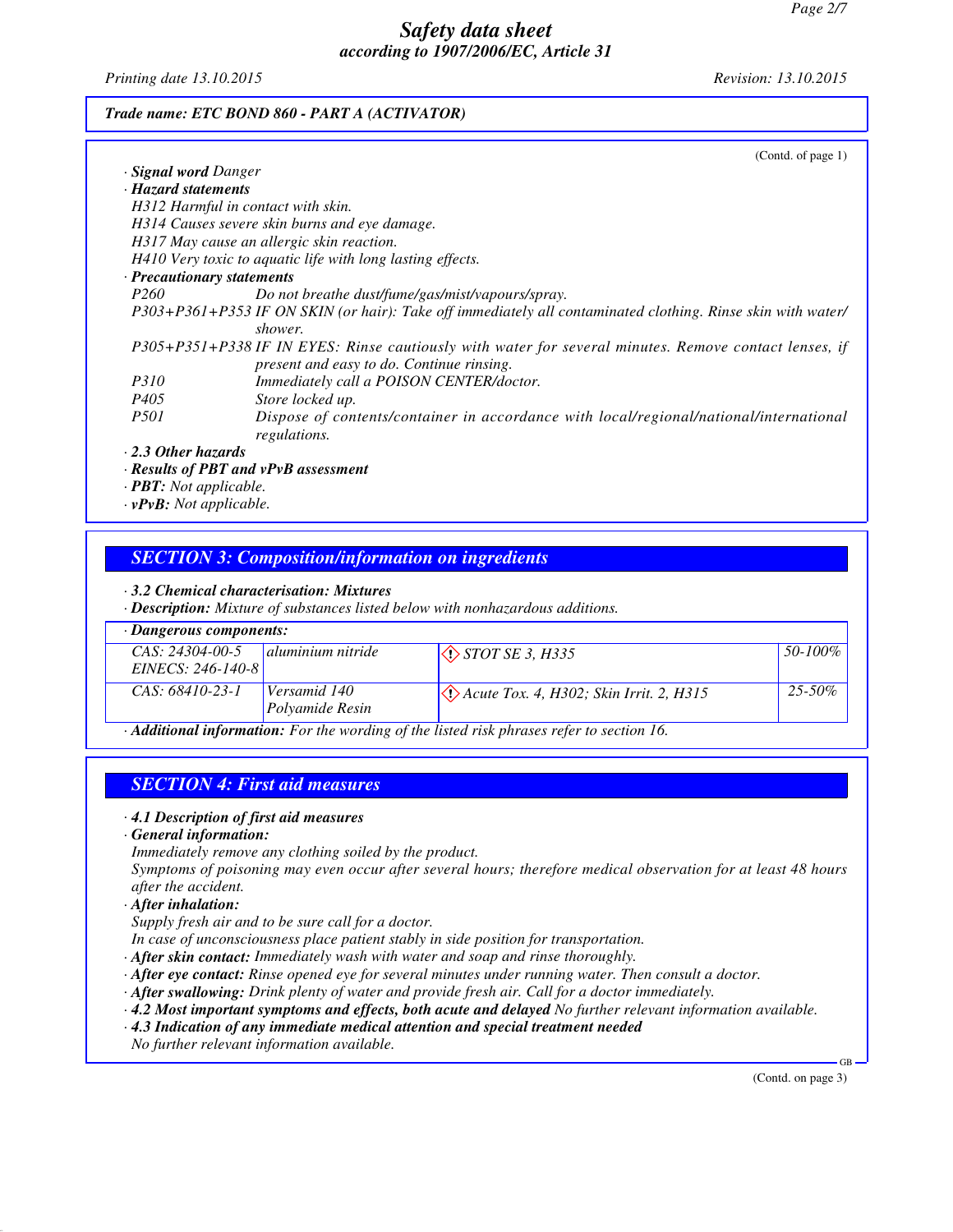*Printing date 13.10.2015 Revision: 13.10.2015*

*Trade name: ETC BOND 860 - PART A (ACTIVATOR)*

(Contd. of page 2)

## *SECTION 5: Firefighting measures*

- *· 5.1 Extinguishing media*
- *· Suitable extinguishing agents: Use fire extinguishing methods suitable to surrounding conditions.*
- *· 5.2 Special hazards arising from the substance or mixture No further relevant information available.*
- *· 5.3 Advice for firefighters*
- *· Protective equipment: No special measures required.*

### *SECTION 6: Accidental release measures*

- *· 6.1 Personal precautions, protective equipment and emergency procedures Wear protective equipment. Keep unprotected persons away.*
- *· 6.2 Environmental precautions: Do not allow to enter sewers/ surface or ground water.*

*· 6.3 Methods and material for containment and cleaning up:*

*Absorb with liquid-binding material (sand, diatomite, acid binders, universal binders, sawdust). Use neutralising agent.*

*Dispose contaminated material as waste according to item 13.*

*Ensure adequate ventilation.*

*· 6.4 Reference to other sections*

*See Section 7 for information on safe handling.*

*See Section 8 for information on personal protection equipment.*

*See Section 13 for disposal information.*

#### *SECTION 7: Handling and storage*

*· 7.1 Precautions for safe handling Ensure good ventilation/exhaustion at the workplace. Prevent formation of aerosols.*

*· Information about fire - and explosion protection: No special measures required.*

- *· 7.2 Conditions for safe storage, including any incompatibilities*
- *· Storage:*
- *· Requirements to be met by storerooms and receptacles: No special requirements.*
- *· Information about storage in one common storage facility: Not required.*
- *· Further information about storage conditions: Keep container tightly sealed.*
- *· 7.3 Specific end use(s) No further relevant information available.*

### *SECTION 8: Exposure controls/personal protection*

- *· Additional information about design of technical facilities: No further data; see item 7.*
- *· 8.1 Control parameters*
- *· Ingredients with limit values that require monitoring at the workplace:*

*The product does not contain any relevant quantities of materials with critical values that have to be monitored at the workplace.*

- *· Additional information: The lists valid during the making were used as basis.*
- *· 8.2 Exposure controls*
- *· Personal protective equipment:*
- *· General protective and hygienic measures: Keep away from foodstuffs, beverages and feed. Immediately remove all soiled and contaminated clothing Wash hands before breaks and at the end of work.*

(Contd. on page 4)

GB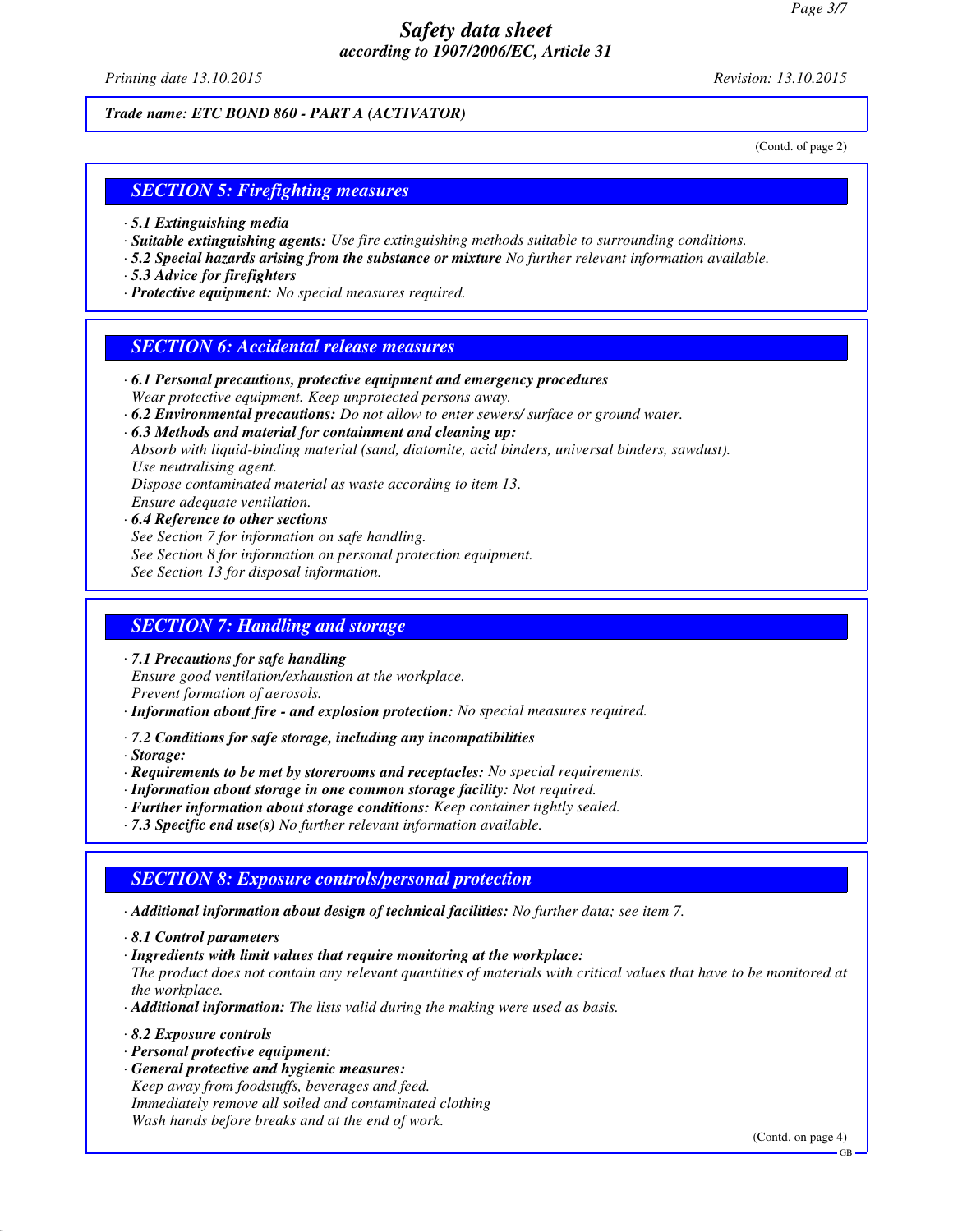*Printing date 13.10.2015 Revision: 13.10.2015*

## *Trade name: ETC BOND 860 - PART A (ACTIVATOR)*

|                                                                                                                                                                               | (Contd. of page 3)                                                                                                                                                                                                                                                                                                                                                                                                                                                                                                                                                                                                                                                                                                                                                                                                        |
|-------------------------------------------------------------------------------------------------------------------------------------------------------------------------------|---------------------------------------------------------------------------------------------------------------------------------------------------------------------------------------------------------------------------------------------------------------------------------------------------------------------------------------------------------------------------------------------------------------------------------------------------------------------------------------------------------------------------------------------------------------------------------------------------------------------------------------------------------------------------------------------------------------------------------------------------------------------------------------------------------------------------|
| Avoid contact with the eyes.<br>Avoid contact with the eyes and skin.<br>· Respiratory protection:<br>self-contained respiratory protective device.<br>· Protection of hands: | In case of brief exposure or low pollution use respiratory filter device. In case of intensive or longer exposure use                                                                                                                                                                                                                                                                                                                                                                                                                                                                                                                                                                                                                                                                                                     |
| Protective gloves                                                                                                                                                             |                                                                                                                                                                                                                                                                                                                                                                                                                                                                                                                                                                                                                                                                                                                                                                                                                           |
| chemical mixture.<br>· Material of gloves<br>· Penetration time of glove material<br>observed.<br>$\cdot$ Eye protection:<br>Tightly sealed goggles                           | The glove material has to be impermeable and resistant to the product the substance the preparation.<br>Due to missing tests no recommendation to the glove material can be given for the product/ the preparation/ the<br>Selection of the glove material on consideration of the penetration times, rates of diffusion and the degradation<br>The selection of the suitable gloves does not only depend on the material, but also on further marks of quality and<br>varies from manufacturer to manufacturer. As the product is a preparation of several substances, the resistance of<br>the glove material can not be calculated in advance and has therefore to be checked prior to the application.<br>The exact break through time has to be found out by the manufacturer of the protective gloves and has to be |
|                                                                                                                                                                               |                                                                                                                                                                                                                                                                                                                                                                                                                                                                                                                                                                                                                                                                                                                                                                                                                           |
| <b>SECTION 9: Physical and chemical properties</b><br>· 9.1 Information on basic physical and chemical properties<br><b>General Information</b>                               |                                                                                                                                                                                                                                                                                                                                                                                                                                                                                                                                                                                                                                                                                                                                                                                                                           |
| $\cdot$ Appearance:                                                                                                                                                           |                                                                                                                                                                                                                                                                                                                                                                                                                                                                                                                                                                                                                                                                                                                                                                                                                           |
| Form:<br>Colour:                                                                                                                                                              | Pasty<br>Silver grey                                                                                                                                                                                                                                                                                                                                                                                                                                                                                                                                                                                                                                                                                                                                                                                                      |
| · Odour:                                                                                                                                                                      | Amine-like                                                                                                                                                                                                                                                                                                                                                                                                                                                                                                                                                                                                                                                                                                                                                                                                                |
| · Odour threshold:                                                                                                                                                            | Not determined.                                                                                                                                                                                                                                                                                                                                                                                                                                                                                                                                                                                                                                                                                                                                                                                                           |
| $\cdot$ pH-value:                                                                                                                                                             | Not determined.                                                                                                                                                                                                                                                                                                                                                                                                                                                                                                                                                                                                                                                                                                                                                                                                           |
| Change in condition<br><b>Melting point/Melting range:</b><br><b>Boiling point/Boiling range:</b>                                                                             | Undetermined.<br>Undetermined.                                                                                                                                                                                                                                                                                                                                                                                                                                                                                                                                                                                                                                                                                                                                                                                            |
| · Flash point:                                                                                                                                                                | >180 °C                                                                                                                                                                                                                                                                                                                                                                                                                                                                                                                                                                                                                                                                                                                                                                                                                   |
| · Flammability (solid, gaseous):                                                                                                                                              | Not applicable.                                                                                                                                                                                                                                                                                                                                                                                                                                                                                                                                                                                                                                                                                                                                                                                                           |
| · Ignition temperature:                                                                                                                                                       |                                                                                                                                                                                                                                                                                                                                                                                                                                                                                                                                                                                                                                                                                                                                                                                                                           |
| <b>Decomposition temperature:</b>                                                                                                                                             | Not determined.                                                                                                                                                                                                                                                                                                                                                                                                                                                                                                                                                                                                                                                                                                                                                                                                           |
| · Self-igniting:                                                                                                                                                              | Product is not selfigniting.                                                                                                                                                                                                                                                                                                                                                                                                                                                                                                                                                                                                                                                                                                                                                                                              |
| · Danger of explosion:                                                                                                                                                        | Product does not present an explosion hazard.                                                                                                                                                                                                                                                                                                                                                                                                                                                                                                                                                                                                                                                                                                                                                                             |
|                                                                                                                                                                               | (Contd. on page 5)                                                                                                                                                                                                                                                                                                                                                                                                                                                                                                                                                                                                                                                                                                                                                                                                        |

GB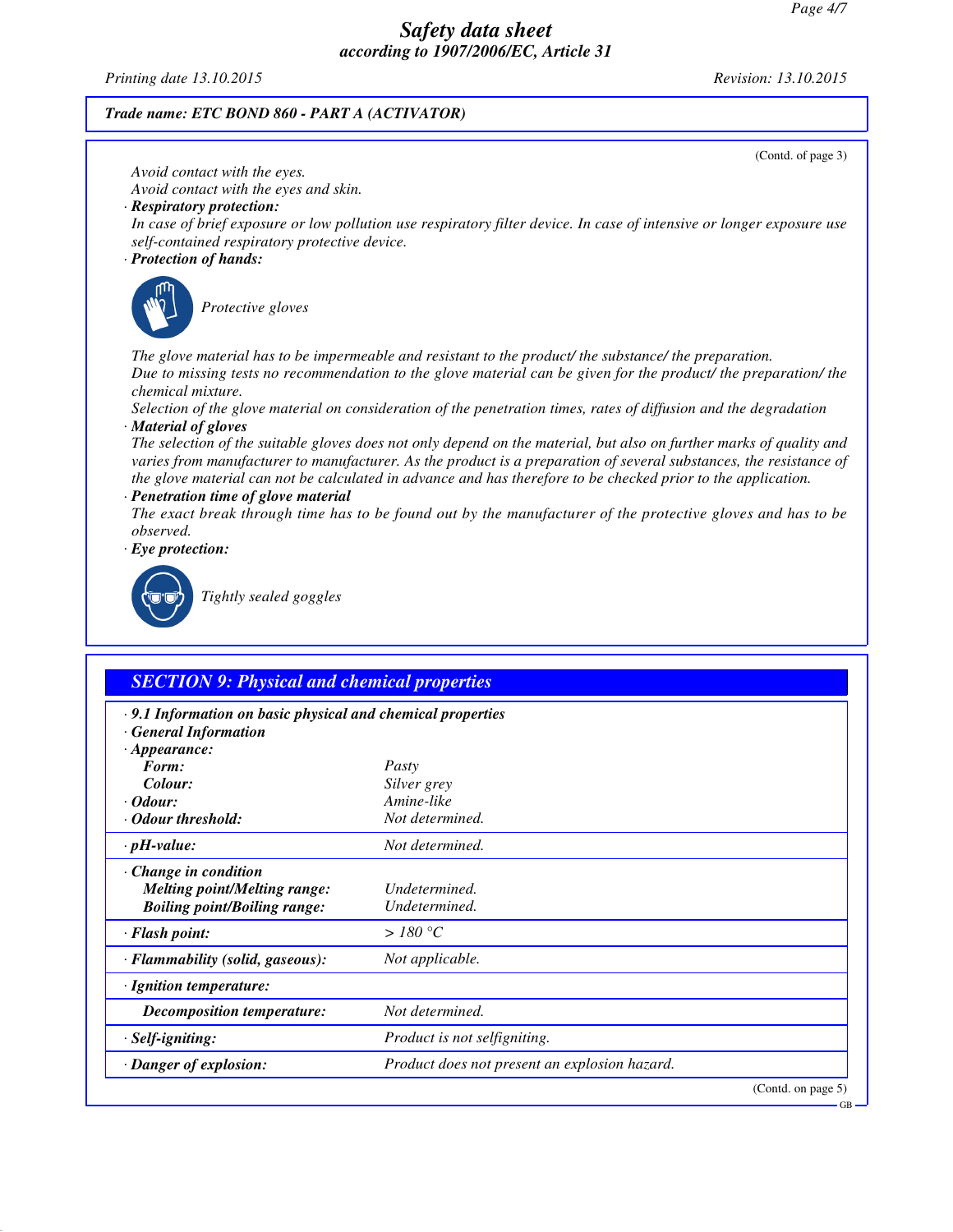*Printing date 13.10.2015 Revision: 13.10.2015*

#### *Trade name: ETC BOND 860 - PART A (ACTIVATOR)*

|                                                            |                                            | (Contd. of page 4) |
|------------------------------------------------------------|--------------------------------------------|--------------------|
| <b>Explosion limits:</b>                                   |                                            |                    |
| Lower:                                                     | Not determined.                            |                    |
| <b>Upper:</b>                                              | Not determined.                            |                    |
| · Vapour pressure:                                         | Not determined.                            |                    |
| $\cdot$ Density at 20 $\degree$ C:                         | $1.9$ g/cm <sup>3</sup>                    |                    |
| · Relative density                                         | Not determined.                            |                    |
| · Vapour density                                           | Not determined.                            |                    |
| $\cdot$ Evaporation rate                                   | Not determined.                            |                    |
| · Solubility in / Miscibility with                         |                                            |                    |
| water:                                                     | Not miscible or difficult to mix.          |                    |
| · Partition coefficient (n-octanol/water): Not determined. |                                            |                    |
| $\cdot$ Viscosity:                                         |                                            |                    |
| Dynamic:                                                   | Not determined.                            |                    |
| Kinematic:                                                 | Not determined.                            |                    |
| · Solvent content:                                         |                                            |                    |
| Organic solvents:                                          | $0.0\%$                                    |                    |
| $VOC$ (EC)                                                 | $0.00 \%$                                  |                    |
| Solids content:                                            | $70.0 \%$                                  |                    |
| $\cdot$ 9.2 Other information                              | No further relevant information available. |                    |

## *SECTION 10: Stability and reactivity*

- *· 10.1 Reactivity*
- *· 10.2 Chemical stability*
- *· Thermal decomposition / conditions to be avoided: No decomposition if used according to specifications.*
- *· 10.3 Possibility of hazardous reactions No dangerous reactions known.*
- *· 10.4 Conditions to avoid No further relevant information available.*
- *· 10.5 Incompatible materials: No further relevant information available.*
- *· 10.6 Hazardous decomposition products: No dangerous decomposition products known.*

### *SECTION 11: Toxicological information*

- *· 11.1 Information on toxicological effects*
- *· Acute toxicity*
- *· Primary irritant effect:*
- *· Skin corrosion/irritation Strong caustic effect on skin and mucous membranes.*
- *· Serious eye damage/irritation*

*Strong caustic effect.*

- *Strong irritant with the danger of severe eye injury.*
- *· Respiratory or skin sensitisation Sensitisation possible through skin contact.*
- *· Additional toxicological information:*

*The product shows the following dangers according to the calculation method of the General EU Classification Guidelines for Preparations as issued in the latest version:*

*Harmful*

*Corrosive*

*Irritant*

(Contd. on page 6)

GB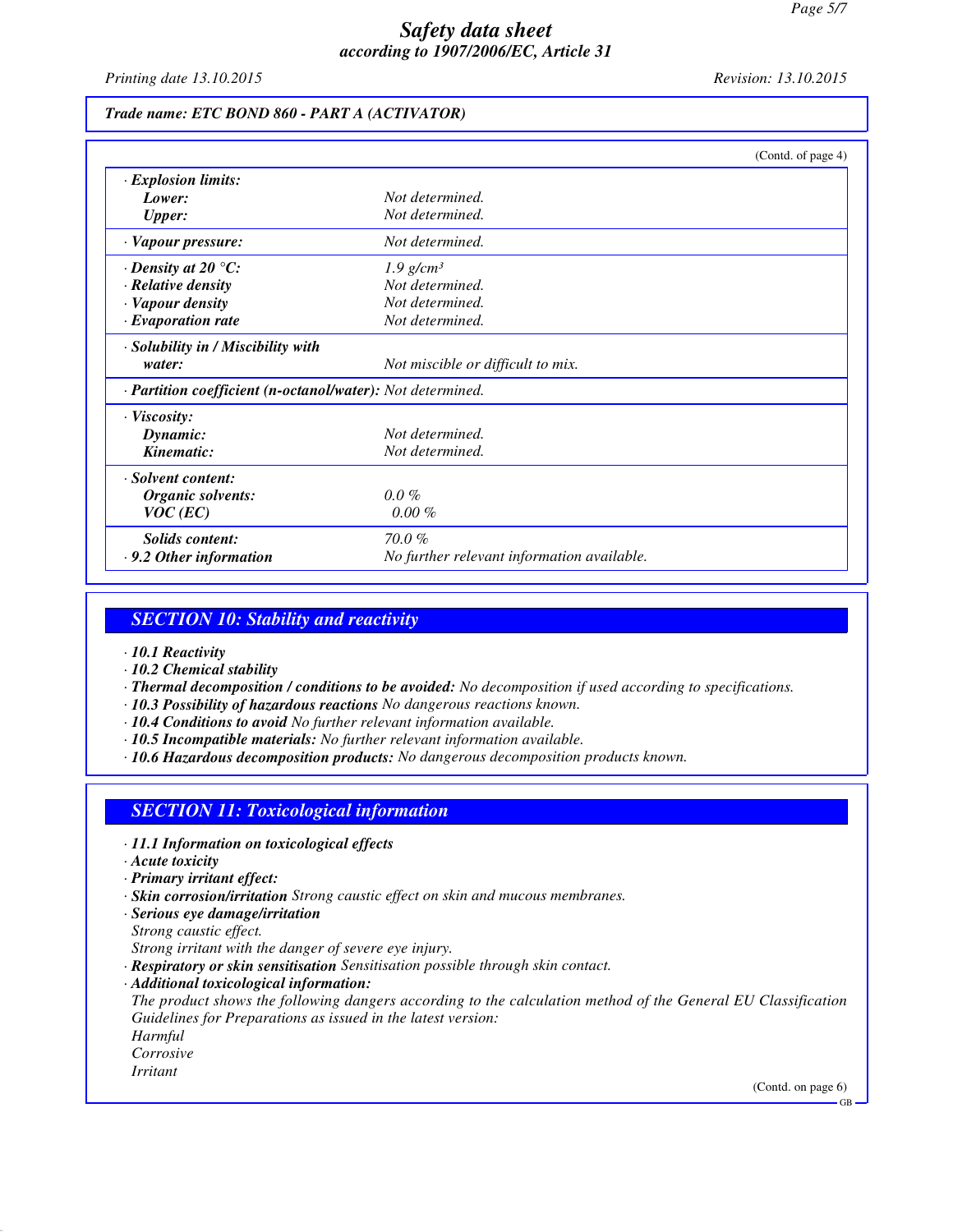*Printing date 13.10.2015 Revision: 13.10.2015*

### *Trade name: ETC BOND 860 - PART A (ACTIVATOR)*

(Contd. of page 5)

*Swallowing will lead to a strong caustic effect on mouth and throat and to the danger of perforation of esophagus and stomach.*

### *SECTION 12: Ecological information*

#### *· 12.1 Toxicity*

- *· Aquatic toxicity: No further relevant information available.*
- *· 12.2 Persistence and degradability No further relevant information available.*
- *· 12.3 Bioaccumulative potential No further relevant information available.*
- *· 12.4 Mobility in soil No further relevant information available.*
- *· Additional ecological information:*
- *· General notes:*

*Water hazard class 1 (German Regulation) (Self-assessment): slightly hazardous for water Do not allow undiluted product or large quantities of it to reach ground water, water course or sewage system. Must not reach sewage water or drainage ditch undiluted or unneutralised.*

*· 12.5 Results of PBT and vPvB assessment*

- *· PBT: Not applicable.*
- *· vPvB: Not applicable.*
- *· 12.6 Other adverse effects No further relevant information available.*

### *SECTION 13: Disposal considerations*

*· 13.1 Waste treatment methods*

*· Recommendation*

*Must not be disposed together with household garbage. Do not allow product to reach sewage system.*

*· Uncleaned packaging:*

*· Recommendation: Disposal must be made according to official regulations.*

| <b>SECTION 14: Transport information</b>                                                       |                 |                    |
|------------------------------------------------------------------------------------------------|-----------------|--------------------|
| $\cdot$ 14.1 UN-Number<br>· ADR, ADN, IMDG, IATA                                               | Void            |                    |
| $\cdot$ 14.2 UN proper shipping name<br>· ADR, ADN, IMDG, IATA                                 | Void            |                    |
| $\cdot$ 14.3 Transport hazard class(es)                                                        |                 |                    |
| · ADR, ADN, IMDG, IATA<br>· Class                                                              | Void            |                    |
| $\cdot$ 14.4 Packing group<br>· ADR, IMDG, IATA                                                | Void            |                    |
| $\cdot$ 14.5 Environmental hazards:<br>$\cdot$ Marine pollutant:                               | N <sub>o</sub>  |                    |
| $\cdot$ 14.6 Special precautions for user                                                      | Not applicable. |                    |
| $\cdot$ 14.7 Transport in bulk according to Annex II of<br><b>MARPOL73/78 and the IBC Code</b> | Not applicable. |                    |
|                                                                                                |                 | (Contd. on page 7) |

GB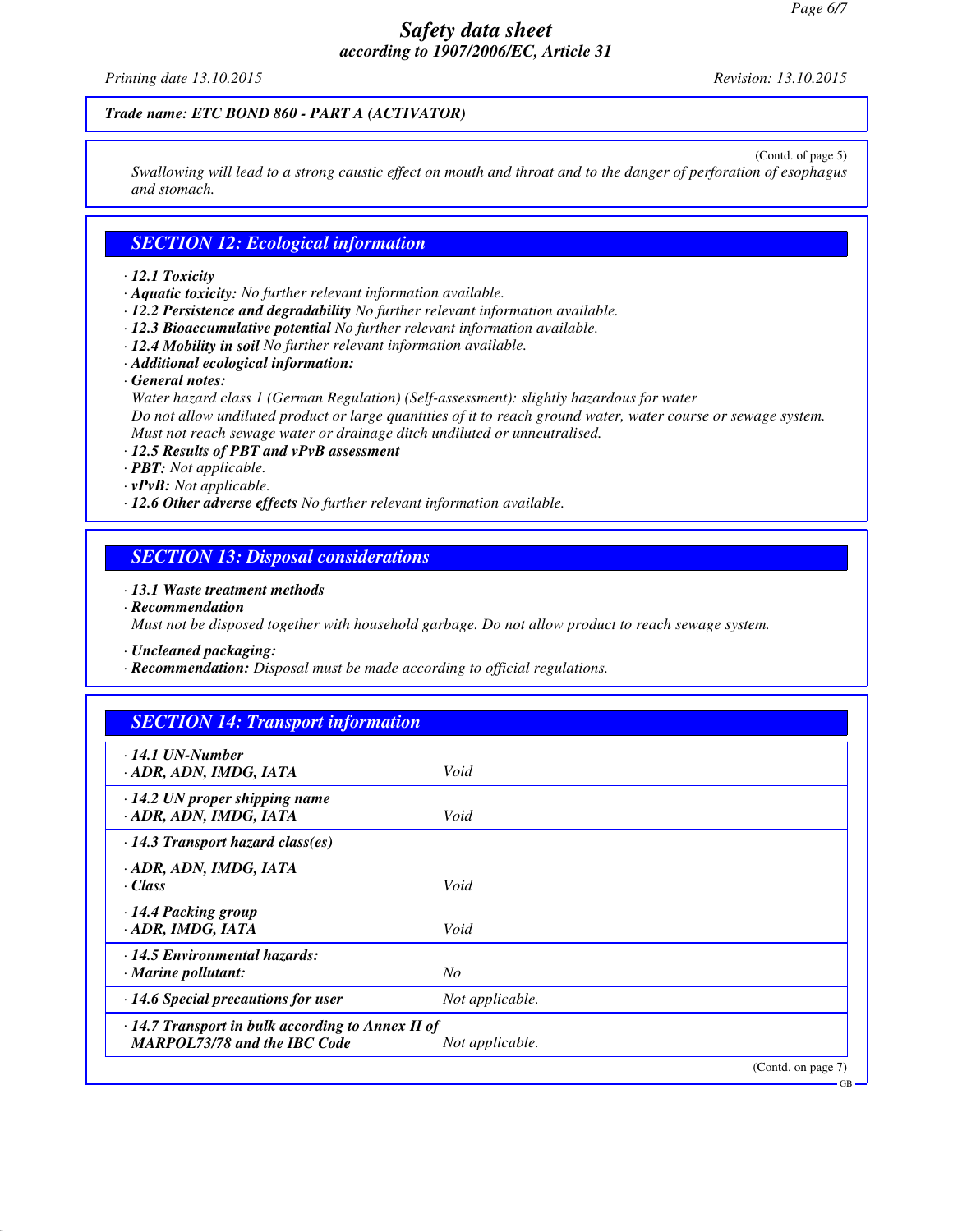*Printing date 13.10.2015 Revision: 13.10.2015*

*Trade name: ETC BOND 860 - PART A (ACTIVATOR)*

(Contd. of page 6)

GB

*· UN "Model Regulation": -* 

#### *SECTION 15: Regulatory information*

*· 15.1 Safety, health and environmental regulations/legislation specific for the substance or mixture*

*· Directive 2012/18/EU*

*· Named dangerous substances - ANNEX I None of the ingredients is listed.*

*· 15.2 Chemical safety assessment: A Chemical Safety Assessment has not been carried out.*

#### *SECTION 16: Other information*

*This information is based on our present knowledge. However, this shall not constitute a guarantee for any specific product features and shall not establish a legally valid contractual relationship.*

### *· Relevant phrases*

*H302 Harmful if swallowed. H315 Causes skin irritation. H335 May cause respiratory irritation.*

#### *· Abbreviations and acronyms:*

*ADR: Accord européen sur le transport des marchandises dangereuses par Route (European Agreement concerning the International Carriage of Dangerous Goods by Road) IMDG: International Maritime Code for Dangerous Goods IATA: International Air Transport Association GHS: Globally Harmonised System of Classification and Labelling of Chemicals EINECS: European Inventory of Existing Commercial Chemical Substances ELINCS: European List of Notified Chemical Substances CAS: Chemical Abstracts Service (division of the American Chemical Society) VOC: Volatile Organic Compounds (USA, EU) Acute Tox. 4: Acute toxicity, Hazard Category 4 Skin Corr. 1C: Skin corrosion/irritation, Hazard Category 1C Skin Irrit. 2: Skin corrosion/irritation, Hazard Category 2 Eye Dam. 1: Serious eye damage/eye irritation, Hazard Category 1 Skin Sens. 1A: Sensitisation - Skin, Hazard Category 1A STOT SE 3: Specific target organ toxicity - Single exposure, Hazard Category 3 Aquatic Acute 1: Hazardous to the aquatic environment - AcuteHazard, Category 1 Aquatic Chronic 1: Hazardous to the aquatic environment - Chronic Hazard, Category 1*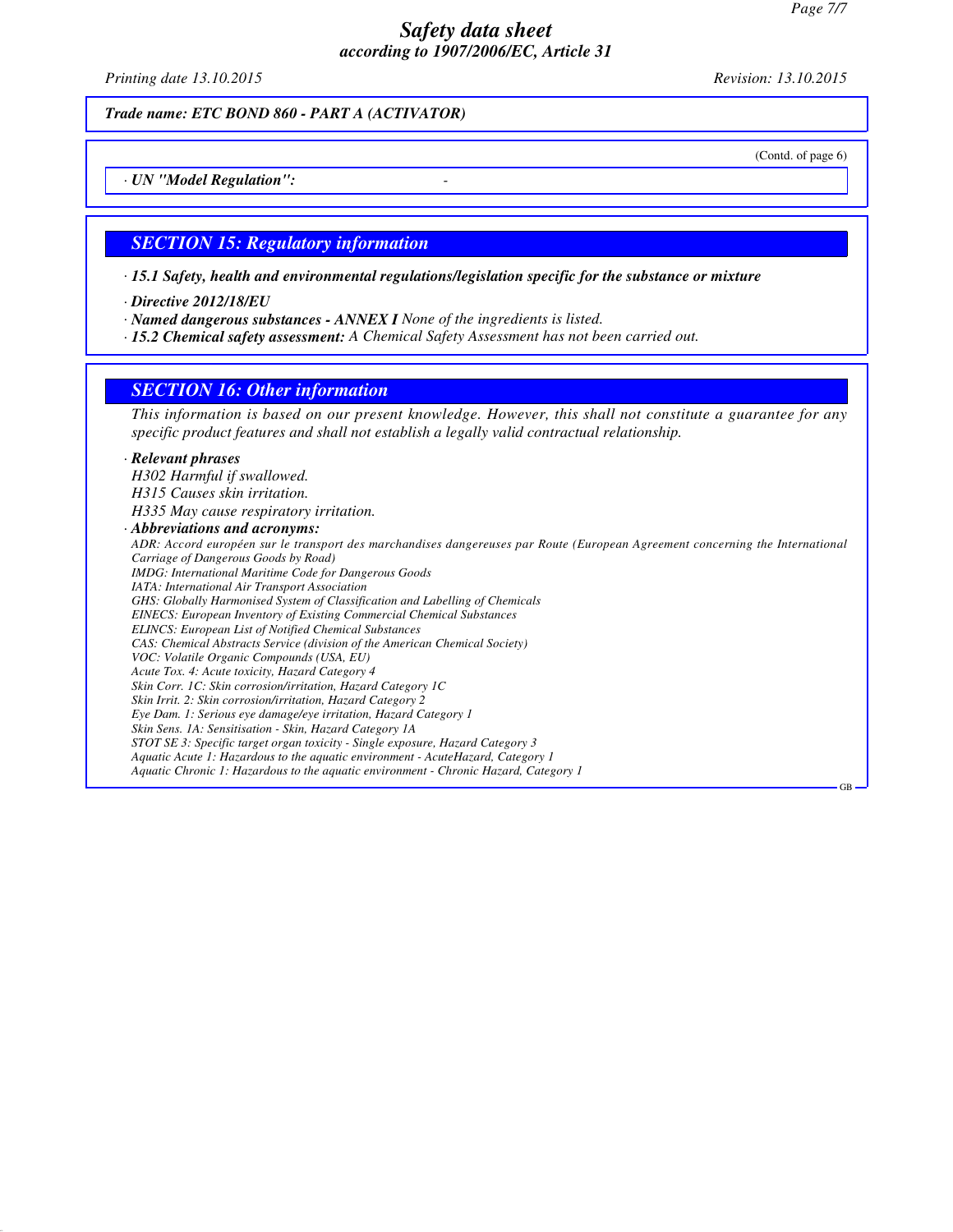$-NL$ 

## *Veiligheidsinformatieblad volgens 1907/2006/EG, Artikel 31*

## *datum van de druk: 13.10.2015 Herziening van: 13.10.2015*

|                                                                                                                                                               | <b>RUBRIEK 1: Identificatie van de stof of het mengsel en van de vennootschap/onderneming</b>                                                                                                                  |
|---------------------------------------------------------------------------------------------------------------------------------------------------------------|----------------------------------------------------------------------------------------------------------------------------------------------------------------------------------------------------------------|
| $\cdot$ 1.1 Productidentificatie                                                                                                                              |                                                                                                                                                                                                                |
|                                                                                                                                                               | · Handelsnaam: ETC BOND 860 - PART A (ACTIVATOR)                                                                                                                                                               |
| $\cdot$ Artikelnummer: 50380-860A                                                                                                                             | · 1.2 Relevant geïdentificeerd gebruik van de stof of het mengsel en ontraden gebruik<br>Geen verdere relevante informatie verkrijgbaar.<br>· Toepassing van de stof / van de bereiding Laboratoriumchemcaliën |
| · Fabrikant/leverancier:<br><b>Electron Microscopy Sciences</b><br>1560 Industry Road<br>USA-Hatfield, PA 19440<br>email: sgkcck@aol.com<br>www.emsdiasum.com | · 1.3 Details betreffende de verstrekker van het veiligheidsinformatieblad<br>Tel: 215-412-8400 Fax: 215-412-8450                                                                                              |
| Aurion<br>Binnenhaven 5<br>6709 PD Wageningen<br>The Netherlands<br>Tel: 31 317 415094<br>Fax: 31 317 415955<br>email: info@aurion.nl                         |                                                                                                                                                                                                                |
| 1-703-527-3887                                                                                                                                                | · Inlichtingengevende sector: Product safety department<br>· 1.4 Telefoonnummer voor noodgevallen:<br>ChemTrec 1-800-424-9300 Contract CCN7661                                                                 |
|                                                                                                                                                               |                                                                                                                                                                                                                |
|                                                                                                                                                               | <b>RUBRIEK 2: Identificatie van de gevaren</b>                                                                                                                                                                 |
|                                                                                                                                                               | $\cdot$ 2.1 Indeling van de stof of het mengsel                                                                                                                                                                |
|                                                                                                                                                               | · Indeling overeenkomstig Verordening (EG) nr. 1272/2008                                                                                                                                                       |
| GHS05 corrosie                                                                                                                                                |                                                                                                                                                                                                                |
| Skin Corr. 1C<br>Eye Dam. 1                                                                                                                                   | H314 Veroorzaakt ernstige brandwonden en oogletsel.<br>H318 Veroorzaakt ernstig oogletsel.                                                                                                                     |
| GHS09 milieu                                                                                                                                                  |                                                                                                                                                                                                                |
| Aquatic Acute 1                                                                                                                                               | H400 Zeer giftig voor in het water levende organismen.                                                                                                                                                         |
|                                                                                                                                                               | Aquatic Chronic 1 H410 Zeer giftig voor in het water levende organismen, met langdurige gevolgen.                                                                                                              |
| GHS07                                                                                                                                                         |                                                                                                                                                                                                                |
| Acute Tox. 4                                                                                                                                                  | H312 Schadelijk bij contact met de huid.                                                                                                                                                                       |
| Skin Sens. 1A                                                                                                                                                 | H317 Kan een allergische huidreactie veroorzaken.                                                                                                                                                              |
| $\cdot$ 2.2 Etiketteringselementen                                                                                                                            | · Etikettering overeenkomstig Verordening (EG) nr. 1272/2008<br>Het product is geclassificeerd en geëtiketteerd volgens de CLP-verordening.<br>(Vervolg op blz. 2)                                             |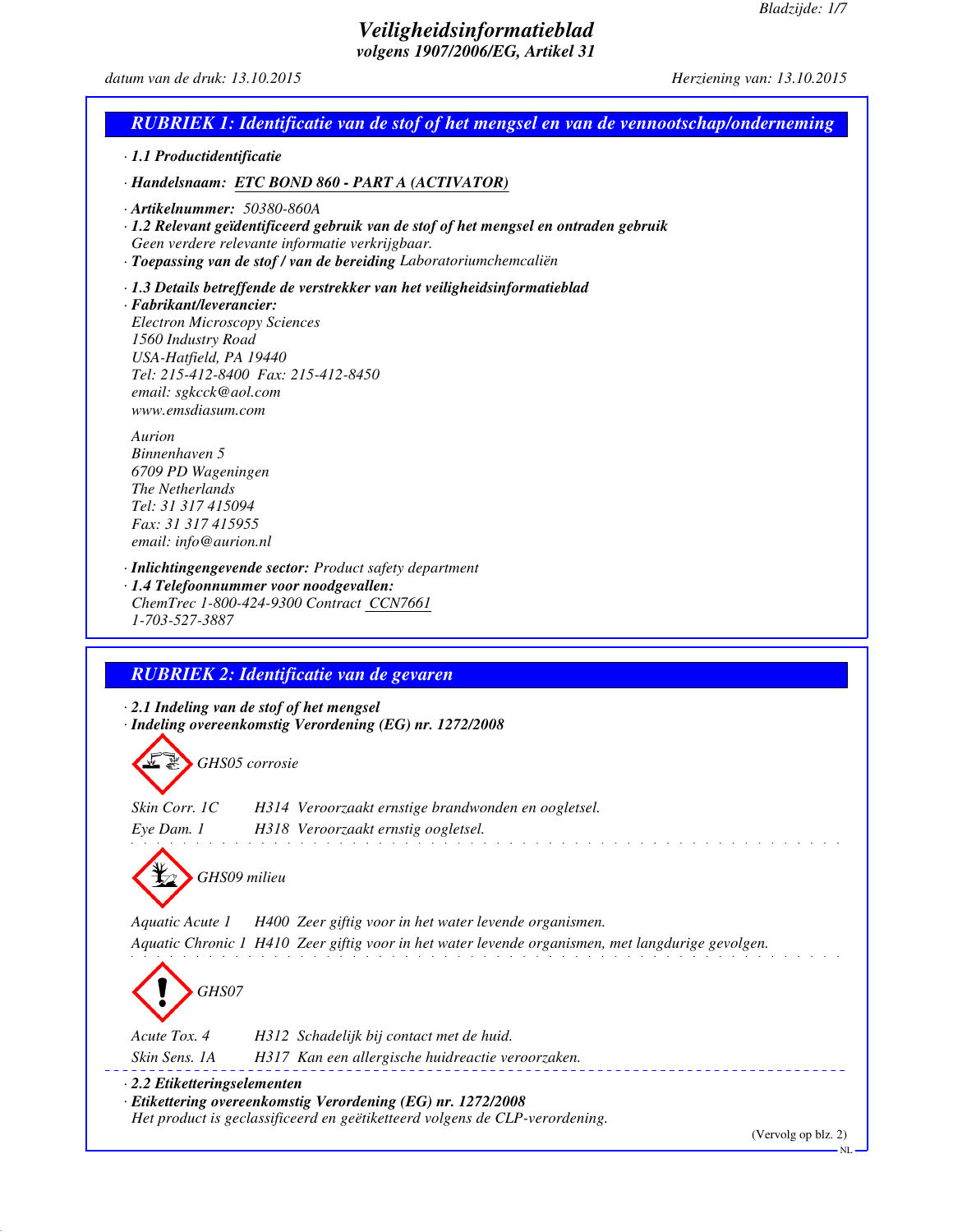## *Veiligheidsinformatieblad volgens 1907/2006/EG, Artikel 31*

*datum van de druk: 13.10.2015 Herziening van: 13.10.2015*

## *Handelsnaam: ETC BOND 860 - PART A (ACTIVATOR)*

| · Gevarenpictogrammen                               | (Vervolg van blz. 1)                                                                                                                                                  |
|-----------------------------------------------------|-----------------------------------------------------------------------------------------------------------------------------------------------------------------------|
| GHS07<br>GHS05<br>GHS <sub>09</sub>                 |                                                                                                                                                                       |
| · Signaalwoord Gevaar                               |                                                                                                                                                                       |
| $\cdot$ Gevarenaanduidingen                         |                                                                                                                                                                       |
| H312 Schadelijk bij contact met de huid.            |                                                                                                                                                                       |
| H314 Veroorzaakt ernstige brandwonden en oogletsel. |                                                                                                                                                                       |
| H317 Kan een allergische huidreactie veroorzaken.   |                                                                                                                                                                       |
|                                                     | H410 Zeer giftig voor in het water levende organismen, met langdurige gevolgen.                                                                                       |
| · Veiligheidsaanbevelingen                          |                                                                                                                                                                       |
| P <sub>260</sub>                                    | Stof/rook/gas/nevel/damp/spuitnevel niet inademen.                                                                                                                    |
|                                                     | P303+P361+P353 BIJ CONTACT MET DE HUID (of het haar): verontreinigde kleding onmiddellijk uittrekken.                                                                 |
|                                                     | Huid met water afspoelen/afdouchen.                                                                                                                                   |
|                                                     | P305+P351+P338 BIJ CONTACT MET DE OGEN: voorzichtig afspoelen met water gedurende een aantal<br>minuten; contactlenzen verwijderen, indien mogelijk; blijven spoelen. |
| <i>P310</i>                                         | Onmiddellijk een ANTIGIFCENTRUM/arts raadplegen.                                                                                                                      |
| Achter slot bewaren.<br><i>P405</i>                 |                                                                                                                                                                       |
| <i>P501</i>                                         | De inhoud en de verpakking verwerken volgens de plaatselijke/regionale/nationale/<br>internationale voorschriften.                                                    |
| $\cdot$ 2.3 Andere gevaren                          |                                                                                                                                                                       |
| $\cdot$ Resultaten van PBT- en zPzB-beoordeling     |                                                                                                                                                                       |

*· PBT: Niet bruikbaar. · zPzB: Niet bruikbaar.*

# *RUBRIEK 3: Samenstelling en informatie over de bestanddelen*

### *· 3.2 Chemische karakterisering: Mengsels*

*· Beschrijving: Mengsel van na elkaar aangevoerde stoffen met ongevaarlijke bijmengingen.*

#### *· Gevaarlijke inhoudstoffen:*

| <u>seraal afric millouastoffen.</u>      |                                 |                                                           |         |
|------------------------------------------|---------------------------------|-----------------------------------------------------------|---------|
| $CAS: 24304-00-5$<br>$EINECS: 246-140-8$ | <i>duminiumnitride</i>          | $\Diamond$ STOT SE 3, H335                                | 50-100% |
| $CAS: 68410-23-1$                        | Versamid 140<br>Polvamide Resin | $\langle \rangle$ Acute Tox. 4, H302; Skin Irrit. 2, H315 | 25-50%  |
|                                          |                                 |                                                           |         |

#### *· Aanvullende gegevens:*

*De woordelijke inhoud van de opgegeven aanwijzingen inzake de mogelijke gevaren is te vinden in hoofdstuk 16.*

## *RUBRIEK 4: Eerstehulpmaatregelen*

### *· 4.1 Beschrijving van de eerstehulpmaatregelen*

*· Algemene informatie:*

*Verontreinigde kleding onmiddellijk uittrekken.*

*Het is mogelijk dat vergiftigingssymptomen pas na vele uren optreden. Om deze reden is medische controle gedurende minstens 48 uur na een ongeval noodzakelijk.*

*· Na het inademen:*

*Veel verse lucht toedienen en voor alle zekerheid een arts raadplegen.*

*Bij bewusteloosheid ligging en vervoer in stabiele zijligging.*

*· Na huidcontact: Onmiddellijk met water en zeep afwassen en goed naspoelen.*

(Vervolg op blz. 3)

NL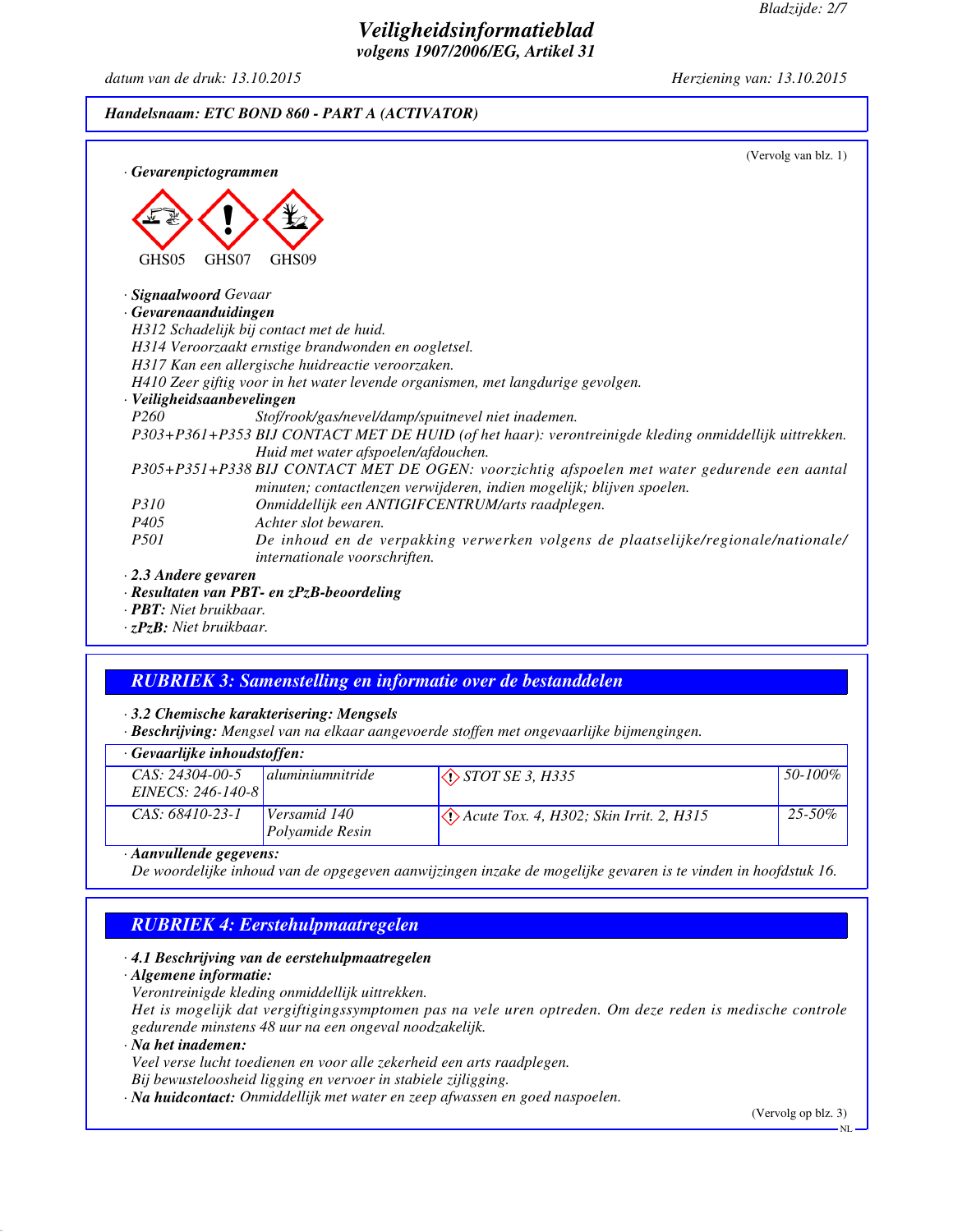## *Veiligheidsinformatieblad volgens 1907/2006/EG, Artikel 31*

*datum van de druk: 13.10.2015 Herziening van: 13.10.2015*

#### *Handelsnaam: ETC BOND 860 - PART A (ACTIVATOR)*

(Vervolg van blz. 2)

- *· Na oogcontact: Ogen met open ooglid een aantal minuten onder stromend water afspoelen en dokter raadplegen.*
- *· Na inslikken: Drink zeer veel water en voer verse lucht aan. Onmiddellijk een dokter waarschuwen.*
- *· 4.2 Belangrijkste acute en uitgestelde symptomen en effecten Geen verdere relevante informatie verkrijgbaar.*
- *· 4.3 Vermelding van de vereiste onmiddellijke medische verzorging en speciale behandeling Geen verdere relevante informatie verkrijgbaar.*

#### *RUBRIEK 5: Brandbestrijdingsmaatregelen*

*· 5.1 Blusmiddelen*

- *· Geschikte blusmiddelen: Brandblusmaatregelen op omgeving afstemmen.*
- *· 5.2 Speciale gevaren die door de stof of het mengsel worden veroorzaakt Geen verdere relevante informatie verkrijgbaar.*
- *· 5.3 Advies voor brandweerlieden*
- *· Speciale beschermende kleding: Geen bijzondere maatregelen nodig.*

### *RUBRIEK 6: Maatregelen bij het accidenteel vrijkomen van de stof of het mengsel*

- *· 6.1 Persoonlijke voorzorgsmaatregelen, beschermde uitrusting en noodprocedures Beschermende kleding aantrekken. Niet beschermde personen op afstand houden.*
- *· 6.2 Milieuvoorzorgsmaatregelen: Niet in de riolering/het oppervlaktewater/het grondwater laten terechtkomen.*
- *· 6.3 Insluitings- en reinigingsmethoden en -materiaal:*

*Met vloeistofbindend materiaal (zand, bergmeel, zuurbinder, universele binder, zaagmeel) opnemen. Neutralisatiemiddel gebruiken.*

*Besmet materiaal zoals afval volgens punt 13 verwijderen.*

- *Voor voldoende ventilatie zorgen.*
- *· 6.4 Verwijzing naar andere rubrieken Informatie inzake veilig gebruik - zie hoofdstuk 7. Informatie inzake persoonlijke beschermingsuitrusting - zie hoofdstuk 8. Informatie inzake berging - zie hoofdstuk 13.*

### *RUBRIEK 7: Hantering en opslag*

- *· 7.1 Voorzorgsmaatregelen voor het veilig hanteren van de stof of het mengsel Voor goede ventilatie/afzuiging op de werkplaatsen zorgen. Aërosolvorming vermijden.*
- *· Informatie m.b.t. brand- en ontploffingsgevaar: Geen bijzondere maatregelen noodzakelijk.*
- *· 7.2 Voorwaarden voor een veilige opslag, met inbegrip van incompatibele producten*
- *· Opslag:*
- *· Eisen ten opzichte van opslagruimte en tanks: Geen bijzondere eisen.*
- *· Informatie m.b.t. gezamenlijke opslag: Niet noodzakelijk.*

*grenswaarden gecontroleerd moeten worden.*

- *· Verdere inlichtingen over eisen m.b.t. de opslag: Tanks ondoordringbaar gesloten houden.*
- *· 7.3 Specifiek eindgebruik Geen verdere relevante informatie verkrijgbaar.*

## *RUBRIEK 8: Maatregelen ter beheersing van blootstelling/persoonlijke bescherming*

*· Aanvullende gegevens m.b.t. de inrichting van technische installaties: Geen aanvullende gegevens. Zie 7.*

- *· 8.1 Controleparameters*
- *· Bestanddelen met grenswaarden die m.b.t. de werkruimte in acht genomen moeten worden: Het produkt bevat geen relevante hoeveelheden van stoffen, die met betrekking tot de werkplaatsen, qua*

(Vervolg op blz. 4)

NL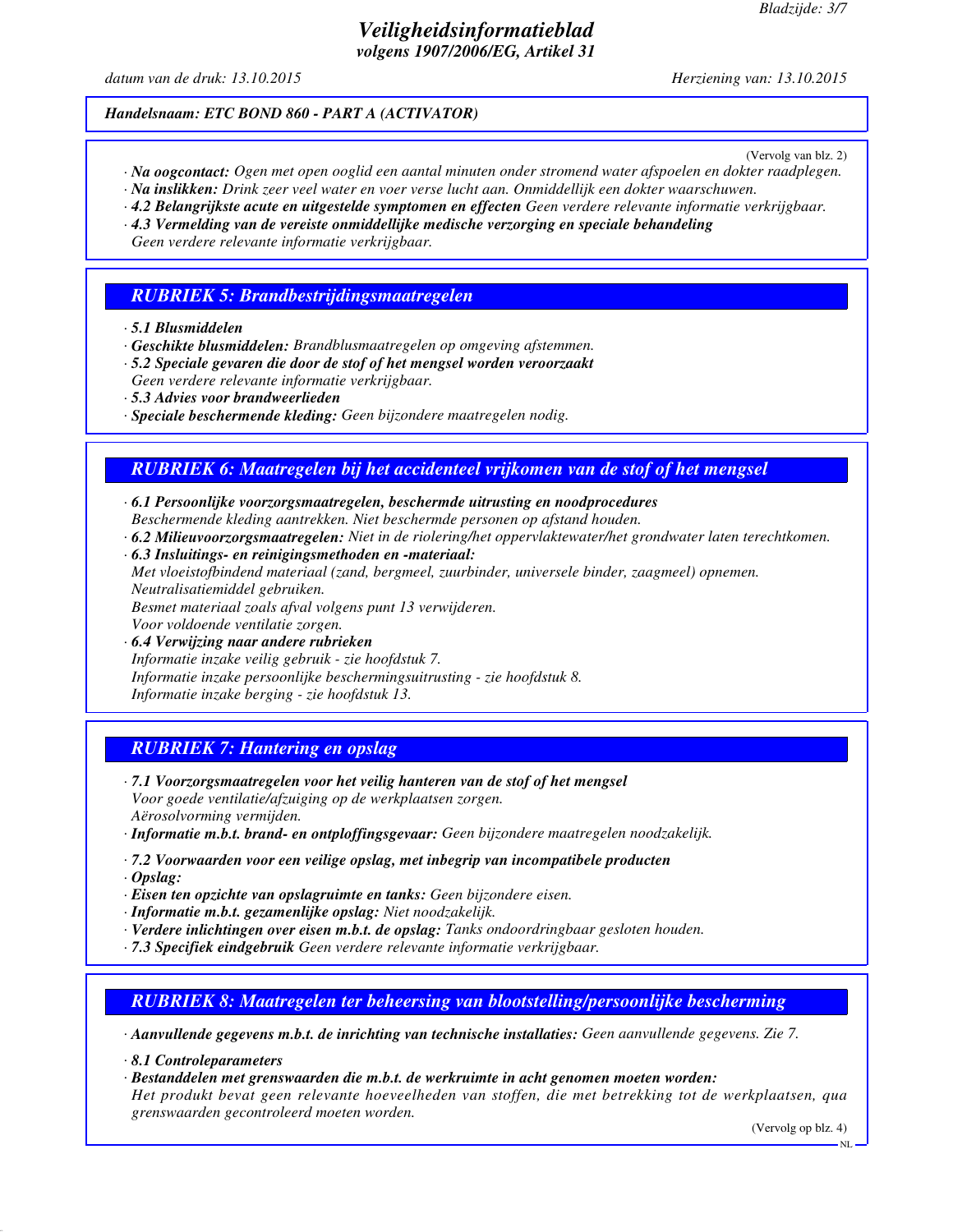## *Veiligheidsinformatieblad volgens 1907/2006/EG, Artikel 31*

*datum van de druk: 13.10.2015 Herziening van: 13.10.2015*

#### *Handelsnaam: ETC BOND 860 - PART A (ACTIVATOR)*

(Vervolg van blz. 3) *· Aanvullende gegevens: Als basis dienden lijsten die bij opstelling geldig waren. · 8.2 Maatregelen ter beheersing van blootstelling · Persoonlijke beschermingsvoorzieningen: · Algemene beschermings- en gezondheidsmaatregelen: Verwijderd houden van eet- en drinkwaren. Verontreinigde kleding onmiddellijk uittrekken. Vóór de pauze en aan het einde van werktijd handen wassen. Aanraking met de ogen vermijden. Aanraking met de ogen en de huid vermijden. · Ademhalingsbescherming: Bij korte of geringe belasting ademfiltertoestel; bij intensieve resp. langdurige expositie een van de omringende lucht onafhankelijk ademhalingstoestel gebruiken. · Handbescherming:*



*Veiligheidshandschoenen*

*Het handschoenmateriaal moet ondoorlatend en bestand zijn tegen het product / de stof / de bereiding. Op grond van falende testen kan geen aanbeveling voor handschoenmateriaal voor het product / de bereiding / het chemicaliënmengsel afgegeven worden.*

*Kies handschoenmateriaal rekening houdend met de penetratietijden, de permeatiegraden en de degradatie. · Handschoenmateriaal*

*De keuze van een geschikte handschoen is niet alleen afhankelijk van het materiaal, maar ook van andere kwaliteitskenmerken en verschilt van fabrikant tot fabrikant. Aangezien het product uit meerdere stoffen is samengesteld, is de duurzaamheid van de handschoenmaterialen niet vooraf berekenbaar en moet derhalve vóór het gebruik worden getest.*

*· Doordringingstijd van het handschoenmateriaal*

*De precieze penetratietijd kunt u te weten komen bij de handschoenfabrikant; houd er rekening mee. · Oogbescherming:*



*Nauw aansluitende veiligheidsbril*

| · 9.1 Informatie over fysische en chemische basiseigenschappen |                    |  |
|----------------------------------------------------------------|--------------------|--|
| $\cdot$ Algemene gegevens                                      |                    |  |
| · Voorkomen:                                                   |                    |  |
| Vorm:                                                          | Pasteus            |  |
| Kleur:                                                         | <i>Zilvergrijs</i> |  |
| $\cdot$ Reuk:                                                  | Amine-achtig       |  |
| $\cdot$ Geurdrempelwaarde:                                     | Niet bepaald.      |  |
| $\cdot$ pH-waarde:                                             | Niet bepaald.      |  |
| · Toestandsverandering                                         |                    |  |
| Smeltpunt/smeltbereik:                                         | Niet bepaald.      |  |
| Kookpunt/kookpuntbereik:                                       | Niet bepaald.      |  |
| $\cdot$ Vlampunt:                                              | >180 °C            |  |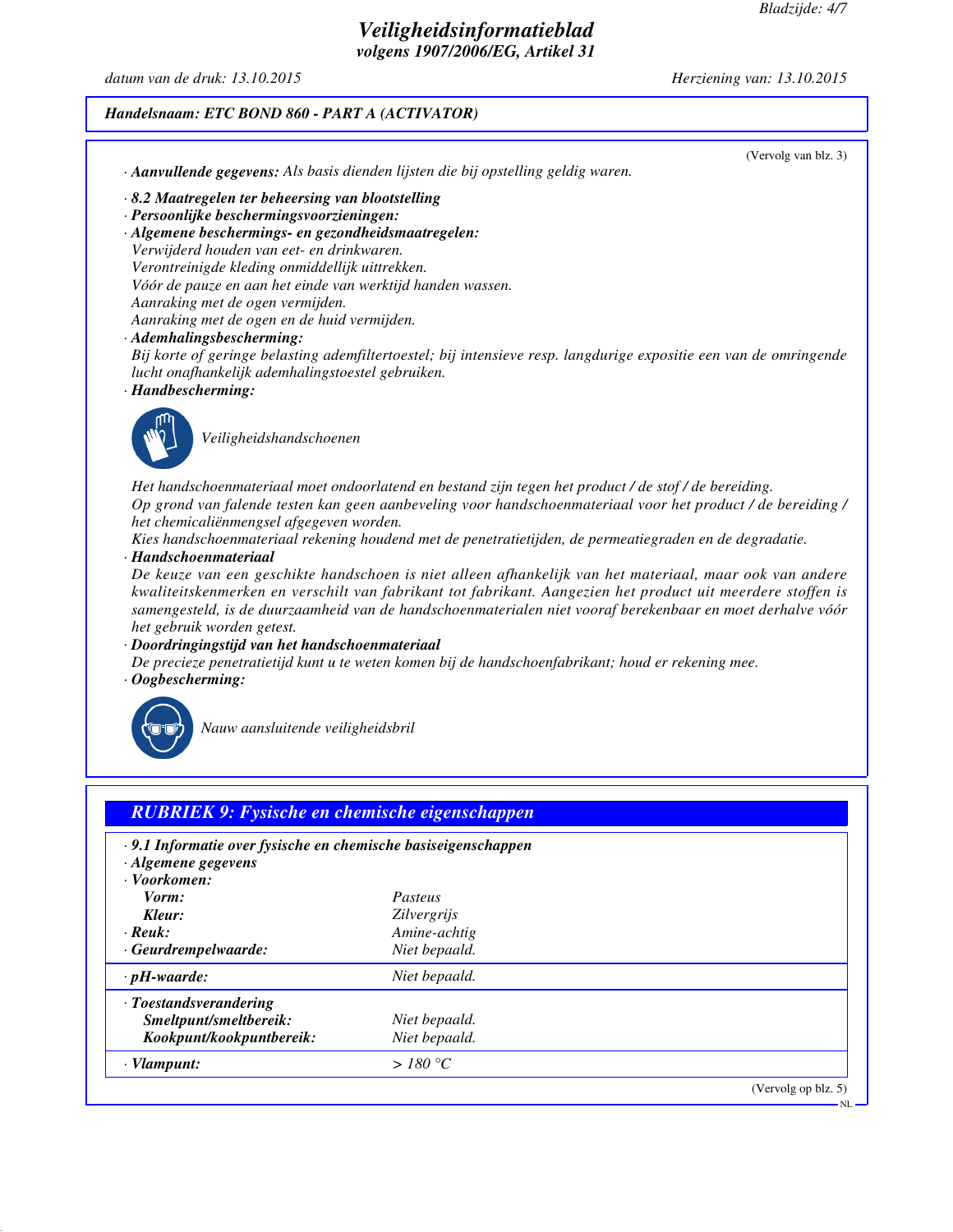## *Veiligheidsinformatieblad volgens 1907/2006/EG, Artikel 31*

*datum van de druk: 13.10.2015 Herziening van: 13.10.2015*

#### *Handelsnaam: ETC BOND 860 - PART A (ACTIVATOR)*

|                                                          | (Vervolg van blz. 4)                            |  |
|----------------------------------------------------------|-------------------------------------------------|--|
| · Ontvlambaarheid (vast, gasvormig):                     | Niet bruikbaar.                                 |  |
| · Ontstekingstemperatuur:                                |                                                 |  |
| Ontbindingstemperatuur:                                  | Niet bepaald.                                   |  |
| · Zelfonsteking:                                         | Het produkt ontbrandt niet uit zichzelf.        |  |
| · Ontploffingsgevaar:                                    | Het produkt is niet ontploffingsgevaarlijk.     |  |
| · Ontploffingsgrenzen:                                   |                                                 |  |
| Onderste:                                                | Niet bepaald.                                   |  |
| <b>Bovenste:</b>                                         | Niet bepaald.                                   |  |
| · Dampspanning:                                          | Niet bepaald.                                   |  |
| Dichtheid bij 20 $\degree$ C:                            | $1,9$ g/cm <sup>3</sup>                         |  |
| · Relatieve dichtheid                                    | Niet bepaald.                                   |  |
| · Dampdichtheid                                          | Niet bepaald.                                   |  |
| · Verdampingssnelheid                                    | Niet bepaald.                                   |  |
| · Oplosbaarheid in/mengbaarheid met                      |                                                 |  |
| Water:                                                   | Niet resp. gering mengbaar.                     |  |
| · Verdelingscoëfficiënt (n-octanol/water): Niet bepaald. |                                                 |  |
| · Viscositeit                                            |                                                 |  |
| Dynamisch:                                               | Niet bepaald.                                   |  |
| Kinematisch:                                             | Niet bepaald.                                   |  |
| · Oplosmiddelgehalte:                                    |                                                 |  |
| Organisch oplosmiddel:                                   | $0,0\%$                                         |  |
| $VOC$ (EG)                                               | $0.00 \%$                                       |  |
| Gehalte aan vaste bestanddelen:                          | 70.0%                                           |  |
| $\cdot$ 9.2 Overige informatie                           | Geen verdere relevante informatie verkrijgbaar. |  |

### *RUBRIEK 10: Stabiliteit en reactiviteit*

*· 10.1 Reactiviteit*

*· 10.2 Chemische stabiliteit*

*· Thermische afbraak / te vermijden omstandigheden: Geen afbraak bij gebruik volgens voorschrift.*

- *· 10.3 Mogelijke gevaarlijke reacties Geen gevaarlijke reacties bekend.*
- *· 10.4 Te vermijden omstandigheden Geen verdere relevante informatie verkrijgbaar.*
- *· 10.5 Chemisch op elkaar inwerkende materialen: Geen verdere relevante informatie verkrijgbaar.*
- *· 10.6 Gevaarlijke ontledingsproducten: Geen gevaarlijke ontbindingsprodukten bekend.*

## *RUBRIEK 11: Toxicologische informatie*

- *· 11.1 Informatie over toxicologische effecten*
- *· Acute toxiciteit*
- *· Primaire aandoening:*
- *· Huidcorrosie/-irritatie Sterk bijtend effect op de huid en de slijmvliezen.*
- *· Ernstig oogletsel/oogirritatie*
- *Sterk bijtend effect.*
- *Sterk prikkelend effect met gevaar voor ernstige oogbeschadiging.*

*· Sensibilisatie van de luchtwegen/de huid Kan overgevoeligheid veroorzaken bij contact met de huid.*

(Vervolg op blz. 6)

NL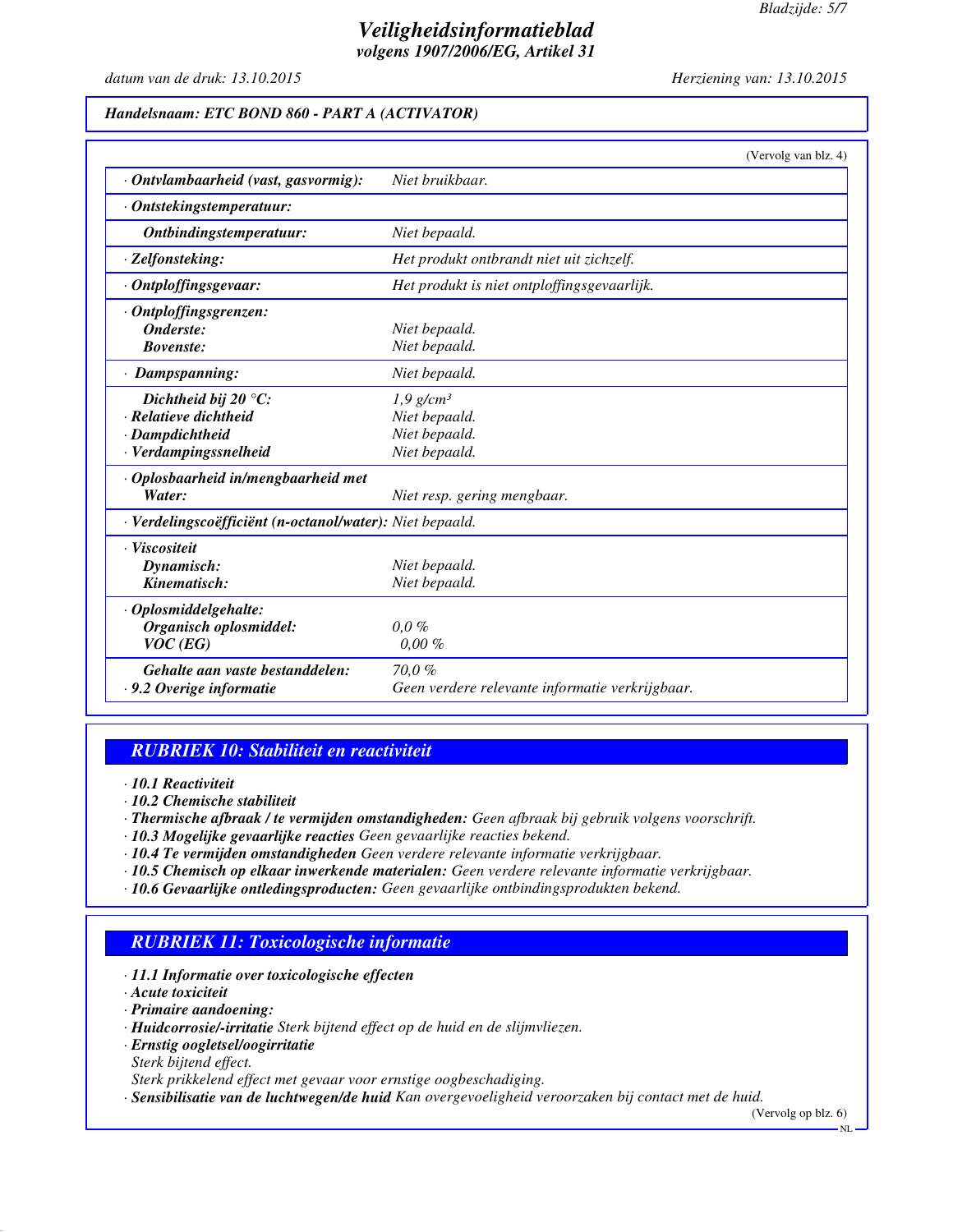(Vervolg van blz. 5)

## *Veiligheidsinformatieblad volgens 1907/2006/EG, Artikel 31*

*datum van de druk: 13.10.2015 Herziening van: 13.10.2015*

#### *Handelsnaam: ETC BOND 860 - PART A (ACTIVATOR)*

#### *· Aanvullende toxicologische informatie:*

*Het produkt vertoont op grond van het berekeningsprocédé van de algemene classificatie-richtlijnen van de EG voor toebereidingen in de laatste geldige redactie de volgende gevaren: Schadelijk*

*Bijtend*

*Irriterend*

*Bij het slikken sterk bijtende effecten in de mondholte en de keel, bovendien gevaar voor perforatie van de slokdarm en de maag.*

### *RUBRIEK 12: Ecologische informatie*

*· 12.1 Toxiciteit*

- *· Aquatische toxiciteit: Geen verdere relevante informatie verkrijgbaar.*
- *· 12.2 Persistentie en afbreekbaarheid Geen verdere relevante informatie verkrijgbaar.*
- *· 12.3 Bioaccumulatie Geen verdere relevante informatie verkrijgbaar.*
- *· 12.4 Mobiliteit in de bodem Geen verdere relevante informatie verkrijgbaar.*
- *· Verdere ecologische informatie:*

#### *· Algemene informatie:*

*Waterbezwaarlijkheid (NL) 10: Kan in het aquatisch milieu op lange termijn schadelijke effecten veroorzaken. Gevaar voor water klasse 1 (D) (Zelfclassificatie): gevaar voor water klein*

*Niet onverdund of in grote hoeveelheden lozen in grondwater, in oppervlaktewater of in de riolering. Mag niet onverdund of niet geneutraliseerd in oppervlaktewater of in afwateringskanaal geloosd worden.*

- *· 12.5 Resultaten van PBT- en zPzB-beoordeling*
- *· PBT: Niet bruikbaar.*
- *· zPzB: Niet bruikbaar.*
- *· 12.6 Andere schadelijke effecten Geen verdere relevante informatie verkrijgbaar.*

### *RUBRIEK 13: Instructies voor verwijdering*

*· 13.1 Afvalverwerkingsmethoden*

*· Aanbeveling: Mag niet tesamen met huisvuil gestort worden of in de riolering terechtkomen.*

*· Niet gereinigde verpakkingen:*

*· Aanbeveling: Afvalverwijdering volgens overheidsbepalingen.*

| $\cdot$ 14.1 VN-nummer<br>· ADR, ADN, IMDG, IATA                                                | Niet van toepassing |  |
|-------------------------------------------------------------------------------------------------|---------------------|--|
| · 14.2 Juiste ladingnaam overeenkomstig de modelreglementen van de VN<br>· ADR, ADN, IMDG, IATA | Niet van toepassing |  |
| $\cdot$ 14.3 Transportgevarenklasse(n)                                                          |                     |  |
| · ADR, ADN, IMDG, IATA<br>$\cdot$ klasse                                                        | Niet van toepassing |  |
| $\cdot$ 14.4 Verpakkingsgroep:<br>· ADR, IMDG, IATA                                             | Niet van toepassing |  |
| $\cdot$ 14.5 Milieugevaren:<br>$\cdot$ Marine pollutant:                                        | Neen                |  |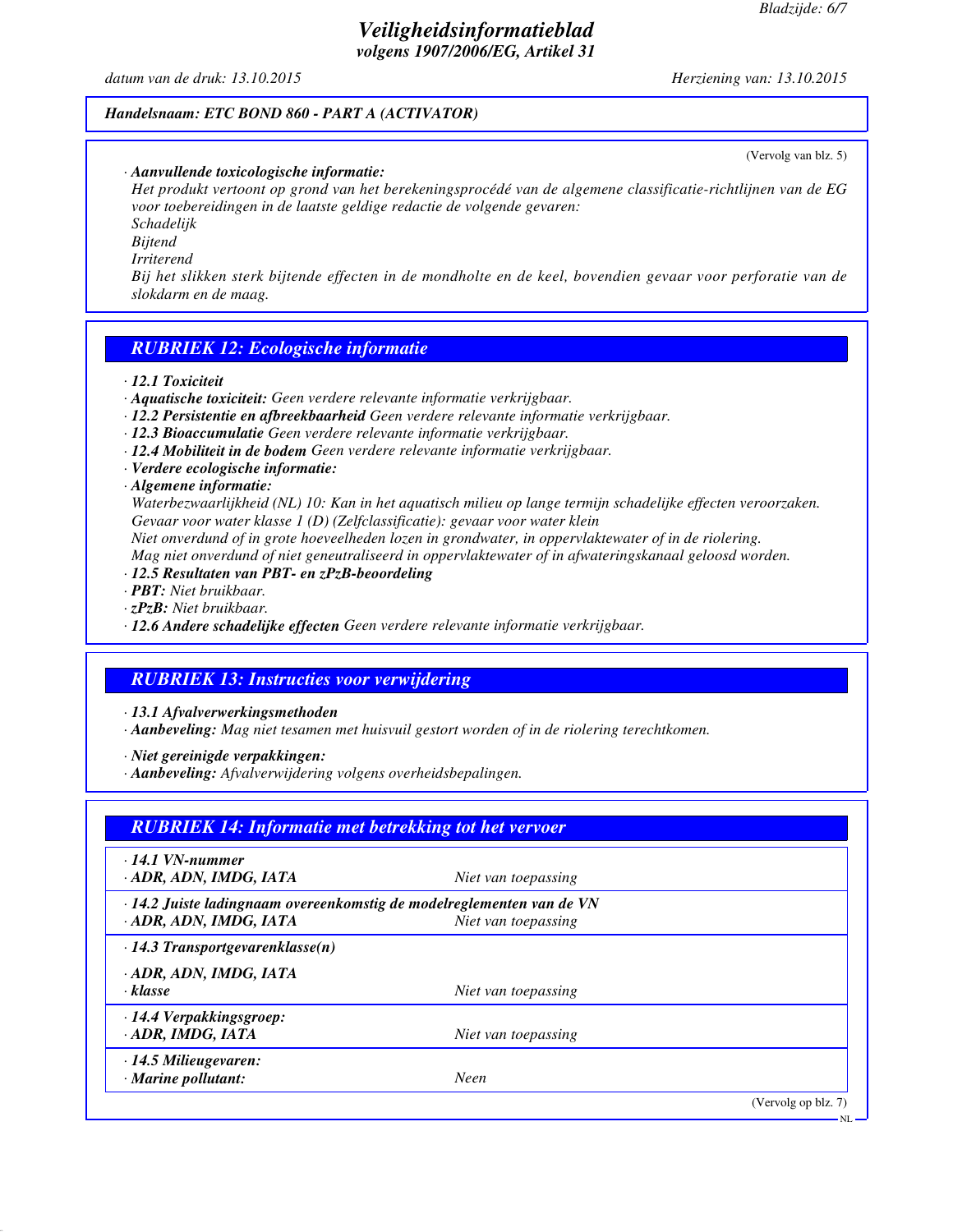(Vervolg van blz. 6)

NL

## *Veiligheidsinformatieblad volgens 1907/2006/EG, Artikel 31*

*datum van de druk: 13.10.2015 Herziening van: 13.10.2015*

*Handelsnaam: ETC BOND 860 - PART A (ACTIVATOR)*

*· 14.6 Bijzondere voorzorgen voor de gebruiker Niet bruikbaar.*

*· 14.7 Vervoer in bulk overeenkomstig bijlage II bij*

*MARPOL 73/78 en de IBC-code Niet bruikbaar.*

*· VN "Model Regulation": -* 

## *RUBRIEK 15: Regelgeving*

*· 15.1 Specifieke veiligheids-, gezondheids- en milieureglementen en -wetgeving voor de stof of het mengsel*

*· SZW-lijst van kankerverwekkende stoffen*

*geen der bestanddelen staat op de lijst.*

*· SZW-lijst van mutagene stoffen*

*geen der bestanddelen staat op de lijst.*

*· NIET-limitatieve lijst van voor de voortplanting giftige stoffen - Vruchtbaarheid*

*geen der bestanddelen staat op de lijst.*

*· NIET-limitatieve lijst van voor de voortplanting giftige stoffen - Ontwikkeling*

*24304-00-5 aluminiumnitride 2* 

*· NIET-limitatieve lijst van voor de voortplanting giftige stoffen - Borstvoeding*

*24304-00-5 aluminiumnitride x* 

*· Richtlijn 2012/18/EU*

*· Gevaarlijke stoffen die met naam genoemd worden - BIJLAGE I geen der bestanddelen staat op de lijst.*

*· Nationale voorschriften:*

*· Gevaarklasse v. water: Waterbezwaarlijkheid (NL) 10: Saneringsinspanning A*

*· 15.2 Chemischeveiligheidsbeoordeling: Een chemische veiligheidsbeoordeling is niet uitgevoerd.*

## *RUBRIEK 16: Overige informatie*

*Deze gegevens zijn gebaseerd op de huidige stand van onze kennis. Zij beschrijven echter geen garantie van produkteigenschappen en vestigen geen contractuele rechtsbetrekking.*

#### *· Relevante zinnen*

*H302 Schadelijk bij inslikken. H315 Veroorzaakt huidirritatie. H335 Kan irritatie van de luchtwegen veroorzaken. · Afkortingen en acroniemen: ADR: Accord européen sur le transport des marchandises dangereuses par Route (European Agreement concerning the International Carriage of Dangerous Goods by Road) IMDG: International Maritime Code for Dangerous Goods IATA: International Air Transport Association GHS: Globally Harmonised System of Classification and Labelling of Chemicals EINECS: European Inventory of Existing Commercial Chemical Substances ELINCS: European List of Notified Chemical Substances CAS: Chemical Abstracts Service (division of the American Chemical Society) VOC: Volatile Organic Compounds (USA, EU) Acute Tox. 4: Acute toxicity, Hazard Category 4 Skin Corr. 1C: Skin corrosion/irritation, Hazard Category 1C Skin Irrit. 2: Skin corrosion/irritation, Hazard Category 2 Eye Dam. 1: Serious eye damage/eye irritation, Hazard Category 1 Skin Sens. 1A: Sensitisation - Skin, Hazard Category 1A STOT SE 3: Specific target organ toxicity - Single exposure, Hazard Category 3 Aquatic Acute 1: Hazardous to the aquatic environment - AcuteHazard, Category 1 Aquatic Chronic 1: Hazardous to the aquatic environment - Chronic Hazard, Category 1*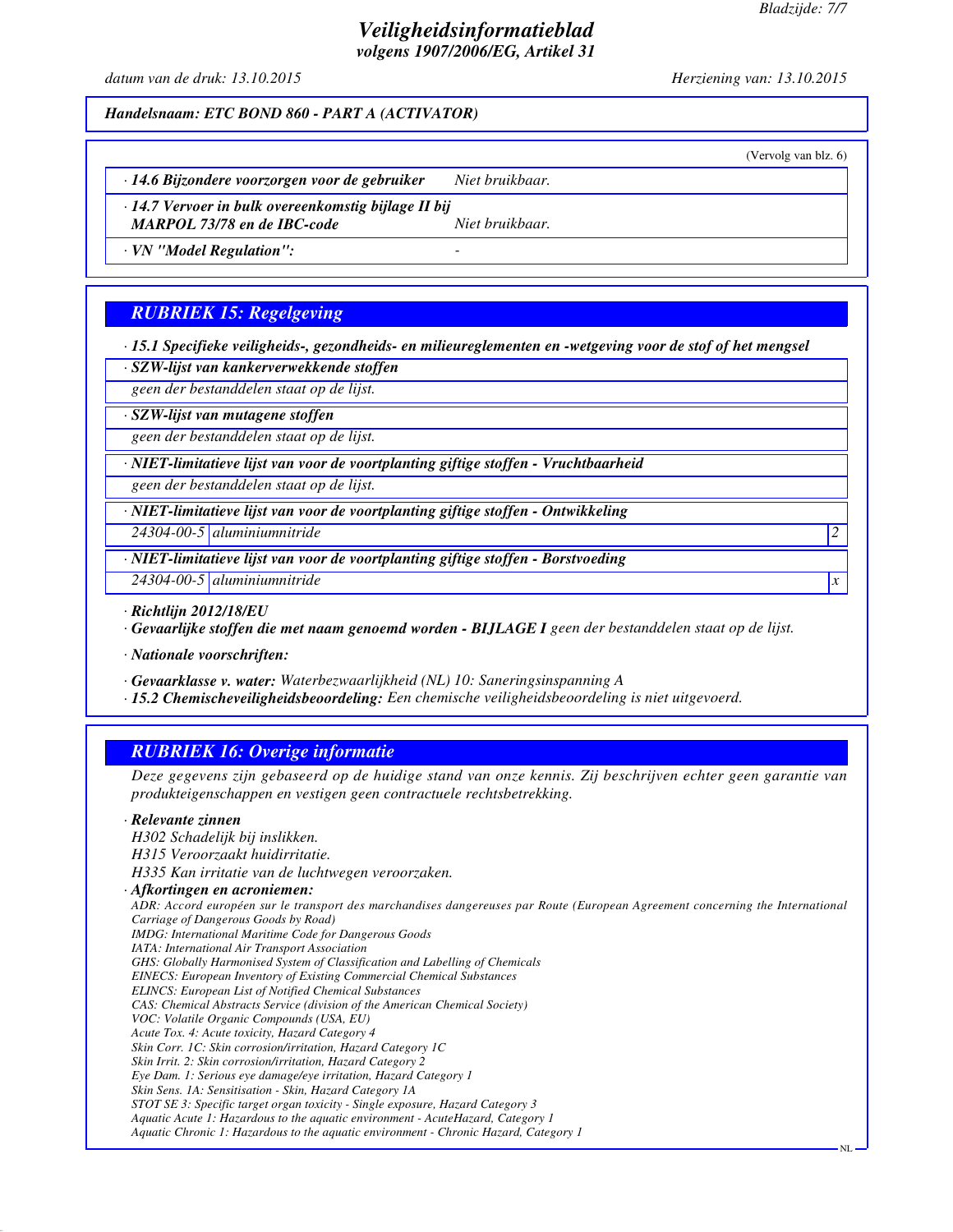## *Date d'impression : 13.10.2015 Révision: 13.10.2015*

| SECTION 1: Identification de la substance/du mélange et de la société/l'entreprise                                                                                                                                                                                                         |
|--------------------------------------------------------------------------------------------------------------------------------------------------------------------------------------------------------------------------------------------------------------------------------------------|
| · 1.1 Identificateur de produit                                                                                                                                                                                                                                                            |
| · Nom du produit: ETC BOND 860 - PART A (ACTIVATOR)                                                                                                                                                                                                                                        |
| $\cdot$ Code du produit: 50380-860A<br>· 1.2 Utilisations identifiées pertinentes de la substance ou du mélange et utilisations déconseillées<br>Pas d'autres informations importantes disponibles.<br>· Emploi de la substance / de la préparation Produits chimiques pour laboratoires   |
| · 1.3 Renseignements concernant le fournisseur de la fiche de données de sécurité<br>· Producteur/fournisseur:<br><b>Electron Microscopy Sciences</b><br>1560 Industry Road<br>USA-Hatfield, PA 19440<br>Tel: 215-412-8400 Fax: 215-412-8450<br>email: sgkcck@aol.com<br>www.emsdiasum.com |
| · Service chargé des renseignements: Product safety department<br>· 1.4 Numéro d'appel d'urgence:<br>ChemTrec 1-800-424-9300 Contract CCN7661<br>1-703-527-3887                                                                                                                            |
| <b>SECTION 2: Identification des dangers</b>                                                                                                                                                                                                                                               |
| $\cdot$ 2.1 Classification de la substance ou du mélange<br>$\cdot$ Classification selon le règlement (CE) n° 1272/2008<br>GHS05 corrosion<br>Skin Corr. 1C<br>H314 Provoque des brûlures de la peau et des lésions oculaires graves.                                                      |
| Eye Dam. 1<br>H318 Provoque des lésions oculaires graves.<br>GHS09 environnement                                                                                                                                                                                                           |
| Aquatic Acute 1<br>H400 Très toxique pour les organismes aquatiques.<br>Aquatic Chronic 1 H410 Très toxique pour les organismes aquatiques, entraîne des effets néfastes à long terme.<br>GHS07                                                                                            |
| Acute Tox. 4<br>H312 Nocif par contact cutané.<br>Skin Sens. 1A<br>H317 Peut provoquer une allergie cutanée.                                                                                                                                                                               |
| · 2.2 Éléments d'étiquetage<br>Etiquetage selon le règlement (CE) n° 1272/2008 Le produit est classifié et étiqueté selon le règlement CLP.<br>· Pictogrammes de danger                                                                                                                    |
| GHS05<br>GHS09<br>GHS07                                                                                                                                                                                                                                                                    |
| · Mention d'avertissement Danger<br>(suite page 2)                                                                                                                                                                                                                                         |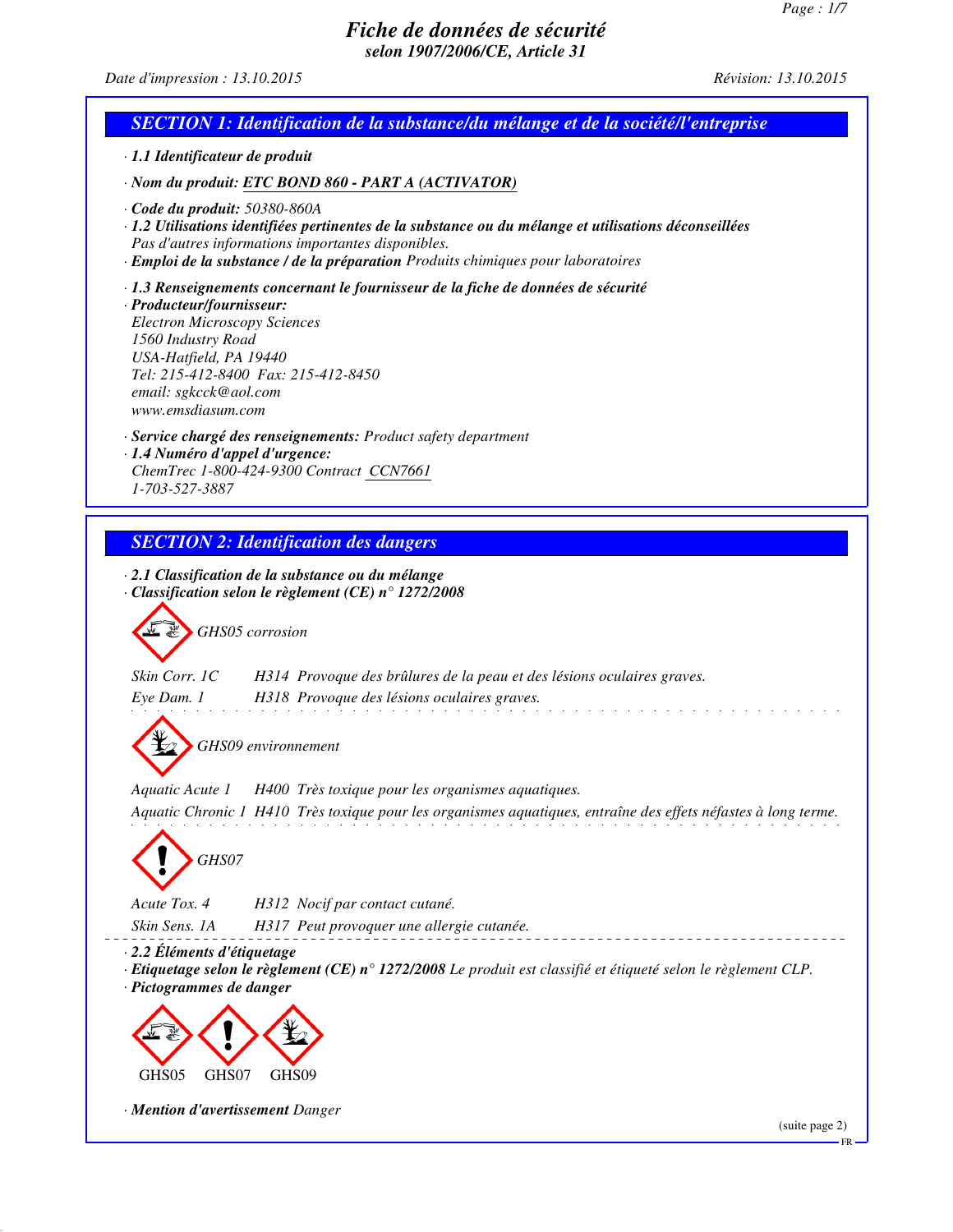*Date d'impression : 13.10.2015 Révision: 13.10.2015*

#### *Nom du produit: ETC BOND 860 - PART A (ACTIVATOR)*

| (suite de la page 1)                                                                                      |
|-----------------------------------------------------------------------------------------------------------|
| $\cdot$ Mentions de danger                                                                                |
| H312 Nocif par contact cutané.                                                                            |
| H314 Provoque des brûlures de la peau et des lésions oculaires graves.                                    |
| H317 Peut provoquer une allergie cutanée.                                                                 |
| H410 Très toxique pour les organismes aquatiques, entraîne des effets néfastes à long terme.              |
| Conseils de prudence                                                                                      |
| <i>P260</i><br>Ne pas respirer les poussières/fumées/gaz/brouillards/vapeurs/aérosols.                    |
| P303+P361+P353 EN CAS DE CONTACT AVEC LA PEAU (ou les cheveux): Enlever immédiatement tous les            |
| vêtements contaminés. Rincer la peau à l'eau/Se doucher.                                                  |
| P305+P351+P338 EN CAS DE CONTACT AVEC LES YEUX: rincer avec précaution à l'eau pendant plusieurs          |
| minutes. Enlever les lentilles de contact si la victime en porte et si elles peuvent être                 |
| facilement enlevées. Continuer à rincer.                                                                  |
| <i>P310</i><br>Appeler immédiatement un CENTRE ANTIPOISON/un médecin.                                     |
| Garder sous clef.<br>P405                                                                                 |
| Éliminer le contenu/récipient conformément à la réglementation locale/régionale/nationale/<br><i>P501</i> |
| <i>internationale.</i>                                                                                    |
| $\cdot$ 2.3 Autres dangers                                                                                |

#### *· Résultats des évaluations PBT et vPvB*

*· PBT: Non applicable.*

*· vPvB: Non applicable.*

#### *SECTION 3: Composition/informations sur les composants*

*· 3.2 Caractérisation chimique: Mélanges*

*· Description: Mélange des substances mentionnées à la suite avec des additifs non dangereux.*

| Composants dangereux:                                                                                   |                                 |                                                                 |             |
|---------------------------------------------------------------------------------------------------------|---------------------------------|-----------------------------------------------------------------|-------------|
| $CAS: 24304-00-5$ nitrure d'aluminium<br>EINECS: $246-140-8$                                            |                                 | $\Diamond$ STOT SE 3, H335                                      | 50-100%     |
| $CAS: 68410-23-1$                                                                                       | Versamid 140<br>Polyamide Resin | $\langle \cdot \rangle$ Acute Tox. 4, H302; Skin Irrit. 2, H315 | $25 - 50\%$ |
| · Indications complémentaires: Pour le libellé des phrases de risque citées, se référer au chapitre 16. |                                 |                                                                 |             |

*SECTION 4: Premiers secours*

#### *· 4.1 Description des premiers secours*

*· Remarques générales:*

*Enlever immédiatement les vêtements contaminés par le produit.*

*Les symptômes d'intoxication peuvent apparaître après de nombreuses heures seulement; une surveillance médicale est donc nécessaire au moins 48 heures après un accident.*

*· Après inhalation:*

*Donner de l'air frais en abondance et consulter un médecin pour plus de sécurité.*

*En cas d'inconscience, coucher et transporter la personne en position latérale stable.*

*· Après contact avec la peau: Laver immédiatement à l'eau et au savon et bien rincer.*

*· Après contact avec les yeux:*

*Rincer les yeux, pendant plusieurs minutes, sous l'eau courante en écartant bien les paupières et consulter un médecin.*

*· Après ingestion: Boire de l'eau en abondance et donner de l'air frais. Consulter immédiatement un médecin.*

*· 4.2 Principaux symptômes et effets, aigus et différés Pas d'autres informations importantes disponibles.*

(suite page 3)

FR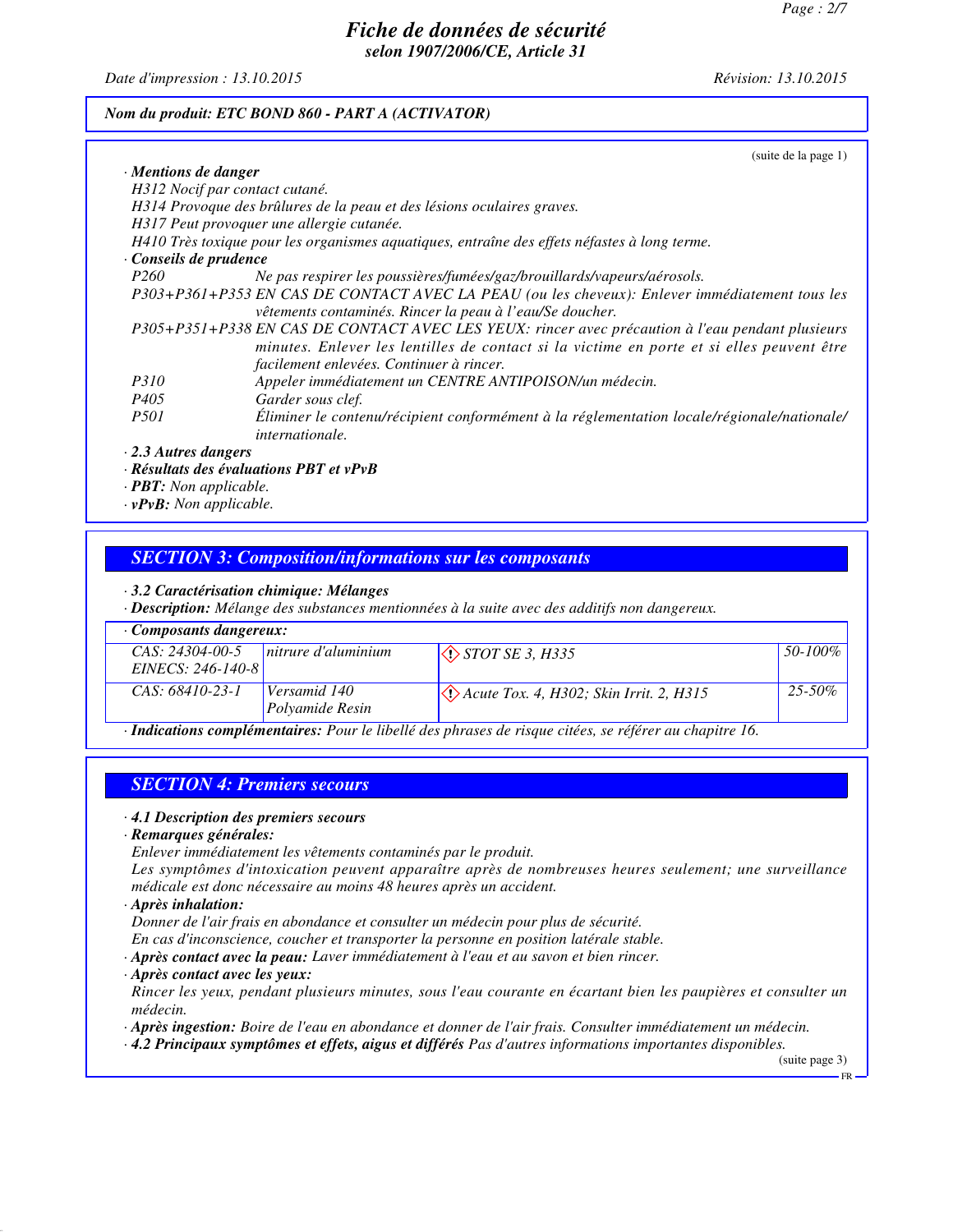*Date d'impression : 13.10.2015 Révision: 13.10.2015*

(suite de la page 2)

#### *Nom du produit: ETC BOND 860 - PART A (ACTIVATOR)*

*· 4.3 Indication des éventuels soins médicaux immédiats et traitements particuliers nécessaires Pas d'autres informations importantes disponibles.*

#### *SECTION 5: Mesures de lutte contre l'incendie*

- *· 5.1 Moyens d'extinction*
- *· Moyens d'extinction: Adapter les mesures d'extinction d'incendie à l'environnement.*
- *· 5.2 Dangers particuliers résultant de la substance ou du mélange Pas d'autres informations importantes disponibles.*
- *· 5.3 Conseils aux pompiers*
- *· Equipement spécial de sécurité: Aucune mesure particulière n'est requise.*

#### *SECTION 6: Mesures à prendre en cas de dispersion accidentelle*

- *· 6.1 Précautions individuelles, équipement de protection et procédures d'urgence Porter un équipement de sécurité. Eloigner les personnes non protégées.*
- *· 6.2 Précautions pour la protection de l'environnement: Ne pas rejeter dans les canalisations, dans les eaux de surface et dans les nappes d'eau souterraines.*
- *· 6.3 Méthodes et matériel de confinement et de nettoyage: Recueillir les liquides à l'aide d'un produit absorbant (sable, kieselguhr, neutralisant d'acide, liant universel, sciure).*

*Utiliser un neutralisant.*

*Evacuer les matériaux contaminés en tant que déchets conformément au point 13. Assurer une aération suffisante.*

*· 6.4 Référence à d'autres sections Afin d'obtenir des informations pour une manipulation sûre, consulter le chapitre 7. Afin d'obtenir des informations sur les équipements de protection personnels, consulter le chapitre 8. Afin d'obtenir des informations sur l'élimination, consulter le chapitre 13.*

#### *SECTION 7: Manipulation et stockage*

*· 7.1 Précautions à prendre pour une manipulation sans danger Veiller à une bonne ventilation/aspiration du poste de travail. Eviter la formation d'aérosols.*

*· Préventions des incendies et des explosions: Aucune mesure particulière n'est requise.*

- *· 7.2 Conditions d'un stockage sûr, y compris d'éventuelles incompatibilités*
- *· Stockage:*
- *· Exigences concernant les lieux et conteneurs de stockage: Aucune exigence particulière.*

*· Indications concernant le stockage commun: Pas nécessaire.*

- *· Autres indications sur les conditions de stockage: Tenir les emballages hermétiquement fermés.*
- *· 7.3 Utilisation(s) finale(s) particulière(s) Pas d'autres informations importantes disponibles.*

*SECTION 8: Contrôles de l'exposition/protection individuelle*

*· Indications complémentaires pour l'agencement des installations techniques: Sans autre indication, voir point 7.*

(suite page 4)

FR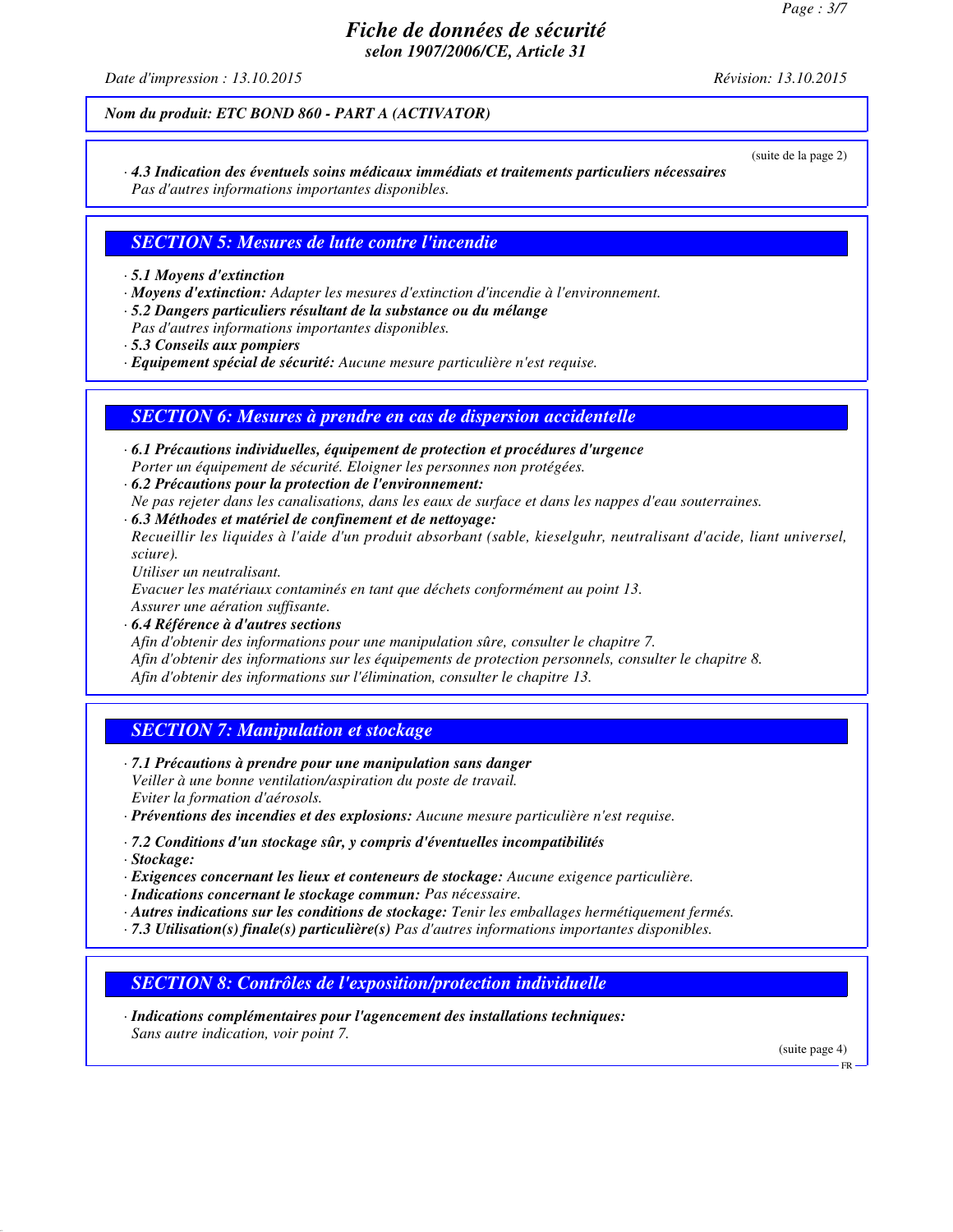*Date d'impression : 13.10.2015 Révision: 13.10.2015*

#### *Nom du produit: ETC BOND 860 - PART A (ACTIVATOR)*

(suite de la page 3)

```
· 8.1 Paramètres de contrôle
```
- *· Composants présentant des valeurs-seuil à surveiller par poste de travail:*
- *24304-00-5 nitrure d'aluminium*

*VME Valeur à long terme: 2 mg/m³*

*· Remarques supplémentaires:*

*Le présent document s'appuie sur les listes en vigueur au moment de son élaboration.*

- *· 8.2 Contrôles de l'exposition*
- *· Equipement de protection individuel:*
- *· Mesures générales de protection et d'hygiène:*
- *Tenir à l'écart des produits alimentaires, des boissons et de la nourriture pour animaux.*

*Retirer immédiatement les vêtements souillés ou humectés.*

- *Se laver les mains avant les pauses et en fin de travail.*
- *Eviter tout contact avec les yeux.*

*Eviter tout contact avec les yeux et avec la peau.*

*· Protection respiratoire:*

*En cas d'exposition faible ou de courte durée, utiliser un filtre respiratoire; en cas d'exposition intense ou durable, utiliser un appareil de respiration indépendant de l'air ambiant.*

*· Protection des mains:*



*Gants de protection*

*Le matériau des gants doit être imperméable et résistant au produit / à la substance / à la préparation. À cause du manque de tests, aucune recommandation pour un matériau de gants pour le produit / la préparation / le mélange de produits chimiques ne peut être donnée.*

*Choix du matériau des gants en fonction des temps de pénétration, du taux de perméabilité et de la dégradation. · Matériau des gants*

*Le choix de gants appropriés dépend non seulement du matériau, mais aussi d'autres critères de qualité qui peuvent varier d'un fabricant à l'autre. Puisque le produit représente une préparation composée de plusieurs substances, la résistance des matériaux des gants ne peut pas être calculée à l'avance et doit, alors, être contrôlée avant l'utilisation.*

- *· Temps de pénétration du matériau des gants*
- *Le temps de pénétration exact est à déterminer par le fabricant des gants de protection et à respecter. · Protection des yeux:*



*Lunettes de protection hermétiques*

## *SECTION 9: Propriétés physiques et chimiques*

- *· 9.1 Informations sur les propriétés physiques et chimiques essentielles*
- *· Indications générales*
- *· Aspect:*
- *Forme: Pâteuse*
- 
- *· Odeur: Aminée*
- *· Seuil olfactif: Non déterminé.*
- *Couleur: Gris argent*

(suite page 5)

FR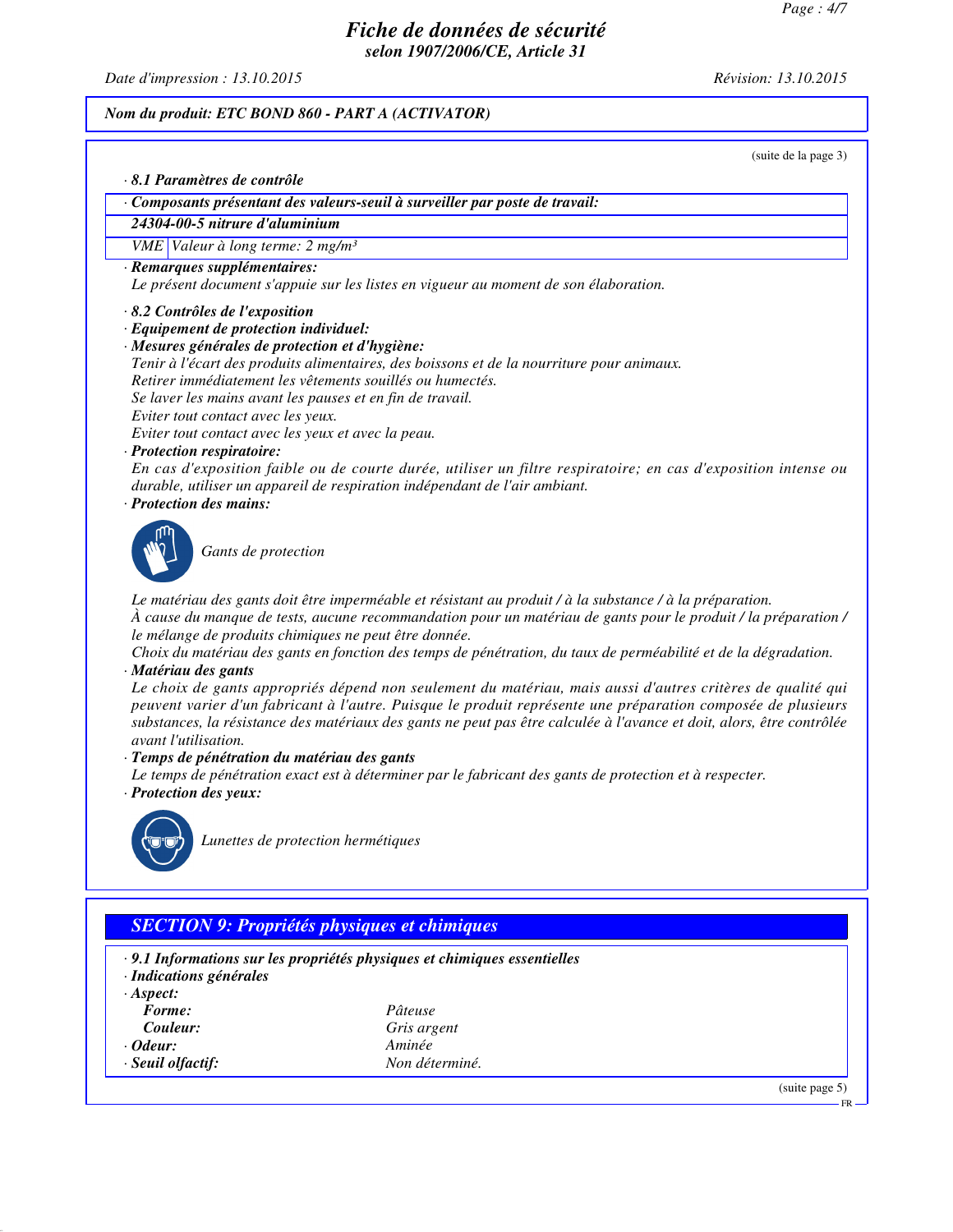*Date d'impression : 13.10.2015 Révision: 13.10.2015*

### *Nom du produit: ETC BOND 860 - PART A (ACTIVATOR)*

|                                                          | (suite de la page 4)                               |
|----------------------------------------------------------|----------------------------------------------------|
| $\cdot$ valeur du pH:                                    | Non déterminé.                                     |
| · Changement d'état                                      |                                                    |
| Point de fusion:                                         | Non déterminé.                                     |
| Point d'ébullition:                                      | Non déterminé.                                     |
| · Point d'éclair                                         | >180 °C                                            |
| · Inflammabilité (solide, gazeux):                       | Non applicable.                                    |
| · Température d'inflammation:                            |                                                    |
| Température de décomposition:                            | Non déterminé.                                     |
| $\cdot$ Auto-inflammation:                               | Le produit ne s'enflamme pas spontanément.         |
| · Danger d'explosion:                                    | Le produit n'est pas explosif.                     |
| · Limites d'explosion:                                   |                                                    |
| Inférieure:                                              | Non déterminé.                                     |
| Supérieure:                                              | Non déterminé.                                     |
| · Pression de vapeur:                                    | Non déterminé.                                     |
| $\cdot$ Densité à 20 °C:                                 | $1,9$ g/cm <sup>3</sup>                            |
| · Densité relative                                       | Non déterminé.                                     |
| · Densité de vapeur.                                     | Non déterminé.                                     |
| · Vitesse d'évaporation                                  | Non déterminé.                                     |
| · Solubilité dans/miscibilité avec                       |                                                    |
| l'eau:                                                   | Pas ou peu miscible                                |
| · Coefficient de partage (n-octanol/eau): Non déterminé. |                                                    |
| · Viscosité:                                             |                                                    |
| Dynamique:                                               | Non déterminé.                                     |
| Cinématique:                                             | Non déterminé.                                     |
| · Teneur en solvants:                                    |                                                    |
| <b>Solvants organiques:</b>                              | 0,0,0                                              |
| VOC(CE)                                                  | $0.00 \%$                                          |
| Teneur en substances solides:                            | 70,0%                                              |
| .9.2 Autres informations                                 | Pas d'autres informations importantes disponibles. |

## *SECTION 10: Stabilité et réactivité*

*· 10.1 Réactivité*

*· 10.2 Stabilité chimique*

*· Décomposition thermique/conditions à éviter: Pas de décomposition en cas d'usage conforme.*

*· 10.3 Possibilité de réactions dangereuses Aucune réaction dangereuse connue.*

*· 10.4 Conditions à éviter Pas d'autres informations importantes disponibles.*

*· 10.5 Matières incompatibles: Pas d'autres informations importantes disponibles.*

*· 10.6 Produits de décomposition dangereux: Pas de produits de décomposition dangereux connus*

(suite page 6)

FR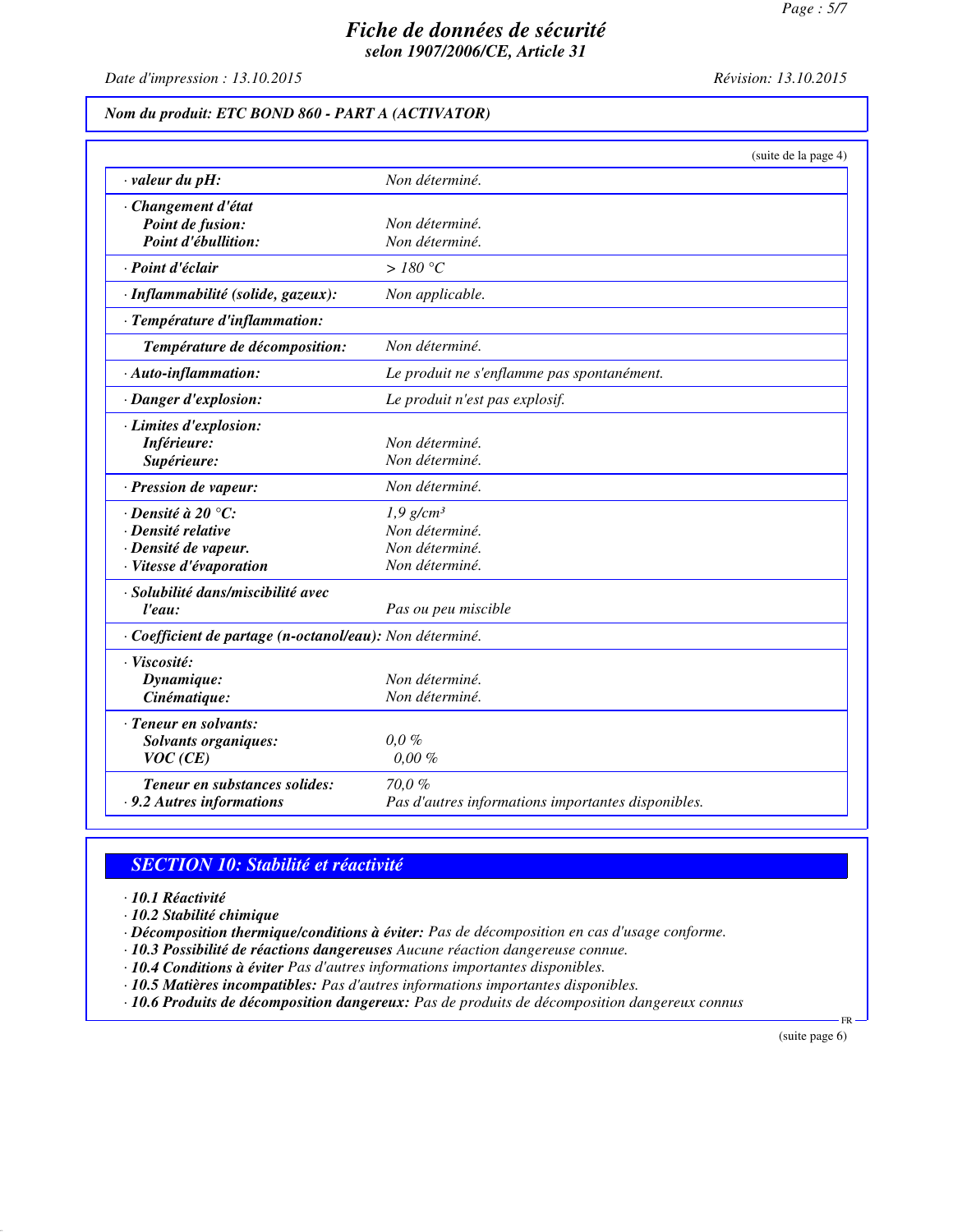*Date d'impression : 13.10.2015 Révision: 13.10.2015*

#### *Nom du produit: ETC BOND 860 - PART A (ACTIVATOR)*

(suite de la page 5)

#### *SECTION 11: Informations toxicologiques*

- *· 11.1 Informations sur les effets toxicologiques*
- *· Toxicité aiguë*
- *· Effet primaire d'irritation:*
- *· Corrosion cutanée/irritation cutanée Effet fortement corrosif sur la peau et les muqueuses.*
- *· Lésions oculaires graves/irritation oculaire*
- *Effet fortement corrosif.*
- *Effet fortement irritant avec risque d'une affection grave des yeux.*
- *· Sensibilisation respiratoire ou cutanée Sensibilisation possible par contact avec la peau.*
- *· Indications toxicologiques complémentaires:*

*Selon le procédé de calcul de la dernière version en vigueur de la directive générale CEE sur la classification des préparations, le produit présente les dangers suivants:*

*Nocif*

*Corrosif*

*Irritant*

*L'absorption orale du produit a un fort effet corrosif sur la cavité buccale et le pharynx et présente un danger de perforation du tube digestif et de l'estomac.*

#### *SECTION 12: Informations écologiques*

*· 12.1 Toxicité*

- *· Toxicité aquatique: Pas d'autres informations importantes disponibles.*
- *· 12.2 Persistance et dégradabilité Pas d'autres informations importantes disponibles.*
- *· 12.3 Potentiel de bioaccumulation Pas d'autres informations importantes disponibles.*
- *· 12.4 Mobilité dans le sol Pas d'autres informations importantes disponibles.*
- *· Autres indications écologiques:*
- *· Indications générales:*

*Catégorie de pollution des eaux 1 (D) (Classification propre): peu polluant*

*Ne pas laisser le produit, non dilué ou en grande quantité, pénétrer la nappe phréatique, les eaux ou les canalisations.*

*Ne doit pas pénétrer à l'état non dilué ou non neutralisé dans les eaux usées ou le collecteur.*

- *· 12.5 Résultats des évaluations PBT et VPVB*
- *· PBT: Non applicable.*
- *· vPvB: Non applicable.*
- *· 12.6 Autres effets néfastes Pas d'autres informations importantes disponibles.*

### *SECTION 13: Considérations relatives à l'élimination*

*· 13.1 Méthodes de traitement des déchets*

*· Recommandation: Ne doit pas être évacué avec les ordures ménagères. Ne pas laisser pénétrer dans les égouts.*

*· Emballages non nettoyés:*

*· Recommandation: Evacuation conformément aux prescriptions légales.*

## *SECTION 14: Informations relatives au transport*

*· 14.1 No ONU*

*· ADR, ADN, IMDG, IATA néant*

(suite page 7)

FR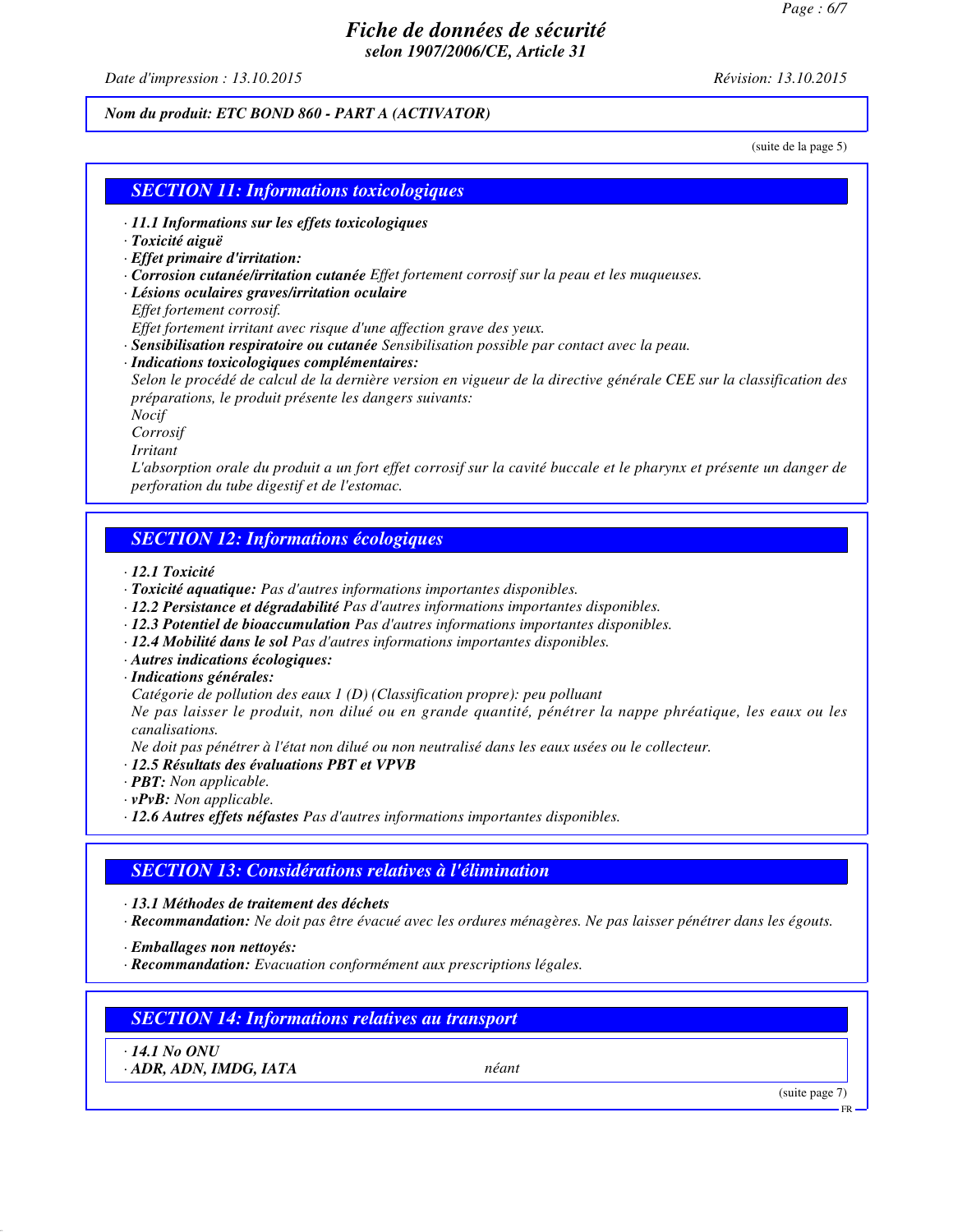FR

### *Fiche de données de sécurité selon 1907/2006/CE, Article 31*

*Date d'impression : 13.10.2015 Révision: 13.10.2015*

#### *Nom du produit: ETC BOND 860 - PART A (ACTIVATOR)*

|                                                                                                        | (suite de la page 6) |
|--------------------------------------------------------------------------------------------------------|----------------------|
| · 14.2 Nom d'expédition des Nations unies<br>· ADR, ADN, IMDG, IATA                                    | néant                |
| $\cdot$ 14.3 Classe(s) de danger pour le transport                                                     |                      |
| · ADR, ADN, IMDG, IATA<br>· Classe                                                                     | néant                |
| $\cdot$ 14.4 Groupe d'emballage<br>· ADR, IMDG, IATA                                                   | néant                |
| $\cdot$ 14.5 Dangers pour l'environnement:<br>· Marine Pollutant:                                      | <b>Non</b>           |
| · 14.6 Précautions particulières à prendre par<br>l'utilisateur                                        | Non applicable.      |
| · 14.7 Transport en vrac conformément à l'annexe II de<br>la convention Marpol 73/78 et au recueil IBC | Non applicable.      |
| $\cdot$ "Règlement type" de l'ONU:                                                                     |                      |

#### *SECTION 15: Informations réglementaires*

*· 15.1 Réglementations/législation particulières à la substance ou au mélange en matière de sécurité, de santé et d'environnement*

*· Directive 2012/18/UE*

*· Substances dangereuses désignées - ANNEXE I Aucun des composants n'est compris.*

*· 15.2 Évaluation de la sécurité chimique: Une évaluation de la sécurité chimique n'a pas été réalisée.*

### *SECTION 16: Autres informations*

*Ces indications sont fondées sur l'état actuel de nos connaissances, mais ne constituent pas une garantie quant aux propriétés du produit et ne donnent pas lieu à un rapport juridique contractuel.*

#### *· Phrases importantes*

*H302 Nocif en cas d'ingestion. H315 Provoque une irritation cutanée. H335 Peut irriter les voies respiratoires. · Acronymes et abréviations: ADR: Accord européen sur le transport des marchandises dangereuses par Route IMDG: International Maritime Code for Dangerous Goods IATA: International Air Transport Association GHS: Globally Harmonised System of Classification and Labelling of Chemicals EINECS: European Inventory of Existing Commercial Chemical Substances ELINCS: European List of Notified Chemical Substances CAS: Chemical Abstracts Service (division of the American Chemical Society) VOC: Volatile Organic Compounds (USA, EU) Acute Tox. 4: Acute toxicity, Hazard Category 4 Skin Corr. 1C: Skin corrosion/irritation, Hazard Category 1C Skin Irrit. 2: Skin corrosion/irritation, Hazard Category 2 Eye Dam. 1: Serious eye damage/eye irritation, Hazard Category 1 Skin Sens. 1A: Sensitisation - Skin, Hazard Category 1A STOT SE 3: Specific target organ toxicity - Single exposure, Hazard Category 3 Aquatic Acute 1: Hazardous to the aquatic environment - AcuteHazard, Category 1 Aquatic Chronic 1: Hazardous to the aquatic environment - Chronic Hazard, Category 1*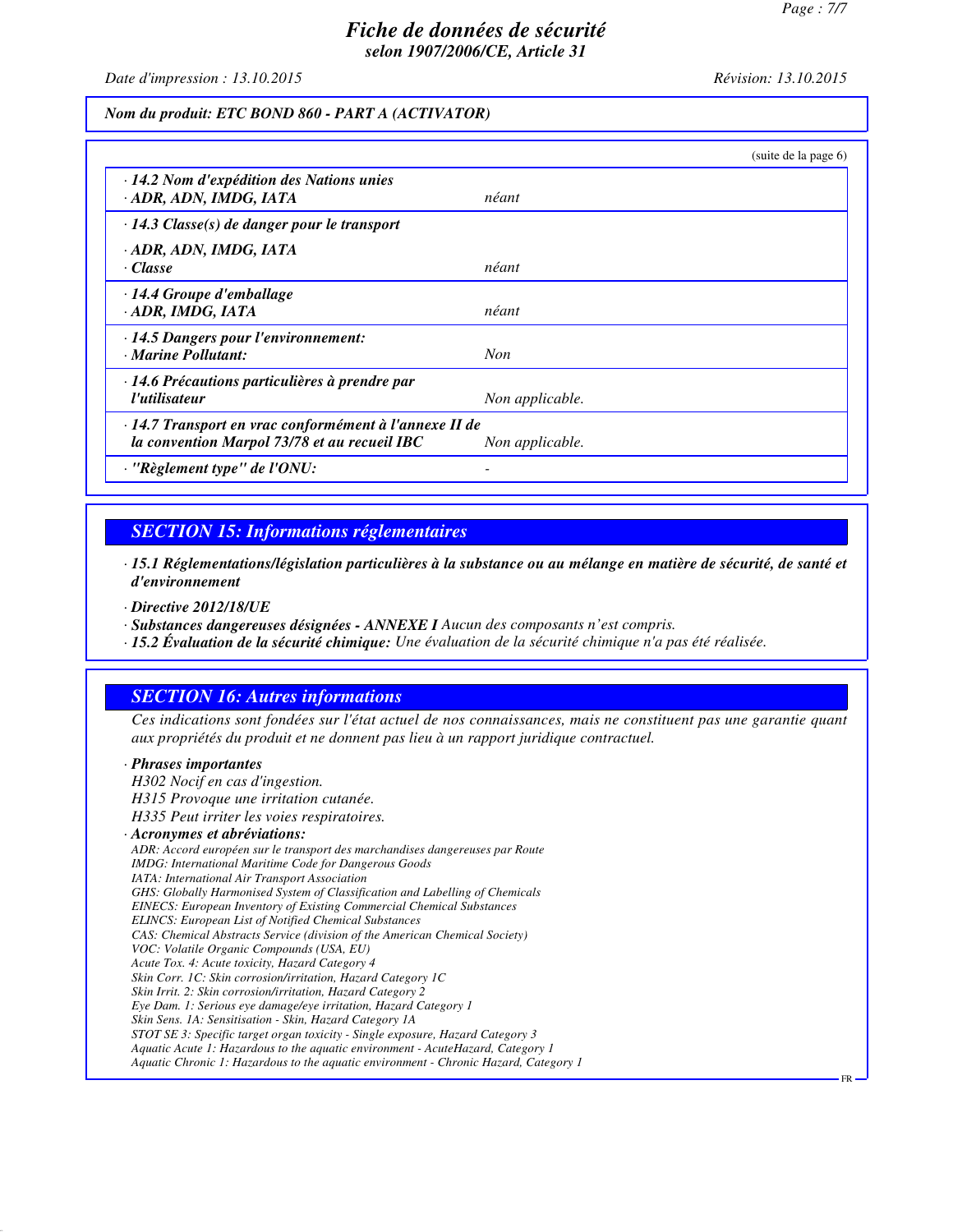*Druckdatum: 13.10.2015 überarbeitet am: 13.10.2015*

# *ABSCHNITT 1: Bezeichnung des Stoffs bzw. des Gemischs und des Unternehmens*

*· 1.1 Produktidentifikator*

*· Handelsname: ETC BOND 860 - PART A (ACTIVATOR)*

- *· Artikelnummer: 50380-860A*
- *· 1.2 Relevante identifizierte Verwendungen des Stoffs oder Gemischs und Verwendungen, von denen abgeraten wird*
- *Keine weiteren relevanten Informationen verfügbar.*
- *· Verwendung des Stoffes / des Gemisches Laborchemikalien*

#### *· 1.3 Einzelheiten zum Lieferanten, der das Sicherheitsdatenblatt bereitstellt*

*· Hersteller/Lieferant:*

*Electron Microscopy Sciences 1560 Industry Road USA-Hatfield, PA 19440 Tel: 215-412-8400 Fax: 215-412-8450 email: sgkcck@aol.com www.emsdiasum.com*

*Science Services GmbH Unterhachinger Str. 75 81737 München Germany Tel: +49(0)89 18 93 668-0 safety@scienceservices.de*

*24h Giftnotruf Munchen: +49 (0)89 19240 Toxikologische Abteilung der II. Medizinischen Klinik rechts der Isar, Munchen. - www.toxinfo.org*

*· Auskunftgebender Bereich: Product safety department*

*· 1.4 Notrufnummer: ChemTrec 1-800-424-9300 Contract CCN7661 1-703-527-3887*

## *ABSCHNITT 2: Mögliche Gefahren*

*· 2.1 Einstufung des Stoffs oder Gemischs · Einstufung gemäß Verordnung (EG) Nr. 1272/2008*

*GHS05 Ätzwirkung*

*Skin Corr. 1C H314 Verursacht schwere Verätzungen der Haut und schwere Augenschäden. Eye Dam. 1 H318 Verursacht schwere Augenschäden.* and the company of the state of

*GHS09 Umwelt*

*Aquatic Acute 1 H400 Sehr giftig für Wasserorganismen.*

*Aquatic Chronic 1 H410 Sehr giftig für Wasserorganismen mit langfristiger Wirkung.*

*GHS07*

*Acute Tox. 4 H312 Gesundheitsschädlich bei Hautkontakt. Skin Sens. 1A H317 Kann allergische Hautreaktionen verursachen.*

(Fortsetzung auf Seite 2)

DE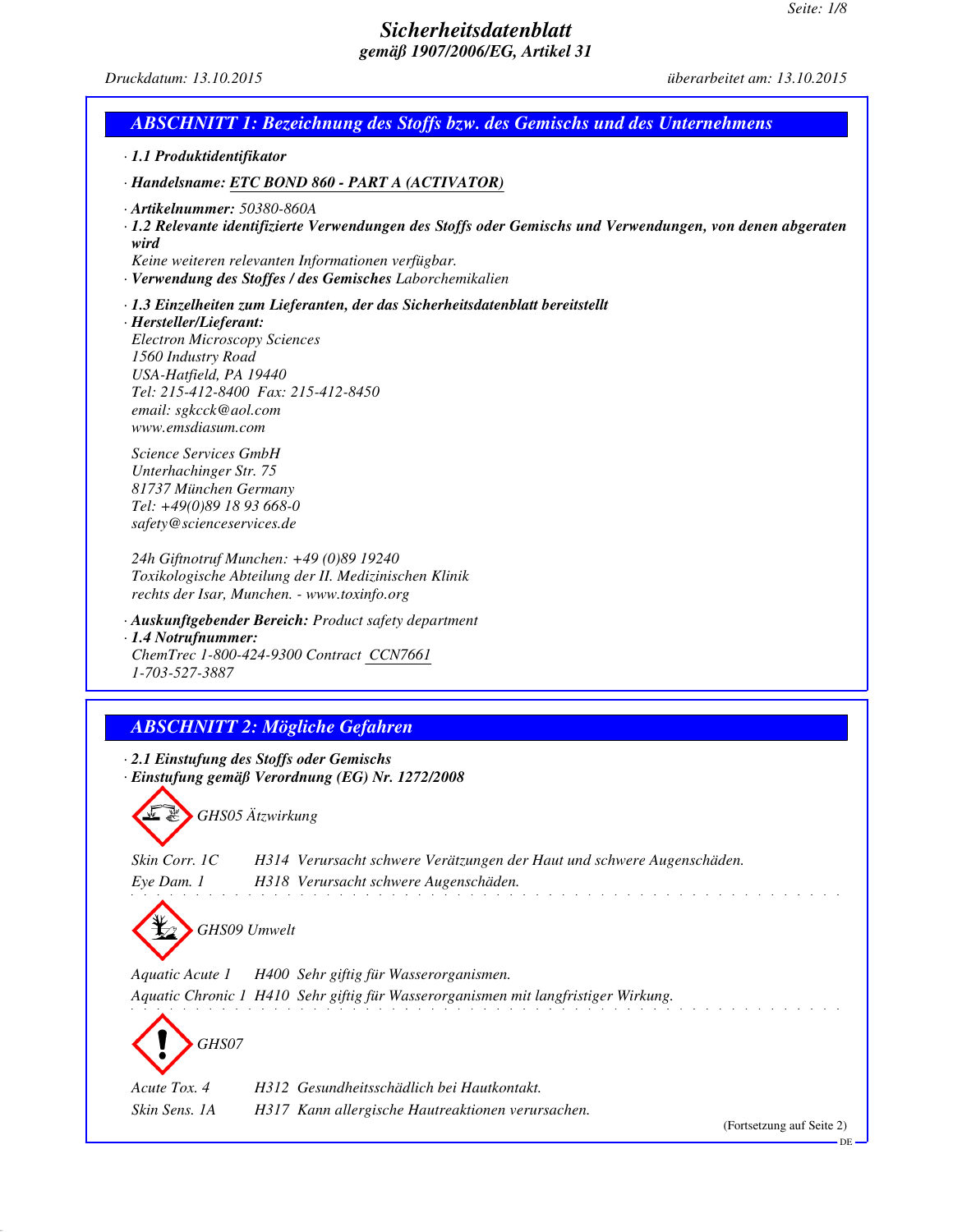*Druckdatum: 13.10.2015 überarbeitet am: 13.10.2015*

#### *Handelsname: ETC BOND 860 - PART A (ACTIVATOR)*

|                            | (Fortsetzung von Seite 1)                                                                                                                              |
|----------------------------|--------------------------------------------------------------------------------------------------------------------------------------------------------|
|                            | $\cdot$ 2.2 Kennzeichnungselemente                                                                                                                     |
|                            | · Kennzeichnung gemäß Verordnung (EG) Nr. 1272/2008                                                                                                    |
|                            | Das Produkt ist gemäß CLP-Verordnung eingestuft und gekennzeichnet.                                                                                    |
| · Gefahrenpiktogramme      |                                                                                                                                                        |
|                            |                                                                                                                                                        |
| GHS05                      | GHS07<br>GHS <sub>09</sub>                                                                                                                             |
| · <b>Signalwort</b> Gefahr |                                                                                                                                                        |
| · Gefahrenhinweise         |                                                                                                                                                        |
|                            | H312 Gesundheitsschädlich bei Hautkontakt.                                                                                                             |
|                            | H314 Verursacht schwere Verätzungen der Haut und schwere Augenschäden.                                                                                 |
|                            | H317 Kann allergische Hautreaktionen verursachen.                                                                                                      |
|                            | H410 Sehr giftig für Wasserorganismen mit langfristiger Wirkung.                                                                                       |
| · Sicherheitshinweise      |                                                                                                                                                        |
| P <sub>260</sub>           | Staub/Rauch/Gas/Nebel/Dampf/Aerosol nicht einatmen.                                                                                                    |
|                            | P303+P361+P353 BEI BERÜHRUNG MIT DER HAUT (oder dem Haar): Alle kontaminierten Kleidungsstücke<br>sofort ausziehen. Haut mit Wasser abwaschen/duschen. |
|                            | P305+P351+P338 BEI KONTAKT MIT DEN AUGEN: Einige Minuten lang behutsam mit Wasser spülen.                                                              |
|                            | Eventuell vorhandene Kontaktlinsen nach Möglichkeit entfernen. Weiter spülen.                                                                          |
| <i>P310</i>                | Sofort GIFTINFORMATIONSZENTRUM/Arzt anrufen.                                                                                                           |
| P <sub>405</sub>           | Unter Verschluss aufbewahren.                                                                                                                          |
| <i>P501</i>                | Entsorgung des Inhalts / des Behälters gemäß den örtlichen / regionalen / nationalen/<br>internationalen Vorschriften.                                 |
| 2.3 Sonstige Gefahren      |                                                                                                                                                        |
|                            | Ergebnisse der PBT- und vPvB-Beurteilung                                                                                                               |

*· PBT: Nicht anwendbar.*

*· vPvB: Nicht anwendbar.*

### *ABSCHNITT 3: Zusammensetzung/Angaben zu Bestandteilen*

*· 3.2 Chemische Charakterisierung: Gemische*

*· Beschreibung: Gemisch aus nachfolgend angeführten Stoffen mit ungefährlichen Beimengungen.*

| $\cdot$ Gefährliche Inhaltsstoffe:                                  |                                 |                                                                 |              |
|---------------------------------------------------------------------|---------------------------------|-----------------------------------------------------------------|--------------|
| $CAS: 24304-00-5$                                                   | <i>Aluminiumnitrid</i>          | $\Diamond$ <i>STOT SE 3, H335</i>                               | $50 - 100\%$ |
| EINECS: $246-140-8$                                                 |                                 |                                                                 |              |
| $CAS: 68410-23-1$                                                   | Versamid 140<br>Polyamide Resin | $\langle \cdot \rangle$ Acute Tox. 4, H302; Skin Irrit. 2, H315 | $25 - 50\%$  |
| $\sigma$ with $\pi$ in $\pi$ and $\sigma$ and $\sigma$ is the $\pi$ |                                 |                                                                 |              |

*· Zusätzliche Hinweise: Der Wortlaut der angeführten Gefahrenhinweise ist dem Abschnitt 16 zu entnehmen.*

## *ABSCHNITT 4: Erste-Hilfe-Maßnahmen*

*· 4.1 Beschreibung der Erste-Hilfe-Maßnahmen*

*· Allgemeine Hinweise:*

*Mit Produkt verunreinigte Kleidungsstücke unverzüglich entfernen.*

*Vergiftungssymptome können erst nach vielen Stunden auftreten, deshalb ärztliche Überwachung mindestens 48 Stunden nach einem Unfall.*

#### *· Nach Einatmen:*

*Reichlich Frischluftzufuhr und sicherheitshalber Arzt aufsuchen.*

(Fortsetzung auf Seite 3)

DE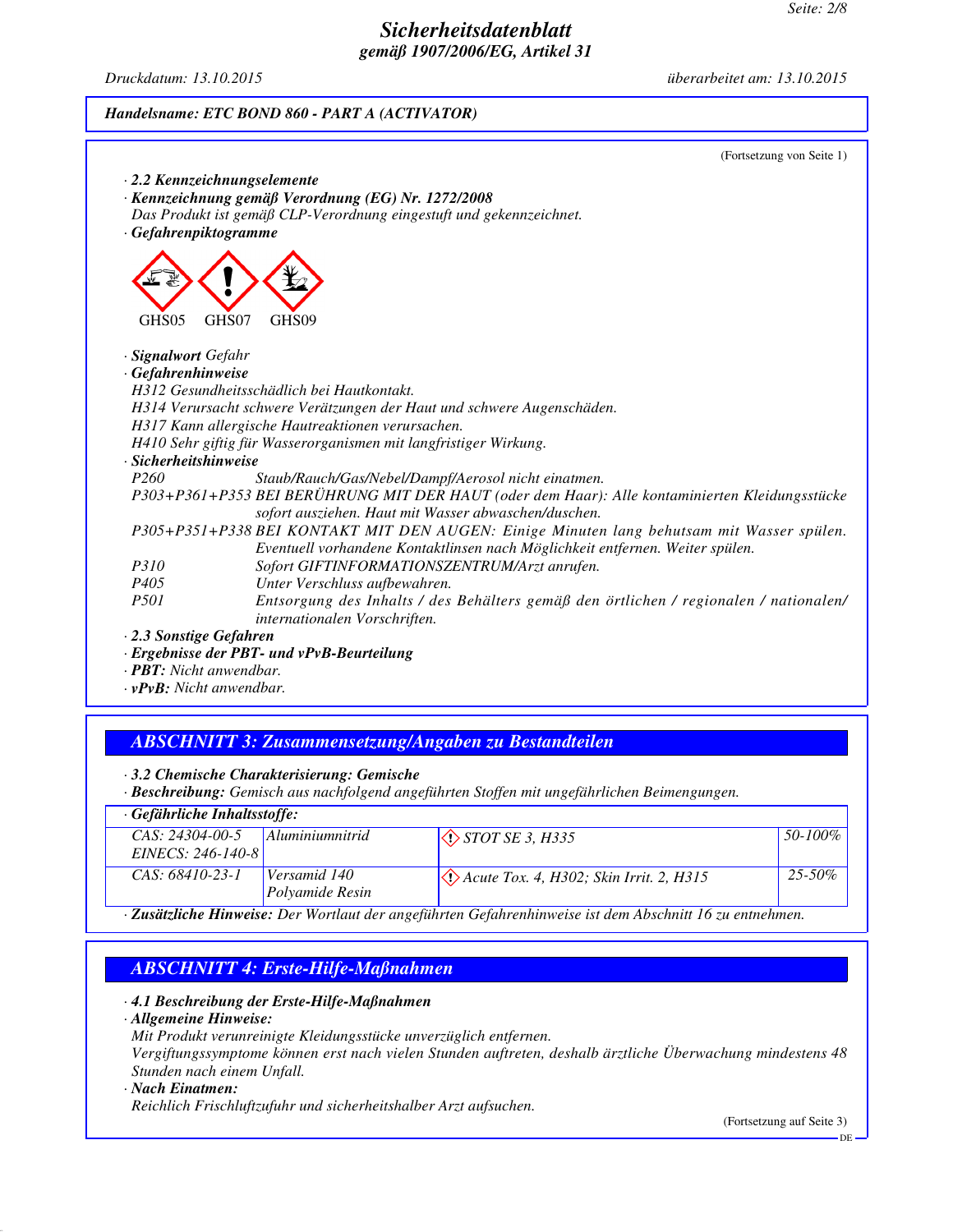*Druckdatum: 13.10.2015 überarbeitet am: 13.10.2015*

(Fortsetzung von Seite 2)

#### *Handelsname: ETC BOND 860 - PART A (ACTIVATOR)*

*Bei Bewußtlosigkeit Lagerung und Transport in stabiler Seitenlage.*

- *· Nach Hautkontakt: Sofort mit Wasser und Seife abwaschen und gut nachspülen.*
- *· Nach Augenkontakt:*

*Augen bei geöffnetem Lidspalt mehrere Minuten unter fließendem Wasser abspülen und Arzt konsultieren.*

- *· Nach Verschlucken: Reichlich Wasser nachtrinken und Frischluftzufuhr. Unverzüglich Arzt hinzuziehen.*
- *· 4.2 Wichtigste akute und verzögert auftretende Symptome und Wirkungen Keine weiteren relevanten Informationen verfügbar.*
- *· 4.3 Hinweise auf ärztliche Soforthilfe oder Spezialbehandlung Keine weiteren relevanten Informationen verfügbar.*

### *ABSCHNITT 5: Maßnahmen zur Brandbekämpfung*

*· 5.1 Löschmittel*

- *· Geeignete Löschmittel: Feuerlöschmaßnahmen auf die Umgebung abstimmen.*
- *· 5.2 Besondere vom Stoff oder Gemisch ausgehende Gefahren Keine weiteren relevanten Informationen verfügbar.*
- *· 5.3 Hinweise für die Brandbekämpfung*
- *· Besondere Schutzausrüstung: Keine besonderen Maßnahmen erforderlich.*

### *ABSCHNITT 6: Maßnahmen bei unbeabsichtigter Freisetzung*

- *· 6.1 Personenbezogene Vorsichtsmaßnahmen, Schutzausrüstungen und in Notfällen anzuwendende Verfahren Schutzausrüstung tragen. Ungeschützte Personen fernhalten.*
- *· 6.2 Umweltschutzmaßnahmen: Nicht in die Kanalisation/Oberflächenwasser/Grundwasser gelangen lassen.*
- *· 6.3 Methoden und Material für Rückhaltung und Reinigung: Mit flüssigkeitsbindendem Material (Sand, Kieselgur, Säurebinder, Universalbinder, Sägemehl) aufnehmen. Neutralisationsmittel anwenden. Kontaminiertes Material als Abfall nach Abschnitt 13 entsorgen.*

*Für ausreichende Lüftung sorgen.*

*· 6.4 Verweis auf andere Abschnitte*

*Informationen zur sicheren Handhabung siehe Abschnitt 7. Informationen zur persönlichen Schutzausrüstung siehe Abschnitt 8. Informationen zur Entsorgung siehe Abschnitt 13.*

## *ABSCHNITT 7: Handhabung und Lagerung*

*· 7.1 Schutzmaßnahmen zur sicheren Handhabung Für gute Belüftung/Absaugung am Arbeitsplatz sorgen. Aerosolbildung vermeiden.*

*· Hinweise zum Brand- und Explosionsschutz: Keine besonderen Maßnahmen erforderlich.*

*· 7.2 Bedingungen zur sicheren Lagerung unter Berücksichtigung von Unverträglichkeiten*

*· Lagerung:*

- *· Anforderung an Lagerräume und Behälter: Keine besonderen Anforderungen.*
- *· Zusammenlagerungshinweise: Nicht erforderlich.*
- *· Weitere Angaben zu den Lagerbedingungen: Behälter dicht geschlossen halten.*

*· Lagerklasse:*

*· Klassifizierung nach Betriebssicherheitsverordnung (BetrSichV): -* 

(Fortsetzung auf Seite 4)

DE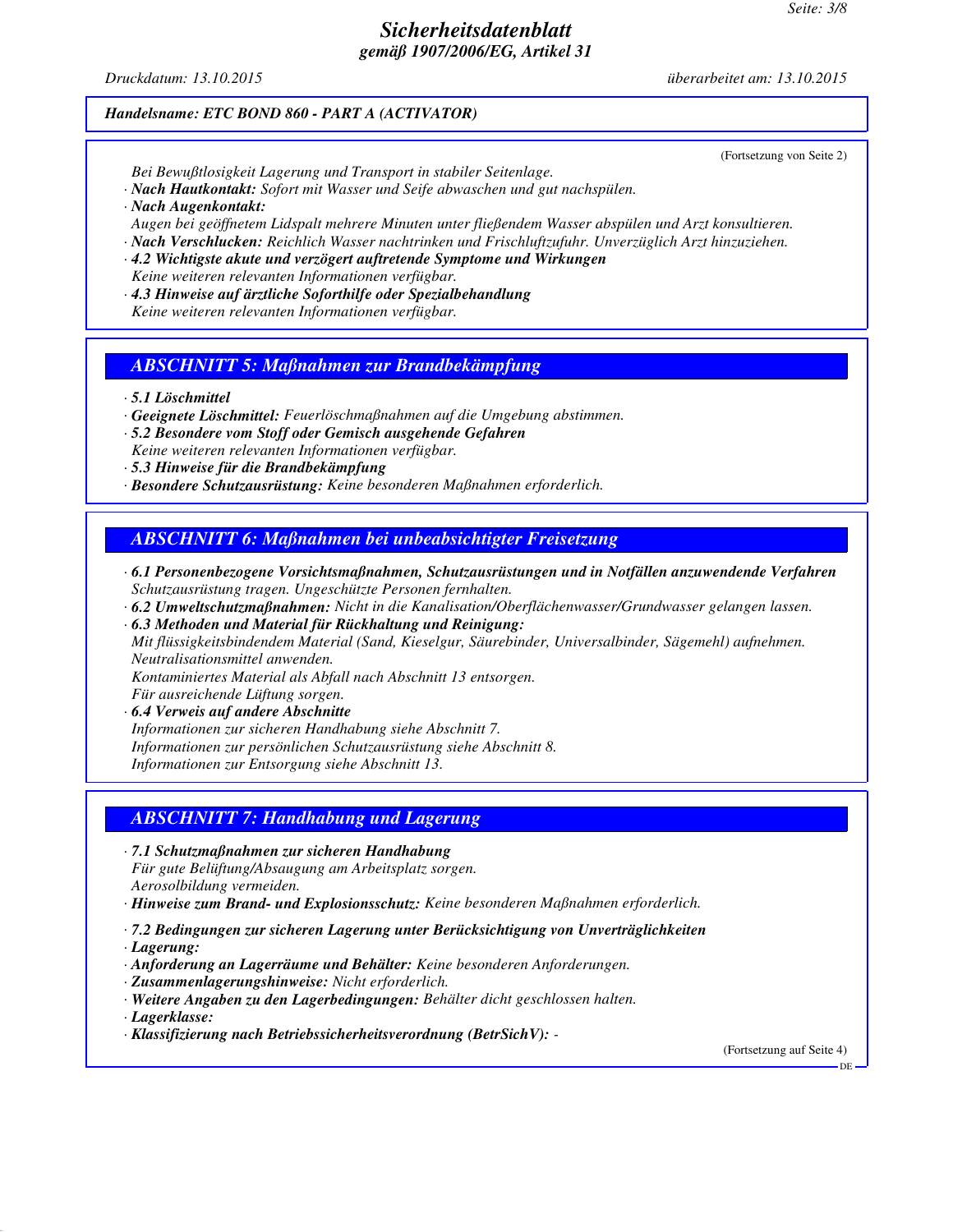*Druckdatum: 13.10.2015 überarbeitet am: 13.10.2015*

(Fortsetzung von Seite 3)

#### *Handelsname: ETC BOND 860 - PART A (ACTIVATOR)*

*· 7.3 Spezifische Endanwendungen Keine weiteren relevanten Informationen verfügbar.*

## *ABSCHNITT 8: Begrenzung und Überwachung der Exposition/Persönliche Schutzausrüstungen*

*· Zusätzliche Hinweise zur Gestaltung technischer Anlagen: Keine weiteren Angaben, siehe Abschnitt 7.*

- *· 8.1 Zu überwachende Parameter*
- *· Bestandteile mit arbeitsplatzbezogenen, zu überwachenden Grenzwerten:*

*Das Produkt enthält keine relevanten Mengen von Stoffen mit arbeitsplatzbezogenen, zu überwachenden Grenzwerten.*

*· Zusätzliche Hinweise: Als Grundlage dienten die bei der Erstellung gültigen Listen.*

- *· 8.2 Begrenzung und Überwachung der Exposition*
- *· Persönliche Schutzausrüstung:*
- *· Allgemeine Schutz- und Hygienemaßnahmen: Von Nahrungsmitteln, Getränken und Futtermitteln fernhalten. Beschmutzte, getränkte Kleidung sofort ausziehen. Vor den Pausen und bei Arbeitsende Hände waschen. Berührung mit den Augen vermeiden. Berührung mit den Augen und der Haut vermeiden. · Atemschutz:*

*Bei kurzzeitiger oder geringer Belastung Atemfiltergerät; bei intensiver bzw. längerer Exposition umluftunabhängiges Atemschutzgerät verwenden.*

*· Handschutz:*



*Schutzhandschuhe*

*Das Handschuhmaterial muss undurchlässig und beständig gegen das Produkt / den Stoff / die Zubereitung sein. Aufgrund fehlender Tests kann keine Empfehlung zum Handschuhmaterial für das Produkt / die Zubereitung / das Chemikaliengemisch abgegeben werden.*

*Auswahl des Handschuhmaterials unter Beachtung der Durchbruchzeiten, Permeationsraten und der Degradation.*

*· Handschuhmaterial*

*Die Auswahl eines geeigneten Handschuhs ist nicht nur vom Material, sondern auch von weiteren Qualitätsmerkmalen abhängig und von Hersteller zu Hersteller unterschiedlich. Da das Produkt eine Zubereitung aus mehreren Stoffen darstellt, ist die Beständigkeit von Handschuhmaterialen nicht vorausberechenbar und muß deshalb vor dem Einsatz überprüft werden.*

*· Durchdringungszeit des Handschuhmaterials*

*Die genaue Durchbruchzeit ist beim Schutzhandschuhhersteller zu erfahren und einzuhalten. · Augenschutz:*



*Dichtschließende Schutzbrille*

(Fortsetzung auf Seite 5)

DE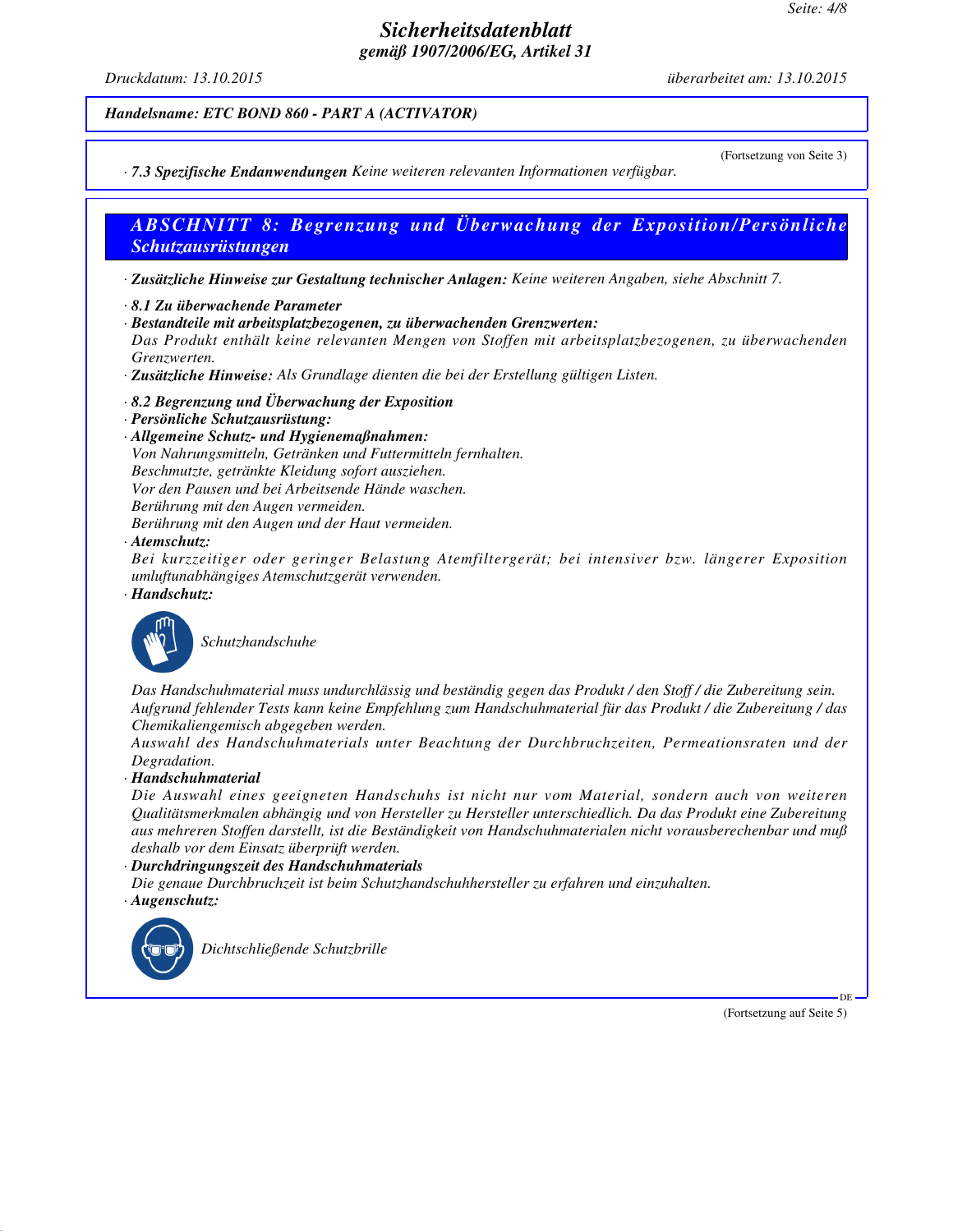*Druckdatum: 13.10.2015 überarbeitet am: 13.10.2015*

## *Handelsname: ETC BOND 860 - PART A (ACTIVATOR)*

(Fortsetzung von Seite 4)

| <b>ABSCHNITT 9: Physikalische und chemische Eigenschaften</b>                                         |                                                    |  |
|-------------------------------------------------------------------------------------------------------|----------------------------------------------------|--|
| ·9.1 Angaben zu den grundlegenden physikalischen und chemischen Eigenschaften<br>· Allgemeine Angaben |                                                    |  |
| $\cdot$ Aussehen:                                                                                     |                                                    |  |
| Form:                                                                                                 | Pastös                                             |  |
| Farbe:                                                                                                | Silbergrau                                         |  |
| $\cdot$ Geruch:                                                                                       | Aminartig                                          |  |
| · Geruchsschwelle:                                                                                    | Nicht bestimmt.                                    |  |
| $\cdot$ pH-Wert:                                                                                      | Nicht bestimmt.                                    |  |
| · Zustandsänderung                                                                                    |                                                    |  |
| Schmelzpunkt/Schmelzbereich:                                                                          | Nicht bestimmt.                                    |  |
| Siedepunkt/Siedebereich:                                                                              | Nicht bestimmt.                                    |  |
| · Flammpunkt:                                                                                         | $>180\ ^{\circ}C$                                  |  |
| · Entzündlichkeit (fest, gasförmig):                                                                  | Nicht anwendbar.                                   |  |
| · Zündtemperatur:                                                                                     |                                                    |  |
| Zersetzungstemperatur:                                                                                | Nicht bestimmt.                                    |  |
| · Selbstentzündlichkeit:                                                                              | Das Produkt ist nicht selbstentzündlich.           |  |
| · Explosionsgefahr:                                                                                   | Das Produkt ist nicht explosionsgefährlich.        |  |
| · Explosionsgrenzen:                                                                                  |                                                    |  |
| Untere:                                                                                               | Nicht bestimmt.                                    |  |
| Obere:                                                                                                | Nicht bestimmt.                                    |  |
| · Dampfdruck:                                                                                         | Nicht bestimmt.                                    |  |
| $\cdot$ Dichte bei 20 $\degree$ C:                                                                    | $1,9$ g/cm <sup>3</sup>                            |  |
| · Relative Dichte                                                                                     | Nicht bestimmt.                                    |  |
| · Dampfdichte                                                                                         | Nicht bestimmt.                                    |  |
| · Verdampfungsgeschwindigkeit                                                                         | Nicht bestimmt.                                    |  |
| · Löslichkeit in / Mischbarkeit mit                                                                   |                                                    |  |
| Wasser:                                                                                               | Nicht bzw. wenig mischbar.                         |  |
| · Verteilungskoeffizient (n-Octanol/Wasser): Nicht bestimmt.                                          |                                                    |  |
| · Viskosität:                                                                                         |                                                    |  |
| Dynamisch:                                                                                            | Nicht bestimmt.                                    |  |
| Kinematisch:                                                                                          | Nicht bestimmt.                                    |  |
| · Lösemittelgehalt:                                                                                   |                                                    |  |
| Organische Lösemittel:                                                                                | $0,0\%$                                            |  |
| $VOC$ (EU)                                                                                            | $0.00 \%$                                          |  |
| Festkörpergehalt:                                                                                     | 70,0%                                              |  |
| - 9.2 Sonstige Angaben                                                                                | Keine weiteren relevanten Informationen verfügbar. |  |

## *ABSCHNITT 10: Stabilität und Reaktivität*

- *· 10.1 Reaktivität*
- *· 10.2 Chemische Stabilität*
- *· Thermische Zersetzung / zu vermeidende Bedingungen:*

*Keine Zersetzung bei bestimmungsgemäßer Verwendung.*

(Fortsetzung auf Seite 6)

DE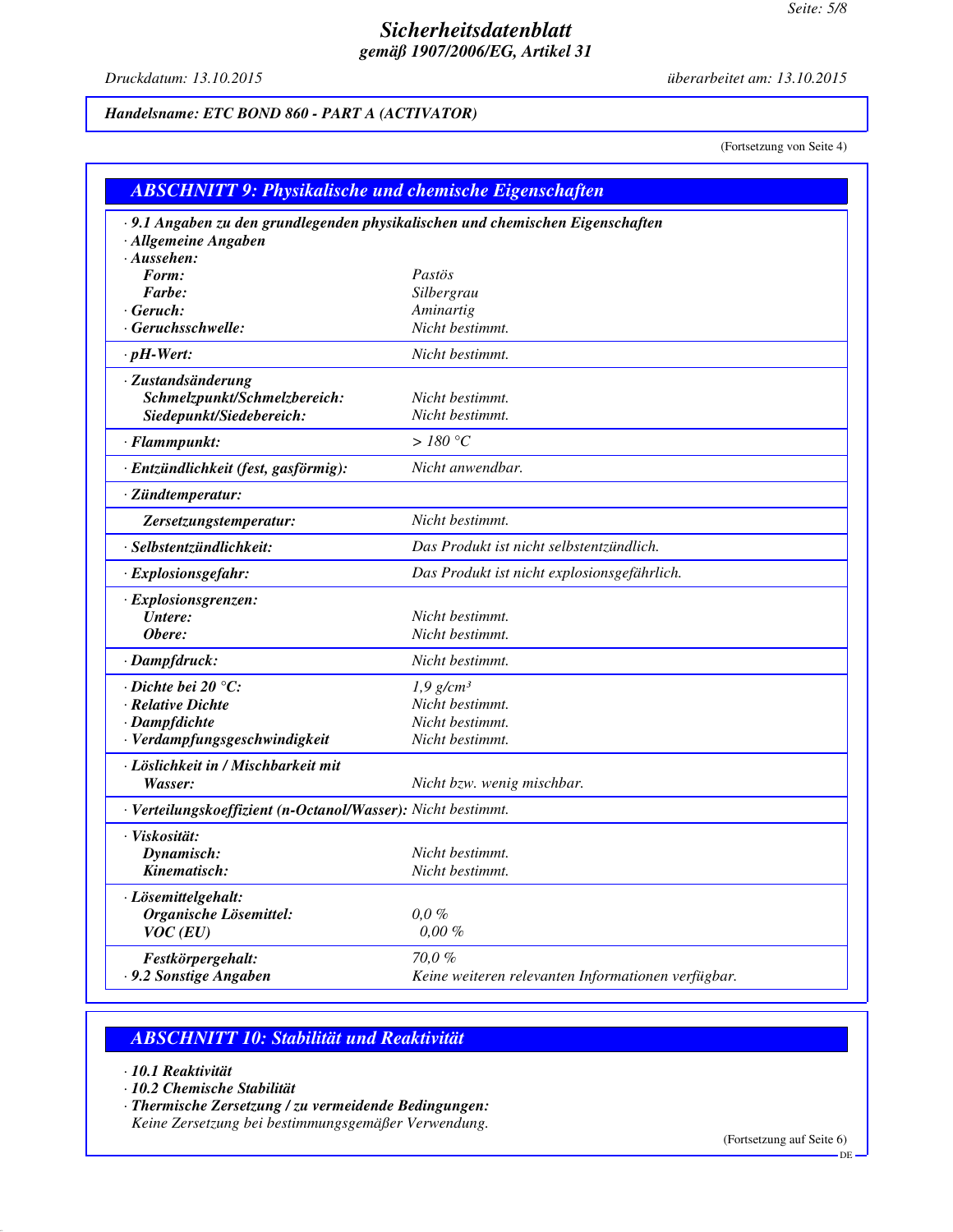*Druckdatum: 13.10.2015 überarbeitet am: 13.10.2015*

#### *Handelsname: ETC BOND 860 - PART A (ACTIVATOR)*

(Fortsetzung von Seite 5)

- *· 10.3 Möglichkeit gefährlicher Reaktionen Keine gefährlichen Reaktionen bekannt.*
- *· 10.4 Zu vermeidende Bedingungen Keine weiteren relevanten Informationen verfügbar. · 10.5 Unverträgliche Materialien: Keine weiteren relevanten Informationen verfügbar.*

*· 10.6 Gefährliche Zersetzungsprodukte: Keine gefährlichen Zersetzungsprodukte bekannt.*

## *ABSCHNITT 11: Toxikologische Angaben*

*· 11.1 Angaben zu toxikologischen Wirkungen*

*· Akute Toxizität*

*· Primäre Reizwirkung:*

- *· Ätz-/Reizwirkung auf die Haut Starke Ätzwirkung auf Haut und Schleimhäute.*
- *· Schwere Augenschädigung/-reizung*
- *Starke Ätzwirkung.*

*Starke Reizwirkung mit Gefahr ernster Augenschäden.*

- *· Sensibilisierung der Atemwege/Haut Durch Hautkontakt Sensibilisierung möglich.*
- *· Zusätzliche toxikologische Hinweise:*

*Das Produkt weist aufgrund des Berechnungsverfahrens der Allgemeinen Einstufungsrichtlinie der EG für Zubereitungen in der letztgültigen Fassung folgende Gefahren auf:*

*Gesundheitsschädlich Ätzend*

*Reizend*

*Bei Verschlucken starke Ätzwirkung des Mundraumes und Rachens sowie Gefahr der Perforation der Speiseröhre und des Magens.*

### *ABSCHNITT 12: Umweltbezogene Angaben*

- *· 12.1 Toxizität*
- *· Aquatische Toxizität: Keine weiteren relevanten Informationen verfügbar.*
- *· 12.2 Persistenz und Abbaubarkeit Keine weiteren relevanten Informationen verfügbar.*
- *· 12.3 Bioakkumulationspotenzial Keine weiteren relevanten Informationen verfügbar.*
- *· 12.4 Mobilität im Boden Keine weiteren relevanten Informationen verfügbar.*
- *· Weitere ökologische Hinweise:*
- *· Allgemeine Hinweise:*

*Wassergefährdungsklasse 1 (Selbsteinstufung): schwach wassergefährdend*

*Nicht unverdünnt bzw. in größeren Mengen in das Grundwasser, in Gewässer oder in die Kanalisation gelangen lassen.*

*Darf nicht unverdünnt bzw. unneutralisiert ins Abwasser bzw. in den Vorfluter gelangen.*

- *· 12.5 Ergebnisse der PBT- und vPvB-Beurteilung*
- *· PBT: Nicht anwendbar.*
- *· vPvB: Nicht anwendbar.*
- *· 12.6 Andere schädliche Wirkungen Keine weiteren relevanten Informationen verfügbar.*

### *ABSCHNITT 13: Hinweise zur Entsorgung*

*· 13.1 Verfahren der Abfallbehandlung*

*· Empfehlung: Darf nicht zusammen mit Hausmüll entsorgt werden. Nicht in die Kanalisation gelangen lassen.*

- *· Ungereinigte Verpackungen:*
- *· Empfehlung: Entsorgung gemäß den behördlichen Vorschriften.*

(Fortsetzung auf Seite 7)

DE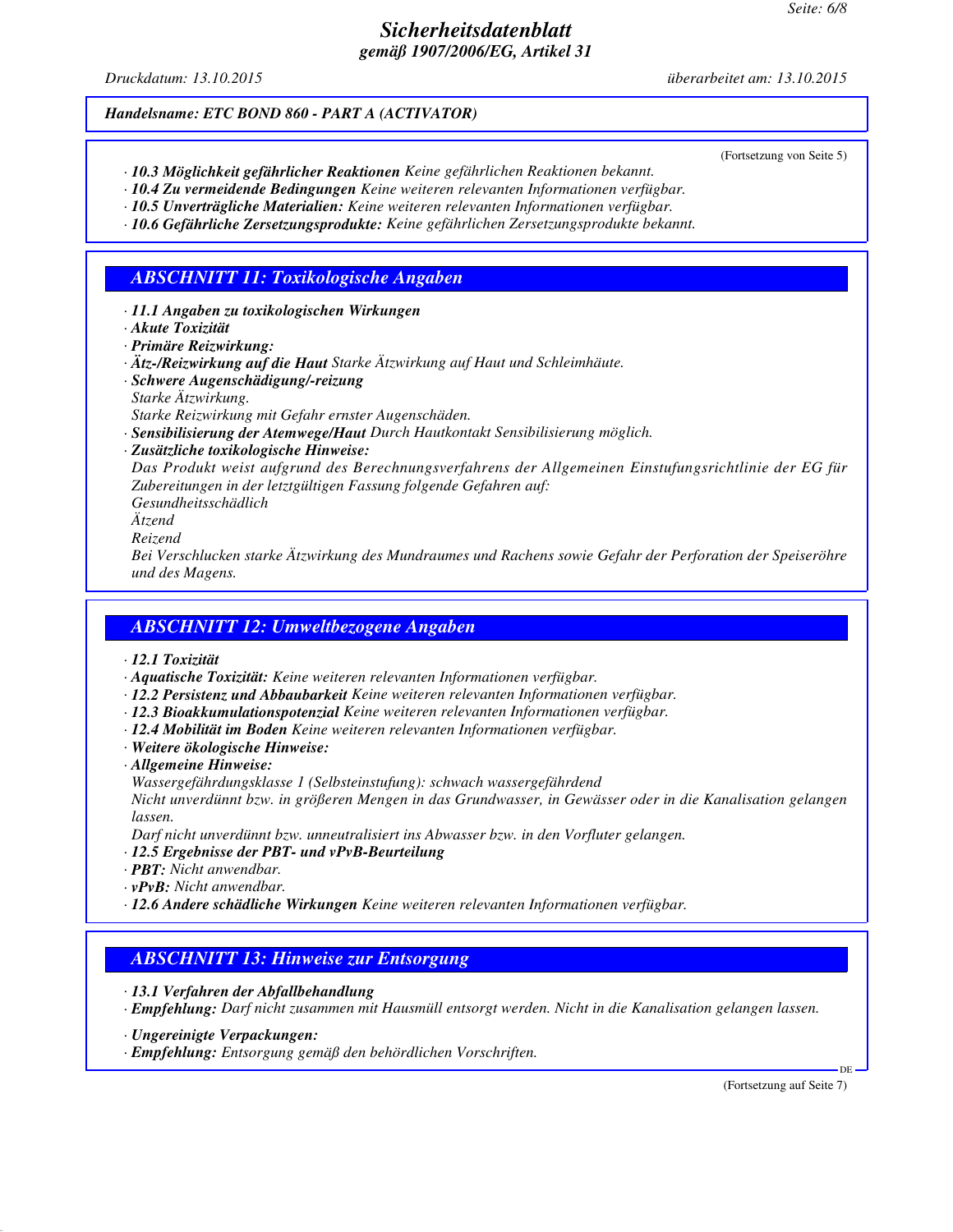*Druckdatum: 13.10.2015 überarbeitet am: 13.10.2015*

#### *Handelsname: ETC BOND 860 - PART A (ACTIVATOR)*

(Fortsetzung von Seite 6)

| <b>ABSCHNITT 14: Angaben zum Transport</b>                                                            |                  |  |
|-------------------------------------------------------------------------------------------------------|------------------|--|
| $\cdot$ 14.1 UN-Nummer<br>· ADR, ADN, IMDG, IATA                                                      | entfällt         |  |
| · 14.2 Ordnungsgemäße UN-Versandbezeichnung<br>· ADR, ADN, IMDG, IATA                                 | entfällt         |  |
| · 14.3 Transportgefahrenklassen                                                                       |                  |  |
| · ADR, ADN, IMDG, IATA<br>· Klasse                                                                    | entfällt         |  |
| $\cdot$ 14.4 Verpackungsgruppe<br>ADR, IMDG, IATA                                                     | entfällt         |  |
| $\cdot$ 14.5 Umweltgefahren:<br>$\cdot$ Marine pollutant:                                             | <b>Nein</b>      |  |
| ⋅14.6 Besondere Vorsichtsmaßnahmen für den<br><b>Verwender</b>                                        | Nicht anwendbar. |  |
| · 14.7 Massengutbeförderung gemäß Anhang II des<br>MARPOL-Übereinkommens 73/78 und gemäß IBC-<br>Code | Nicht anwendbar. |  |
| · UN "Model Regulation":                                                                              |                  |  |

## *ABSCHNITT 15: Rechtsvorschriften*

*· 15.1 Vorschriften zu Sicherheit, Gesundheits- und Umweltschutz/spezifische Rechtsvorschriften für den Stoff oder das Gemisch*

*· Richtlinie 2012/18/EU*

*· Namentlich aufgeführte gefährliche Stoffe - ANHANG I Keiner der Inhaltsstoffe ist enthalten.*

*· Nationale Vorschriften:*

- *· Wassergefährdungsklasse: WGK 1 (Selbsteinstufung): schwach wassergefährdend.*
- *· 15.2 Stoffsicherheitsbeurteilung: Eine Stoffsicherheitsbeurteilung wurde nicht durchgeführt.*

### *ABSCHNITT 16: Sonstige Angaben*

*Die Angaben stützen sich auf den heutigen Stand unserer Kenntnisse, sie stellen jedoch keine Zusicherung von Produkteigenschaften dar und begründen kein vertragliches Rechtsverhältnis.*

*· Relevante Sätze H302 Gesundheitsschädlich bei Verschlucken. H315 Verursacht Hautreizungen. H335 Kann die Atemwege reizen. · Abkürzungen und Akronyme: ADR: Accord européen sur le transport des marchandises dangereuses par Route (European Agreement concerning the International Carriage of Dangerous Goods by Road) IMDG: International Maritime Code for Dangerous Goods IATA: International Air Transport Association GHS: Globally Harmonised System of Classification and Labelling of Chemicals EINECS: European Inventory of Existing Commercial Chemical Substances ELINCS: European List of Notified Chemical Substances CAS: Chemical Abstracts Service (division of the American Chemical Society) VOC: Volatile Organic Compounds (USA, EU) Acute Tox. 4: Acute toxicity, Hazard Category 4*

(Fortsetzung auf Seite 8)

DE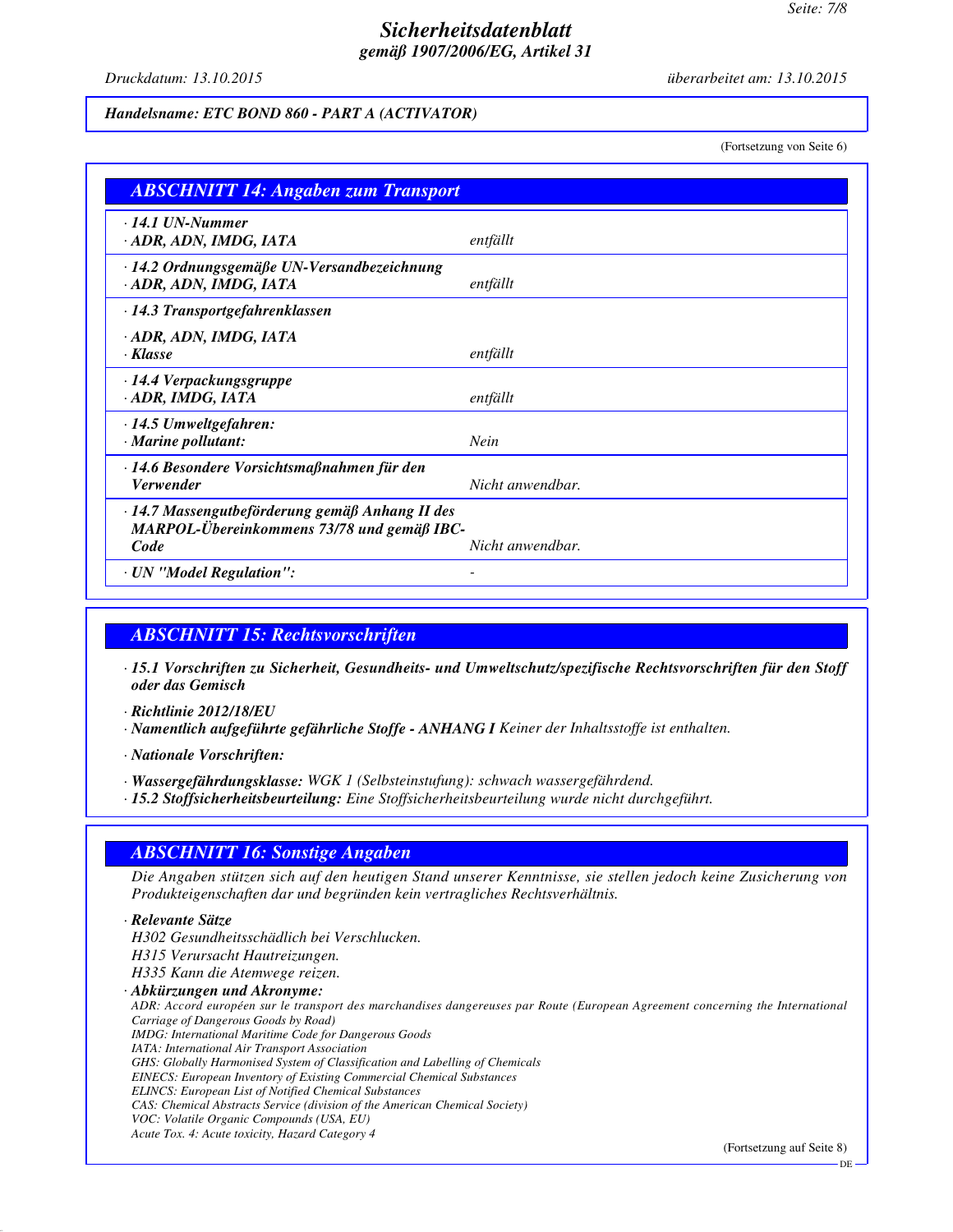DE

## *Sicherheitsdatenblatt gemäß 1907/2006/EG, Artikel 31*

*Druckdatum: 13.10.2015 überarbeitet am: 13.10.2015*

#### *Handelsname: ETC BOND 860 - PART A (ACTIVATOR)*

(Fortsetzung von Seite 7)

*Skin Corr. 1C: Skin corrosion/irritation, Hazard Category 1C Skin Irrit. 2: Skin corrosion/irritation, Hazard Category 2 Eye Dam. 1: Serious eye damage/eye irritation, Hazard Category 1 Skin Sens. 1A: Sensitisation - Skin, Hazard Category 1A STOT SE 3: Specific target organ toxicity - Single exposure, Hazard Category 3 Aquatic Acute 1: Hazardous to the aquatic environment - AcuteHazard, Category 1 Aquatic Chronic 1: Hazardous to the aquatic environment - Chronic Hazard, Category 1*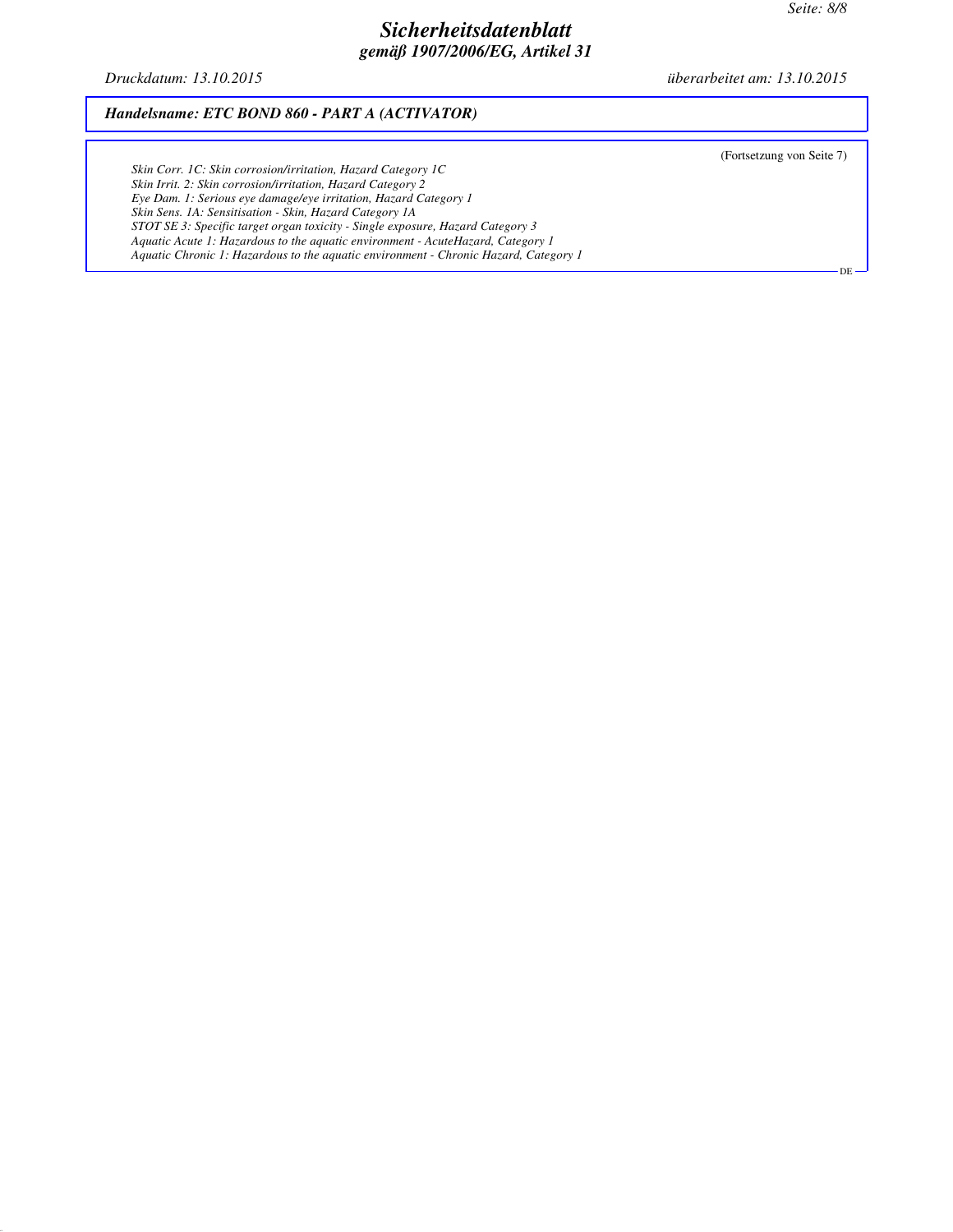### *Scheda di dati di sicurezza ai sensi del regolamento 1907/2006/CE, Articolo 31*

*Stampato il: 13.10.2015 Revisione: 13.10.2015*

### *SEZIONE 1: Identificazione della sostanza o della miscela e della società/impresa*

*· 1.1 Identificatore del prodotto*

*· Denominazione commerciale: ETC BOND 860 - PART A (ACTIVATOR)*

*· Articolo numero: 50380-860A*

- *· 1.2 Usi pertinenti identificati della sostanza o miscela e usi sconsigliati Non sono disponibili altre informazioni.*
- *· Utilizzazione della Sostanza / del Preparato Prodotti chimici per laboratorio*
- *· 1.3 Informazioni sul fornitore della scheda di dati di sicurezza*

*· Produttore/fornitore: Electron Microscopy Sciences 1560 Industry Road USA-Hatfield, PA 19440 Tel: 215-412-8400 Fax: 215-412-8450 email: sgkcck@aol.com www.emsdiasum.com*

*Societa Italiana Chimici Via Rio Nell Ellba 140 00138 Rome, Italy Tel: 39 06 8800211 Fax: 39 30 06 8815313 Web: www.sichim.com*

*· Informazioni fornite da: Product safety department*

*· 1.4 Numero telefonico di emergenza: ChemTrec 1-800-424-9300 Contract CCN7661 1-703-527-3887*

### *SEZIONE 2: Identificazione dei pericoli*

*· 2.1 Classificazione della sostanza o della miscela · Classificazione secondo il regolamento (CE) n. 1272/2008*

*GHS05 corrosione*

*Skin Corr. 1C H314 Provoca gravi ustioni cutanee e gravi lesioni oculari. Eye Dam. 1 H318 Provoca gravi lesioni oculari.*

*GHS09 ambiente*

*Aquatic Acute 1 H400 Molto tossico per gli organismi acquatici. Aquatic Chronic 1 H410 Molto tossico per gli organismi acquatici con effetti di lunga durata.*

*GHS07*

*Acute Tox. 4 H312 Nocivo per contatto con la pelle.*

*Skin Sens. 1A H317 Può provocare una reazione allergica cutanea.*

*· 2.2 Elementi dell'etichetta*

*· Etichettatura secondo il regolamento (CE) n. 1272/2008*

*Il prodotto è classificato ed etichettato conformemente al regolamento CLP.*

(continua a pagina 2)

IT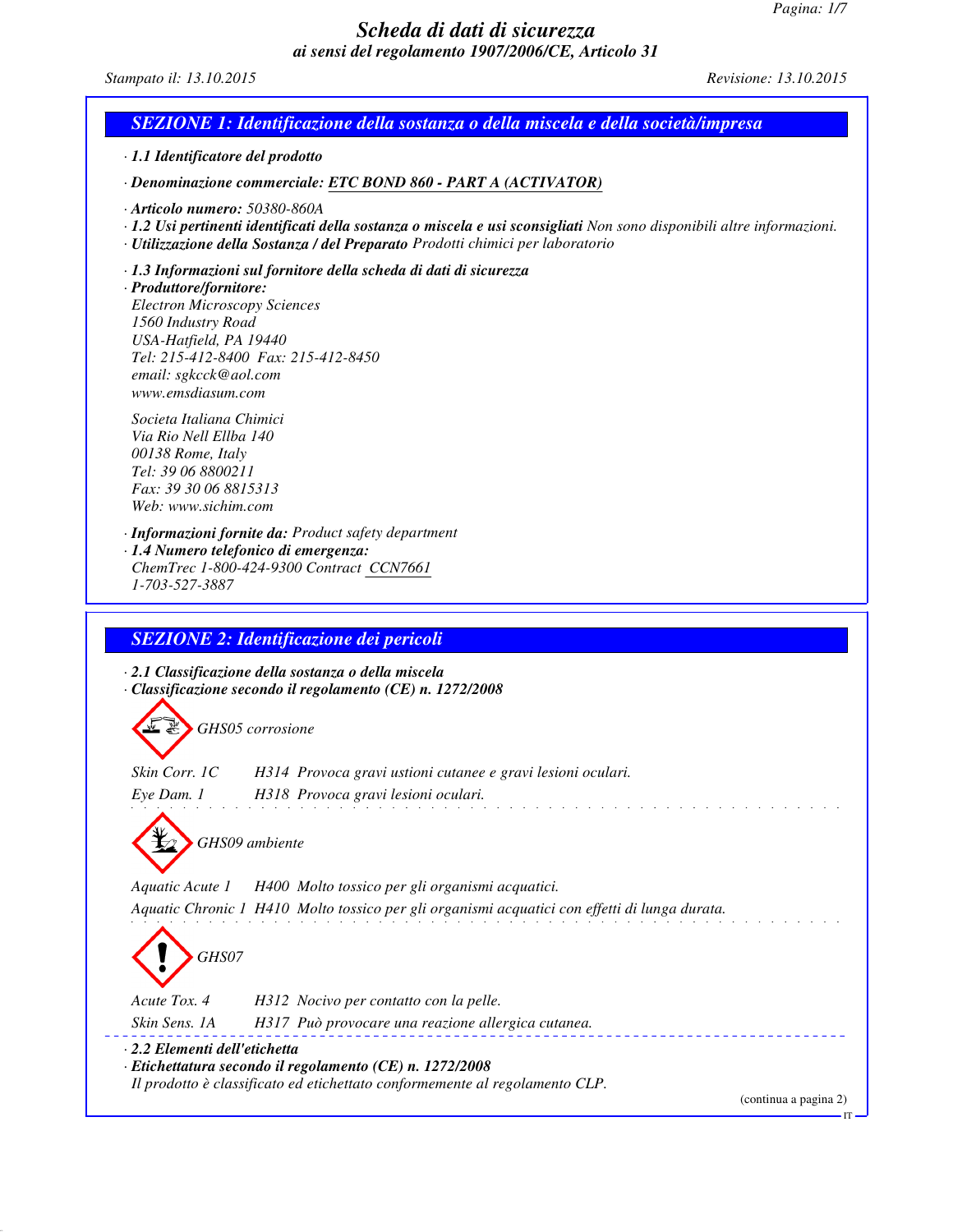*Pagina: 2/7*

### *Scheda di dati di sicurezza ai sensi del regolamento 1907/2006/CE, Articolo 31*

*Stampato il: 13.10.2015 Revisione: 13.10.2015*

#### *Denominazione commerciale: ETC BOND 860 - PART A (ACTIVATOR)*

| · Pittogrammi di pericolo       | (Segue da pagina 1)                                                                                                                                                                    |
|---------------------------------|----------------------------------------------------------------------------------------------------------------------------------------------------------------------------------------|
| GHS05                           | GHS <sub>09</sub><br>GHS07                                                                                                                                                             |
| · <b>Avvertenza</b> Pericolo    |                                                                                                                                                                                        |
| · Indicazioni di pericolo       |                                                                                                                                                                                        |
|                                 | H312 Nocivo per contatto con la pelle.                                                                                                                                                 |
|                                 | H314 Provoca gravi ustioni cutanee e gravi lesioni oculari.                                                                                                                            |
|                                 | H317 Può provocare una reazione allergica cutanea.                                                                                                                                     |
|                                 | H410 Molto tossico per gli organismi acquatici con effetti di lunga durata.                                                                                                            |
| · Consigli di prudenza          |                                                                                                                                                                                        |
| P <sub>260</sub>                | Non respirare la polvere/i fumi/i gas/la nebbia/i vapori/gli aerosol.                                                                                                                  |
|                                 | P303+P361+P353 IN CASO DI CONTATTO CON LA PELLE (o con i capelli): togliere immediatamente tutti gli<br>indumenti contaminati. Sciacquare la pelle/fare una doccia.                    |
|                                 | P305+P351+P338 IN CASO DI CONTATTO CON GLI OCCHI: sciacquare accuratamente per parecchi minuti.<br>Togliere le eventuali lenti a contatto se è agevole farlo. Continuare a sciacquare. |
| <i>P310</i>                     | Contattare immediatamente un CENTRO ANTIVELENI/un medico.                                                                                                                              |
| P <sub>405</sub>                | Conservare sotto chiave.                                                                                                                                                               |
| <i>P501</i>                     | Smaltire il prodotto/recipiente in conformità con le disposizioni locali / regionali / nazionali /<br><i>internazionali.</i>                                                           |
| $\cdot$ 2.3 Altri pericoli      |                                                                                                                                                                                        |
|                                 | $\cdot$ Risultati della valutazione PBT e vPvB                                                                                                                                         |
| · <b>PBT</b> : Non applicabile. |                                                                                                                                                                                        |

*· vPvB: Non applicabile.*

## *SEZIONE 3: Composizione/informazioni sugli ingredienti*

*· 3.2 Caratteristiche chimiche: Miscele*

*· Descrizione: Miscela delle seguenti sostanze con additivi non pericolosi.*

| · Sostanze pericolose:                                                                                          |                      |                                                    |              |  |  |
|-----------------------------------------------------------------------------------------------------------------|----------------------|----------------------------------------------------|--------------|--|--|
| $CAS: 24304-00-5$                                                                                               | nitruro di alluminio | $\Diamond$ <i>STOT SE 3, H335</i>                  | $50 - 100\%$ |  |  |
| EINECS: 246-140-8                                                                                               |                      |                                                    |              |  |  |
| $CAS: 68410-23-1$                                                                                               | Versamid 140         | $\Diamond$ Acute Tox. 4, H302; Skin Irrit. 2, H315 | $25 - 50\%$  |  |  |
|                                                                                                                 | Polyamide Resin      |                                                    |              |  |  |
| · <b>Ulteriori indicazioni:</b> Il testo dell'avvertenza dei pericoli citati può essere appreso dal capitolo 16 |                      |                                                    |              |  |  |

## *SEZIONE 4: Misure di primo soccorso*

#### *· 4.1 Descrizione delle misure di primo soccorso*

*· Indicazioni generali:*

*Allontanare immediatamente gli abiti contaminati dal prodotto.*

*I sintomi di avvelenamento possono comparire dopo molte ore, per tale motivo è necessaria la sorveglianza di un medico nelle 48 ore successive all'incidente.*

*· Inalazione:*

*Portare il soggetto in zona molto ben areata e per sicurezza consultare un medico.*

*Se il soggetto è svenuto provvedere a tenerlo durante il trasporto in posizione stabile su un fianco.*

*· Contatto con la pelle: Lavare immediatamente con acqua e sapone sciacquando accuratamente.*

(continua a pagina 3)

IT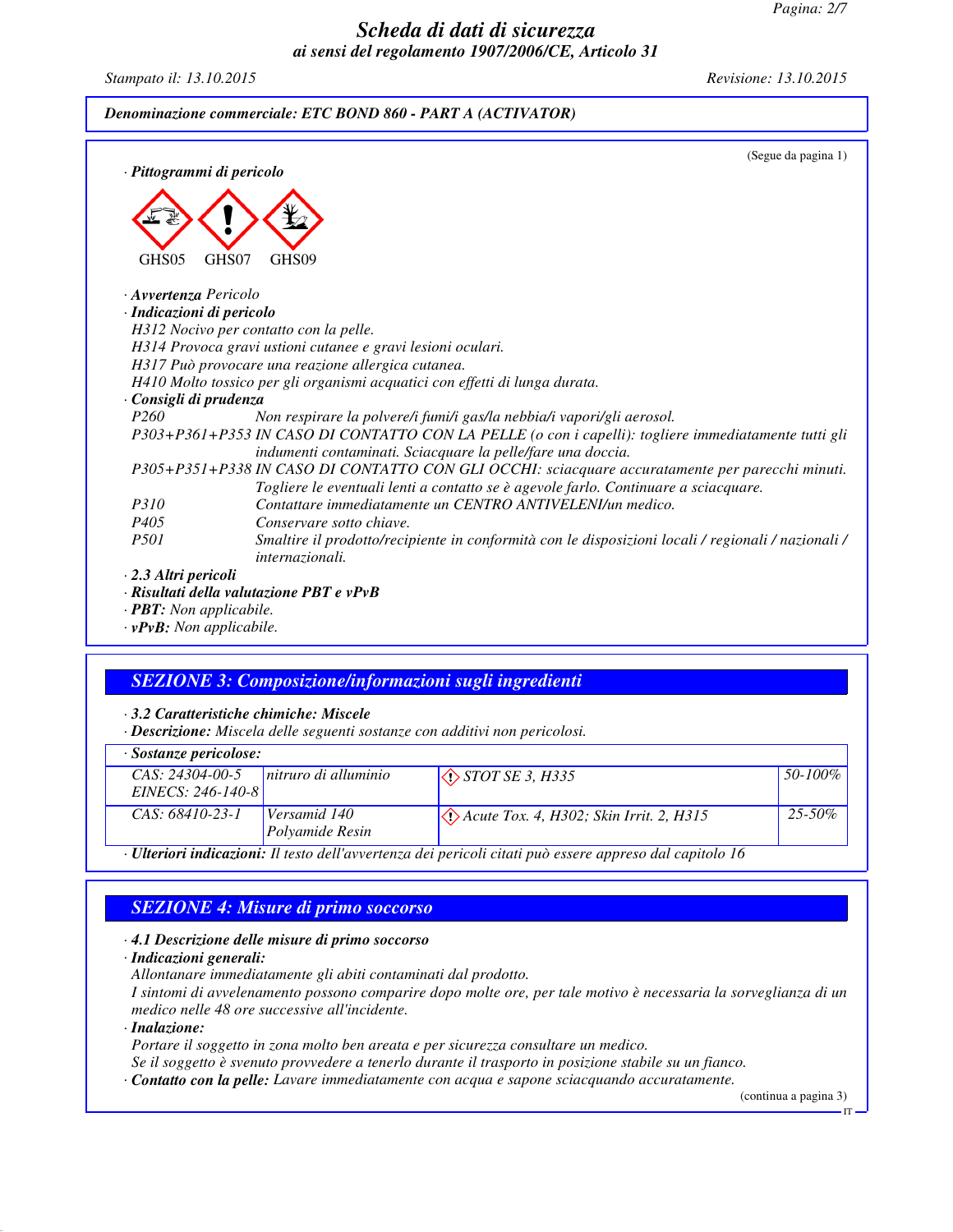### *Scheda di dati di sicurezza ai sensi del regolamento 1907/2006/CE, Articolo 31*

*Stampato il: 13.10.2015 Revisione: 13.10.2015*

(Segue da pagina 2)

#### *Denominazione commerciale: ETC BOND 860 - PART A (ACTIVATOR)*

*· Contatto con gli occhi:*

*Lavare con acqua corrente per diversi minuti tenendo le palpebre ben aperte e consultare il medico. · Ingestione:*

- *Bere abbondante acqua e sostare in zona ben areata. Richiedere immediatamente l'intervento del medico.*
- *· 4.2 Principali sintomi ed effetti, sia acuti che ritardati Non sono disponibili altre informazioni.*
- *· 4.3 Indicazione della eventuale necessità di consultare immediatamente un medico e di trattamenti speciali Non sono disponibili altre informazioni.*

#### *SEZIONE 5: Misure antincendio*

- *· 5.1 Mezzi di estinzione*
- *· Mezzi di estinzione idonei: Adottare provvedimenti antiincendio nei dintorni della zona colpita.*
- *· 5.2 Pericoli speciali derivanti dalla sostanza o dalla miscela Non sono disponibili altre informazioni.*
- *· 5.3 Raccomandazioni per gli addetti all'estinzione degli incendi*
- *· Mezzi protettivi specifici: Non sono richiesti provvedimenti particolari.*

#### *SEZIONE 6: Misure in caso di rilascio accidentale*

- *· 6.1 Precauzioni personali, dispositivi di protezione e procedure in caso di emergenza Indossare equipaggiamento protettivo. Allontanare le persone non equipaggiate.*
- *· 6.2 Precauzioni ambientali: Impedire infiltrazioni nella fognatura/nelle acque superficiali/nelle acque freatiche.*
- *· 6.3 Metodi e materiali per il contenimento e per la bonifica: Raccogliere il liquido con materiale assorbente (sabbia, tripoli, legante di acidi, legante universale, segatura). Utilizzare mezzi di neutralizzazione.*

*Smaltimento del materiale contaminato conformemente al punto 13.*

*Provvedere ad una sufficiente areazione.*

## *· 6.4 Riferimento ad altre sezioni*

- *Per informazioni relative ad un manipolazione sicura, vedere capitolo 7.*
- *Per informazioni relative all'equipaggiamento protettivo ad uso personale vedere Capitolo 8.*

*Per informazioni relative allo smaltimento vedere Capitolo 13.*

#### *SEZIONE 7: Manipolazione e immagazzinamento*

*· 7.1 Precauzioni per la manipolazione sicura*

*Accurata ventilazione/aspirazione nei luoghi di lavoro. Evitare la formazione di aerosol.*

- *· Indicazioni in caso di incendio ed esplosione: Non sono richiesti provvedimenti particolari.*
- *· 7.2 Condizioni per l'immagazzinamento sicuro, comprese eventuali incompatibilità*

*· Stoccaggio:*

- *· Requisiti dei magazzini e dei recipienti: Non sono richiesti requisiti particolari.*
- *· Indicazioni sullo stoccaggio misto: Non necessario.*
- *· Ulteriori indicazioni relative alle condizioni di immagazzinamento: Mantenere i recipienti ermeticamente chiusi.*
- *· 7.3 Usi finali specifici Non sono disponibili altre informazioni.*

*SEZIONE 8: Controllo dell'esposizione/protezione individuale*

*· Ulteriori indicazioni sulla struttura di impianti tecnici: Nessun dato ulteriore, vedere punto 7.*

(continua a pagina 4)

IT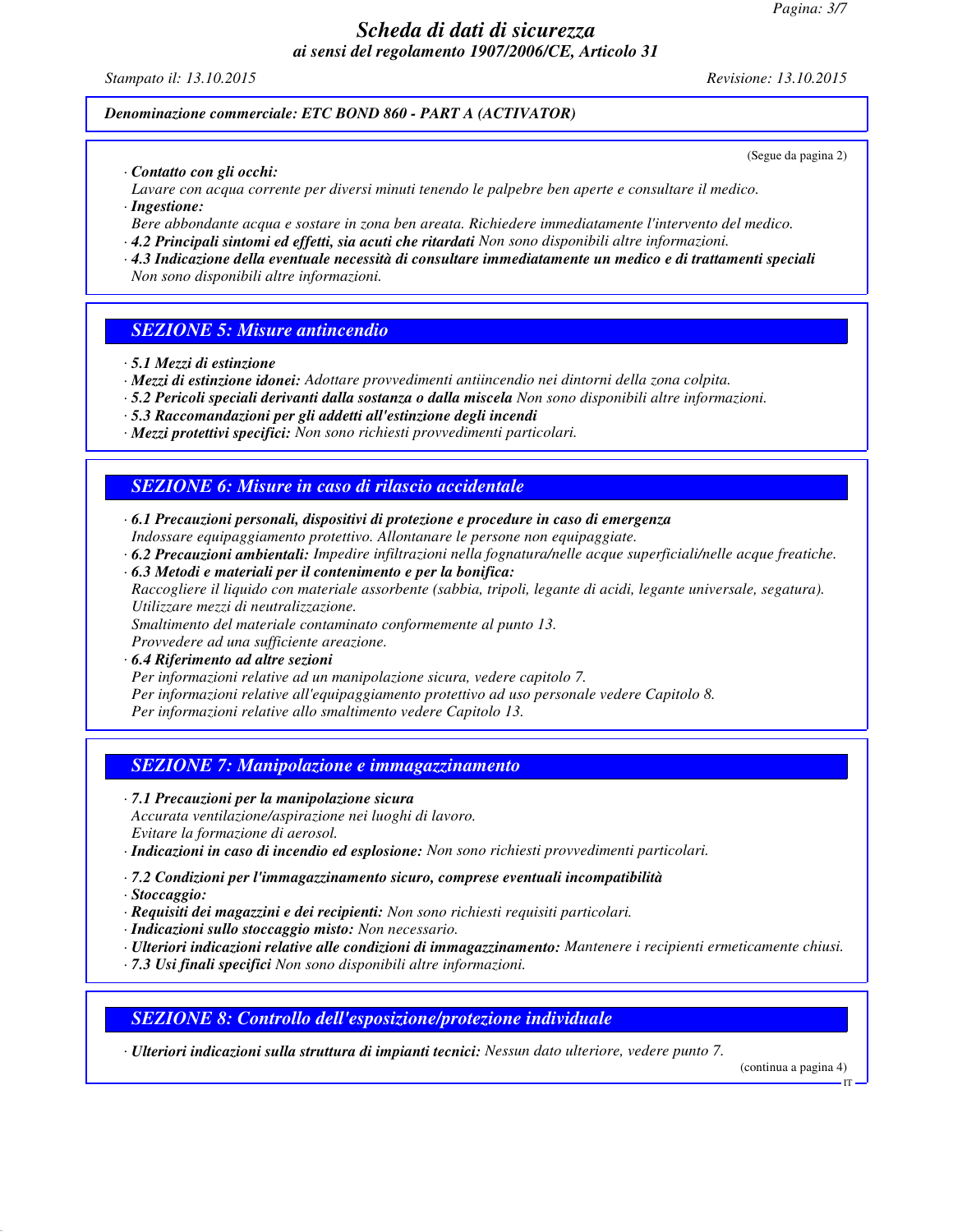*Pagina: 4/7*

## *Scheda di dati di sicurezza ai sensi del regolamento 1907/2006/CE, Articolo 31*

*Stampato il: 13.10.2015 Revisione: 13.10.2015*

(continua a pagina 5)

IT

### *Denominazione commerciale: ETC BOND 860 - PART A (ACTIVATOR)*

*· valori di pH: Non definito.*

|                                                                                                                                                                                                                                                                                                                                                                                                                                            | (Segue da pagina 3)                                                                                                                                                                                                                                                                                                                                                                                                                                                                                                                                                             |
|--------------------------------------------------------------------------------------------------------------------------------------------------------------------------------------------------------------------------------------------------------------------------------------------------------------------------------------------------------------------------------------------------------------------------------------------|---------------------------------------------------------------------------------------------------------------------------------------------------------------------------------------------------------------------------------------------------------------------------------------------------------------------------------------------------------------------------------------------------------------------------------------------------------------------------------------------------------------------------------------------------------------------------------|
| 8.1 Parametri di controllo                                                                                                                                                                                                                                                                                                                                                                                                                 |                                                                                                                                                                                                                                                                                                                                                                                                                                                                                                                                                                                 |
| Componenti i cui valori limite devono essere tenuti sotto controllo negli ambienti di lavoro:<br>ambienti di lavoro.<br>· <b>Ulteriori indicazioni:</b> Le liste valide alla data di compilazione sono state usate come base.                                                                                                                                                                                                              | Il prodotto non contiene quantità rilevanti di sostanze i cui valori limite devono essere tenuti sotto controllo negli                                                                                                                                                                                                                                                                                                                                                                                                                                                          |
| 8.2 Controlli dell'esposizione                                                                                                                                                                                                                                                                                                                                                                                                             |                                                                                                                                                                                                                                                                                                                                                                                                                                                                                                                                                                                 |
| · Mezzi protettivi individuali:<br>· Norme generali protettive e di igiene del lavoro:<br>Tenere lontano da cibo, bevande e foraggi.<br>Togliere immediatamente gli abiti contaminati.<br>Lavarsi le mani prima dell'intervallo o a lavoro terminato.<br>Evitare il contatto con gli occhi.<br>Evitare il contatto con gli occhi e la pelle.<br>· Maschera protettiva:<br>l'autorespiratore.<br>Guanti protettivi:                         | Nelle esposizioni brevi e minime utilizzare la maschera; nelle esposizioni più intense e durature indossare                                                                                                                                                                                                                                                                                                                                                                                                                                                                     |
| Guanti protettivi                                                                                                                                                                                                                                                                                                                                                                                                                          |                                                                                                                                                                                                                                                                                                                                                                                                                                                                                                                                                                                 |
| manipolare il prodotto / la formulazione / la miscela di sostanze chimiche.<br>degradazione.<br>Materiale dei guanti<br>dei materiali dei guanti non è calcolabile in anticipo e deve essere testata prima dell'impiego<br>· Tempo di permeazione del materiale dei guanti<br>Richiedere dal fornitore dei guanti il tempo di passaggio preciso il quale deve essere rispettato.<br>· Occhiali protettivi:<br>Occhiali protettivi a tenuta | Il materiale dei guanti deve essere impermeabile e stabile contro il prodotto/ la sostanza/ la formulazione.<br>A causa della mancanza di tests non può essere consigliato alcun tipo di materiale per i guanti con cui<br>Scelta del materiale dei guanti in considerazione dei tempi di passaggio, dei tassi di permeazione e della<br>La scelta dei guanti adatti non dipende soltanto dal materiale bensí anche da altre caratteristiche di qualità<br>variabili da un produttore a un altro. Poiché il prodotto rappresenta una formulazione di più sostanze, la stabilità |
|                                                                                                                                                                                                                                                                                                                                                                                                                                            |                                                                                                                                                                                                                                                                                                                                                                                                                                                                                                                                                                                 |
|                                                                                                                                                                                                                                                                                                                                                                                                                                            |                                                                                                                                                                                                                                                                                                                                                                                                                                                                                                                                                                                 |
| <b>SEZIONE 9: Proprietà fisiche e chimiche</b>                                                                                                                                                                                                                                                                                                                                                                                             |                                                                                                                                                                                                                                                                                                                                                                                                                                                                                                                                                                                 |
| · 9.1 Informazioni sulle proprietà fisiche e chimiche fondamentali<br>· Indicazioni generali<br>$·$ Aspetto:                                                                                                                                                                                                                                                                                                                               |                                                                                                                                                                                                                                                                                                                                                                                                                                                                                                                                                                                 |
| Forma:                                                                                                                                                                                                                                                                                                                                                                                                                                     | Pastoso                                                                                                                                                                                                                                                                                                                                                                                                                                                                                                                                                                         |
| Colore:                                                                                                                                                                                                                                                                                                                                                                                                                                    | Grigio argento                                                                                                                                                                                                                                                                                                                                                                                                                                                                                                                                                                  |
| Odore:                                                                                                                                                                                                                                                                                                                                                                                                                                     | Amminico                                                                                                                                                                                                                                                                                                                                                                                                                                                                                                                                                                        |
| Soglia olfattiva:                                                                                                                                                                                                                                                                                                                                                                                                                          | Non definito.                                                                                                                                                                                                                                                                                                                                                                                                                                                                                                                                                                   |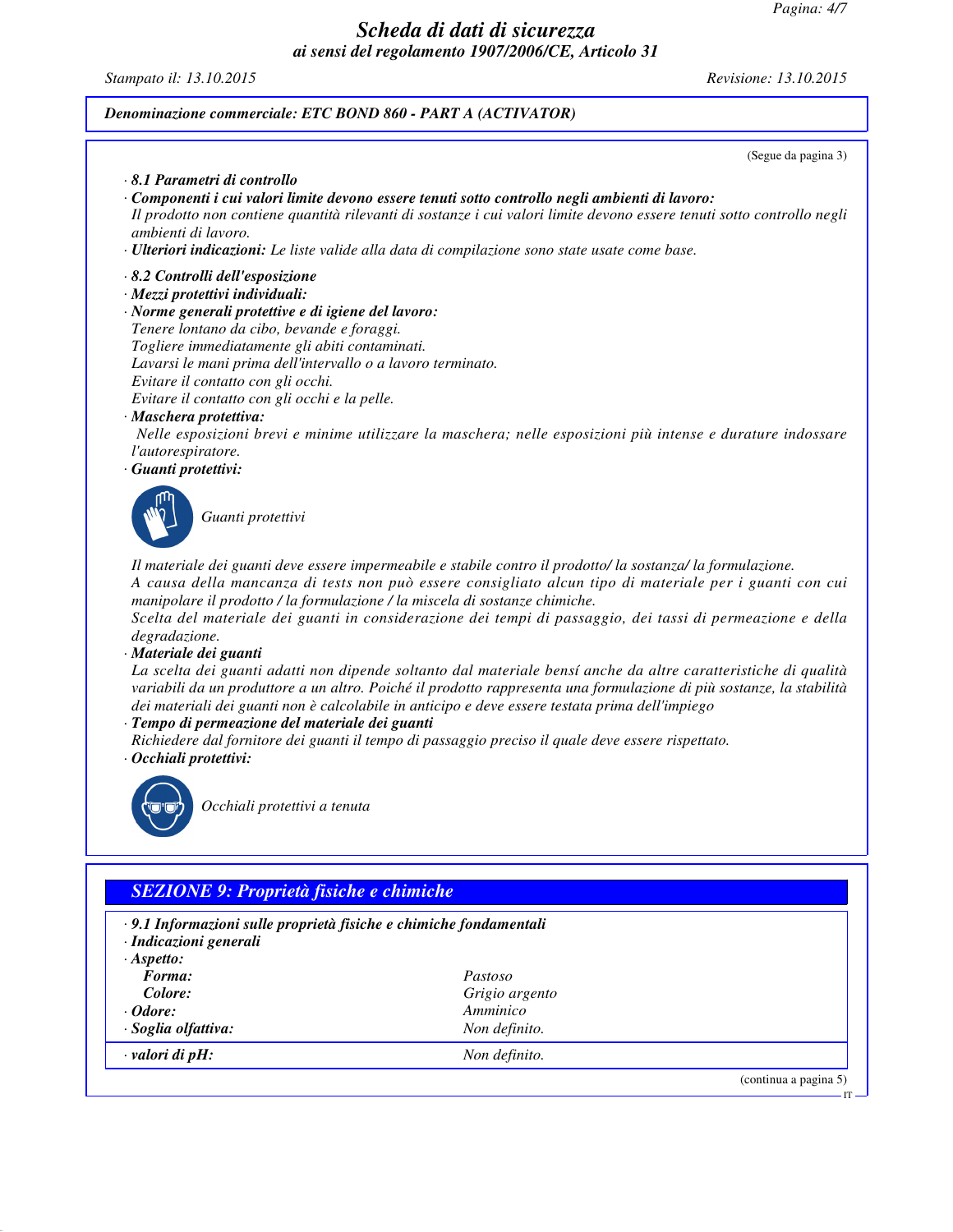*Pagina: 5/7*

## *Scheda di dati di sicurezza ai sensi del regolamento 1907/2006/CE, Articolo 31*

*Stampato il: 13.10.2015 Revisione: 13.10.2015*

*Denominazione commerciale: ETC BOND 860 - PART A (ACTIVATOR)*

|                                                                                                              | (Segue da pagina 4)                      |
|--------------------------------------------------------------------------------------------------------------|------------------------------------------|
| · Cambiamento di stato                                                                                       |                                          |
| Temperatura di fusione/ambito di fusione:<br>Temperatura di ebollizione/ambito di ebollizione: Non definito. | Non definito.                            |
|                                                                                                              | $>180\text{ °C}$                         |
| · Punto di infiammabilità:                                                                                   |                                          |
| · Infiammabilità (solido, gassoso):                                                                          | Non applicabile.                         |
| · Temperatura di accensione:                                                                                 |                                          |
| Temperatura di decomposizione:                                                                               | Non definito.                            |
| $\cdot$ Autoaccensione:                                                                                      | Prodotto non autoinfiammabile.           |
| · Pericolo di esplosione:                                                                                    | Prodotto non esplosivo.                  |
| · Limiti di infiammabilità:                                                                                  |                                          |
| <b>Inferiore:</b>                                                                                            | Non definito.                            |
| Superiore:                                                                                                   | Non definito.                            |
| · Tensione di vapore:                                                                                        | Non definito.                            |
| $\cdot$ Densità a 20 $\degree$ C:                                                                            | $1,9$ g/cm <sup>3</sup>                  |
| · Densità relativa                                                                                           | Non definito.                            |
| · Densità del vapore                                                                                         | Non definito.                            |
| · Velocità di evaporazione                                                                                   | Non definito.                            |
| · Solubilità in/Miscibilità con                                                                              |                                          |
| acqua:                                                                                                       | Poco e/o non miscibile.                  |
| · Coefficiente di distribuzione (n-Octanol/acqua):                                                           | Non definito.                            |
| · Viscosità:                                                                                                 |                                          |
| Dinamica:                                                                                                    | Non definito.                            |
| Cinematica:                                                                                                  | Non definito.                            |
| · Tenore del solvente:                                                                                       |                                          |
| Solventi organici:                                                                                           | $0.0 \%$                                 |
| VOC(CE)                                                                                                      | $0,00\%$                                 |
| Contenuto solido:                                                                                            | 70,0%                                    |
| · 9.2 Altre informazioni                                                                                     | Non sono disponibili altre informazioni. |

### *SEZIONE 10: Stabilità e reattività*

- *· 10.1 Reattività*
- *· 10.2 Stabilità chimica*
- *· Decomposizione termica/ condizioni da evitare: Il prodotto non si decompone se utilizzato secondo le norme.*
- *· 10.3 Possibilità di reazioni pericolose Non sono note reazioni pericolose.*
- *· 10.4 Condizioni da evitare Non sono disponibili altre informazioni.*
- *· 10.5 Materiali incompatibili: Non sono disponibili altre informazioni.*
- *· 10.6 Prodotti di decomposizione pericolosi: Non sono noti prodotti di decomposizione pericolosi.*

(continua a pagina 6)

IT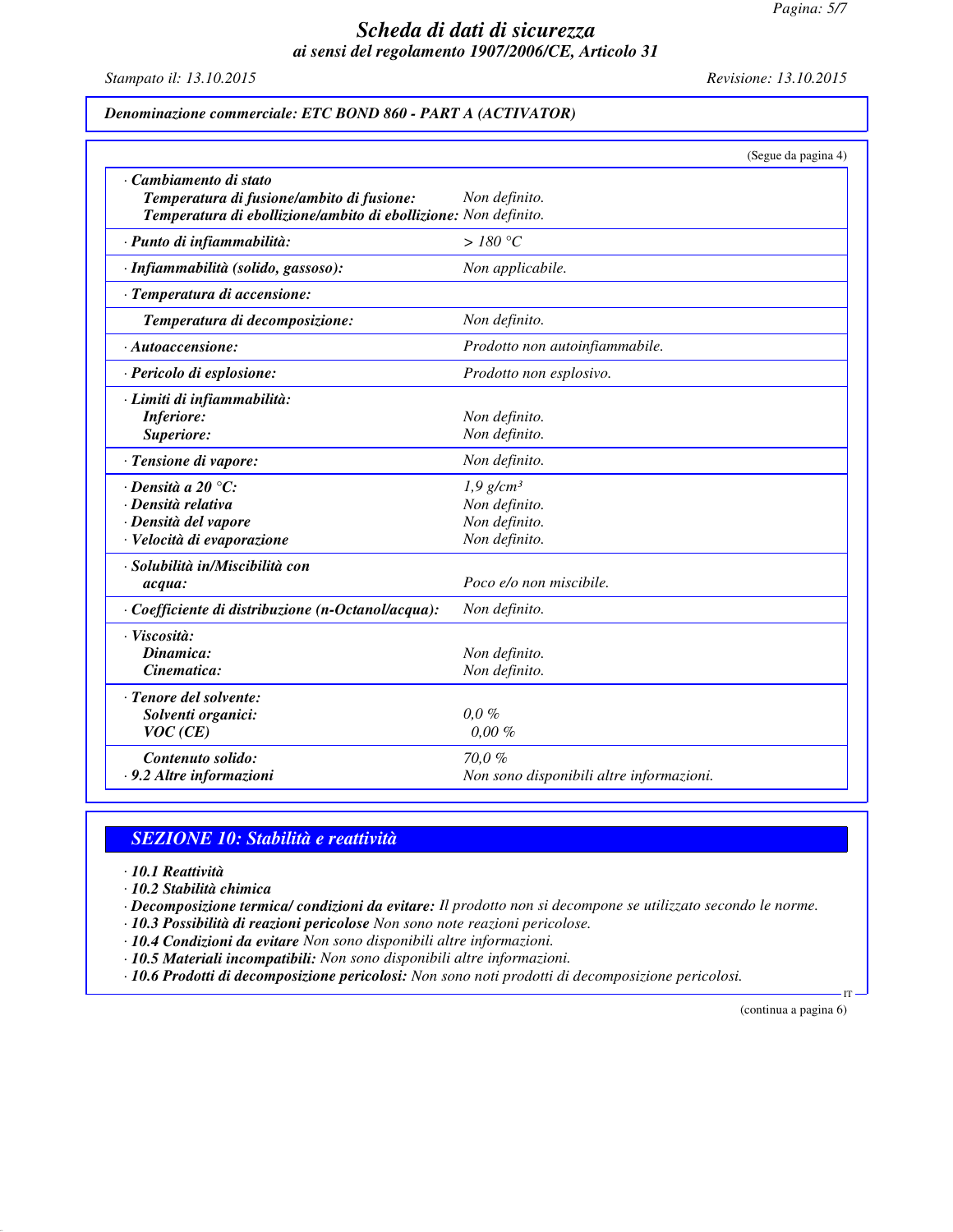*Pagina: 6/7*

### *Scheda di dati di sicurezza ai sensi del regolamento 1907/2006/CE, Articolo 31*

*Stampato il: 13.10.2015 Revisione: 13.10.2015*

*Denominazione commerciale: ETC BOND 860 - PART A (ACTIVATOR)*

(Segue da pagina 5)

#### *SEZIONE 11: Informazioni tossicologiche*

- *· 11.1 Informazioni sugli effetti tossicologici*
- *· Tossicità acuta*
- *· Irritabilità primaria:*
- *· Corrosione/irritazione cutanea Fortemente corrosivo sulla pelle e sulle mucose.*
- *· Lesioni oculari gravi/irritazioni oculari gravi*
- *Fortemente corrosivo.*

*Forte irritazione con rischio di gravi lesioni oculari.*

- *· Sensibilizzazione respiratoria o cutanea Può provocare sensibilizzazione a contatto con la pelle.*
- *· Ulteriori dati tossicologici:*

*Il prodotto, in base al metodo di calcolo della direttiva generale della Comunità sulla classificazione dei preparati nella sua ultima versione valida, presenta i seguenti rischi:*

*Nocivo*

*Corrosivo*

*Irritante*

*Se ingerito provoca forte corrosione della cavità orale e della faringe con rischio di perforazione dell'esofago e dello stomaco.*

## *SEZIONE 12: Informazioni ecologiche*

*· 12.1 Tossicità*

- *· Tossicità acquatica: Non sono disponibili altre informazioni.*
- *· 12.2 Persistenza e degradabilità Non sono disponibili altre informazioni.*
- *· 12.3 Potenziale di bioaccumulo Non sono disponibili altre informazioni.*
- *· 12.4 Mobilità nel suolo Non sono disponibili altre informazioni.*
- *· Ulteriori indicazioni in materia ambientale:*

*· Ulteriori indicazioni:*

*Pericolosità per le acque classe 1 (D) (Autoclassificazione): poco pericoloso*

*Non immettere nelle acque freatiche, nei corsi d'acqua o nelle fognature non diluito o in grandi quantità.*

*Non immettere il prodotto non diluito o non neutralizzato nelle acque di scarico e nei canali di raccolta.*

- *· 12.5 Risultati della valutazione PBT e vPvB*
- *· PBT: Non applicabile.*

*· vPvB: Non applicabile.*

*· 12.6 Altri effetti avversi Non sono disponibili altre informazioni.*

#### *SEZIONE 13: Considerazioni sullo smaltimento*

*· 13.1 Metodi di trattamento dei rifiuti*

*· Consigli: Non smaltire il prodotto insieme ai rifiuti domestici Non immettere nelle fognature.*

*· Imballaggi non puliti:*

*· Consigli: Smaltimento in conformità con le disposizioni amministrative.*

| <b>SEZIONE 14: Informazioni sul trasporto</b>                      |                 |                       |  |
|--------------------------------------------------------------------|-----------------|-----------------------|--|
| $\cdot$ 14.1 Numero ONU<br>ADR, ADN, IMDG, IATA                    | non applicabile |                       |  |
| $\cdot$ 14.2 Nome di spedizione dell'ONU<br>· ADR, ADN, IMDG, IATA | non applicabile |                       |  |
|                                                                    |                 | (continua a pagina 7) |  |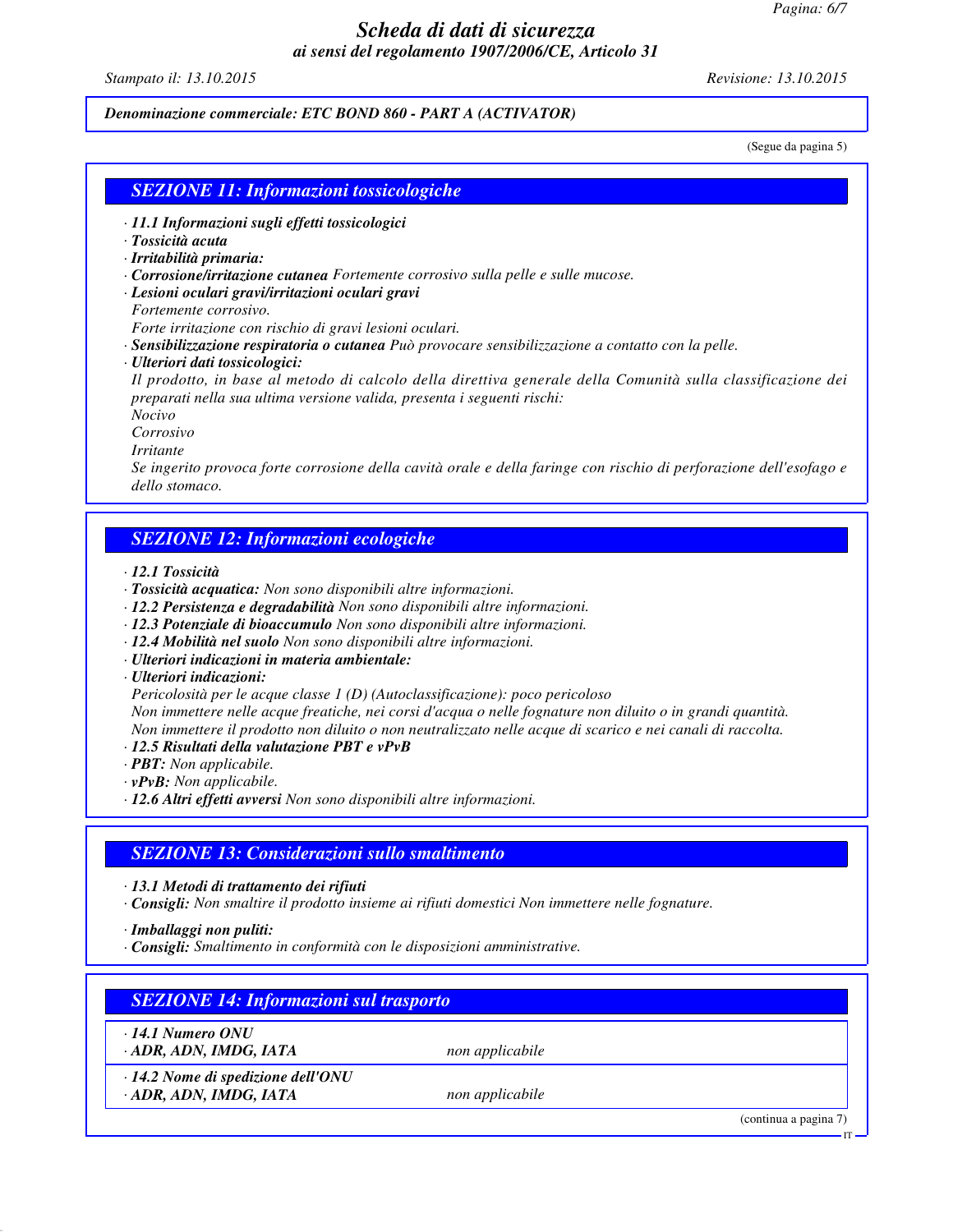*Pagina: 7/7*

IT

### *Scheda di dati di sicurezza ai sensi del regolamento 1907/2006/CE, Articolo 31*

*Stampato il: 13.10.2015 Revisione: 13.10.2015*

*Denominazione commerciale: ETC BOND 860 - PART A (ACTIVATOR)*

|                                                                                              |                  | (Segue da pagina 6) |
|----------------------------------------------------------------------------------------------|------------------|---------------------|
| · 14.3 Classi di pericolo connesso al trasporto                                              |                  |                     |
| · ADR, ADN, IMDG, IATA<br>· Classe                                                           | non applicabile  |                     |
| · 14.4 Gruppo di imballaggio<br>ADR, IMDG, IATA                                              | non applicabile  |                     |
| $\cdot$ 14.5 Pericoli per l'ambiente:<br>· Marine pollutant:                                 | No               |                     |
| · 14.6 Precauzioni speciali per gli utilizzatori                                             | Non applicabile. |                     |
| · 14.7 Trasporto di rinfuse secondo l'allegato II di<br><b>MARPOL 73/78 ed il codice IBC</b> | Non applicabile. |                     |
| · UN "Model Regulation":                                                                     |                  |                     |

*SEZIONE 15: Informazioni sulla regolamentazione*

*· 15.1 Norme e legislazione su salute, sicurezza e ambiente specifiche per la sostanza o la miscela*

- *· Direttiva 2012/18/UE*
- *· Sostanze pericolose specificate ALLEGATO I Nessuno dei componenti è contenuto.*

*· 15.2 Valutazione della sicurezza chimica: Una valutazione della sicurezza chimica non è stata effettuata.*

### *SEZIONE 16: Altre informazioni*

*I dati sono riportati sulla base delle nostre conoscenze attuali, non rappresentano tuttavia alcuna garanzia delle caratteristiche del prodotto e non motivano alcun rapporto giuridico contrattuale.*

#### *· Frasi rilevanti*

*H302 Nocivo se ingerito. H315 Provoca irritazione cutanea. H335 Può irritare le vie respiratorie. · Abbreviazioni e acronimi: ADR: Accord européen sur le transport des marchandises dangereuses par Route (European Agreement concerning the International Carriage of Dangerous Goods by Road) IMDG: International Maritime Code for Dangerous Goods IATA: International Air Transport Association GHS: Globally Harmonised System of Classification and Labelling of Chemicals EINECS: European Inventory of Existing Commercial Chemical Substances ELINCS: European List of Notified Chemical Substances CAS: Chemical Abstracts Service (division of the American Chemical Society) VOC: Volatile Organic Compounds (USA, EU) Acute Tox. 4: Acute toxicity, Hazard Category 4 Skin Corr. 1C: Skin corrosion/irritation, Hazard Category 1C Skin Irrit. 2: Skin corrosion/irritation, Hazard Category 2 Eye Dam. 1: Serious eye damage/eye irritation, Hazard Category 1 Skin Sens. 1A: Sensitisation - Skin, Hazard Category 1A STOT SE 3: Specific target organ toxicity - Single exposure, Hazard Category 3 Aquatic Acute 1: Hazardous to the aquatic environment - AcuteHazard, Category 1 Aquatic Chronic 1: Hazardous to the aquatic environment - Chronic Hazard, Category 1*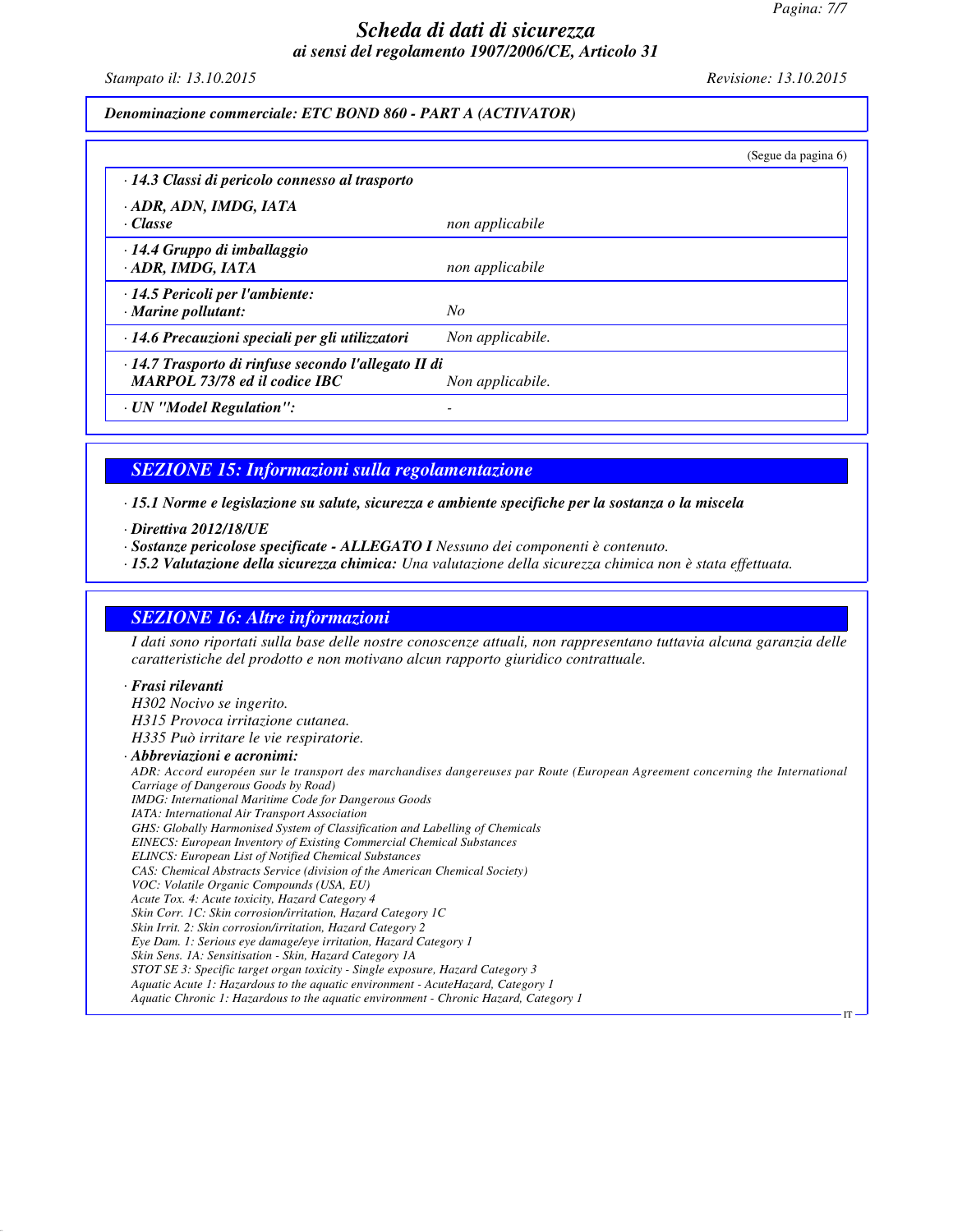기압점: 2015.10.13 개정: 2015.10.13

## **1** 화학제품과 회사에 관한 정보

· 제품 식별자

- · 제품명**: ETC BOND 860 PART A (ACTIVATOR)**
- · 상품번호**:** 50380-860A
- · 해당 순물질이나 혼합물의 관련 하위용도 및 사용금지용도 추가적인 정보가 존재하지 않습니다.
- · 제품의 권고 용도와 사용상의 제한**:** 실 험 실 화 학품
- · 안전데이터표**(Safety Data Sheet)**내 공급업체 관련 상세 정보 · 제조자**/**수입자**/**유통업자 정보**:**

Electron Microscopy Sciences 1560 Industry Road USA-Hatfield, PA 19440 Tel: 215-412-8400 Fax: 215-412-8450 email: sgkcck@aol.com www.emsdiasum.com

Samchang Commercial Co., Ltd. Yeo Eui Do PO Box 1110 Seoul, Korea Tel: 82 2 703 3040 Fax: 82 2 717 3298

· 추가적인 정보 획득 가능**:** Product safety department · 비상연락 전화번호**:**

ChemTrec 1-800-424-9300 Contract CCN7661 1-703-527-3887

## **2** 유해성․위험성

· 순물질 또는 혼합물의 분류 부식 피부 부식성/자극성 구분1 H314 피부에 심한 화상과 눈에 손상을 일으킴 심한 눈 손상/자극성 구분1 H318 눈에 심한 손상을 일으킴 환경 수생환경유해성-급성 구분1 H400 수생생물에 매우 유독함 수생환경유해성-만성 구분1 H410 장기적인 영향에 의해 수생생물에게 매우 유독함 급성 독성(경피) 구분4 H312 피부와 접촉하면 유해함 피부과민성 구분1 H317 알레르기성 피부 반응을 일으킬 수 있음 · 라벨표기 요소 · **GHS** 라벨 요소 본 제품은 화학물질의 분류 및 표기에 관한 국제조화시스템(GHS)에 따라 분류 및 표기되었습니다.

(2 쪽에계속)

KR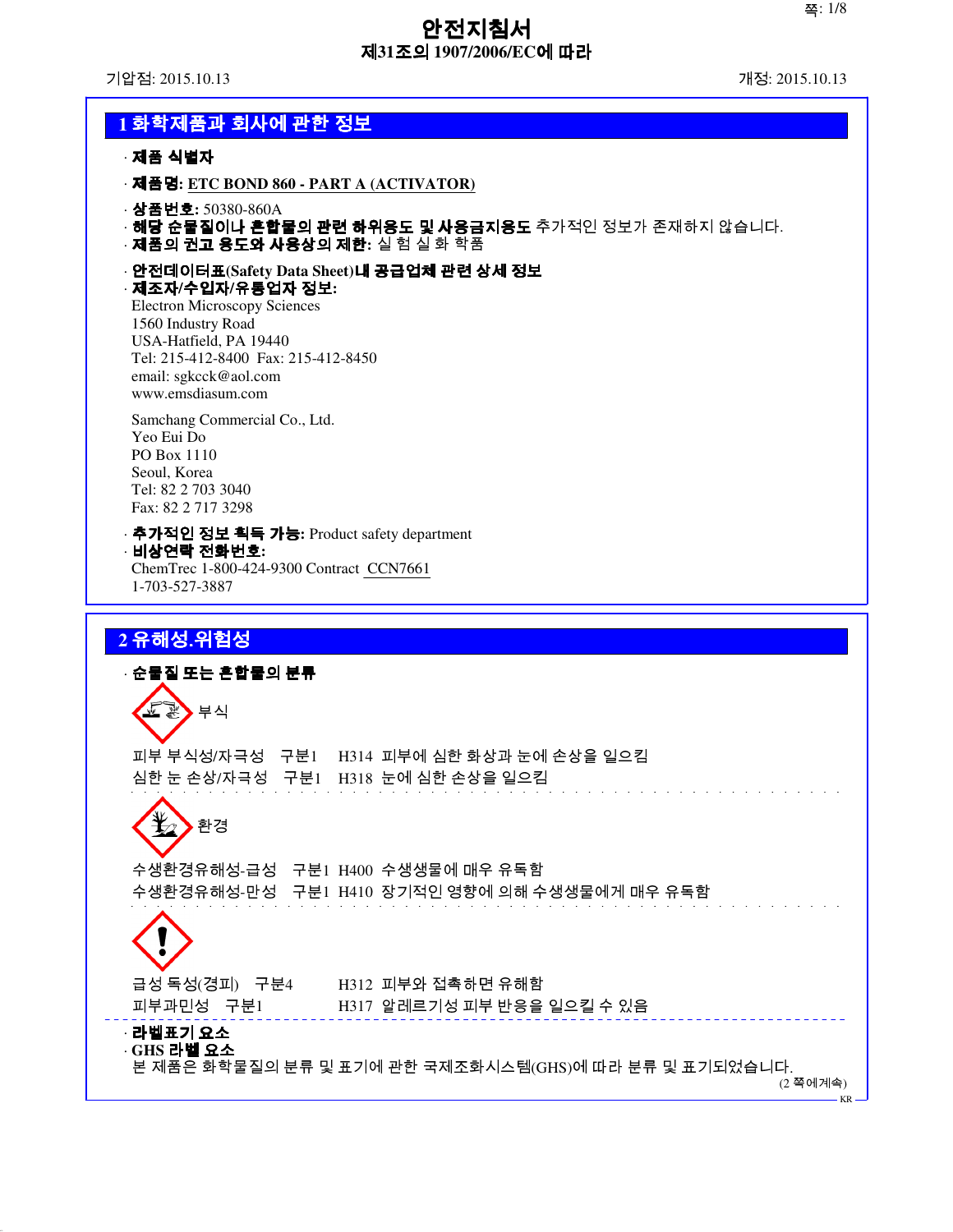기압점: 2015.10.13 개정: 2015.10.13

제품명**: ETC BOND 860 - PART A (ACTIVATOR)**

| · 그림문자                                                                                                                                                                                                                          | (1 쪽부터계속) |
|---------------------------------------------------------------------------------------------------------------------------------------------------------------------------------------------------------------------------------|-----------|
| GHS07<br>GHS05<br>GHS09                                                                                                                                                                                                         |           |
| · <b>신호어</b> 위험<br>· 유해 위험 문구<br>피부와 접촉하면 유해함<br>피부에 심한 화상과 눈에 손상을 일으킴<br>알레르기성 피부 반응을 일으킬 수 있음<br>장기적인 영향에 의해 수생생물에게 매우 유독함<br>· 예방조치 문구                                                                                       |           |
| (분진‧흄‧가스‧미스트‧증기‧스프레이)를(을) 흡입하지 마시오.<br>피부(모발)에 접촉 시: 모든 오염된 옷을 즉시 벗으시오 피부를 물/샤워로 헹구시오.<br>눈에 묻으면 몇 분간 물로 조심해서 씻으시오. 가능하면콘택트렌즈를 제거하시오. 계속 씻으시오.<br>즉시 독성물질센터/병원 연락 필요.<br>잠금장치가 있는 저장장소에 저장하시오.<br>현지/지역/국가/국제 규정에 따라서 내용물/용기 노출 |           |
| ·기타 유해성<br>· PBT(잔류성, 생물농축성, 독성 물질) 및 vPvB(고 잔류성, 고 생물농축성 물질) 평가 결과<br>· PBT( <b>잔류성, 생물농축성, 독성 물질):</b> 해당사항 없음.<br>· vPvB( <b>고 잔류성, 고 생물농축성 물질):</b> 해당사항 없음.                                                                |           |

## **3** 구성성분의 명칭 및 함유량

· 화 학 적 특 성**:** 혼합물

· 설명**:** 무해한 첨 가 물 이 함유된 아래에 열 거 된 물 질 로 만 들 어 진 혼 합 물.

· 위 험 요소**:**

| . |                                                |             |
|---|------------------------------------------------|-------------|
|   | $24304 - 00 - 5$ aluminium nitride             | $50-100\%$  |
|   | $\overline{(\diamond)}$ 표적장기-1회노출 구분3, H335    |             |
|   | 68410-23-1 Versamid 140                        | $25 - 50\%$ |
|   | Polyamide Resin                                |             |
|   | ⊙ 급성 독성(경구)<br>구분4, H302; 피부 부식성/자극성 구분2, H315 |             |

## **4** 응급조치 요령

## · 응급조치요령 내용

· 일 반 적 정보**:**

이 제품에 의해 오 염 된 의상은 즉 시 제 거 한 다. 중 독 증 상 은 몇 시 간이 지난 뒤에 발생할 수 있다. 따라서 사고가 발 생 한 후에 적 어 도 48 시 간동안은 의료진의 관찰을 받 아 야 한 다.

· 흡입했을 때**:**

신 선 한 공 기 를 쐬고 나서 반드시 의 료진의 도움을 구한다. 환자가 의식을 잃었을 경우에는 안전한 자세에서 환자를 운반한다.

· 피부에 접촉했을 때**:** 즉시물과비누로씻고잘헹군다.

· 눈에 들어갔을 때**:** 흐르는 물에 눈을 몇분동안 씻어내고나서, 의사와 상담한 다

- · 먹었을 때**:** 물을 충분히 마시고 신선한 공기를 쐰다. 즉시 의사의 도움을 구한다.
- · 기타 의사의 주의사항**:**

· **가장 중요한 급∙만성 증상 및 영향** 추가적인 정보가 존재하지 않습니다.

(3 쪽에계속)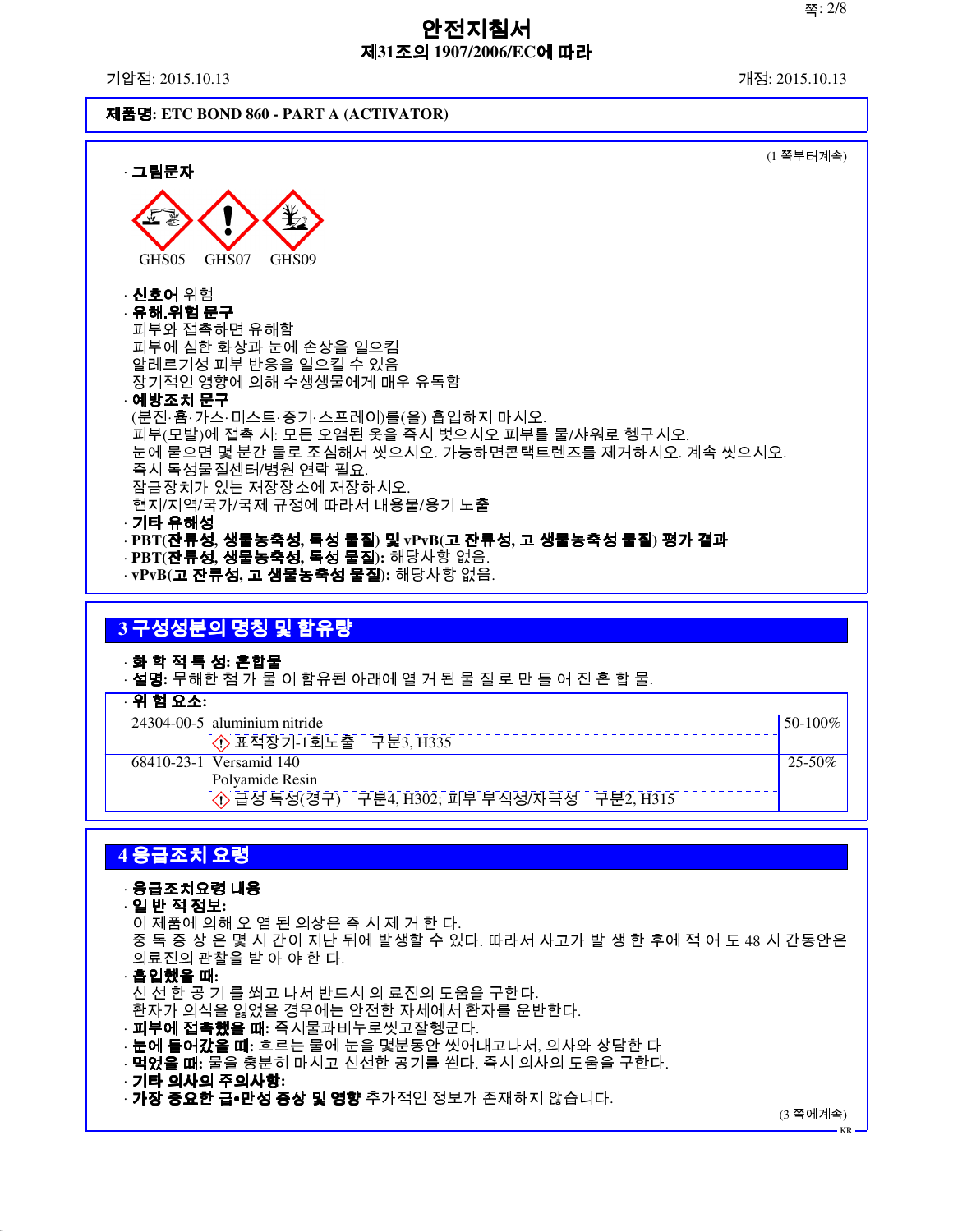기압점: 2015.10.13 개정: 2015.10.13

(2 쪽부터계속)

제품명**: ETC BOND 860 - PART A (ACTIVATOR)**

· **즉각적인 의료처치 및 특별치료가 필요함을 시사하는 징후** 추가적인 정보가 존재하지 않습니다.

## **5** 폭발․화재시 대처방법

· 소화제

· 적절한 소화제**:** 주 변 환 경에 맞는 화 재 진 화방법을 사용한다.

- · **본 화학물질이나 혼합물에서 발생하는 특별 유해성** 추가적인 정보가 존재하지 않습니다.
- · 소방관에 대한 권고사항
- · 화재 진압 시 착용할 보호구 및 예방조치**:** 특 별 한 조 치 가 필요없음.

## **6** 누출 사고 시 대처방법

· 개인적 예방조치**,** 보호장비 및 응급처치 절차 안 전 장 비 착 용하고, 무 방 비 의 사 람 은 격 리 시킨다. · 환경 관련 예방조치**:** 하수도망/해수면위의물/지하수로도달하지않게한다. · 밀폐 및 정화 방법과 소재**:** 액 체 가 혼 합 된 물 질 (모 래, 규 조 토, 산 성 결 합 물, 일 반 결 합 물, 톱 밥)에 흡입되도록 한다. 중성제를사용한다. 항목 13에 따라 오염된 물질을 쓰레기로 처분한다. 충분한 환기가 되도록 한다. **타 섹션 참조** 안 전 관 리 에 대한 정보는 제7 장 을 참고하시오.

개 인 보 호 장 비에 대한 정보는 제8 장 을 참고하시 오. 쓰 레 기 처 리 에 대한 정보는 제13 장 을 참고하시 오.

## **7** 취급 및 저장방법

· 취급**:**

- · 안전 취급을 위한 예방조치 작업장에서는통풍이잘되고/습기제거가잘되게주의한다. 연무질이형성되는것을피한다.
- · 화재 및 폭발 사고 예방대책에 관한 정보**:** 특 별 한 조 치 가 필 요없음.

· 혼합위험성 등 안전 저장 조건

· 보관**:**

- · 안전한 저장 방법**:** 특 별 한 요구사항이 없음.
- · 하나의 공동 보관 시설에 대한 보관 관련 정보**:** 필 요없음
- · 보 관 조 건 에 관 한 추가적인 정보**:** 용기를새지않게밀폐한채보관한다.
- · **구체적 최종 사용자** 추가적인 정보가 존재하지 않습니다.

## **8** 노출방지 및 개인보호구

· 첨단시설 디자인에 대한 추가정보**:** 더 이 상 의 자료는 없음. 항 목 7 을 참고하시 오.

· 통제 변수

#### · 화학물질의 노출기준**,** 생물학적 노출기준 등**:**

**24304-00-5 aluminium nitride**

TLV  $(ROK)$  장기간의값: 2 mg/m<sup>3</sup>

as Al

(4 쪽에계속)

KR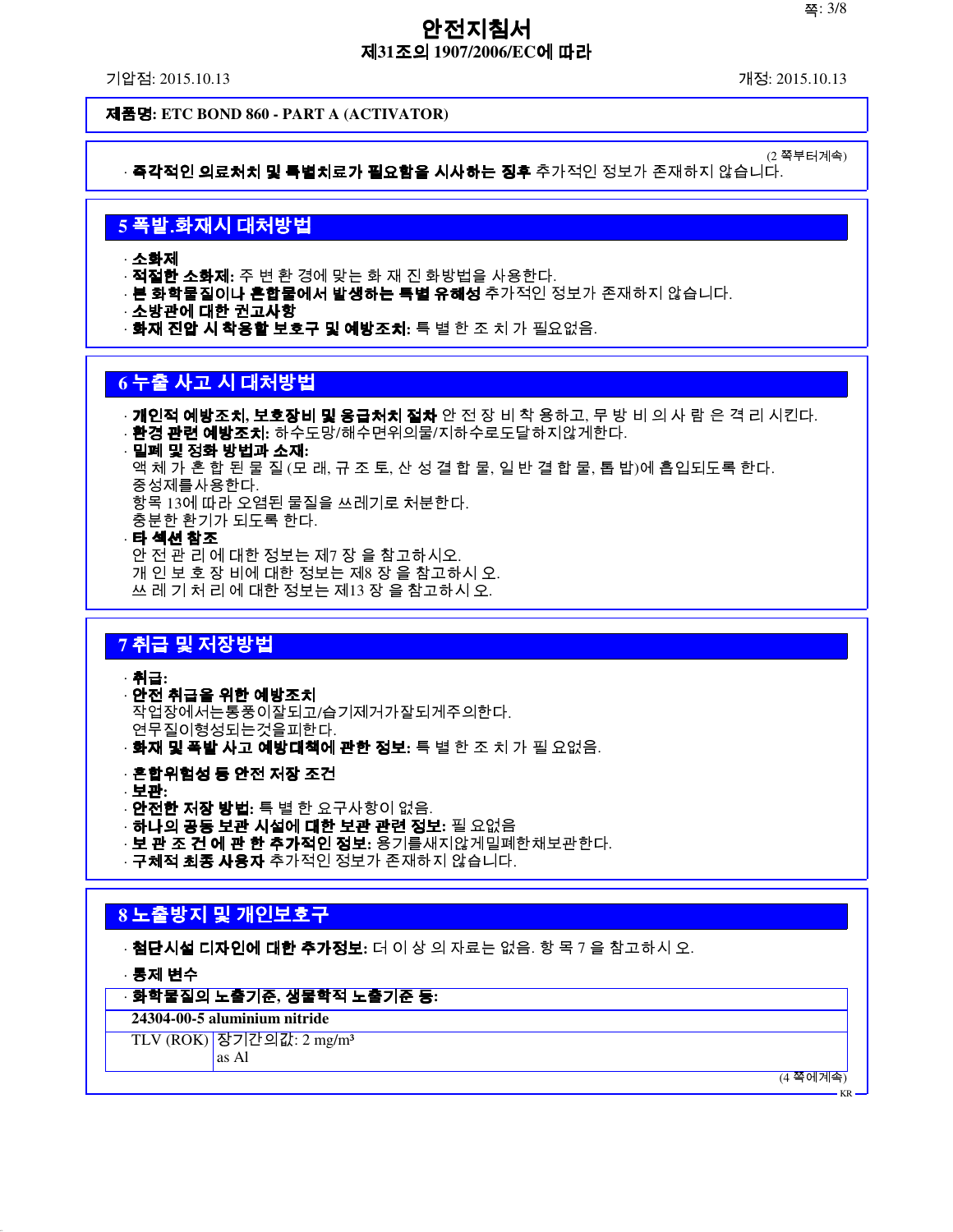기압점: 2015.10.13 개정: 2015.10.13

제품명**: ETC BOND 860 - PART A (ACTIVATOR)**

|                    | (3 쪽부터계속)                                                                                                    |
|--------------------|--------------------------------------------------------------------------------------------------------------|
|                    | REL (USA) 장기간의값: 2 mg/m <sup>3</sup>                                                                         |
|                    | as Al                                                                                                        |
|                    | TLV (USA) 장기간의값: 1* mg/m <sup>3</sup><br>as Al;*as respirable fraction                                       |
|                    | · <b>추 가 정보:</b> 제 조 할 당시에 유 효 한 목 록을 기초로 사용했다.                                                              |
|                    |                                                                                                              |
| · 노출 통제<br>←개인 보호구 |                                                                                                              |
|                    | · 일반적보호조치및위생조치:                                                                                              |
|                    | 식 료 품, 음 료 수와 사 료 로 부 터 멀 리 떨 어 뜨 려 놓 는 다.                                                                   |
|                    | 더 러 워 지 거 나 음 료 수 가 묻 은 옷 은 즉 시 탈의한다.                                                                        |
|                    | 휴 식 전 이 나 작업이 끝날때마다 손을 씻는다.<br>눈과의 접 촉 을 피 한 다.                                                              |
|                    | 눈 과 피 부와의 접 촉 은 피 한 다.                                                                                       |
| · 호흡기 보호:          |                                                                                                              |
|                    | 단 시 간 또 는 경 미 한 오 염 의 경 우에는 호 흡 여 과 기 를 사 용 한 다. 심각한 또 는 장 기 간 노 출시에 는                                       |
| · 손 보호:            | 호흡보호장비를사용한다.                                                                                                 |
|                    |                                                                                                              |
|                    | 보 호용 장 갑                                                                                                     |
|                    |                                                                                                              |
|                    |                                                                                                              |
|                    | 장갑재질은제품 / 원료 / 조제를투과시키지않아야하고, 내구성이있어야한다.<br>테 스 트 를 하 지 않 았기 때문에 제 품 / 조 제 / 화 학 혼 합 물에 적합한 장갑재질에 대한 추천이 없다. |
|                    | 투과 시 간, 침 투 율 과 저하를 고 려해서 장 갑 재 료를 선택한다.                                                                     |
| · 장갑의재료            |                                                                                                              |
|                    | 적합한장갑의선정은재질차이뿐아니라품질기준의차이도고려하여이루어져야하고제조업종에따라서도다                                                               |
|                    | 르게선정되어야한다. 제품은다양한재료로부터의조제로이루어지는것이기때문에, 장갑재질의안정성은사<br>전에예측되어질수있는것이아니고, 반드시사용전에 (그안전성이) 체크되어져야한다.              |
|                    | · <b>장 갑 재 료 의 투과시 간</b> 정확한관통시간은보호장갑제조자에의하여인지되고, 준수되어야한다.                                                   |
| · 눈 보호:            |                                                                                                              |
|                    |                                                                                                              |
|                    | 꽉조이는보안경                                                                                                      |
|                    |                                                                                                              |

| 9 물리화학적 특성                                |                               |  |          |
|-------------------------------------------|-------------------------------|--|----------|
| · 기본 물리 및 화학적 특성에 대한 정보<br>· 일반정보<br>· 외형 |                               |  |          |
| 물리적 상태:<br>식:<br>· 냄새:<br>· 후각역치          | 부풀은<br>은회색<br>아민종류의<br>알맞지않다. |  |          |
| $\cdot$ pH:                               | 알맞지않다.                        |  |          |
| · 상태변화<br>녹는점/어는점:<br>초기 끓는점과 끓는점 범위:     | 맞지않는<br>맞지않는                  |  |          |
|                                           |                               |  | (5 쪽에계속) |

KR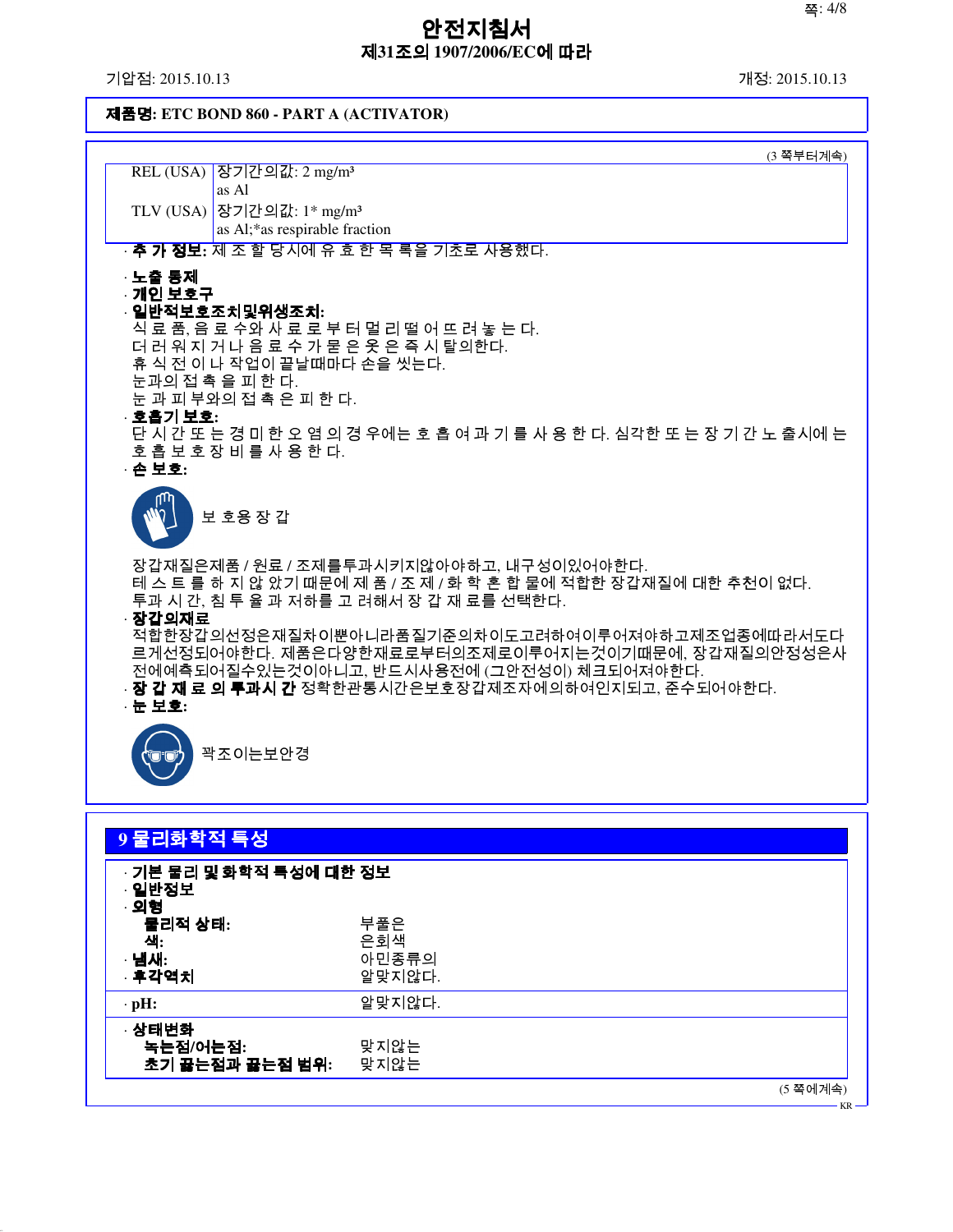기압점: 2015.10.13 개정: 2015.10.13

### 제품명**: ETC BOND 860 - PART A (ACTIVATOR)**

|                                                 | (4 쪽부터계속)                                           |
|-------------------------------------------------|-----------------------------------------------------|
| · 인화점:                                          | $>180^{\circ}$ C                                    |
| · 인화성(고체, 기체):                                  | 해당사항 없음.                                            |
| · 점화온도:                                         |                                                     |
| 분해 온도:                                          | 알맞지않다.                                              |
| · 자기점화:                                         | 이제품은자연발화성이없다.                                       |
| · 폭발위험:                                         | 이제품은폭발위험성이없다                                        |
| · 인화 또는 폭발 범위의 상한/하한<br>아래로:<br>위로:             | 알맞지않다.<br>알맞지않다.                                    |
| · 증기압:                                          | 알맞지않다.                                              |
| · 밀도 의경우 20 °C:<br>· 비중:<br>· 증기밀도:<br>· 증발 속도: | 1.9 g/cm <sup>3</sup><br>알맞지않다.<br>알맞지않다.<br>알맞지않다. |
| · 용해도:<br>물:                                    | 각각의경우에따라서는거의혼합할수없는                                  |
| · n 옥탄을/물 분배계수:                                 | 알맞지않다.                                              |
| · 점도:<br>역학성:<br>동점성:                           | 알맞지않다.<br>알맞지않다.                                    |
| · 용매내용물<br>유기용매:<br>VOC (EU)                    | $0.0 \%$<br>$0.00~\%$                               |
| 고체의 함량:<br>· 기타 정보                              | 70.0%<br>추가적인 정보가 존재하지 않습니다.                        |

## **10** 안정성 및 반응성

· 반응성

- · 화학적 안정성
- · 화학적 안정성 및 유해 반응의 가능성 **/** 피해야 할 조건**:** 규정에따라사용할경우해체는없다
- · <mark>유해반응 가능성</mark> 위험한반응으로는할려지지않았다.
- · **피해야 할 조건** 추가적인 정보가 존재하지 않습니다.
- · 혼합 금지 물질**:** 추가적인 정보가 존재하지 않습니다.
- · 유해분해물질**:** 위험성있는분해물들은알려지지않았다.

## **11** 독성에 관한 정보

- · 독성학적 영향에 대한 정보
- · 급성 독성**:**
- · 일차적 자극 효과**:**
- · 피부 부식성 또는 자극성**:** 피부와점막에강한부식작용.
- · 심한 눈 손상 또는 자극성**:**
- 강한부식작용

(6 쪽에계속) KR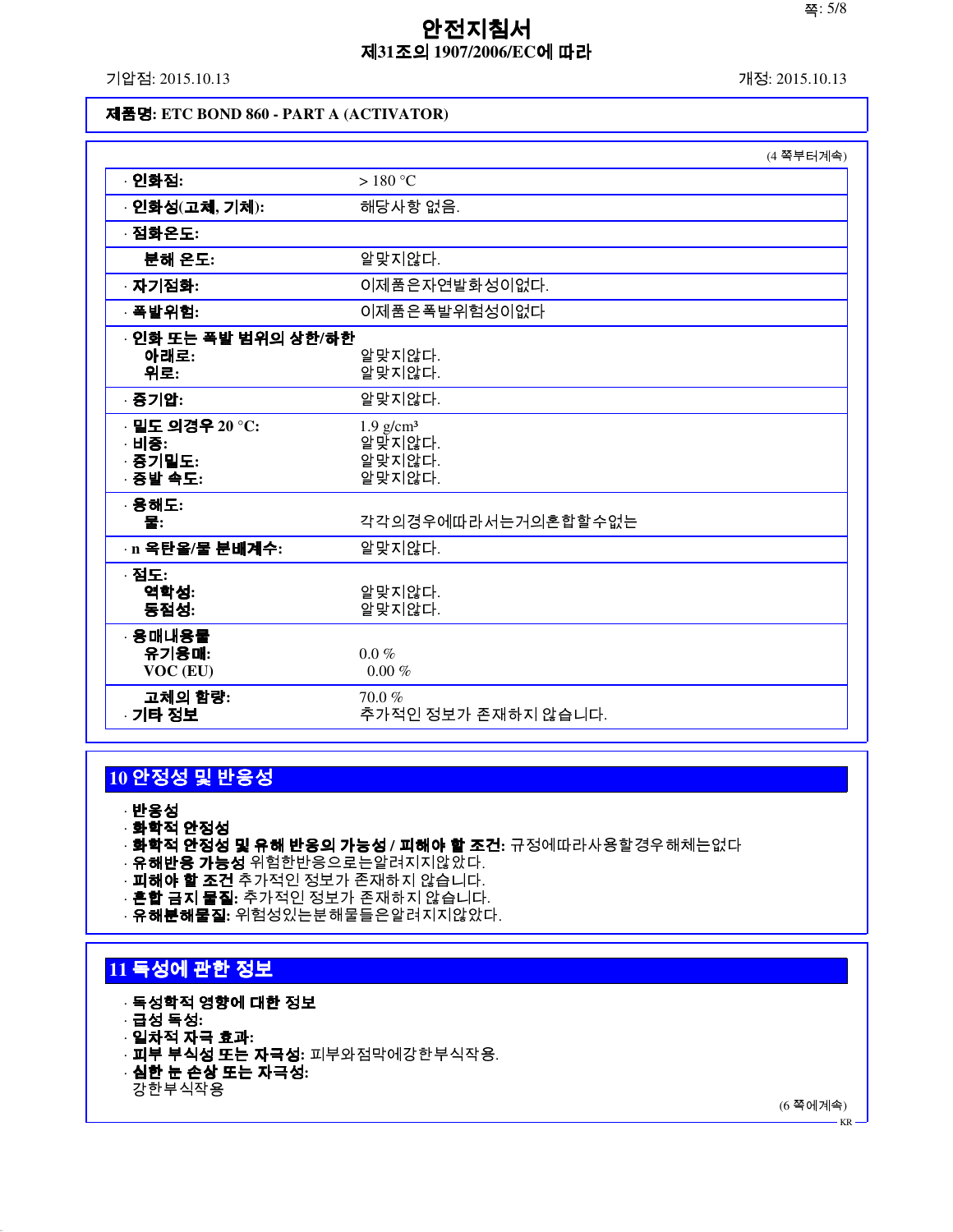기압점: 2015.10.13 개정: 2015.10.13

#### 제품명**: ETC BOND 860 - PART A (ACTIVATOR)**

(5 쪽부터계속)

심각한안구상처의위험이있는강한자극 · 감각화**:** 피부접촉을통하여감각화가능성이있다. · 추 가 적 인 독성에 관한 정보**:** 이제품은유럽공동체의공동분류원칙의합법적인절차에근거하여최근에발효된원고에서아래위험들의사전 준비에대하여제시하고있다. 건강에해로운 부식작용의 자극적인 삼킬경우식도나위등의내장기관벽에상처를주는위험과마찬가지로입주변이나구강에강한부식작용을한다

## **12** 환경에 미치는 영향

#### · 독성

- · 수생독성**:** 추가적인 정보가 존재하지 않습니다.
- · **지속성 및 분해성** 추가적인 정보가 존재하지 않습니다.
- · 환 경 시스템에서의 행 동**:**
- · 난 승·귀스남에서 3 년 ~<br>· **생물농축 잠재성** 추가적인 정보가 존재하지 않습니다.
- · 토양내 이동성 추가적인 정보가 존재하지 않습니다.
- · 추가적인 생태학 정보**:**

#### · 일반 특징**:**

수질오염등급 1 (자체등급분류): 약하게수질오염이된 희석시키지않은채대량으로지하수나, 하천으로그리고하수도망에도달하지않게한다.

- 희석시키지않은채또는중화시키지않은채하수도나배수로에도달하지않게해야한다. · **PBT(**잔류성**,** 생물농축성**,** 독성 물질**)** 및 **vPvB(**고 잔류성**,** 고 생물농축성 물질**)** 평가 결과
- · **PBT(**잔류성**,** 생물농축성**,** 독성 물질**):** 해당사항 없음.
- · **vPvB(**고 잔류성**,** 고 생물농축성 물질**):** 해당사항 없음.
- · **기타 부작용** 추가적인 정보가 존재하지 않습니다.

## **13** 폐기시 주의사항

- · 폐기물 처리 방법
- · 권고**:** 생활쓰레기와함께처리되어서는안된다. 하수도망으로유입되서는안된다.
- · 비위생적 포장**:**
- · 권고**:** 당국의지침에입각한쓰레기처리.

| 14 운송에 필요한 정보                       |      |                    |
|-------------------------------------|------|--------------------|
| · 유엔 번호<br>ADR, ADN, IMDG, IATA     | 누락되다 |                    |
| · UN 적정 선적명<br>ADR, ADN, IMDG, IATA | 누락되다 |                    |
| · 교통 위험 클래스                         |      |                    |
| · ADR, ADN, IMDG, IATA<br>· 동급      | 누락되다 |                    |
| · 용기등급<br>· ADR, IMDG, IATA         | 누락되다 |                    |
|                                     |      | (7 쪽에계속)<br>$ VP-$ |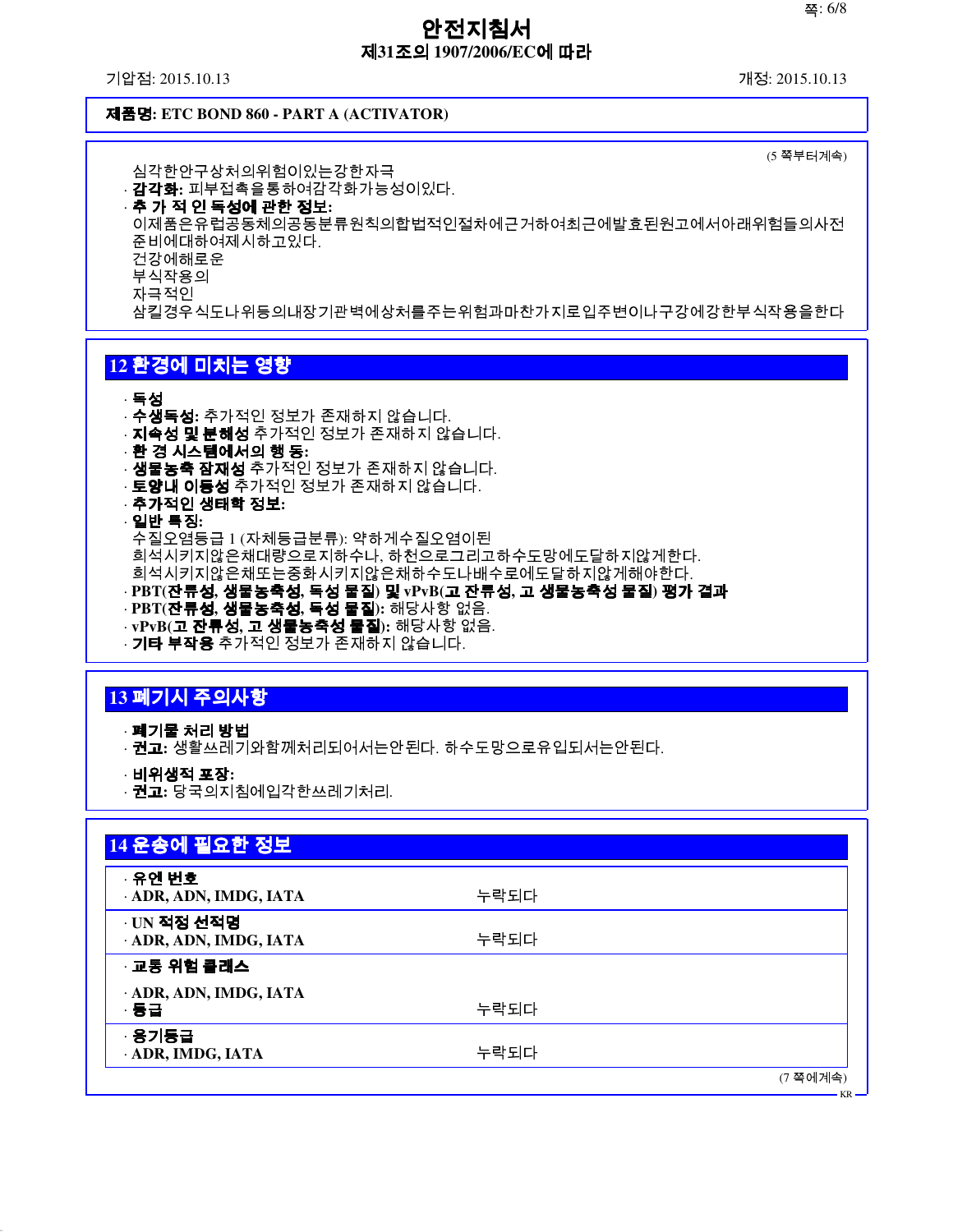기압점: 2015.10.13 개정: 2015.10.13

### 제품명**: ETC BOND 860 - PART A (ACTIVATOR)**

|                                                                                               | (6 쪽부터계속) |  |
|-----------------------------------------------------------------------------------------------|-----------|--|
| · 환경적 유해물질:<br>해양오염물질:                                                                        | 아니오       |  |
| ◦이용자 특별 예방조치                                                                                  | 해당사항 없음.  |  |
| · MARPOL73/78(선박으로부터의 해양오염방지협<br>약) 부속서2 및 IBC Code(국제선적화물코드)에 따<br>해당사항 없음.<br>른 벌크(bulk) 운송 |           |  |
| · UN " <b>모범 규제</b> ":                                                                        |           |  |

# **15** 법적 규제현황

| · 해당 순물질 또는 혼합물에 대한 안전, 보건 및 환경 규제/법률                                                                                                                                                                                                                                         |          |
|-------------------------------------------------------------------------------------------------------------------------------------------------------------------------------------------------------------------------------------------------------------------------------|----------|
| Korean Existing Chemical Inventory<br>$24304 - 00 - 5$ aluminium nitride                                                                                                                                                                                                      | KE-01008 |
| 68410-23-1 Versamid 140                                                                                                                                                                                                                                                       | KE-35141 |
| Polyamide Resin                                                                                                                                                                                                                                                               |          |
| · GHS 라벨 요소<br>본 제품은 화학물질의 분류 및 표기에 관한 국제조화시스템(GHS)에 따라 분류 및 표기되었습니다.<br>· 위험 도표                                                                                                                                                                                              |          |
| GHS <sub>05</sub><br>GHS07<br>GHS <sub>09</sub><br>· <b>표지어</b> 위험<br>· 위험 문구<br>피부와 접촉하면 유해함<br>피부에 심한 화상과 눈에 손상을 일으킴<br>알레르기성 피부 반응을 일으킬 수 있음<br>장기적인 영향에 의해 수생생물에게 매우 유독함<br>· 주의 문구                                                                                       |          |
| (분진‧흄‧가스‧미스트‧증기‧스프레이)를(을) 흡입하지 마시오.<br>피부(모발)에 접촉 시: 모든 오염된 옷을 즉시 벗으시오 피부를 물/샤워로 헹구시오.<br>눈에 묻으면 몇 분간 물로 조심해서 씻으시오. 가능하면콘택트렌즈를 제거하시오. 계속 씻으시오.<br>즉시 독성물질센터/병원 연락 필요.<br>잠금장치가 있는 저장장소에 저장하시오.<br>현지/지역/국가/국제 규정에 따라서 내용물/용기 노출<br>· <b>화학물질 안전성 평가:</b> 화학물질 안전성 평가가 수행되지 않음 |          |
| 16 그 밖의 참고사항                                                                                                                                                                                                                                                                  |          |

이보고는우리지식에대한오늘날의상태에대하여평가하고있다, 하지만이보고서는생산특성에관한보증은 기술하지않았으며계약적인법률관계에기반을두고있지도않다

· 최초 작성일자**:** 2015.10.13

· 개정 횟수 및 최종 개정일자**:** 1 / 2015.10.13

· 약어와 두문자어**:**

ADR: Accord européen sur le transport des marchandises dangereuses par Route (European Agreement concerning the International Carriage of Dangerous Goods by Road)

IMDG: International Maritime Code for Dangerous Goods

(8 쪽에계속)

KR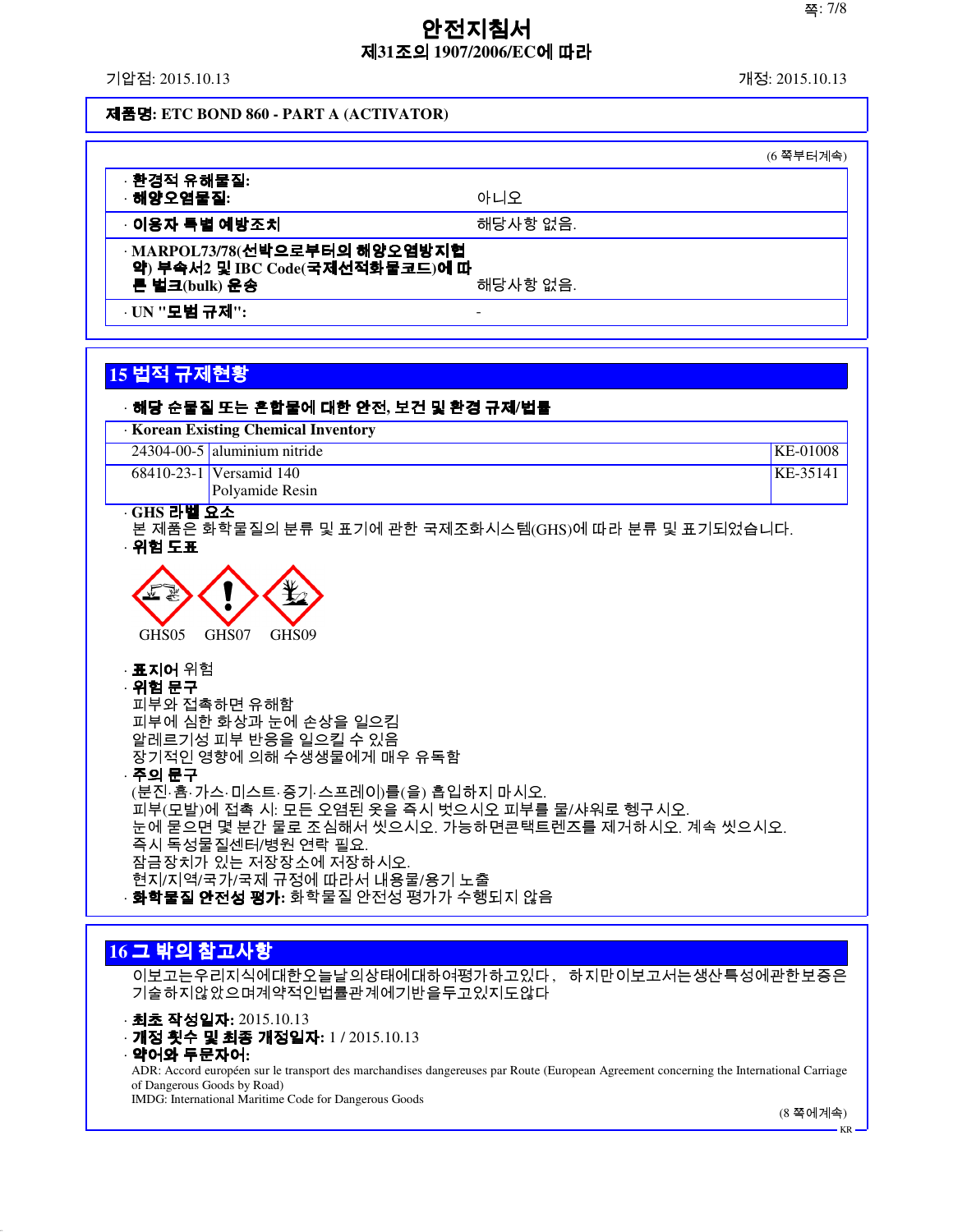## 기압점: 2015.10.13 개정: 2015.10.13

## 제품명**: ETC BOND 860 - PART A (ACTIVATOR)**

|                                                                                    | (7 쪽부터계속)  |
|------------------------------------------------------------------------------------|------------|
| IATA: International Air Transport Association                                      |            |
| <b>EINECS:</b> European Inventory of Existing Commercial Chemical Substances       |            |
| ELINCS: European List of Notified Chemical Substances                              |            |
| CAS: Chemical Abstracts Service (division of the American Chemical Society)        |            |
| VOC: Volatile Organic Compounds (USA, EU)                                          |            |
| 급성 독성(경구) 구분4: Acute toxicity, Hazard Category 4                                   |            |
| 피부 부식성/자극성 구분1: Skin corrosion/irritation, Hazard Category 1                       |            |
| 피부 부식성/자극성 구분2: Skin corrosion/irritation, Hazard Category 2                       |            |
| 심한 눈 손상/자극성 구분1: Serious eye damage/eye irritation, Hazard Category 1              |            |
| 피부과민성 구분1: Sensitisation - Skin, Hazard Category 1                                 |            |
| 표적장기-1회노출 구분3: Specific target organ toxicity - Single exposure, Hazard Category 3 |            |
| 수생환경유해성-급성 구분1: Hazardous to the aquatic environment - AcuteHazard, Category 1     |            |
| 수생환경유해성-만성 구분1: Hazardous to the aquatic environment - Chronic Hazard, Category 1  |            |
|                                                                                    | $KR \cdot$ |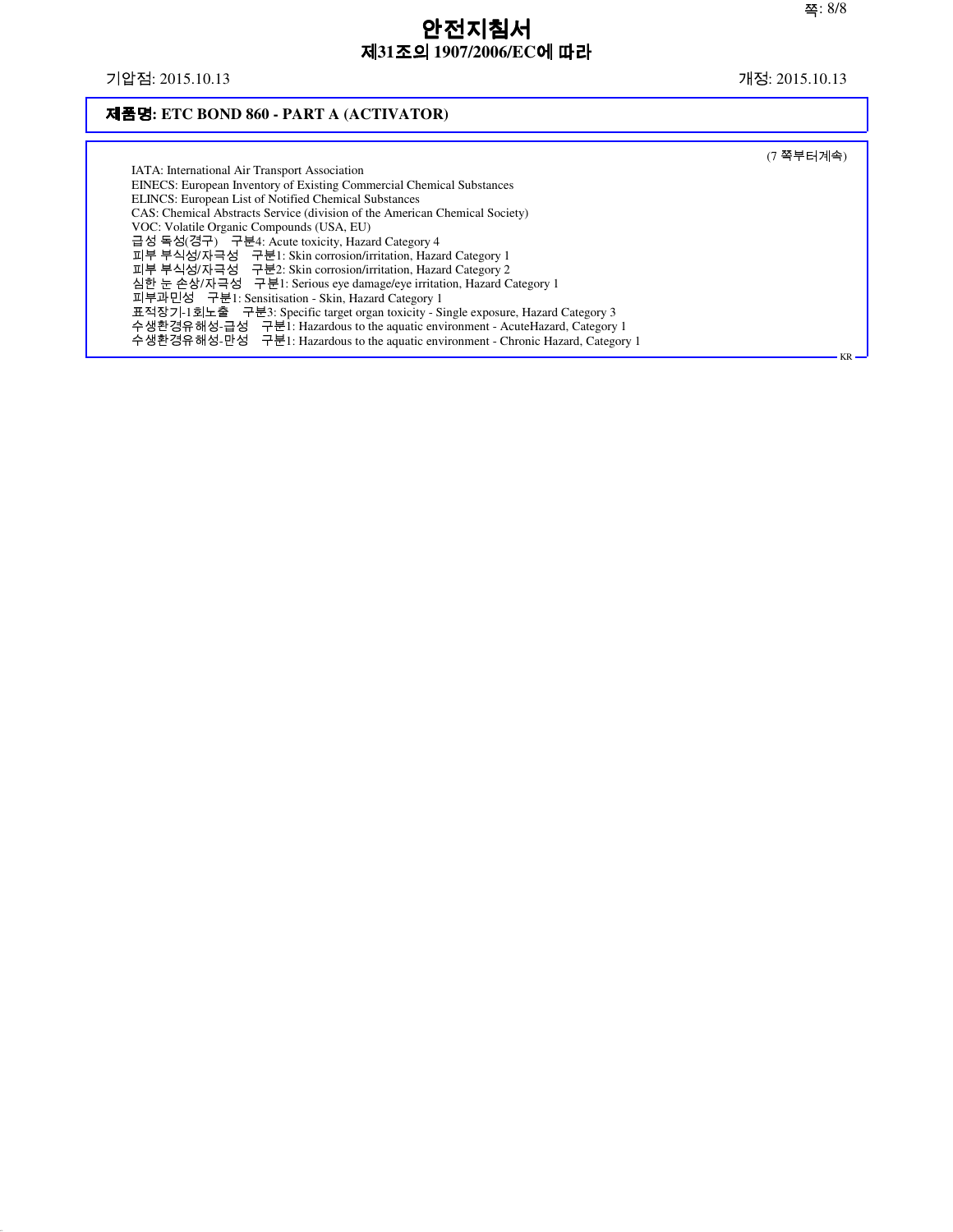ES

## *Ficha de datos de seguridad según 1907/2006/CE, Artículo 31*

*fecha de impresión 13.10.2015 Revisión: 13.10.2015*

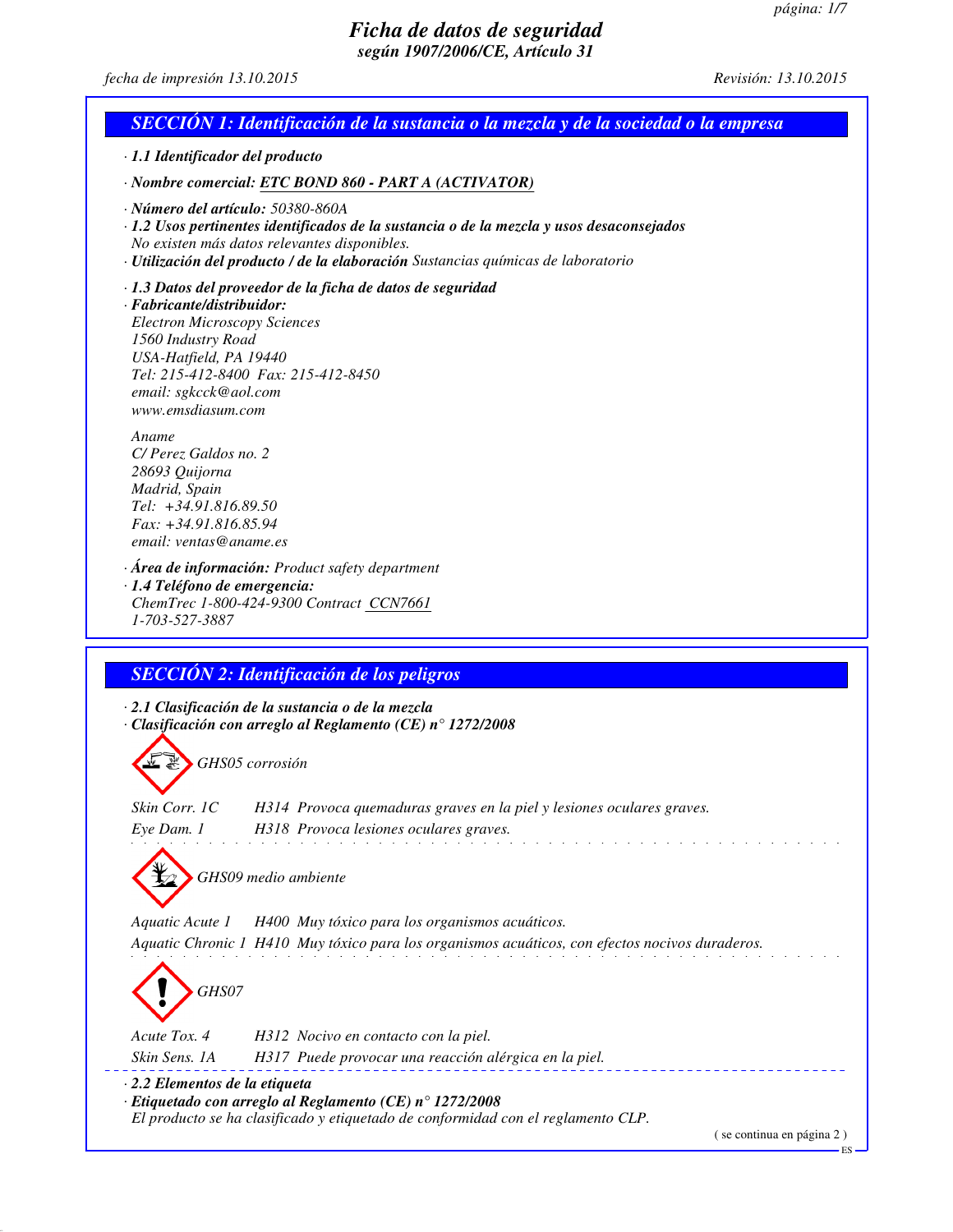## *Ficha de datos de seguridad según 1907/2006/CE, Artículo 31*

*fecha de impresión 13.10.2015 Revisión: 13.10.2015*

#### *Nombre comercial: ETC BOND 860 - PART A (ACTIVATOR)*

| · Pictogramas de peligro                | (se continua en página 1)                                                                                                                                                              |
|-----------------------------------------|----------------------------------------------------------------------------------------------------------------------------------------------------------------------------------------|
| GHS05<br>GHS07                          | GHS <sub>09</sub>                                                                                                                                                                      |
| · <b>Palabra de advertencia</b> Peligro |                                                                                                                                                                                        |
| · Indicaciónes de peligro               |                                                                                                                                                                                        |
| H312 Nocivo en contacto con la piel.    |                                                                                                                                                                                        |
|                                         | H314 Provoca quemaduras graves en la piel y lesiones oculares graves.                                                                                                                  |
|                                         | H317 Puede provocar una reacción alérgica en la piel.                                                                                                                                  |
|                                         | H410 Muy tóxico para los organismos acuáticos, con efectos nocivos duraderos.                                                                                                          |
| Consejos de prudencia                   |                                                                                                                                                                                        |
| P <sub>260</sub>                        | No respirar el polvo/el humo/el gas/la niebla/los vapores/el aerosol.                                                                                                                  |
|                                         | P303+P361+P353 EN CASO DE CONTACTO CON LA PIEL (o el pelo): Quitar inmediatamente todas las<br>prendas contaminadas. Aclararse la piel con agua/ducharse.                              |
|                                         | P305+P351+P338 EN CASO DE CONTACTO CON LOS OJOS: Aclarar cuidadosamente con agua durante<br>varios minutos. Quitar las lentes de contacto, si lleva y resulta fácil. Seguir aclarando. |
| <i>P310</i>                             | Llamar inmediatamente a un CENTRO DE TOXICOLOGÍA/médico.                                                                                                                               |
| P <sub>405</sub>                        | Guardar bajo llave.                                                                                                                                                                    |
| <i>P501</i>                             | Eliminar el contenido o el recipiente conforme a la reglamentación local/regional/nacional/<br><i>internacional.</i>                                                                   |
| $\cdot$ 2.3 Otros peligros              |                                                                                                                                                                                        |
|                                         | · Resultados de la valoración PBT y mPmB                                                                                                                                               |

*· PBT: No aplicable. · mPmB: No aplicable.*

## *SECCIÓN 3: Composición/información sobre los componentes*

*· 3.2 Caracterización química: Mezclas*

*· Descripción: Mezcla formada por las substancias especificadas a continuación con adiciones no peligrosas.*

| Componentes peligrosos:                                                                                       |                     |                                                                 |             |  |
|---------------------------------------------------------------------------------------------------------------|---------------------|-----------------------------------------------------------------|-------------|--|
| $CAS: 24304-00-5$                                                                                             | nitruro de aluminio | $\Diamond$ STOT SE 3, H335                                      | 50-100%     |  |
| EINECS: 246-140-8                                                                                             |                     |                                                                 |             |  |
| CAS: 68410-23-1                                                                                               | Versamid 140        | $\langle \cdot \rangle$ Acute Tox. 4, H302; Skin Irrit. 2, H315 | $25 - 50\%$ |  |
|                                                                                                               | Polyamide Resin     |                                                                 |             |  |
| Indicaciones adjoiandes: El texto de los posibles riesgos aguí indicados se puede consultar en el capítulo 16 |                     |                                                                 |             |  |

*· Indicaciones adicionales: El texto de los posibles riesgos aquí indicados se puede consultar en el capítulo 16.*

## *SECCIÓN 4: Primeros auxilios*

#### *· 4.1 Descripción de los primeros auxilios*

*· Instrucciones generales:*

*Quitarse de inmediato toda prenda contaminada con el producto.*

*Los síntomas de intoxicación pueden presentarse después de muchas horas, por lo que se requiere una supervisión médica durante un mínimo de 48 horas después del accidente.*

*· En caso de inhalación del producto:*

*Suministrar suficiente aire fresco y, para mayor seguridad, consultar el médico.*

*Las personas desmayadas deben tenderse y transportarse de lado con la suficiente estabilidad.*

*· En caso de contacto con la piel: Lavar inmediatamente con agua y jabón y enjuagar bien.*

( se continua en página 3 )

ES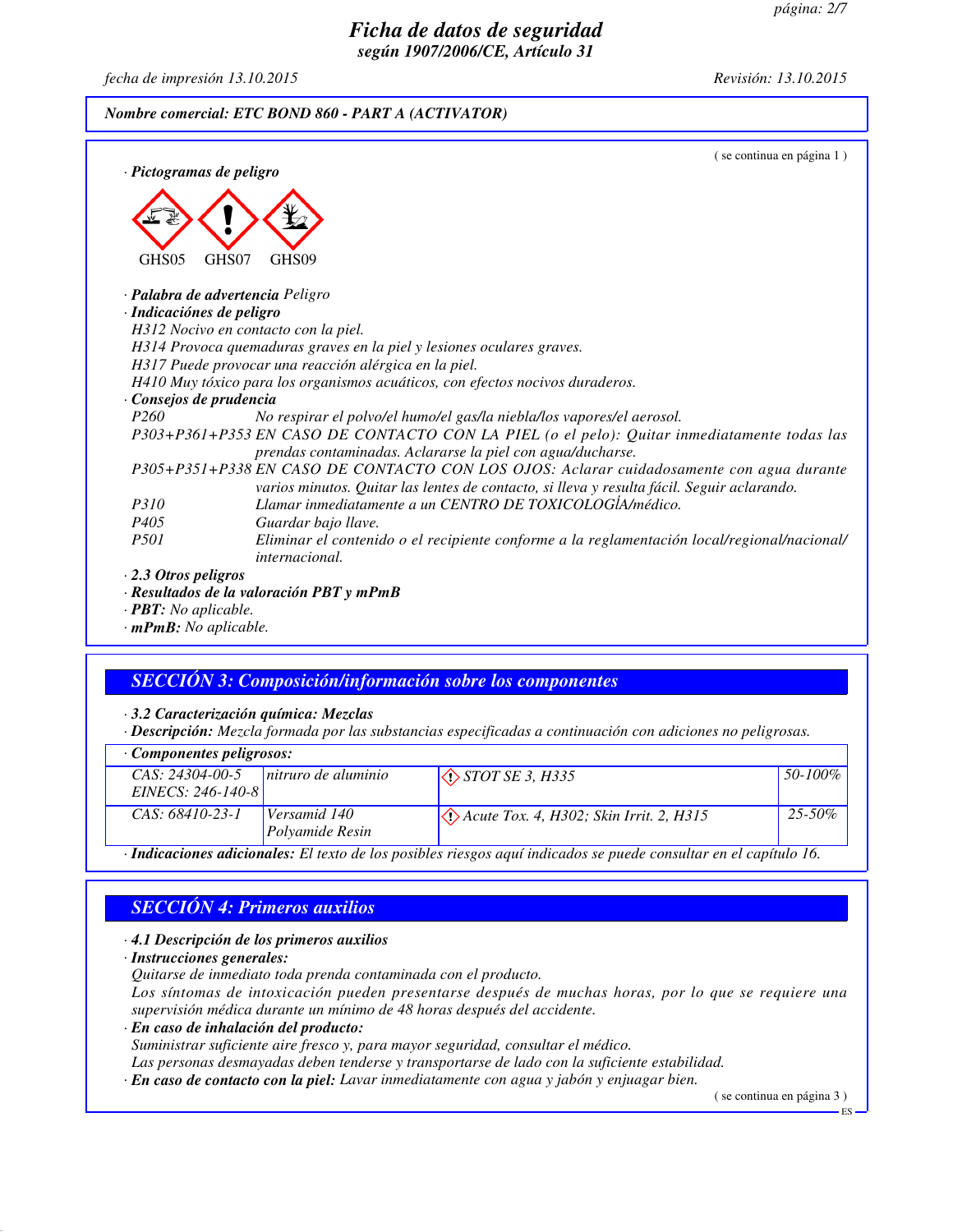*fecha de impresión 13.10.2015 Revisión: 13.10.2015*

( se continua en página 2 )

## *Nombre comercial: ETC BOND 860 - PART A (ACTIVATOR)*

*· En caso de con los ojos:*

*Limpiar los ojos abiertos durante varios minutos con agua corriente y consultar un médico.*

- *· En caso de ingestión: Beber mucha agua a respirar aire fresco. Solicitar asistencia médica inmediatamente.*
- *· 4.2 Principales síntomas y efectos, agudos y retardados No existen más datos relevantes disponibles.*
- *· 4.3 Indicación de toda atención médica y de los tratamientos especiales que deban dispensarse inmediatamente No existen más datos relevantes disponibles.*

## *SECCIÓN 5: Medidas de lucha contra incendios*

- *· 5.1 Medios de extinción*
- *· Sustancias extintoras apropiadas: Combatir los incendios con medidas adaptados al ambiente circundante.*
- *· 5.2 Peligros específicos derivados de la sustancia o la mezcla No existen más datos relevantes disponibles.*
- *· 5.3 Recomendaciones para el personal de lucha contra incendios*
- *· Equipo especial de protección: No se requieren medidas especiales.*

## *SECCIÓN 6: Medidas en caso de vertido accidental*

- *· 6.1 Precauciones personales, equipo de protección y procedimientos de emergencia Llevar puesto equipo de protección. Mantener alejadas las personas sin protección.*
- *· 6.2 Precauciones relativas al medio ambiente: Evitar que penetre en la canalización /aguas de superficie /agua subterráneas.*
- *· 6.3 Métodos y material de contención y de limpieza: Quitar con material absorbente (arena, kieselgur, aglutinante de ácidos, aglutinante universal, aserrín). Utilizar un neutralizador.*

*Desechar el material contaminado como vertido según item 13.*

*Asegurar suficiente ventilación. · 6.4 Referencia a otras secciones*

*Ver capítulo 7 para mayor información sobre una manipulación segura. Ver capítulo 8 para mayor información sobre el equipo personal de protección. Para mayor información sobre cómo desechar el producto, ver capítulo 13.*

## *SECCIÓN 7: Manipulación y almacenamiento*

- *· 7.1 Precauciones para una manipulación segura Asegurar suficiente ventilación /aspiración en el puesto de trabajo. Evitar la formación de aerosoles.*
- *· Prevención de incendios y explosiones: No se requieren medidas especiales.*
- *· 7.2 Condiciones de almacenamiento seguro, incluidas posibles incompatibilidades*
- *· Almacenamiento:*
- *· Exigencias con respecto al almacén y los recipientes: No se requieren medidas especiales.*
- *· Normas en caso de un almacenamiento conjunto: No es necesario.*
- *· Indicaciones adicionales sobre las condiciones de almacenamiento: Mantener el recipiente cerrado herméticamente.*
- *· 7.3 Usos específicos finales No existen más datos relevantes disponibles.*

### *SECCIÓN 8: Controles de exposición/protección individual*

*· Instrucciones adicionales para el acondicionamiento de instalaciones técnicas: Sin datos adicionales, ver punto 7.*

( se continua en página 4 )

ES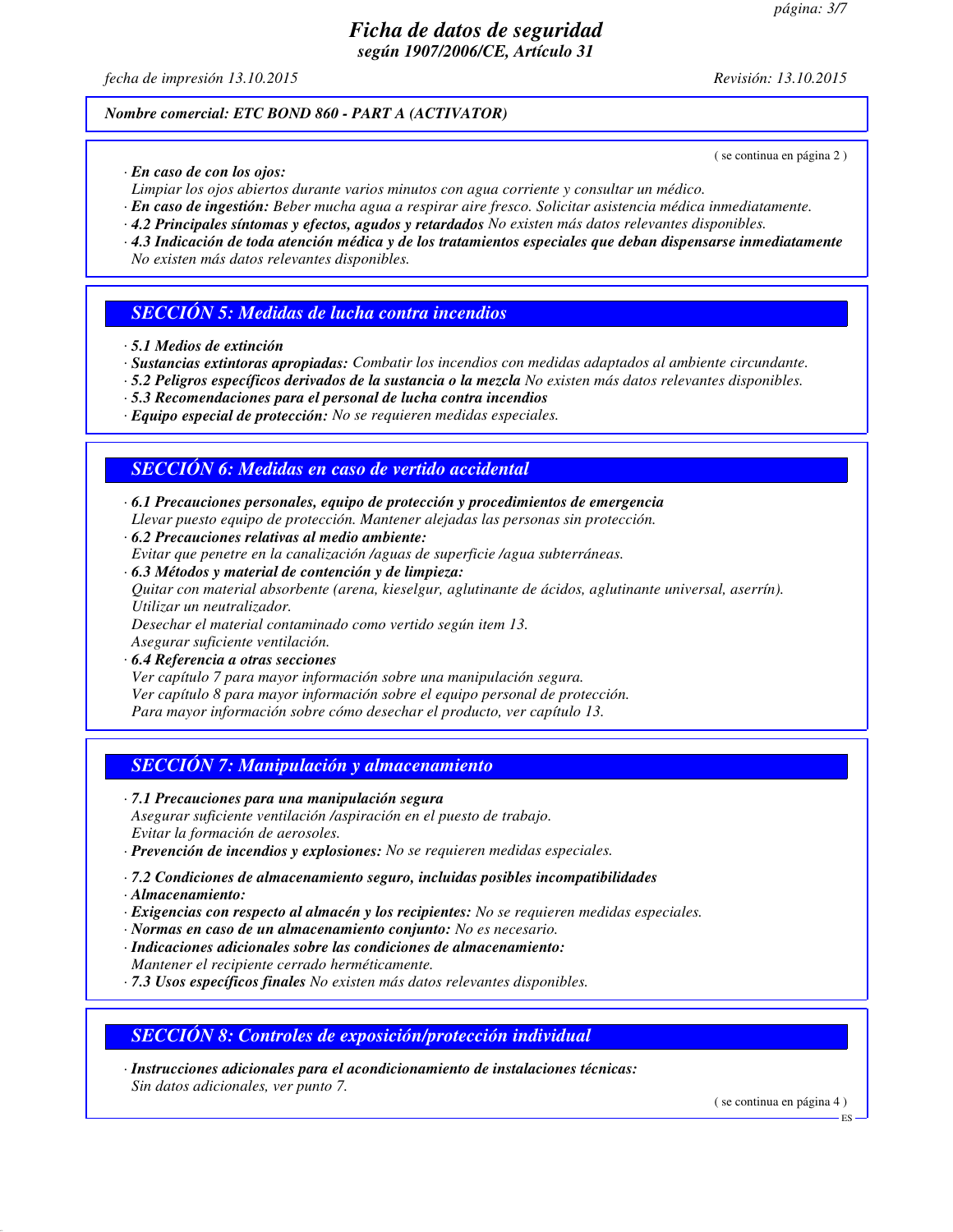*fecha de impresión 13.10.2015 Revisión: 13.10.2015*

#### *Nombre comercial: ETC BOND 860 - PART A (ACTIVATOR)*

( se continua en página 3 )

*· 8.1 Parámetros de control*

*· Componentes con valores límite admisibles que deben controlarse en el puesto de trabajo:*

### *24304-00-5 nitruro de aluminio*

*LEP Valor de larga duración: 2 mg/m³ c, como Al*

*· Indicaciones adicionales: Como base se han utilizado las listas vigentes en el momento de la elaboración.*

- *· 8.2 Controles de la exposición*
- *· Equipo de protección individual:*
- *· Medidas generales de protección e higiene:*
- *Mantener alejado de alimentos, bebidas y alimentos para animales.*

*Quitarse de inmediato la ropa ensuciada o impregnada.*

*Lavarse las manos antes de las pausas y al final del trabajo.*

*Evitar el contacto con los ojos.*

*Evitar el contacto con los ojos y la piel.*

*· Protección respiratoria:*

*Si la exposición va a ser breve o de poca intensidad, colocarse una máscara respiratoria. Para una exposición más intensa o de mayor duración, usar un aparato de respiración autónomo.*

*· Protección de manos:*



*Guantes de protección*

*El material del guante deberá ser impermeable y resistente al producto / substancia / preparado.*

*Ante la ausencia de tests específicos, no se puede recomendar ningún material específico para guantes de protección contra el producto / preparado / mezcla de substancias químicas.*

*Selección del material de los guantes en función de los tiempos de rotura, grado de permeabilidad y degradación. · Material de los guantes*

*La elección del guante adecuado no depende únicamente del material, sino también de otras características de calidad, que pueden variar de un fabricante a otro. Teniendo en cuenta que el producto está fabricado a partir de diferentes materiales, su calidad no puede ser avaluada de antemano, de modo que los guantes deberán ser controlados antes de su utilización.*

*· Tiempo de penetración del material de los guantes*

*El tiempo de resistencia a la penetración exacto deberá ser pedido al fabricante de los guantes. Este tiempo debe ser respetado.*

*· Protección de ojos:*



*Gafas de protección herméticas*

# *SECCIÓN 9: Propiedades físicas y químicas*

- *· 9.1 Información sobre propiedades físicas y químicas básicas*
- *· Datos generales*
- *· Aspecto:*
- 
- 
- 
- *Forma: Pastoso Color: Gris plateado · Olor: Similar al de las aminas · Umbral olfativo: No determinado.*

( se continua en página 5 )

ES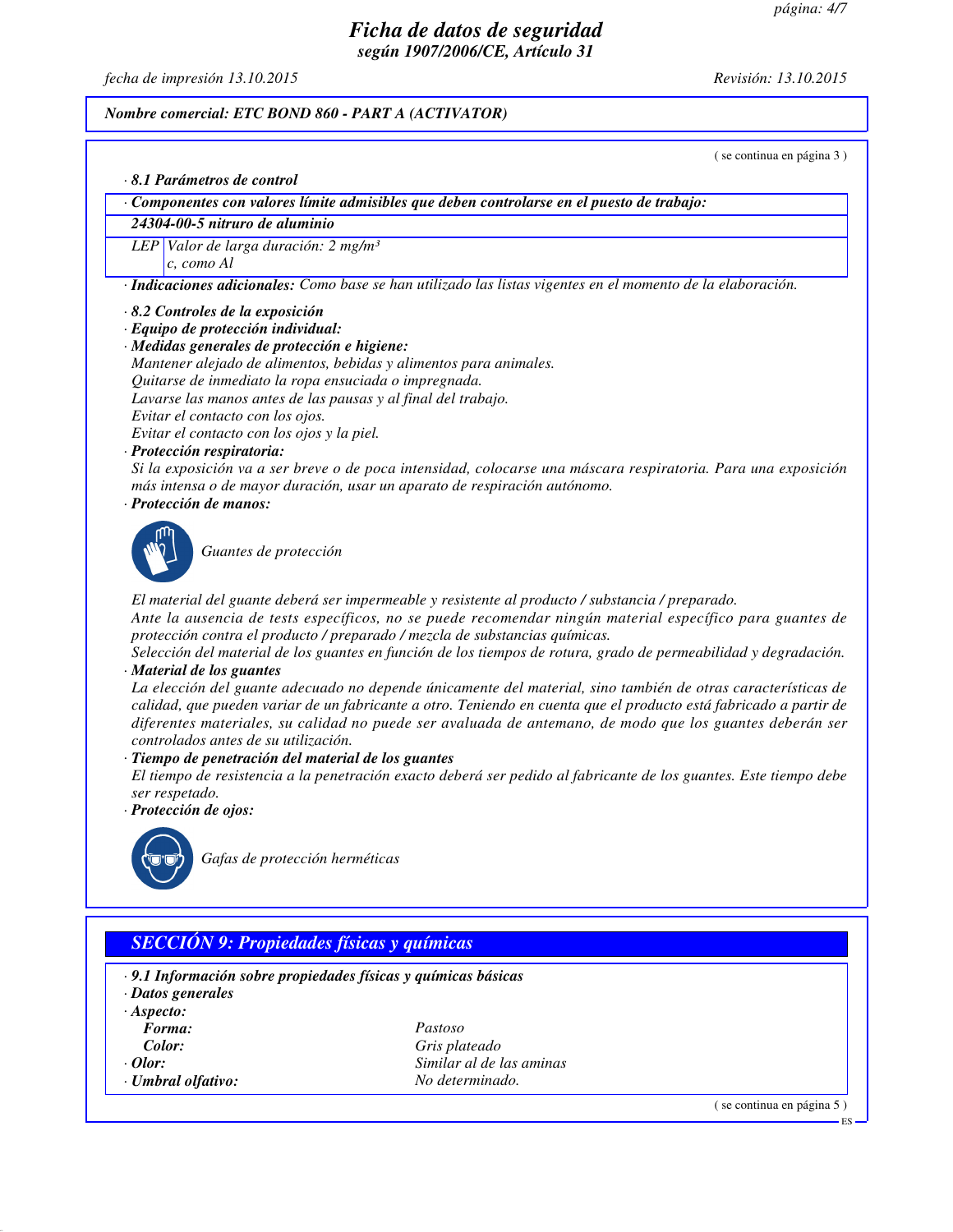*fecha de impresión 13.10.2015 Revisión: 13.10.2015*

### *Nombre comercial: ETC BOND 860 - PART A (ACTIVATOR)*

|                                                                                                                   | (se continua en página 4)                                                        |
|-------------------------------------------------------------------------------------------------------------------|----------------------------------------------------------------------------------|
| $\cdot$ valor pH:                                                                                                 | No determinado.                                                                  |
| Cambio de estado<br>Punto de fusión /campo de fusión:<br>Punto de ebullición /campo de ebullición: Indeterminado. | Indeterminado.                                                                   |
| · Punto de inflamación:                                                                                           | >180 °C                                                                          |
| · Inflamabilidad (sólido, gaseiforme):                                                                            | No aplicable.                                                                    |
| · Temperatura de ignición:                                                                                        |                                                                                  |
| Temperatura de descomposición:                                                                                    | No determinado.                                                                  |
| · Autoinflamabilidad:                                                                                             | El producto no es autoinflamable.                                                |
| · Peligro de explosión:                                                                                           | El producto no es explosivo.                                                     |
| · Límites de explosión:<br><b>Inferior:</b><br>Superior:                                                          | No determinado.<br>No determinado.                                               |
| · Presión de vapor:                                                                                               | No determinado.                                                                  |
| $\cdot$ Densidad a 20 $\degree$ C:<br>· Densidad relativa<br>· Densidad de vapor<br>· Velocidad de evaporación    | $1,9$ g/cm <sup>3</sup><br>No determinado.<br>No determinado.<br>No determinado. |
| · Solubilidad en / miscibilidad con<br>agua:                                                                      | Poco o no mezclable.                                                             |
| Coeficiente de reparto (n-octanol/agua):                                                                          | No determinado.                                                                  |
| · Viscosidad:<br>Dinámica:<br>Cinemática:                                                                         | No determinado.<br>No determinado.                                               |
| · Concentración del disolvente:<br>Disolventes orgánicos:<br>VOC(CE)                                              | $0.0 \%$<br>$0,00\%$                                                             |
| Contenido de cuerpos sólidos:<br>· 9.2 Información adicional                                                      | 70,0%<br>No existen más datos relevantes disponibles.                            |

# *SECCIÓN 10: Estabilidad y reactividad*

*· 10.1 Reactividad*

*· 10.2 Estabilidad química*

*· Descomposición térmica / condiciones que deben evitarse: No se descompone al emplearse adecuadamente.*

*· 10.3 Posibilidad de reacciones peligrosas No se conocen reacciones peligrosas.*

*· 10.4 Condiciones que deben evitarse No existen más datos relevantes disponibles.*

*· 10.5 Materiales incompatibles: No existen más datos relevantes disponibles.*

*· 10.6 Productos de descomposición peligrosos: No se conocen productos de descomposición peligrosos.*

( se continua en página 6 )

ES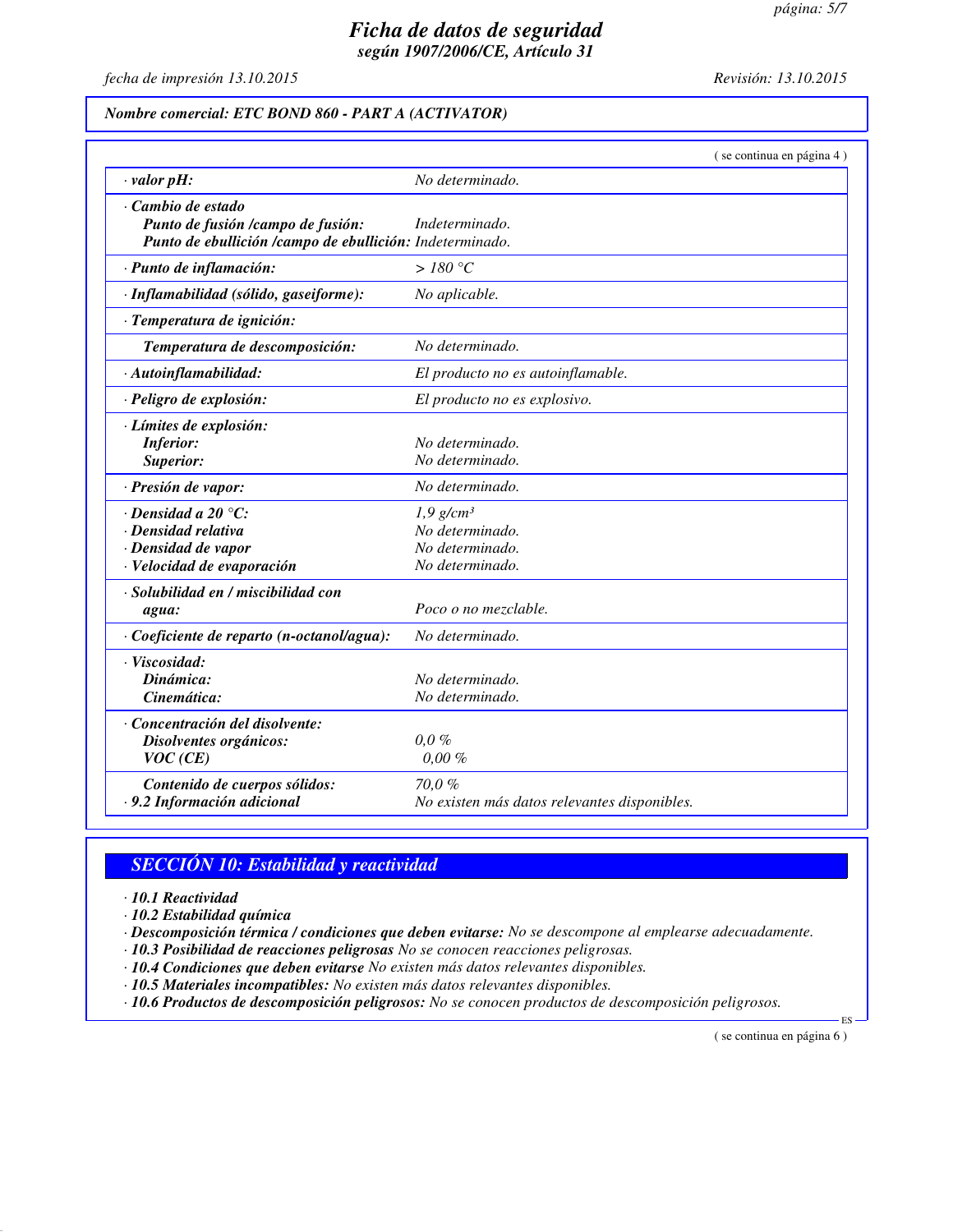*fecha de impresión 13.10.2015 Revisión: 13.10.2015*

### *Nombre comercial: ETC BOND 860 - PART A (ACTIVATOR)*

( se continua en página 5 )

### *SECCIÓN 11: Información toxicológica*

- *· 11.1 Información sobre los efectos toxicológicos*
- *· Toxicidad aguda*
- *· Efecto estimulante primario:*
- *· Corrosión o irritación cutáneas Fuerte efecto cáustico en la piel y las mucosas.*
- *· Lesiones o irritación ocular graves*
- *Fuerte efecto cáustico*
- *Produce irritaciones fuertes con el riesgo de perjudicar seriamente los ojos.*
- *· Sensibilización respiratoria o cutánea Posible sensibilización al entrar en contacto con la piel.*
- *· Indicaciones toxicológicas adicionales:*

*En conformidad con el procedimiento de cálculo contenido en la última versión de la Normativa General de Clasificación de la CE para Preparados, el producto tiene los siguientes riesgos:*

*Nocivo*

*Corrosivo*

*Irritante*

*La ingestión produce un fuerte efecto cáustico en la boca y la faringe, así como el peligro de perforación del esófago y del estómago.*

## *SECCIÓN 12: Información ecológica*

*· 12.1 Toxicidad*

- *· Toxicidad acuática: No existen más datos relevantes disponibles.*
- *· 12.2 Persistencia y degradabilidad No existen más datos relevantes disponibles.*
- *· 12.3 Potencial de bioacumulación No existen más datos relevantes disponibles.*
- *· 12.4 Movilidad en el suelo No existen más datos relevantes disponibles.*
- *· Indicaciones medioambientales adicionales:*
- *· Indicaciones generales:*

*Nivel de riesgo para el agua 1 (autoclasificación): escasamente peligroso para el agua*

*En estado no diluido o no neutralizado, no dejar que se infiltre en aguas subterráneas, aguas superficiales o en alcantarillados.*

*En estado no diluido o no neutralizado, no verter en el alcantarillado o en otros sistemas de desagüe.*

- *· 12.5 Resultados de la valoración PBT y mPmB*
- *· PBT: No aplicable.*
- *· mPmB: No aplicable.*
- *· 12.6 Otros efectos adversos No existen más datos relevantes disponibles.*

# *SECCIÓN 13: Consideraciones relativas a la eliminación*

*· 13.1 Métodos para el tratamiento de residuos*

*· Recomendación: No debe desecharse con la basura doméstica. No debe llegar al alcantarillado.*

*· Embalajes sin limpiar:*

*· Recomendación: Eliminar conforme a las disposiciones oficiales.*

# *SECCIÓN 14: Información relativa al transporte*

*· 14.1 Número UN*

*· ADR, ADN, IMDG, IATA suprimido*

( se continua en página 7 )

ES